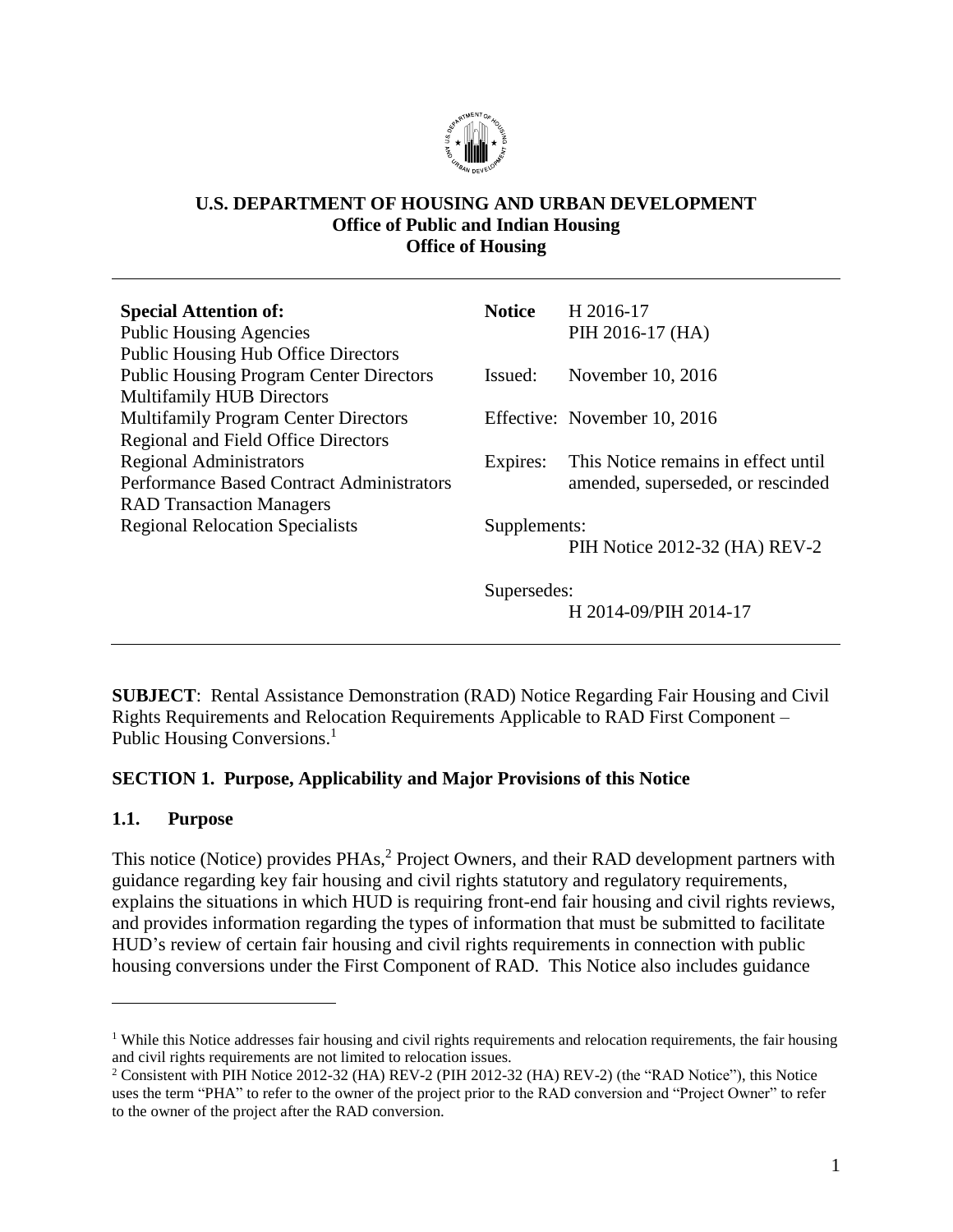regarding key relocation statutory and regulatory requirements, and details relocation requirements under RAD. This Notice only applies to projects converting under the First Component of RAD; it does not apply to the Second Component of RAD.<sup>3</sup>

The RAD program was established as a tool for preserving and improving low-income housing stock. RAD is intended to facilitate reinvestment in or redevelopment of the long-termaffordable stock of HUD-assisted housing properties. RAD also provides mobility benefits for assisted residents of converted properties through the choice mobility option, allowing these households to access tenant-based Housing Choice Vouchers. In some cases, RAD can be a tool for transfer of rental assistance from distressed or poorly selected sites to new sites in high opportunity areas. In all cases, the objective is to better serve low-income residents and the broader community in complying with fair housing, other civil rights, and relocation laws.

This Notice provides PHAs and Project Owners with guidance relating to planning and implementing public housing (First Component) RAD conversions in a manner consistent with existing fair housing and other civil rights requirements, including, but not limited to, those associated with the Fair Housing Act, Title VI of the Civil Rights Act of 1964, Executive Order 11063, Section 504 of the Rehabilitation Act of 1973, Titles II and III of the Americans with Disabilities Act, the Architectural Barriers Act of 1968, and their implementing regulations. Section 4 of this Notice summarizes key provisions of existing law applicable to RAD transactions.

To further compliance with these existing requirements, PIH 2012-32 (HA) REV-2, issued June 15, 2015 (the "RAD Notice") established that specific PHA decisions and activities planned to be part of a First Component RAD conversion must be reviewed by HUD prior to implementation (the "front-end" fair housing and civil rights reviews). Through a front-end review of the enumerated PHA decisions, HUD seeks to assist PHAs and Project Owners in meeting their fair housing, other civil rights, and relocation obligations. Section 5 of this Notice explains the situations in which HUD is requiring front-end fair housing, other civil rights, and relocation reviews, details the procedures for HUD's front-end review and the type of information that must be submitted for these reviews, and the timeframes for these reviews.

Finally, in Sections 6 and 7 this Notice provides PHAs and Project Owners with guidance regarding RAD program and other statutory and regulatory relocation assistance requirements when planning for or implementing resident moves as a result of a conversion of a public housing project under RAD. This guidance includes reiterated and new requirements, the corresponding required reviews, and explanation of the interaction between RAD relocation procedures and certain existing public housing requirements. PHAs and Project Owners implementing RAD transactions may be subject to (a) the requirements of the Uniform Relocation Assistance and Real Property Acquisition Policies Act of 1970, as amended, (URA),

<sup>&</sup>lt;sup>3</sup> Important fair housing, other civil rights, and relocation considerations apply also to the Second Component of RAD as provided in the RAD Notice. Participants in the Second Component of RAD must continue to comply with applicable fair housing, civil rights, and relocation statutes and regulations, and HUD may, at any time, initiate compliance or enforcement actions in connection with such requirements. The RAD Notice will continue as the primary source of information on fair housing and other civil rights requirements covering the Second Component of RAD without any change until further notice.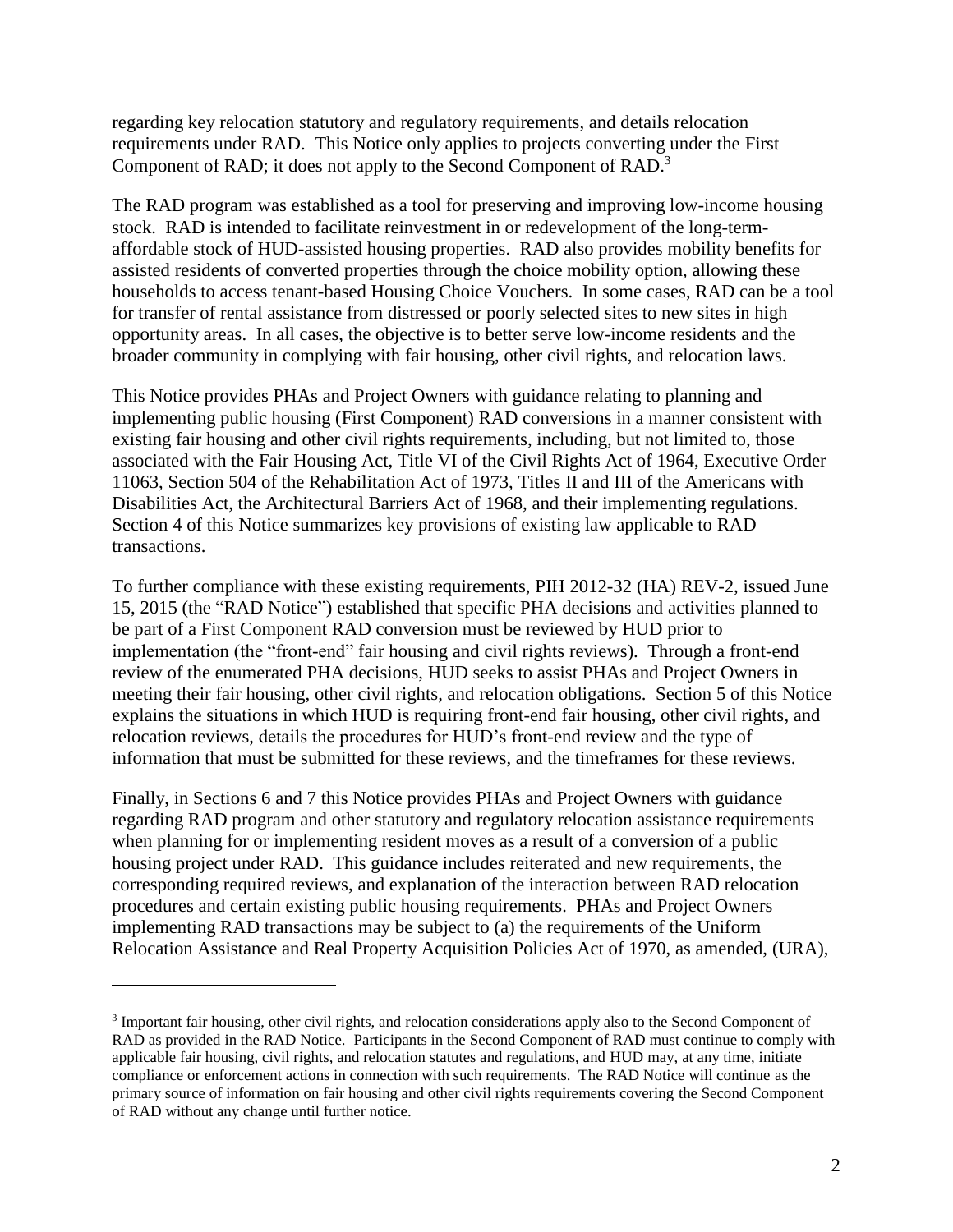(b) the requirements of Section 104(d) of the Housing and Community Development Act of 1974 (Section 104(d)) if CDBG or HOME funds are included as part of the project, (c) fair housing and other civil rights considerations implicated by relocation activities, and (d) requirements for relocating residents under the RAD Notice.

### <span id="page-2-0"></span>**1.2. PHA and Project Owner Responsibilities**

 $\overline{a}$ 

This Notice explains RAD's front-end fair housing and other civil rights review requirements in greater detail than was provided in the RAD Notice and this Notice restates and revises RAD's relocation requirements. However, the fair housing, other civil rights, and relocation requirements that apply to RAD conversions are neither limited to those discussed in this Notice, nor to those specifically reviewed by HUD in the front-end review.

#### **MEETING HUD'S PROCESS AND REVIEW REQUIREMENTS NEVER CONSTITUTES COMPLIANCE WITH SUCH LAWS. THE OBLIGATION TO COMPLY WITH APPLICABLE FAIR HOUSING, OTHER CIVIL RIGHTS, AND RELOCATION LAWS REMAINS WITH THE PHA AND PROJECT OWNER.**

The fair housing and civil rights requirements that apply to RAD conversions are not limited to those discussed in this Notice. PHAs and Project Owners are responsible at all times for ensuring that their RAD activities (including those activities implemented by their agents, consultants, contractors, or other RAD team members) comply with all applicable fair housing and civil rights requirements. PHAs and Project Owners shall be accountable for all fair housing and civil rights compliance issues with respect to their RAD activities, whether those activities are undertaken directly or through agents, consultants, contractors, or other RAD team members. While HUD provides this non-exhaustive guidance to assist PHAs and Project Owners during transactions, complying with the requirements set forth in this Notice does not necessarily mean that they, or their agents or consultants, are in compliance with fair housing and civil rights requirements.<sup>4</sup>

This Notice is not intended to, and shall not be construed to, reduce or in any way limit the application of fair housing, other civil rights, and relocation laws and regulations to RAD transactions. For example, HUD's reliance on a PHA's certification that a site meets the site and neighborhood standards required by the RAD Notice is not a determination of compliance with the duty to affirmatively further fair housing or other fair housing and civil rights requirements. As another example, HUD's approval of a site for new construction does not, by itself, constitute a determination of the PHA's compliance with all provisions of Title VI and its duty to affirmatively further fair housing found in the Fair Housing Act and other fair housing and civil rights requirements, nor indicate HUD's approval of the PHA's or locality's overall housing strategy. HUD's approval of a RAD conversion after front-end review reflects only that the project may proceed through the RAD conversion process; it does not constitute a determination

<sup>4</sup> The PHA's or Project Owner's agents, consultants, contractors, and other RAD team members may also have fair housing and other civil rights obligations (whether under this Notice or otherwise) and the forgoing does not, in any way, limit the independent obligation of any such parties to ensure their own compliance with applicable fair housing and other civil rights laws.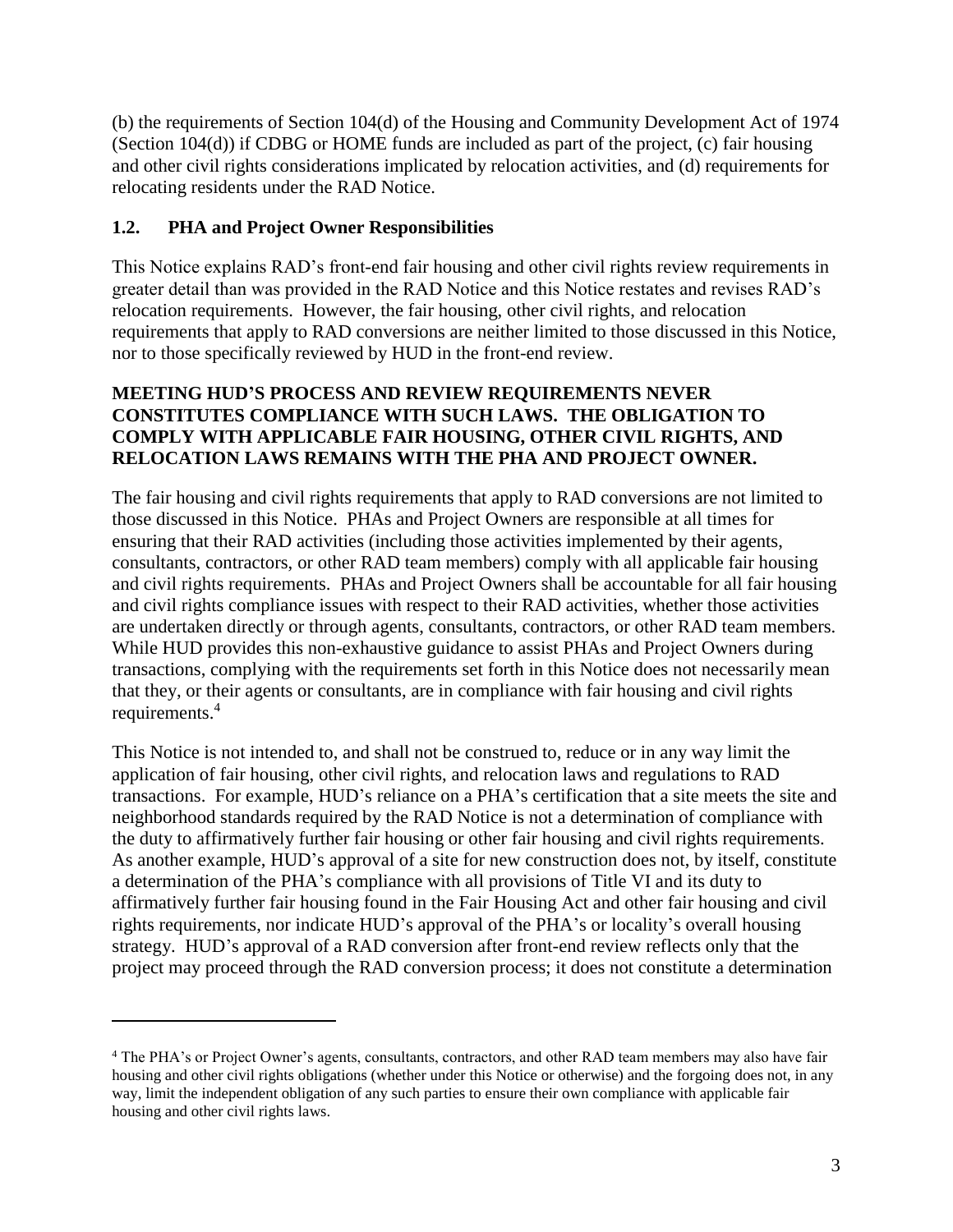that the project is in compliance with applicable fair housing, civil rights, and relocation requirements.

HUD's approval of a front-end review submission is based on limited information and is intended to assist the PHA or Project Owner in meeting their fair housing, civil rights, and relocation obligations.<sup>5</sup> The PHA is responsible for ensuring that its RAD conversion is consistent with its certification to affirmatively further fair housing and complies with applicable civil rights laws.<sup>6</sup> The front-end reviews described in this Notice shall not be construed to limit other fair housing and civil rights investigations that HUD may conduct. HUD retains all compliance and enforcement authority.

HUD's determination that the PHA or Project Owner has failed to meet submission, certification, or approval requirements with respect to fair housing, other civil rights, or relocation requirements is grounds for terminating a Commitment to enter into a Housing Assistance Payments Contract (CHAP), denying the issuance of a RAD Conversion Commitment (RCC), or denying authority to convert under RAD.

### <span id="page-3-0"></span>**1.3. Applicability**

 $\overline{a}$ 

The content of this Notice should not be relied upon in carrying out any other activities funded under any other HUD program, except where specifically directed by HUD.

This Notice supplements the RAD Notice with respect to fair housing and civil rights requirements applicable to public housing properties converting under RAD and with respect to all matters related to the relocation of residents as a result of RAD public housing conversions. To the extent that there is a conflict between this Notice and the RAD Notice, this Notice shall govern. This Notice replaces and supersedes Notice H 2014-09/PIH 2014-17 (issued July 14, 2014).

Upon issuance, the terms of this Notice will apply to all projects that have applied for conversion of assistance under the First Component of RAD but have not yet converted. As this Notice provides guidance, clarification, and explanation regarding fair housing and civil rights requirements that are already applicable to RAD conversions, this Notice shall not affect any front-end civil rights approvals provided by HUD prior to the effective date of this Notice and otherwise shall be effective with respect to front-end civil rights approvals without exception. However, with respect to relocation activities for Converting Projects under the First Component where a PHA has already submitted a Financing Plan pursuant to the RAD Notice at the time of issuance of this Notice, and provided that the Financing Plan has been accepted for full review after initial screening for completeness, the PHA may, within sixty (60) days after issuance of this Notice, request (in writing uploaded to the RAD Resource Desk) to be governed by H 2014-

<sup>&</sup>lt;sup>5</sup> For example, the front-end review is specific to an individual site. A PHA that does not promote fair housing choice outside areas of minority concentration and continues to site affordable housing in minority concentrated areas may be in noncompliance with the duty to affirmatively further fair housing and other fair housing and civil rights obligations, even if the specific site is approved based on the information provided and pursuant to the frontend review of the PHA's site and neighborhood standards submission.

<sup>6</sup> See 24 C.F.R. § 5.105 and, as applicable, 24 C.F.R. § 983.57(b)(2) or Appendix III of the RAD Notice.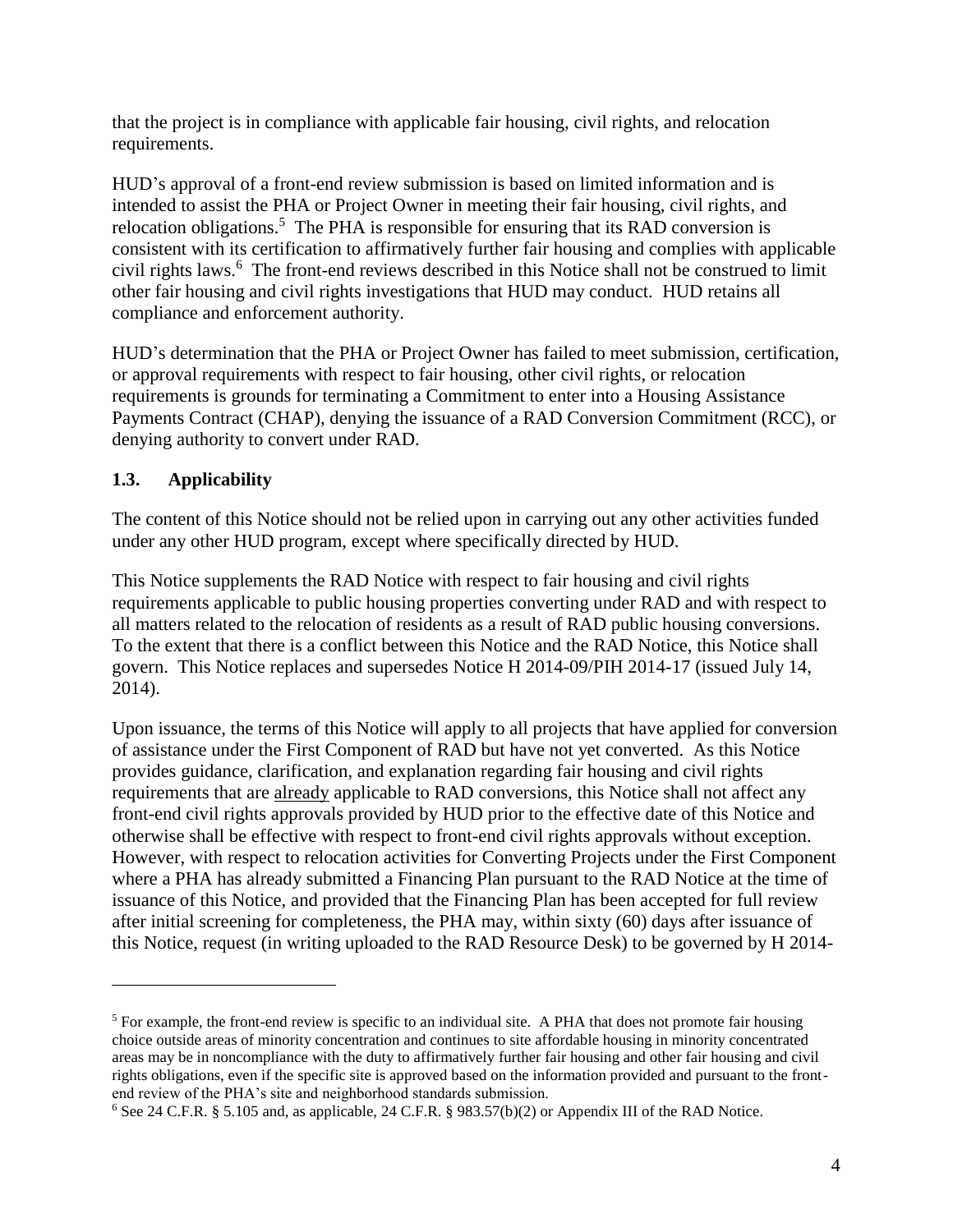09/PIH 2014-17. For such projects and where otherwise appropriate in cases of hardship as determined by HUD, HUD may apply the terms of H 2014-09/PIH 2014-17 with respect to relocation activities, but not with respect to fair housing and civil rights requirements.

RAD projects which have been awarded Choice Neighborhoods Implementation (CNI) grants are subject to the provisions of the applicable Choice Neighborhoods Notice of Funding Availability (NOFA) and grant agreement regarding site and neighborhood standards and are not subject to the RAD front-end civil rights transaction reviews described in this Notice. For properties being redeveloped with funding under a CNI grant, the relocation requirements set forth in this Notice are superseded by guidance regarding relocation included in the CNI NOFA. Permanent involuntary displacement of public housing or Section 8 assisted residents may not occur as a result of a Choice Neighborhood project's conversion of assistance.

## <span id="page-4-0"></span>**1.4. Explanation of Major Provisions**

This Notice adds to and revises pre-existing guidance related to fair housing, civil rights, and relocation (as contained in the RAD Notice and H 2014-09/PIH 2014-17) with respect to RAD transactions. Among the key provisions and changes are the following:

## Fair Housing & Civil Rights

- Reaffirms the applicability of fair housing and civil rights requirements to all RADrelated activities (see, e.g., Section 3.3 and Section 4);
- Reiterates when HUD front-end civil rights review (originally outlined in the RAD Notice) is required in addition to the PHA's analysis and certification of compliance, to assist the PHA and Project Owner to comply with fair housing and civil rights requirements (see Section 5.3);
- Outlines certain conditions under which HUD will conduct a front-end review to determine whether the site is in an area of minority concentration relative to the site's housing market area (see Section 5.4(A));
- Provides guidance, for purposes of the RAD front-end civil rights review, on the concepts of "area of minority concentration" and "housing market area" that are reviewed when determining whether a site is in an area of minority concentration (see Section 5.4(B));
- Elaborates on specific information that HUD will consider, and that PHAs should provide evidence of, in order for a proposed site to meet the existing exceptions to permit new construction in an area of minority concentration, identifies presumptions for meeting the sufficient comparable opportunities exception and describes factors that HUD may consider in evaluating the overriding housing needs exception (see Section 5.4(C) and Section 5.4(D)):
- Articulates issues that HUD will consider in completing the front-end civil rights review for transfers of assistance, including, for example, accessibility and minority concentration (see Section 5.5);
- Outlines the information to be submitted for HUD's front-end civil rights review of transactions where unit reductions, unit reconfigurations, or changes in occupancy are proposed (see Section 5.6);
- Identifies the situations where front-end civil rights reviews are required when changes in the accessibility features of a site are made (see Section 5.7(B)); and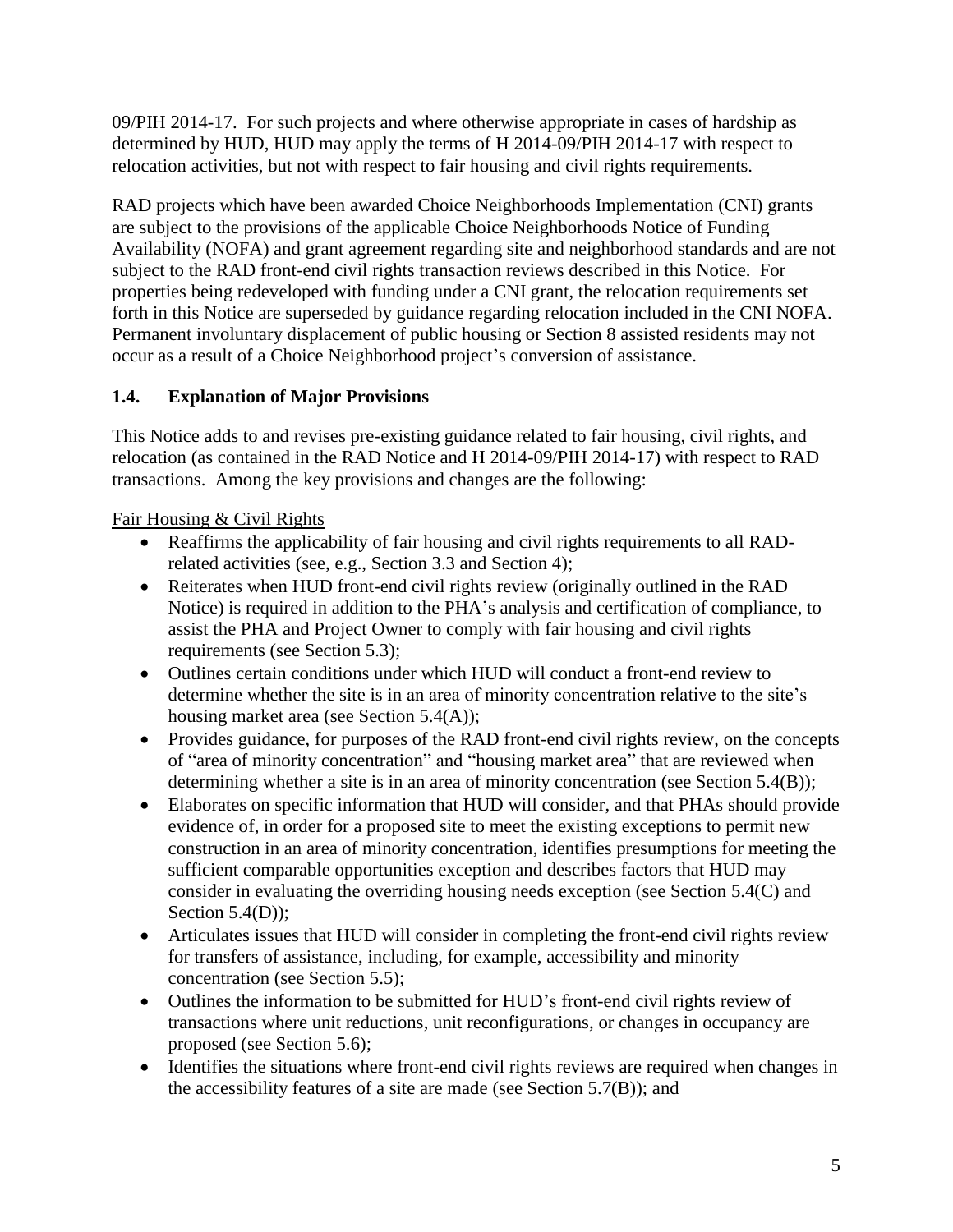• Prohibits the Project Owner of a Converted Project with a PBRA HAP contract from initiating any new leasing or marketing activities (other than leasing and outreach to households holding a right to return to the Covered Project), including the solicitation, distribution or acceptance of applications or development of a waiting list, until HUD has approved the Affirmative Fair Housing Marketing Plan ("AFHMP") (see Section 5.8).

### Relocation

- Requires PHAs or Project Owners to prepare a written relocation plan for all transactions that involve permanent relocation or temporary relocation anticipated to exceed 12 months (see Section 6.1);
- Requires PHAs to provide residents with a RAD Information Notice (RIN) in order to ensure that residents are informed of potential project plans and of their rights in connection with RAD prior to submission of the RAD application (see Section 6.6(A));
- Clarifies that the General Information Notice (GIN), when applicable, should be provided as soon as feasible and no later than 30 days following the issuance of the CHAP (see Section  $6.6(B)$ ;
- Requires Project Owners to provide a notification of Return to the Covered Project, when applicable (see Section 6.6(F));
- Moves the date before which PHAs are prohibited from beginning any physical relocation earlier in the conversion process (specifically, from the date of Closing to the later of the effective date of the RCC and the expiration of the 30- or 90-day RAD Notice of Relocation period, as applicable) (see Section 6.8);
- Clarifies the specific requirements applicable to different types of relocation (e.g., moves within a property, temporary relocation of less than 12 months, etc.) (see, e.g., Section 6.4);
- Provides enhanced guidance on the right to return requirements, any offers of alternative housing options and the documentation that must be retained when tenants choose an alternative housing option and decline their right to return (see, e.g., Section 6.2 and Section 6.10):
- Describes how HUD has administratively implemented URA requirements and URA relocation assistance and payments for displaced persons, when applicable, to residents who choose to decline the right of return and, instead, choose voluntary permanent relocation (see, e.g., Section 6.4(C) through (F) and Section 6.10);
- Requires PHAs to maintain detailed data regarding each household that will be relocated, with key dates of notices and moves (see Section 6.9); and
- Identifies key fair housing and civil rights requirements applicable during relocation (see, e.g., Section 4).

### <span id="page-5-0"></span>**1.5. Request for Public Comment**

HUD acknowledges the complexity of the issues addressed in this Notice. This Notice is effective immediately upon issuance, but HUD also seeks comment from the public regarding the clarity and organization of the Notice and regarding areas where the policies and procedures described are unclear or ambiguous. HUD will consider whether changes in response to comments are justified and will implement any appropriate changes in a revision of this Notice. Please submit all comments to **RAD@hud.gov** within 30 days of the issuance of this Notice.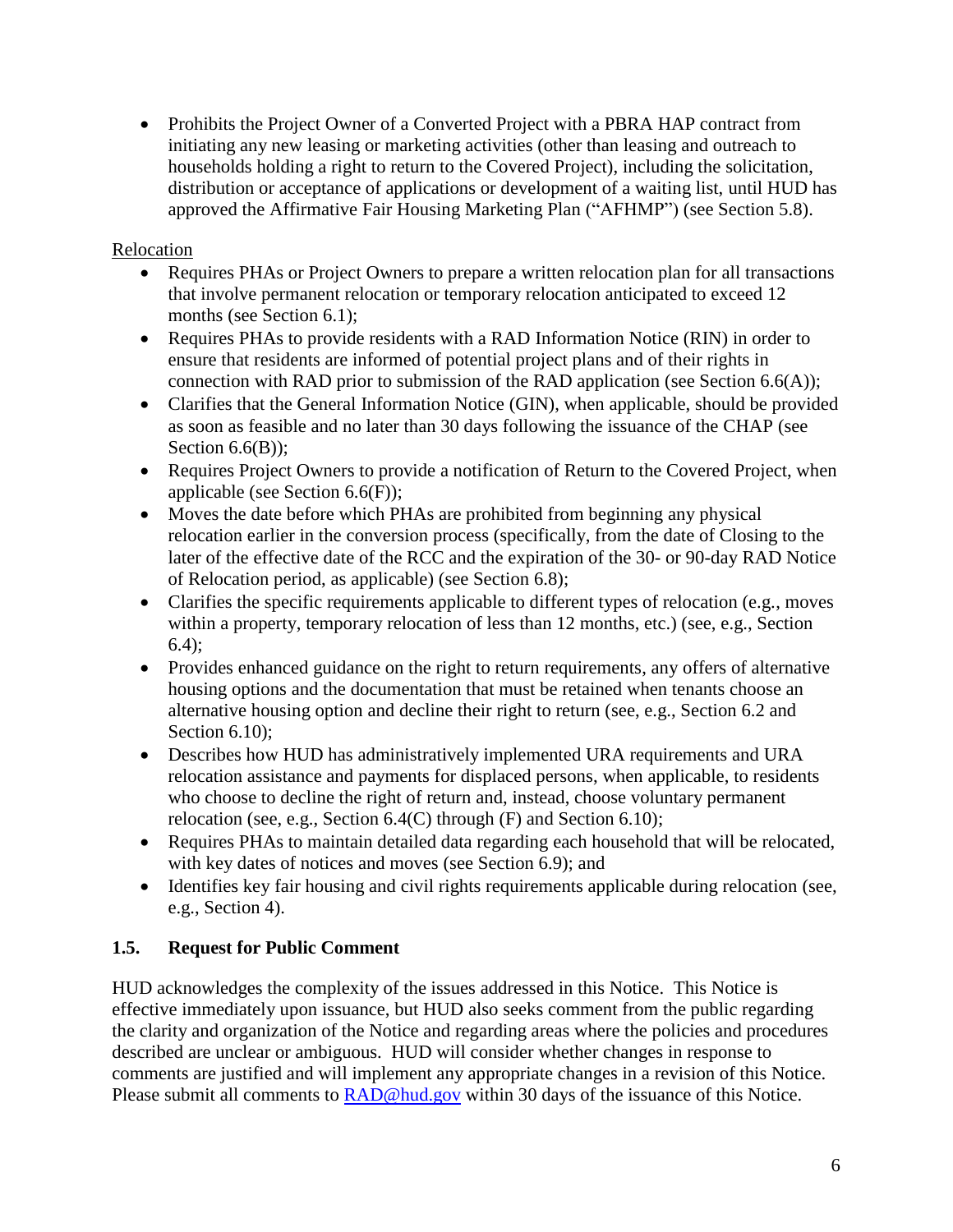### <span id="page-6-0"></span>**1.6. Paperwork Reduction Act**

In accordance with the Paperwork Reduction Act (PRA), HUD may not conduct or sponsor, and a person is not required to respond to, a collection of information unless the collection displays a currently valid OMB control number. OMB approved information collection forms will be posted on the RAD website and the Federal Register.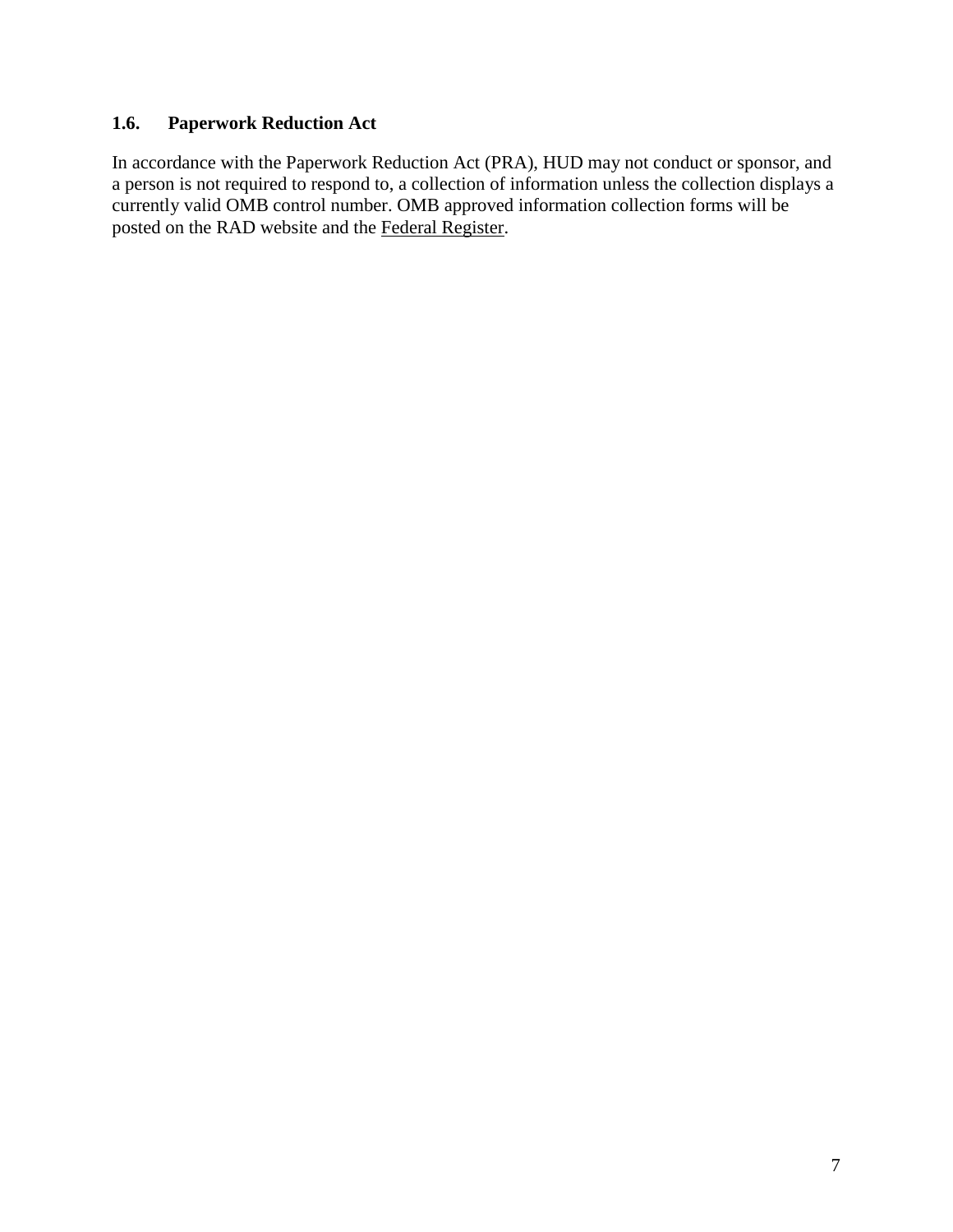# <span id="page-7-0"></span>**SECTION 2. Table of Contents**

The contents of this Notice are divided into the following parts:

| 1.1.              |              |                                                                                  |  |
|-------------------|--------------|----------------------------------------------------------------------------------|--|
| 1.2.              |              |                                                                                  |  |
| 1.3.              |              |                                                                                  |  |
| 1.4.              |              |                                                                                  |  |
| 1.5.              |              |                                                                                  |  |
| 1.6.              |              |                                                                                  |  |
| <b>SECTION 2.</b> |              |                                                                                  |  |
| <b>SECTION 3.</b> |              |                                                                                  |  |
| 3.1.              |              |                                                                                  |  |
| 3.2.              |              |                                                                                  |  |
| 3.3.              |              |                                                                                  |  |
| 3.4.              |              |                                                                                  |  |
| SECTION 4.        |              | Generally Applicable Fair Housing and Civil Rights Requirements Relevant         |  |
|                   |              |                                                                                  |  |
| <b>SECTION 5.</b> |              | Application of Key Fair Housing and Civil Rights Requirements to RAD             |  |
|                   |              |                                                                                  |  |
| 5.1.              |              |                                                                                  |  |
| 5.2.              |              |                                                                                  |  |
| 5.3.              |              |                                                                                  |  |
|                   | A)           |                                                                                  |  |
|                   | B)           |                                                                                  |  |
|                   | $\mathbf{C}$ |                                                                                  |  |
|                   | D)           |                                                                                  |  |
| 5.4.              |              | Front-End Civil Rights Review for RAD Transactions Involving New Construction 24 |  |
|                   | A)           |                                                                                  |  |
|                   | B)           |                                                                                  |  |
|                   | $\mathbf{C}$ |                                                                                  |  |
|                   | D)           |                                                                                  |  |
| 5.5.              |              | Front-End Civil Rights Review for RAD Transactions Involving Transfer of         |  |
|                   |              |                                                                                  |  |
|                   | A)           |                                                                                  |  |
|                   |              |                                                                                  |  |
| 5.6.              |              | Front-End Civil Rights Review for RAD Transactions Involving Reduction in        |  |
|                   |              | Number of Units, Changes in Bedroom Distribution of Units and Changes in         |  |
|                   |              |                                                                                  |  |
|                   | A)           | Review of Reductions in the Number of Units, Reductions or Increases in the      |  |
|                   |              | Number of UFAS Accessible Units or Changes in Bedroom Distribution 34            |  |
|                   | B)           |                                                                                  |  |
| 5.7.              |              |                                                                                  |  |
|                   | A)           | Conversions of Assistance in Which the Construction Schedule Indicates that      |  |
|                   |              |                                                                                  |  |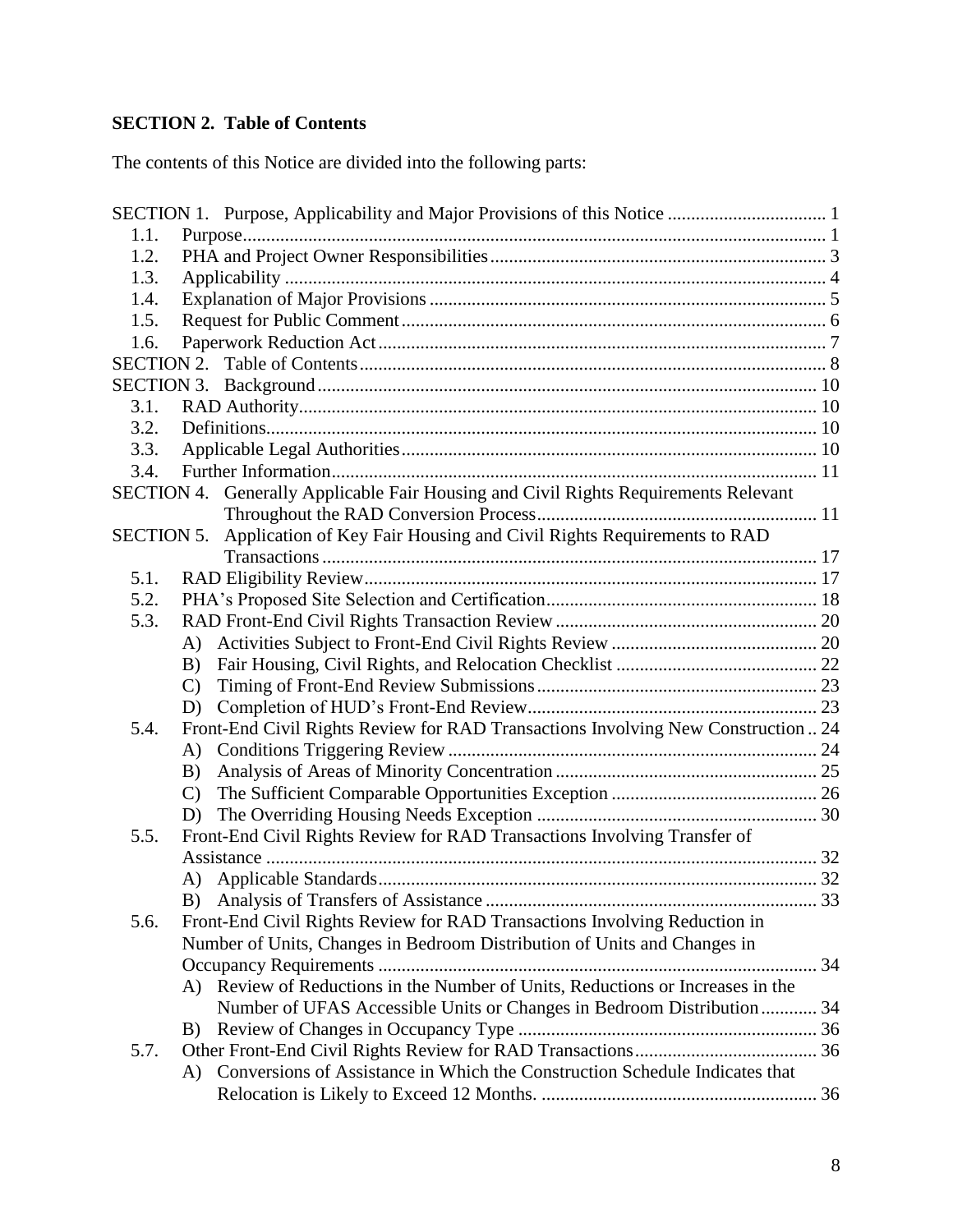|       |               | B) Conversions of Assistance Involving New Construction or Substantial        |  |
|-------|---------------|-------------------------------------------------------------------------------|--|
|       |               |                                                                               |  |
|       | $\mathcal{C}$ |                                                                               |  |
| 5.8.  |               | Affirmative Fair Housing Marketing Plan (AFHMP) Requirements for Projects     |  |
|       |               |                                                                               |  |
|       |               |                                                                               |  |
| 6.1.  |               |                                                                               |  |
| 6.2.  |               |                                                                               |  |
| 6.3.  |               |                                                                               |  |
| 6.4.  |               |                                                                               |  |
|       |               |                                                                               |  |
|       | B)            |                                                                               |  |
|       | $\mathbf{C}$  | Temporary relocation initially expected to last one year or less, but which   |  |
|       |               |                                                                               |  |
|       | D)            |                                                                               |  |
|       | E)            |                                                                               |  |
|       | F)            |                                                                               |  |
| 6.5.  |               |                                                                               |  |
| 6.6.  |               |                                                                               |  |
|       | A)            |                                                                               |  |
|       | B)            |                                                                               |  |
|       | $\mathbf{C}$  |                                                                               |  |
|       | D)            |                                                                               |  |
|       | E)            | URA Notice of Relocation Eligibility - for residents whose temporary          |  |
|       |               |                                                                               |  |
|       | F             |                                                                               |  |
| 6.7.  |               |                                                                               |  |
| 6.8.  |               |                                                                               |  |
| 6.9.  |               |                                                                               |  |
| 6.10. |               |                                                                               |  |
|       |               |                                                                               |  |
|       | B)            |                                                                               |  |
|       |               |                                                                               |  |
|       |               |                                                                               |  |
| 6.11. |               |                                                                               |  |
|       |               | SECTION 7. APPLICABILITY OF HCV AND PUBLIC HOUSING REQUIREMENTS  60           |  |
| 7.1.  |               |                                                                               |  |
| 7.2.  |               |                                                                               |  |
| 7.3.  |               |                                                                               |  |
| 7.4.  |               | Resident Initiated Public Housing Transfers Related to the RAD Transaction 62 |  |
| 7.5.  |               |                                                                               |  |
| 7.6.  |               | Terminations (Including Evictions) and End of Participation Unrelated to the  |  |
|       |               |                                                                               |  |
| 7.7.  |               |                                                                               |  |
|       |               |                                                                               |  |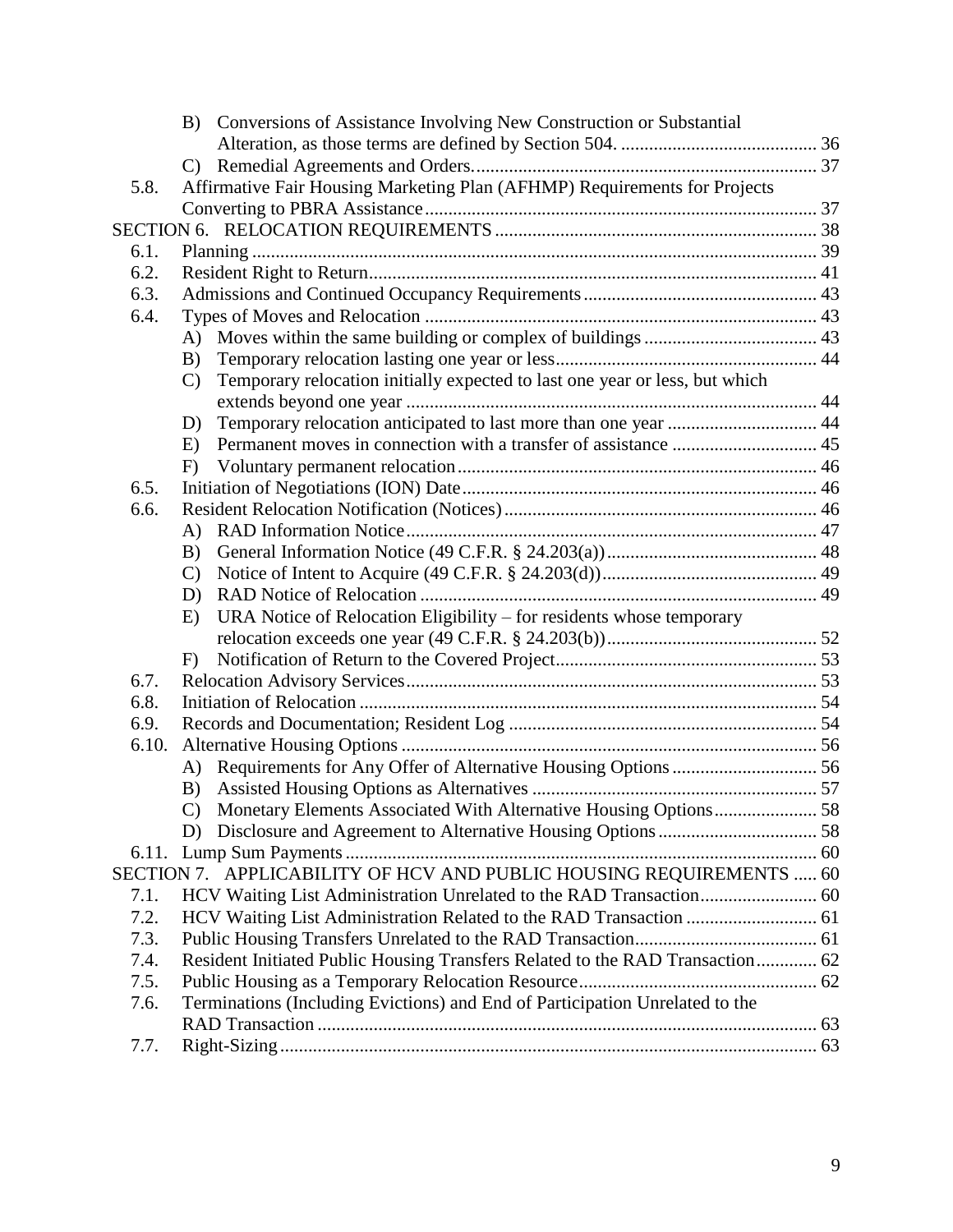Appendix I – Applicable Legal Authorities Appendix II – Recommended Relocation Plan Contents

## <span id="page-9-0"></span>**SECTION 3. Background**

## <span id="page-9-1"></span>**3.1. RAD Authority**

RAD is authorized by the Consolidated and Further Continuing Appropriations Act of 2012 (Pub. L. No. 112-55, enacted November 18, 2011), as amended by the Consolidated Appropriations Act, 2014 (Public Law 113-76, enacted January 17, 2014), the Consolidated and Further Continuing Appropriations Act, 2015 (Public Law 113-235, enacted December 6, 2014), and the Division L, Title II, Section 237 of the Consolidated Appropriations Act (Public Law 114-113, enacted December 18, 2016), collectively and as it may be further amended from time to time, the "RAD Statute." RAD allows certain eligible properties to convert assistance to longterm project-based Section 8 contracts and has two separate components. The First Component allows projects funded under the public housing program to convert their assistance to long-term, project-based Section 8 rental assistance contracts. Under this component of RAD, public housing agencies (PHAs) may choose between two different Section 8 housing assistance programs: project based vouchers (PBVs) or project-based rental assistance (PBRA). The "Second Component" of RAD allows owners of projects funded under the Rent Supplement (Rent Supp), Rental Assistance Payment (RAP), and Moderate Rehabilitation programs to convert certain units to PBV or PBRA Section 8 units following certain contract expirations or terminations. The RAD Statute is implemented by the RAD Notice.

# <span id="page-9-2"></span>**3.2. Definitions**

 $\overline{a}$ 

All capitalized terms defined in the RAD Notice, as amended, shall have the definitions ascribed to them therein unless otherwise specifically noted in this Notice.<sup>7</sup> Pre-conversion projects whose assistance is converting from public housing to Section 8 under RAD are referred to in the RAD Notice and in this Notice as "Converting Projects." Post-conversion projects are referred to in the RAD Notice and this Notice as "Covered Projects."

# <span id="page-9-3"></span>**3.3. Applicable Legal Authorities**

Appendix I to this Notice identifies key legal authorities with respect to fair housing, civil rights, and resident relocation. Part 2 of Appendix I provides greater detail regarding federal accessibility requirements set forth in three of the legal authorities described in Appendix I,

 $<sup>7</sup>$  Many of the fair housing and civil rights concepts used throughout this Notice are terms of art that are defined in</sup> applicable statutes and regulations identified in Appendix I of this Notice, while others have been developed through judicial interpretation. PHAs and Project Owners should familiarize themselves with these terms of art and should consult 42 U.S.C. § 3602 (Fair Housing Act); 24 C.F.R. §§ 5.152-100.20 (Fair Housing Act); 42 U.S.C. §§ 2000d-2000d-4a (Title VI of the Civil Rights Act of 1964); 24 C.F.R. § 1.2 (Title VI); 29 U.S.C. § 705 (Rehabilitation Act); 24 C.F.R. § 8.3 (Section 504); 42 U.S.C. §§ 12102, 12132, 12181 (Americans with Disabilities Act (ADA)); 28 C.F.R. § 35.104 (Title II of the ADA); and 28 C.F.R. § 36.104 (Title III of the ADA). In addition, many of the relocation concepts are terms of art that are defined in 42 U.S.C. § 4601 *et seq*. (Uniform Relocation Act (URA)), Section 104(d) of the Housing and Community Development Act of 1974 codified at 42 U.S.C. § 5304(d), and their implementing regulations at 49 C.F.R Part 24 and 24 C.F.R. Part 42 subpart C.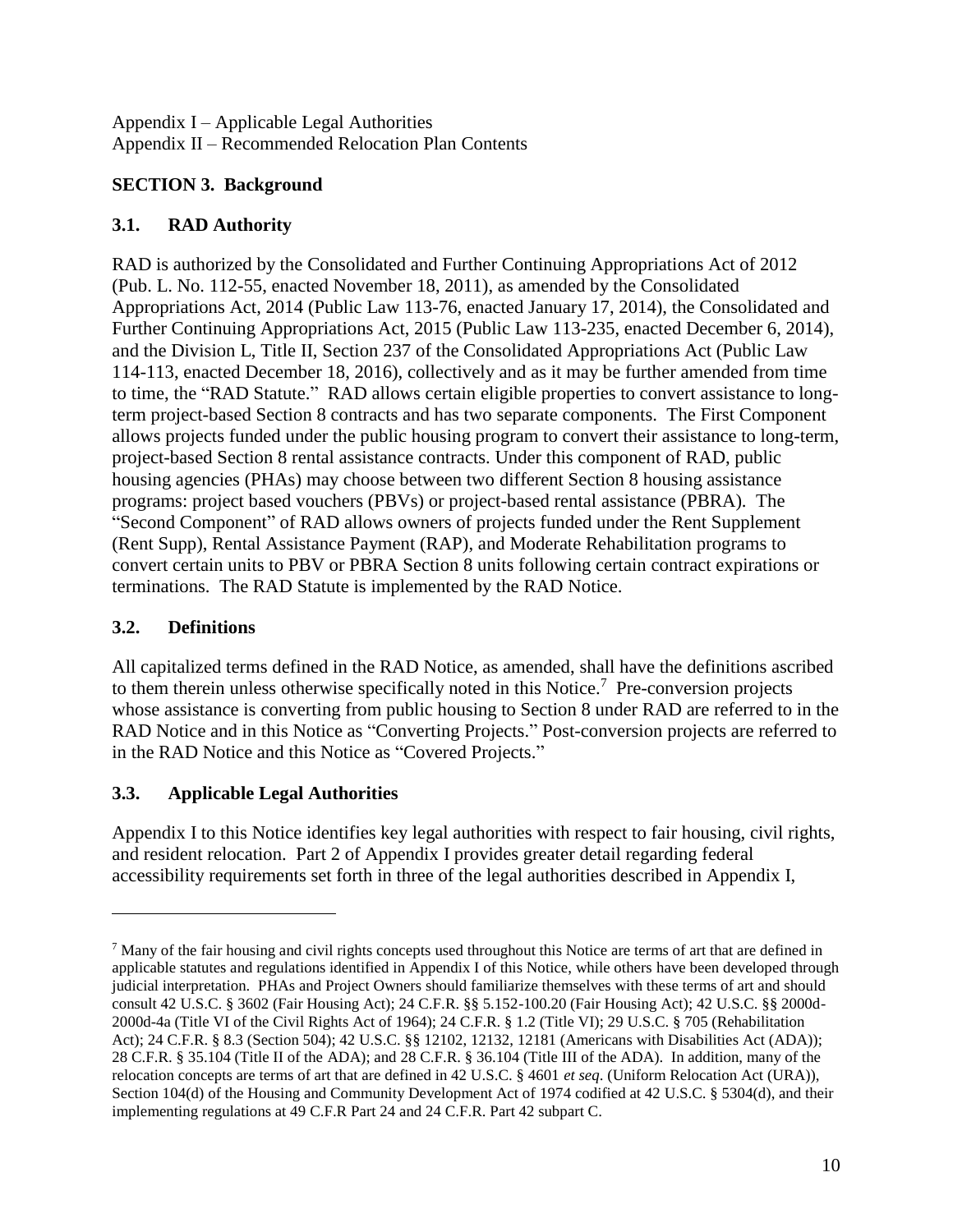Part 1. PHAs and Project Owners must be familiar with these legal authorities and must evaluate, based on the facts of their situation, which legal authorities are applicable in which situations. **Failure to comply with any legal authority as applicable to the PHA's or Project Owner's actions or inactions may result in liability under such authority.** Appendix I does not attempt to provide a complete and exhaustive explanation of the legal authorities, nor to fully inventory the situations in which each legal authority is applicable. Instead, Appendix I is an overview intended to serve as a general introduction or reminder for PHAs and Project Owners of these fair housing, other civil rights, and relocation authorities and to facilitate their identification of appropriate topics for further research or expert counsel. The recitation of these legal authorities neither expands nor diminishes their applicability to the PHA's and Project Owner's activities in connection with their RAD conversion.

The RAD Statute authorizes the Secretary of HUD to waive or specify alternative requirements for certain provisions of law, except for requirements related to, among others, fair housing and nondiscrimination.<sup>8</sup> In addition to the general application of various federal statutes and their implementing regulations as discussed in Appendix I, below, HUD regulations at 24 C.F.R. § 5.105 apply such authorities to all HUD programs, including RAD.

### <span id="page-10-0"></span>**3.4. Further Information**

Because each RAD proposal varies in its scope, this Notice may not address each PHA's or Project Owner's specific circumstances. PHAs and Project Owners should carefully review the laws, regulations, notices, and guidance material referenced in this Notice. Any questions related to the administration of the RAD program should be referred to the appropriate RAD Transaction Manager (TM) or may be emailed to [rad@hud.gov.](mailto:rad@hud.gov)

#### <span id="page-10-1"></span>**SECTION 4. Generally Applicable Fair Housing and Civil Rights Requirements Relevant Throughout the RAD Conversion Process**

This Section provides a summary overview of key principles regarding program implementation and an overview of generally applicable fair housing and civil rights requirements. Appendix I identifies the key legal authorities from which these principles are derived. These key principals, together and with the legal authorities identified in Appendix I, frame the PHA's efforts to implement a RAD conversion. In some cases, these requirements are particularly relevant to the process of planning the RAD conversion, while in others they have particular relevance for the structure of the RAD transaction itself, and in yet other cases, both. Elements of RAD transactions that have civil rights implications include, but are not limited to, transfers of assistance, temporary and permanent relocation, demolition, site selection, new construction, occupancy policies, changes in unit configuration, increases or reductions in units, waiting list administration policies, policies regarding return of temporarily relocated tenants, substantial rehabilitation or alteration, program accessibility, tenant selection policies and priority transfers, providing information to and communicating with persons with Limited English Proficiency (LEP) and persons with disabilities, reasonable accommodation policies, and Affirmative Fair

<sup>8</sup> *See* Pub. L. No. 112-55, as amended.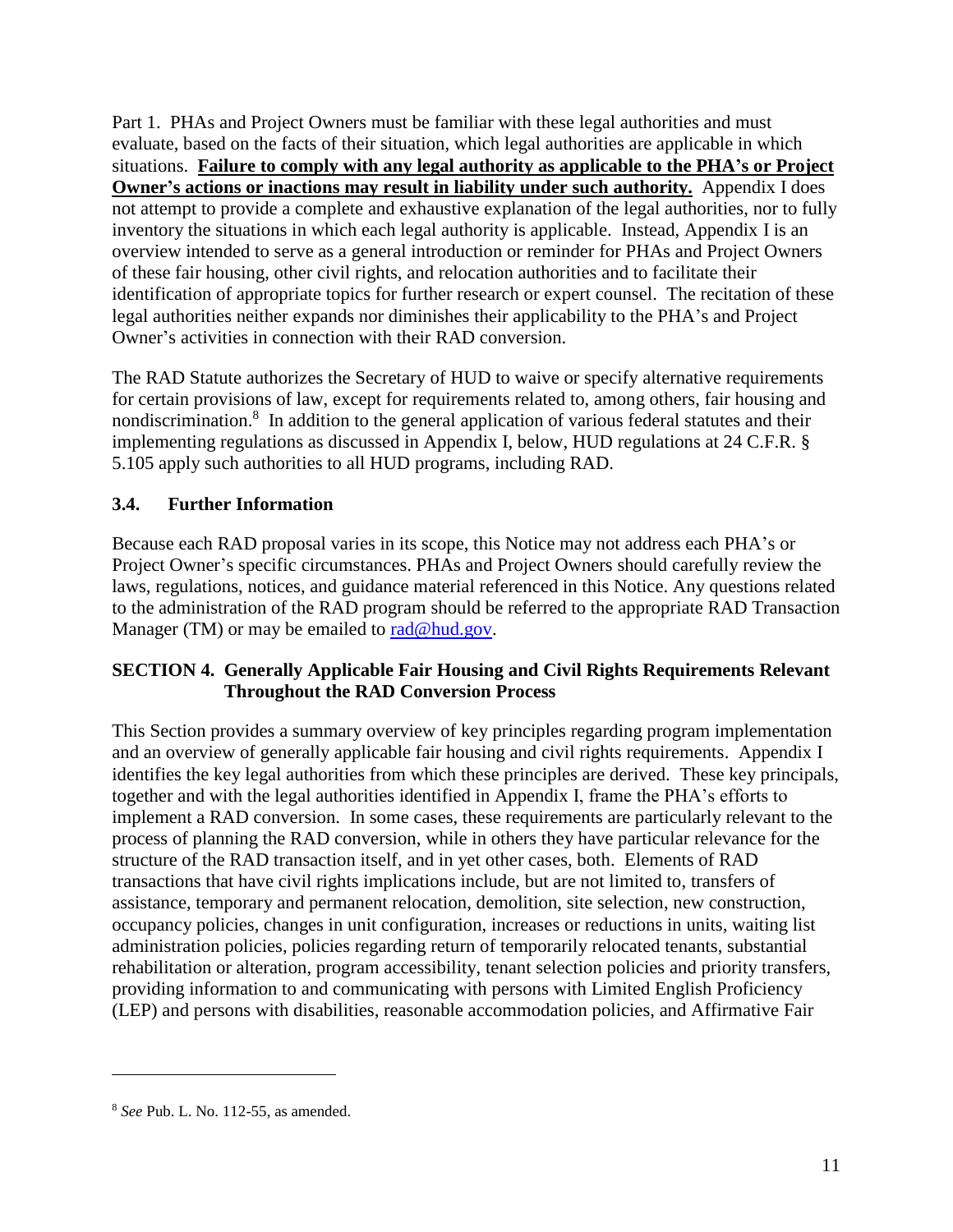Housing Marketing Plans (AFHMPs). All PHAs must consider civil rights when structuring these and other elements of their RAD transaction.

RAD transactions are governed by the same civil rights authorities that govern HUD-assisted activities generally.<sup>9</sup> Converting Projects are subject to civil rights and equal opportunity requirements under the public housing regulations, and Covered Projects are subject to civil rights and equal opportunity requirements under the PBV regulations or the PBRA regulations, as applicable.<sup>10</sup> As described further below, the Fair Housing Act prohibits discrimination in housing<sup>11</sup> and requires all federal executive departments and agencies to "administer their programs and activities relating to housing and urban development … in a manner affirmatively to further" fair housing.<sup>12</sup> In addition, all programs or activities receiving Federal financial assistance are subject to Title VI of the Civil Rights Act of 1964 forbidding discrimination on the basis of race, color, and national origin<sup>13</sup> and Section 504 of the Rehabilitation Act of 1973, which forbids discrimination on the basis of disability and requires that programs or activities receiving Federal financial assistance make such programs or activities "when viewed in its entirety" readily accessible to persons with disabilities and make reasonable accommodation to the needs of persons with disabilities.<sup>14</sup> RAD transactions are also subject, as applicable, to the requirements of Titles II and III of the Americans with Disabilities Act, Executive Order 11063, and HUD regulations at 24 C.F.R. part 107. Thus, as with the administration of all HUD programs and all HUD-assisted activities, fair housing and civil rights issues must be considered in the administration of the RAD program. PHAs must not implement actions and policies that may have a discriminatory effect on the basis of race, color, sex, national origin, religion, disability, or familial status or that may impede, obstruct, prevent, or undermine efforts to affirmatively further fair housing.<sup>15</sup> Note, in particular, the following requirements:

 **Affirmatively Furthering Fair Housing (AFFH):** The Fair Housing Act requires that HUD administer its programs and activities in a manner that affirmatively furthers the purposes of the Fair Housing Act. The Fair Housing Act not only prohibits discrimination but, in conjunction with other statutes, directs HUD's recipients, including PHAs, to take significant actions to overcome historic patterns of segregation, achieve truly balanced and integrated living patterns, promote fair housing choice, and foster inclusive communities that are free from discrimination. Through various statutes, regulations, and executive orders, PHAs must take various actions in accordance and in conjunction with their Fair Housing Act obligation to affirmatively further fair housing. For example, under regulations implementing the United States Housing Act of 1937 (the Act), HUD recipients must, among other requirements, certify that they will affirmatively further fair housing. In addition, under HUD's Affirmatively Furthering Fair Housing (AFFH) rule promulgated July 16, 2015, PHAs must periodically conduct an Assessment

<sup>9</sup> *See* 24 C.F.R. § 5.105.

<sup>10</sup> *See, e.g.,* 24 C.F.R. §§ 880.601, 881.601 and 983.8 for civil rights related regulations applicable to PBV and PBRA transactions.

<sup>11</sup> *See* 42 U.S.C. §§ 3601 *et seq*., and HUD regulations in 24 C.F.R. part 100

 $12$  42 U.S.C. § 3608(d) and (e).

<sup>13</sup> *See* 42 U.S.C. §§ 2000d *et. seq*., and HUD regulations in 24 C.F.R. part 1.

<sup>14</sup> *See* 29 U.S.C. §§ 701 *et seq*., and HUD regulations in 24 C.F.R. part 8.

<sup>15</sup> *See* 24 C.F.R. part 1 and part 100 subpart G.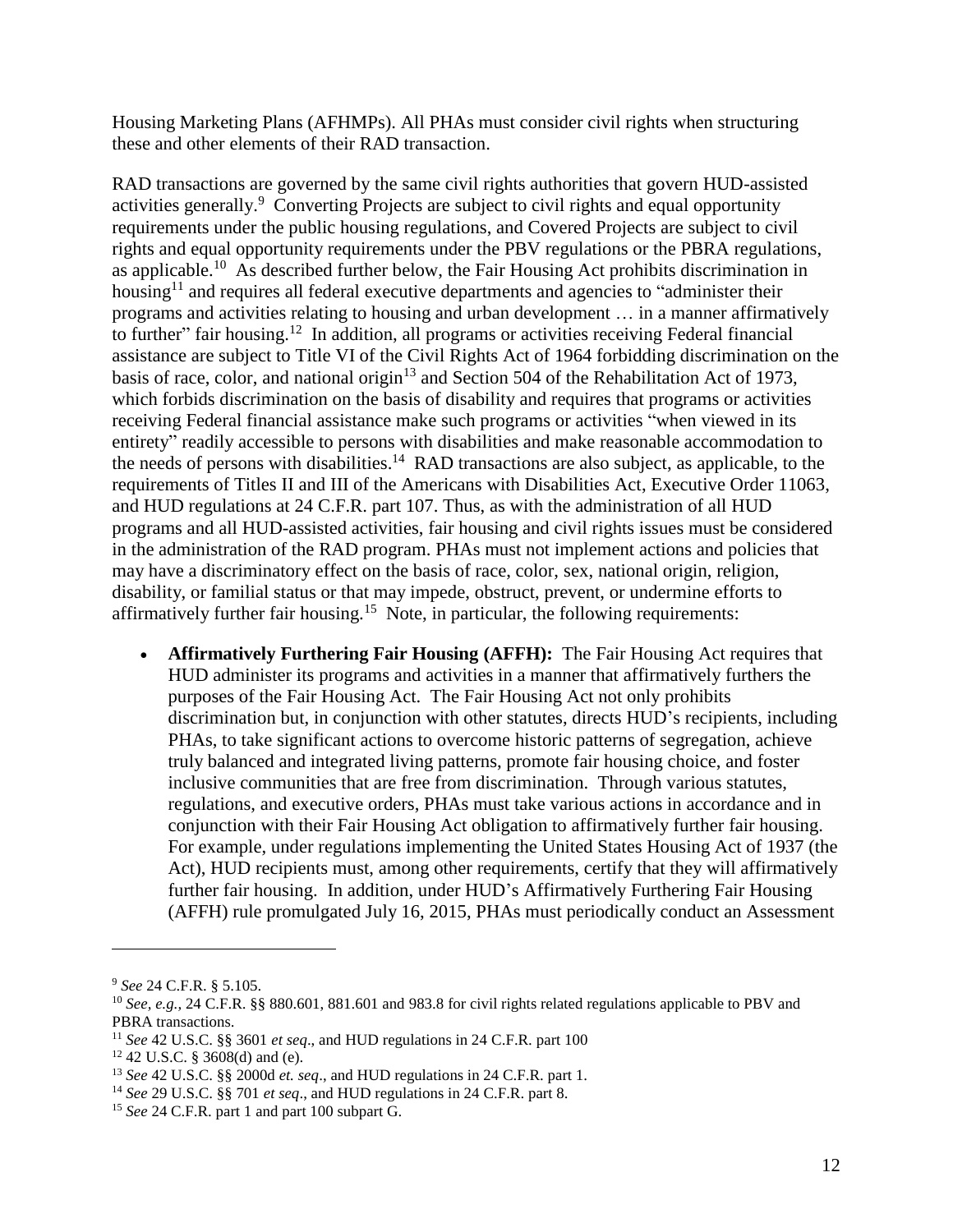of Fair Housing (AFH) as set out by the rule, either individually or in collaboration with other program participants.<sup>16</sup> Under the AFFH rule, in order to develop a successful affirmatively furthering fair housing strategy, the PHA must assess the elements and factors that cause, increase, contribute to, maintain, or perpetuate segregation, racially or ethnically concentrated areas of poverty, significant disparities in access to opportunity, and disproportionate housing needs. PHAs must ensure that their activities in connection with a RAD conversion are consistent with their AFH, including any applicable joint or regional AFH in which they are a joint participant, and with any applicable Analysis of Impediments to Fair Housing Choice (AI), Fair Housing Equity Assessment, PHA 5-Year Plan, PHA Annual Plan, Moving to Work (MTW) Plan, or related planning documents and other regulatory and programmatic requirements implementing the obligation to affirmatively further fair housing to which they are a party.<sup>17</sup>

- **Nondiscriminatory Site Selection:** HUD's site and neighborhood standards require that the proposed site is suitable from the standpoint of facilitating and furthering full compliance with the applicable provision of Title VI of the Civil Rights Act, the Fair Housing Act, Executive Order 11063, and Department regulations implementing these authorities. The site must meet the Section 504 site selection requirements in 24 C.F.R. § 8.4(b)(5). Additional provisions appear in 24 C.F.R. § 983.57(b) of the PBV rules and, for PBRA, in Appendix III of the RAD Notice. HUD's Title VI regulation specifically prohibits site selection that has the "purpose or effect of excluding individuals from, denying them the benefits of, or subjecting them to discrimination" on the basis of race, color, or national origin.<sup>18</sup> The Title VI regulations also impose an obligation on the part of an applicant or recipient of HUD financial assistance to take actions to overcome the effect of prior discrimination or conditions that limit participation by persons of a particular race, color, or national origin.<sup>19</sup> In addition, HUD's Section 504 regulation prohibits recipients from selecting sites the purpose or effect of which would (1) exclude qualified individuals with disabilities from or deny them the benefit of a program or activity, or otherwise subject them to discrimination; or (2) defeat or substantially impair the accomplishment of the objectives of the program or activity with respect to qualified individuals with disabilities.<sup>20</sup> ADA regulations likewise prohibit site selections that have the purpose or effect of excluding individuals with disabilities (including members of the public with disabilities), denying them benefits, or subjecting them to discrimination.<sup>21</sup> Finally, the Fair Housing Act prohibits discriminatory site selection, including perpetuation of segregation in transfers of assistance and new construction.
- **Meaningful Access for Persons with Limited English Proficiency (LEP):** The PHA or Project Owner is required to take reasonable steps to ensure (a) they provide meaningful access to programs and activities for persons who have a limited ability to read, speak, or understand English; (b) any person with LEP who will be temporarily relocated or

<sup>16</sup> 24 C.F.R. § 5.150 *et seq.*

<sup>17</sup> *See* 24 C.F.R. § 5.150 *et seq*. and 24 C.F.R. §§ 91.225, 91.325, or 91.425.

<sup>18</sup> *See* 24 C.F.R. § 1.4(b)(3).

<sup>19</sup> *See* 24 C.F.R. § 1.4(b)(6).

<sup>20</sup> *See* 24 C.F.R. § 8.4(b)(5).

<sup>21</sup> *See* 28 C.F.R. § 35.130(b)(4); 28 C.F.R. § 36.301.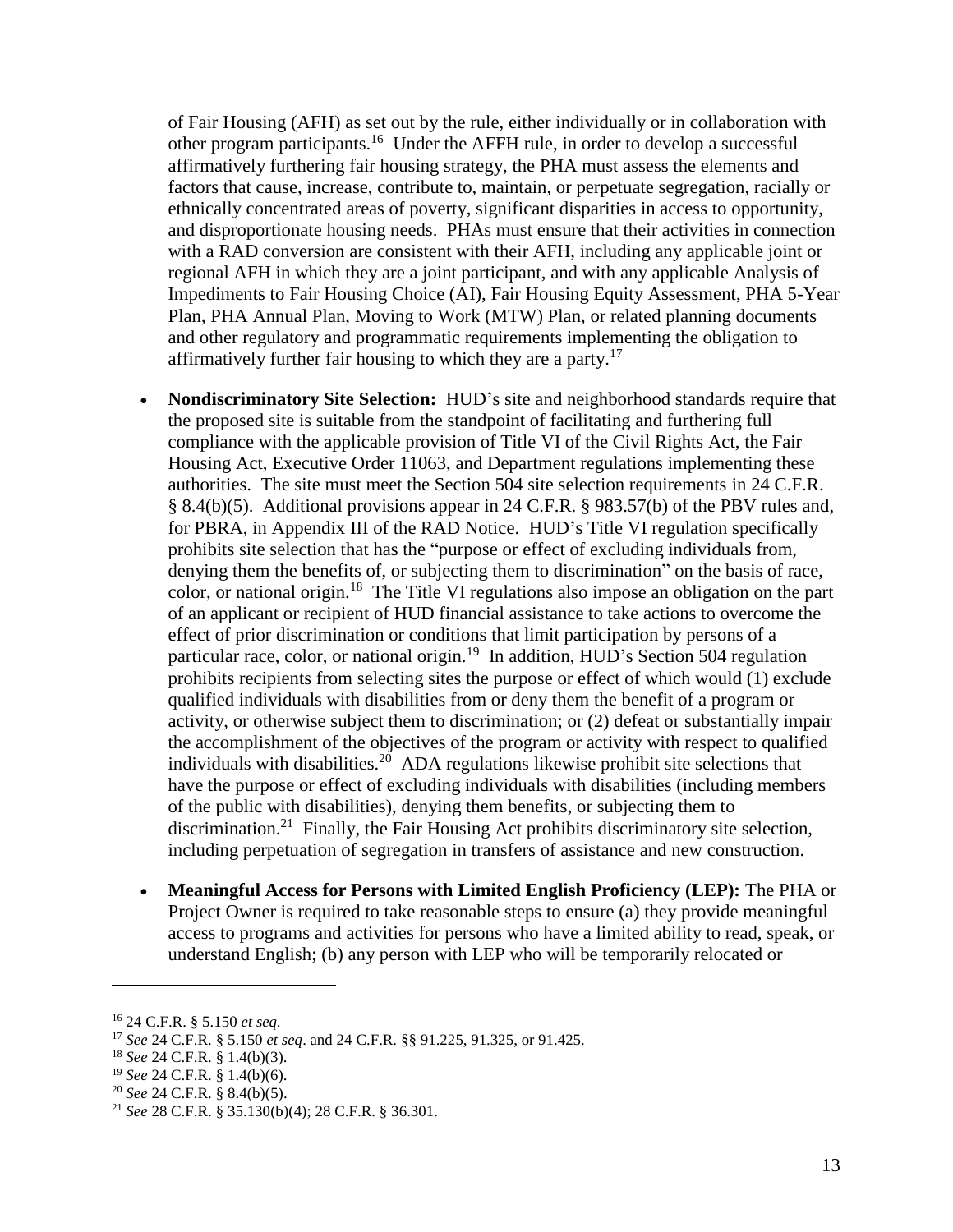permanently displaced has meaningful access to any public meetings regarding the project; and (c) they provide meaningful access to LEP persons to any information provided to residents including, but not limited to, any relocation notices. Generally, the PHA or Project Owner will be responsible for providing oral interpreters at meetings, including ensuring their competence, and covering any associated translation and interpretation costs.<sup>22</sup>

- **Effective Communication for Persons with Disabilities:** Communications and materials must be provided in a manner that is effective for persons with hearing, visual, and other communication-related disabilities consistent with Section 504 of the Rehabilitation Act of 1973 (24 C.F.R. § 8.6) and with 49 C.F.R. § 24.5, and as applicable, the Americans with Disabilities Act. This includes ensuring that, unless such actions would result in undue financial and administrative burdens or fundamental alterations, notices and resident meetings are provided in appropriate alternative formats as needed, e.g., Braille, audio, large type, accessible electronic communications, assistive listening devices, and sign language interpreters. Even in cases where the proposed actions may result in undue financial and administrative burdens or fundamental alterations, certain actions must still be taken. Specifically, appropriate auxiliary aids and services that would not result in such undue burdens or fundamental alterations must still be provided to ensure effective communication.
- **Accessible Meeting Facilities for Persons with Disabilities:** Pursuant to regulations implementing Section 504 of the Rehabilitation Act of 1973 and the Americans with Disabilities Act of 1990, as applicable, all programs and activities must be held in accessible locations unless doing so would result in an undue financial and administrative burden on the PHA and/or Project Owner, in which case the PHA or Project Owner must take any action that would not result in such undue burden but would nevertheless ensure that individuals with disabilities receive the benefits and services of the program or activity, e.g., briefings at an alternate accessible site or in-home briefing.<sup>23</sup> Individuals with disabilities must receive services in the most integrated setting appropriate to their needs. The most integrated setting appropriate to the needs of qualified individuals with disabilities is a setting that enables individuals with disabilities to interact with persons without disabilities to the fullest extent possible.<sup>24</sup>

[http://portal.hud.gov/hudportal/HUD?src=/program\\_offices/fair\\_housing\\_equal\\_opp/promotingfh/lep-faq#q26.](http://portal.hud.gov/hudportal/HUD?src=/program_offices/fair_housing_equal_opp/promotingfh/lep-faq#q26)

<sup>23</sup> In selecting locations for consultation with residents, the PHA and/or Project Owner shall be guided by the goal of maximizing participation in an integrated setting so that residents with disabilities and residents without disabilities may hear and consider each other's views. Priority shall be given to using on-site accessible locations (including, e.g., TV rooms or informal gathering places), even if doing so may require multiple sessions with smaller groups of residents. In addition, Title III of the Americans with Disabilities Act requires private entities that operate places of public accommodation, including social service establishments, leasing offices of private housing developments, and certain private housing providers, to comply with certain physical accessibility requirements which are similar to the requirements under Section 504 and Title II.

<sup>&</sup>lt;sup>22</sup> For more information about LEP obligations, see HUD's Limited English Proficiency (LEP) Frequently Asked Questions guidance at

<sup>24</sup> *See* 28 C.F.R. part 35, Appendix B.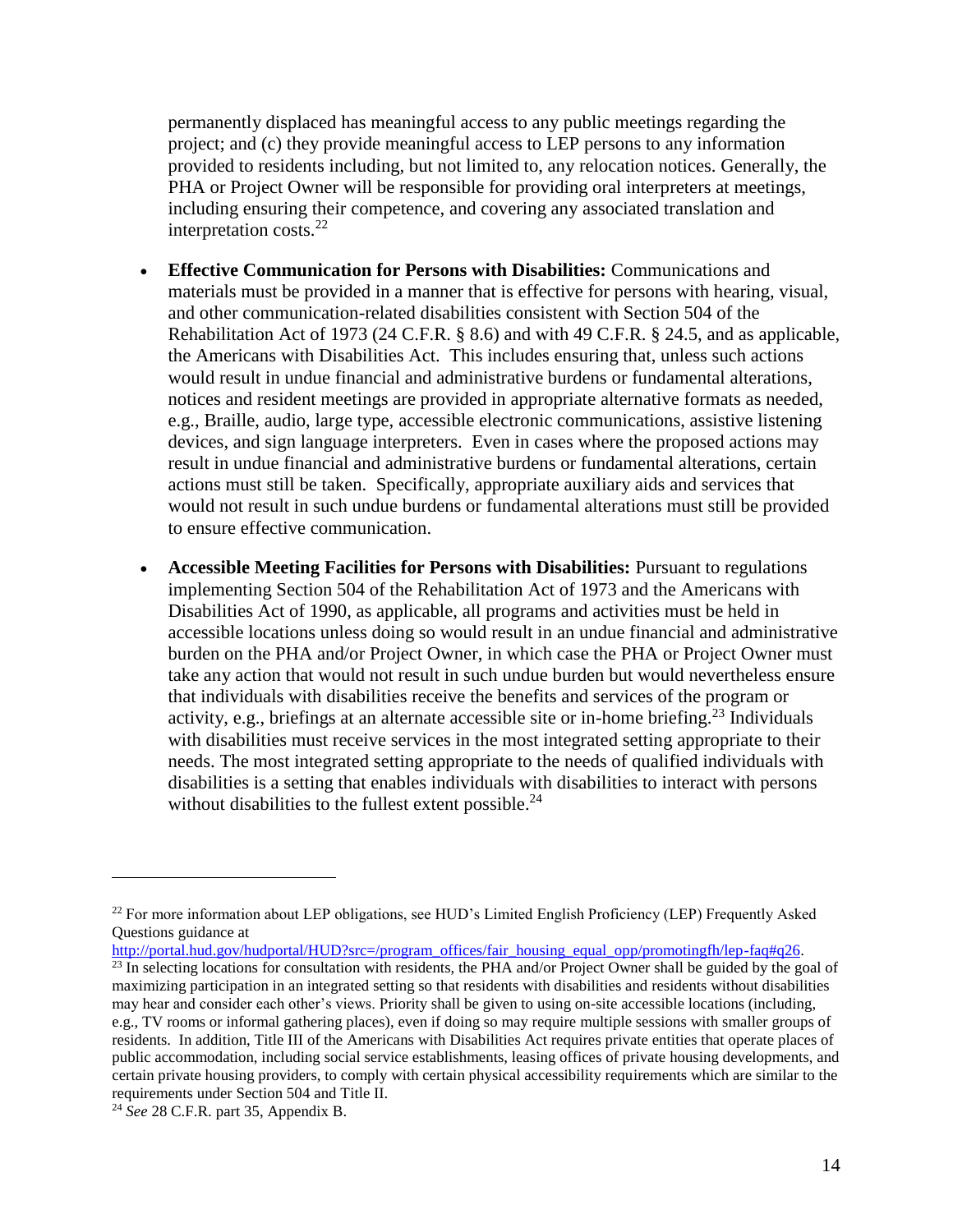**Accessibility for Persons with Disabilities Throughout the Planning and Implementation Process:** A number of accessibility requirements, including but not limited to site selection, apply to all RAD conversions, as they do to the PHA's activities regardless of the PHA's participation in RAD.<sup>25</sup> PHAs and Project Owners should also be aware that state or local laws, regulations, and codes may contain greater accessibility requirements. This Notice provides, in Appendix I, Part 2, an overview of accessibility requirements under existing law. The information in Appendix I, Part 2 is intended to assist with the PHA's or Project Owner's compliance with accessibility requirements. PHAs and Project Owners must review Appendix I, Part 2 early-on in planning for the RAD transaction. PHAs and Project Owners may determine that it is most efficient to address accessibility matters early in the project planning. In addition, PHAs and Project Owners must evaluate, throughout the transaction and based on the facts of their situation, which requirements are applicable in which situations to ensure they appropriately address accessibility requirements. PHAs and Project Owners are responsible for ensuring that the architectural drawings and construction comply with the PHA's and Project Owner's obligations and all Federal civil rights requirements, including accessibility requirements under the Fair Housing Act, Section 504, and the ADA.

Accessibility requirements also apply during all stages of a RAD transaction, including during relocation. Existing information (e.g., resident characteristics forms, including identification of the need for accessible unit features; records of approved reasonable accommodations; and records of the presence of accessible unit features) and the residents themselves should be consulted throughout the process of developing and implementing a RAD conversion. Related activities include, but are not limited to:

- o Identifying and maintaining existing and pending reasonable accommodations, including the need for larger units to accommodate live-in aides or special equipment;
- o Determining what direct services may be needed as a reasonable accommodation (e.g., packing, moving, identification of temporary housing);
- o Identifying accessible unit features and assuring that temporary or permanent replacement housing contains comparable features;
- o Budgeting appropriately to ensure that reasonable accommodations are addressed.

For more information about compliance with accessibility requirements, the PHA or Project Owner should refer to appropriate notices concerning civil rights requirements and may contact HUD's Office of Fair Housing and Equal Opportunity in either the Washington, D.C. or applicable field offices for more specific guidance. For additional, non-exhaustive guidance on providing relocation assistance to persons with disabilities, see Exhibit 3-1 in HUD Handbook 1378.

<sup>&</sup>lt;sup>25</sup> For more detailed information on these laws and their requirements, see PIH Notice 2010-26, issued July 26, 2010 (available at [http://www.hud.gov/offices/pih/publications/notices/10/pih2010-26.pdf\)](http://www.hud.gov/offices/pih/publications/notices/10/pih2010-26.pdf). While this notice has an expiration date in 2011, because the notice summarizes and discusses regulatory requirements, the information in the notice provides helpful guidance.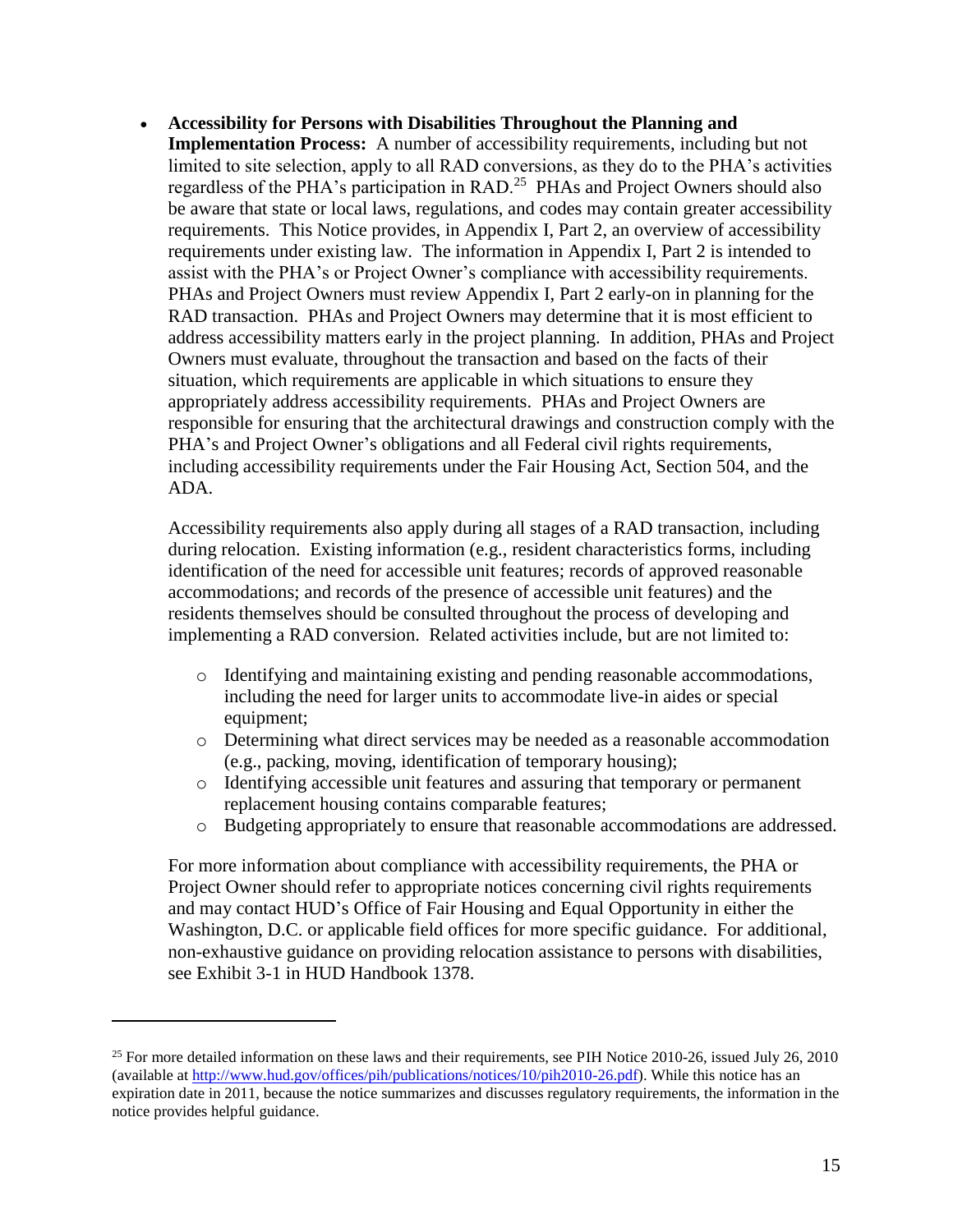- **Reasonable Accommodations in Rules, Policies, Practices and Services**: Under the Fair Housing Act, the PHA or Project Owner must make reasonable accommodations in rules, policies, practices, and services when such accommodations may be necessary to afford a person with a disability an equal opportunity to use and enjoy a dwelling.<sup>26</sup> Under Section 504, the PHA or Project Owner must also make reasonable accommodations to residents with disabilities, which may include providing and paying for structural modifications to dwelling units and public or common use areas. Titles II and III of the ADA provide similar requirements. Common examples of reasonable accommodations that may occur during relocation are permitting an individual with a disability to relocate near public transportation, providing a unit larger than otherwise permitted for a live-in aide, and making exceptions to no-animal rules for assistance and service animals. Accommodations generally need not be made where providing such an accommodation would be an undue financial and administrative burden or a fundamental alteration of the nature of the service. However, reasonable accommodations must be made to the extent the accommodation does not impose an undue financial and administrative burden or a fundamental alteration of the nature of the service. Reasonable accommodations must follow the individual with the disability throughout the RAD process, including during relocation. Furthermore, PHAs and Project Owners may be required to provide particular reasonable accommodations during relocation, such as assistance moving household items.<sup>27</sup>
- **Physical Changes to Dwelling Units, Public and Common Use Areas and Other Facilities for Accessibility**: Under the Fair Housing Act, the PHA or Project Owner may be required to permit reasonable modifications. A reasonable modification is a structural change made to existing premises, occupied or to be occupied by a person with a disability, in order to afford such person full enjoyment of the premises. Reasonable modifications can include structural changes to interiors and exteriors of dwellings and to common and public use areas. A request for a reasonable modification may be made at any time during the tenancy. When relocating an individual with a disability who has such modifications in their dwelling unit or public and common use areas because of the individual's disability, regardless of who made them, the PHA or Project Owner has an obligation to provide and pay for such modification in the new dwelling. When considering requests by individuals with disabilities for structural changes to units or public and common use areas, PHAs and Project Owners should take particular note that they may be required to make and pay for such structural modifications as reasonable

<sup>26</sup> For additional information regarding reasonable accommodations under the Fair Housing Act, *see* the Joint Statement of the Department of Housing and Urban Development and the Department of Justice, Reasonable Accommodations Under the Fair Housing Act (May 17, 2004), at [http://www.hud.gov/offices/fheo/library/huddojstatement.pdf.](http://www.hud.gov/offices/fheo/library/huddojstatement.pdf)

 $\frac{27}{27}$  *See* 49 C.F.R. part 24, Appendix A, § 24.2(a)(8)(vii), which states that under the URA, "Reasonable accommodation of a displaced person with a disability at the replacement dwelling means the Agency is required to address persons with a physical impairment that substantially limits one or more of the major life activities. In these situations, reasonable accommodation should include the following at a minimum: Doors of adequate width; ramps or other assistance devices to traverse stairs and access bathtubs, shower stalls, toilets and sinks; storage cabinets, vanities, sink and mirrors at appropriate heights. Kitchen accommodations will include sinks and storage cabinets built at appropriate heights for access. The Agency shall also consider other items that may be necessary, such as physical modification to a unit, based on the displaced person's needs."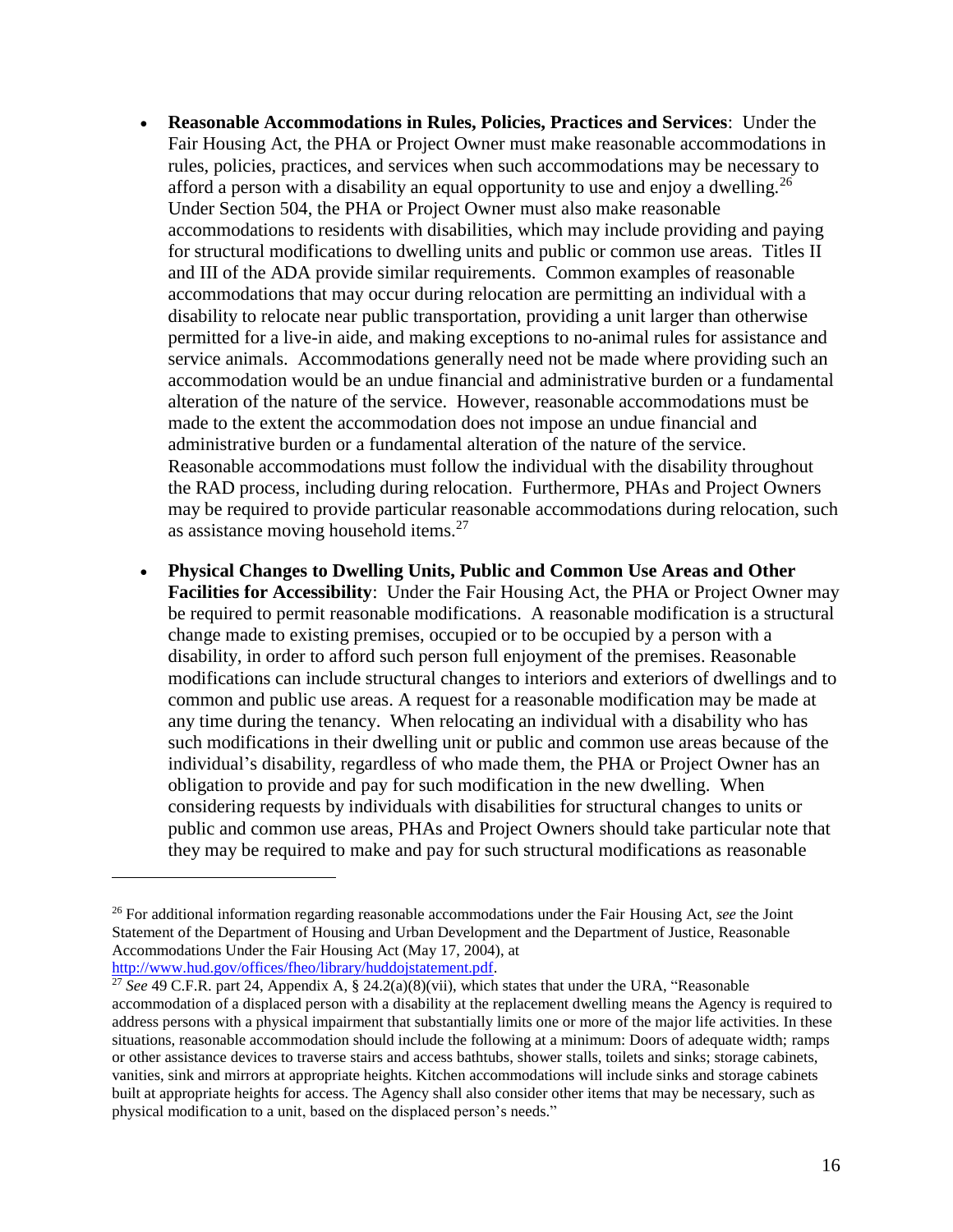accommodations under Section 504 and because of similar requirements under the ADA even though the Fair Housing Act may only require the owner to allow such changes to be made and paid for by the individual with a disability. Before determining that they are not required to make or pay for structural changes, PHAs and Project Owners are encouraged to consider carefully their obligations under each applicable statute.

#### <span id="page-16-0"></span>**SECTION 5. Application of Key Fair Housing and Civil Rights Requirements to RAD Transactions**

The generally applicable fair housing and other civil rights requirements described above, and in Appendix I, apply throughout the planning and implementation of a RAD transaction and the PHA is responsible for ensuring compliance with these requirements. As key requirements may be misunderstood, the RAD program has established specific additional procedures to assist RAD participants to ensure they comply with the applicable requirements. Specifically, the RAD Notice established a civil rights eligibility review and criteria for front-end civil rights reviews.

This Section elaborates on these requirements from the RAD Notice. The front-end review procedures described below establish procedures and criteria for the supplemental front-end review and technical assistance, criteria which are specific to the RAD program. Criteria for this supplemental front-end review are informed by, but not the same as, fair housing or civil rights rules and policies generally.

This Section is organized to loosely follow the stages of a RAD conversion transaction, beginning with RAD eligibility and continuing through site selection, transfer of assistance, unit design requirements and marketing. In addition, this Section describes the timing and procedures for submitting data and documents to HUD so that HUD may complete its front-end review. The submission procedures are also designed to serve as a tool for PHAs to identify issues of potential concern at appropriate stages of the RAD conversion and as a tool for HUD to identify potential needs for technical assistance.

# <span id="page-16-1"></span>**5.1. RAD Eligibility Review**

To be eligible for RAD, the PHA must meet all eligibility requirements set forth in Section 1.3 of the RAD Notice, including the civil rights threshold requirements found at Section 1.3.G of the RAD Notice. A PHA must not have a charge, cause determination, lawsuit, or letter of findings, referenced in Section 1.3.G of the RAD Notice, against the PHA itself, its transferees, proposed development partners, or sub-recipients that has not been resolved, or is not in the process of being resolved, to HUD's satisfaction. This determination shall be made prior to issuance of the CHAP.

The CHAP may be revoked by HUD if HUD determines that the terms of the conversion would be inconsistent with fair housing and civil rights laws or a fair housing or civil rights court order, settlement agreement, or voluntary compliance agreement. HUD may terminate a CHAP or RCC if it determines that the terms of the conversion would be inconsistent with fair housing or civil rights laws or is inconsistent with, would hinder, or would delay satisfaction of a fair housing or civil rights court order, settlement agreement, or voluntary compliance agreement.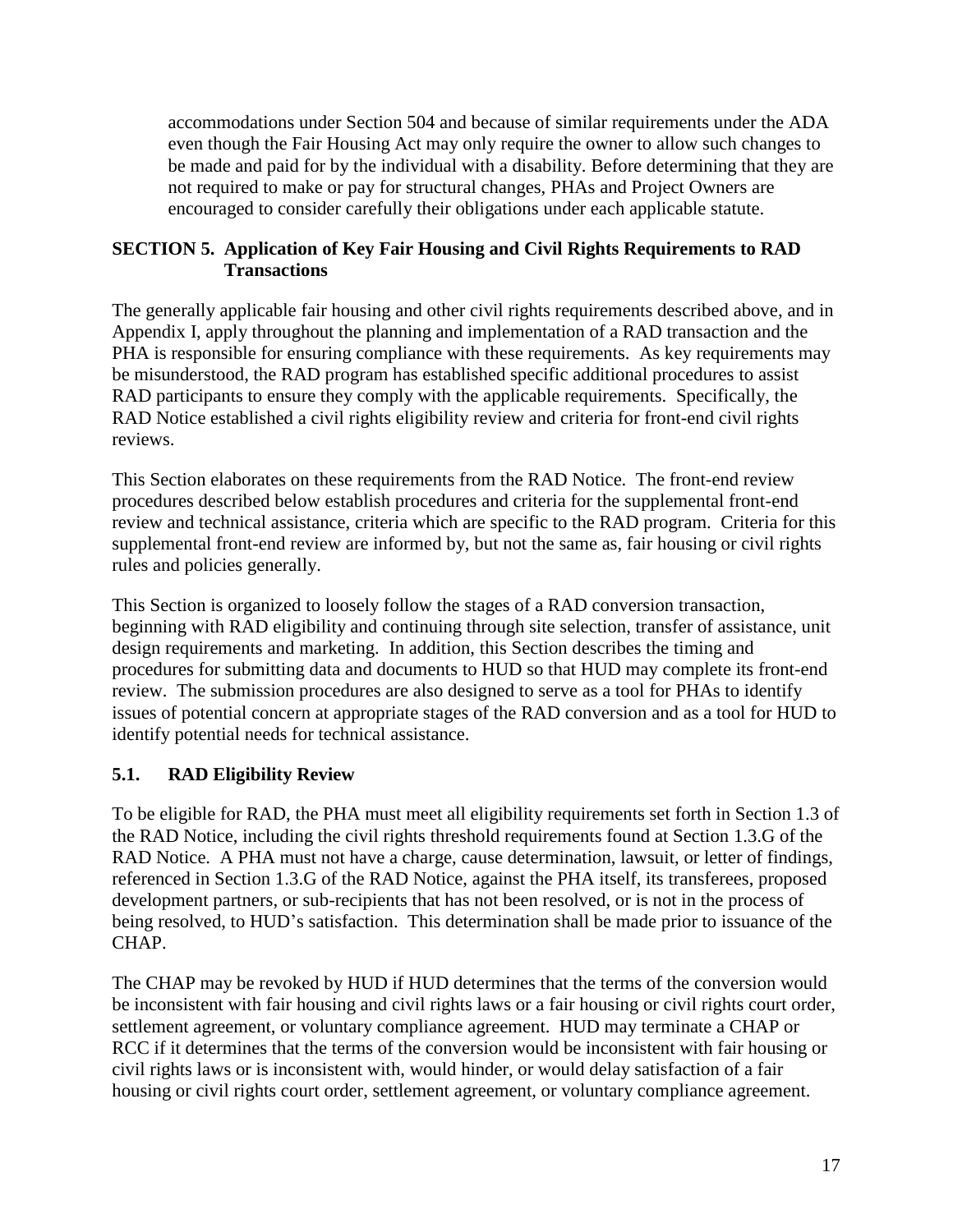HUD may terminate an approval to proceed with a RAD conversion if it determines that the terms of the conversion would be inconsistent with fair housing or civil rights laws or a fair housing or civil rights court order, settlement agreement, or voluntary compliance agreement.

### <span id="page-17-0"></span>**5.2. PHA's Proposed Site Selection and Certification**

For all RAD conversions, the PHA must comply with all applicable site selection requirements as set forth in this Notice and the RAD Notice and in accordance with any additional applicable published guidance provided by HUD. As set forth in the RAD Notice, conversions of assistance to PBV involving new construction, whether on a new site or on a current site, are subject to the site selection standards set forth in 24 C.F.R. § 983.57(a), (b), (c) and (e), but excluding 24 C.F.R. § 983.57(b)(1) and (c)(2). All other conversions to PBV, including transfers of assistance to an existing property other than the Converting Project, are subject to the standards set forth in 24 C.F.R.  $\S$  983.57(a), (b), (c) and (d), but excluding 24 C.F.R.  $\S$ 983.57(b)(1) and (c)(2).<sup>28</sup> Site selection requirements set forth at Appendix III of the RAD Notice apply to RAD conversions to PBRA assistance, as does the requirement not to place housing in neighborhoods with highly concentrated poverty based on the criteria formulated for transfers under Section 8(bb) of the United States Housing Act of 1937.<sup>29</sup> PBV and PBRA site selection must also be consistent with the requirements of the Fair Housing Act, Title VI, Section 504, the ADA and their implementing regulations.

It is the PHA's responsibility to ensure that the site selection complies with all applicable site selection requirements, including the requirements of this Notice and the RAD Notice. Pursuant to the RAD Notice, the PHA must certify with the submission of its Annual Plan, Significant Amendment to its Annual Plan, or MTW Plan that it complies with the applicable site selection requirements and must maintain records of its analysis and the data relied upon in making its determination of compliance. The PHA must also determine and subsequently state in the certification that the site is "suitable from the standpoint of facilitating and furthering full compliance with the applicable provisions of Title VI of the Civil Rights Act of 1964, Title VIII of the Civil Rights Act of 1968, Executive Order 11063, and HUD regulations issued pursuant thereto."<sup>30</sup> Although this Notice provides detail regarding certain civil rights-related site and neighborhood standards, PHAs must certify compliance with all applicable site and neighborhood standards.<sup>31</sup>

The PHA must also certify that, in conducting its review of site selection for the proposed project, the PHA completed a review with respect to accessibility for persons with disabilities and that the proposed site is consistent with applicable accessibility standards under the Fair Housing Act, Section 504, and the ADA. The site and neighborhood standards for PBV and PBRA require the site to be "suitable from the standpoint of facilitating and furthering full compliance with" the Fair Housing Act and require the site to meet the Section 504 site selection

<sup>28</sup> *See* the provisions of Section 1.6.A.4 of the RAD Notice.

 $29$  42 U.S.C. § 1437f(bb).

<sup>&</sup>lt;sup>30</sup> For RAD conversions to PBRA, the RAD Notice uses the term "the site and neighborhood is suitable," rather than "the site is suitable." *See* Appendix III of the RAD Notice, paragraph (a).

<sup>31</sup> *See* 24 C.F.R. § 983.57 and the RAD Notice at Section 1.4(A)(7)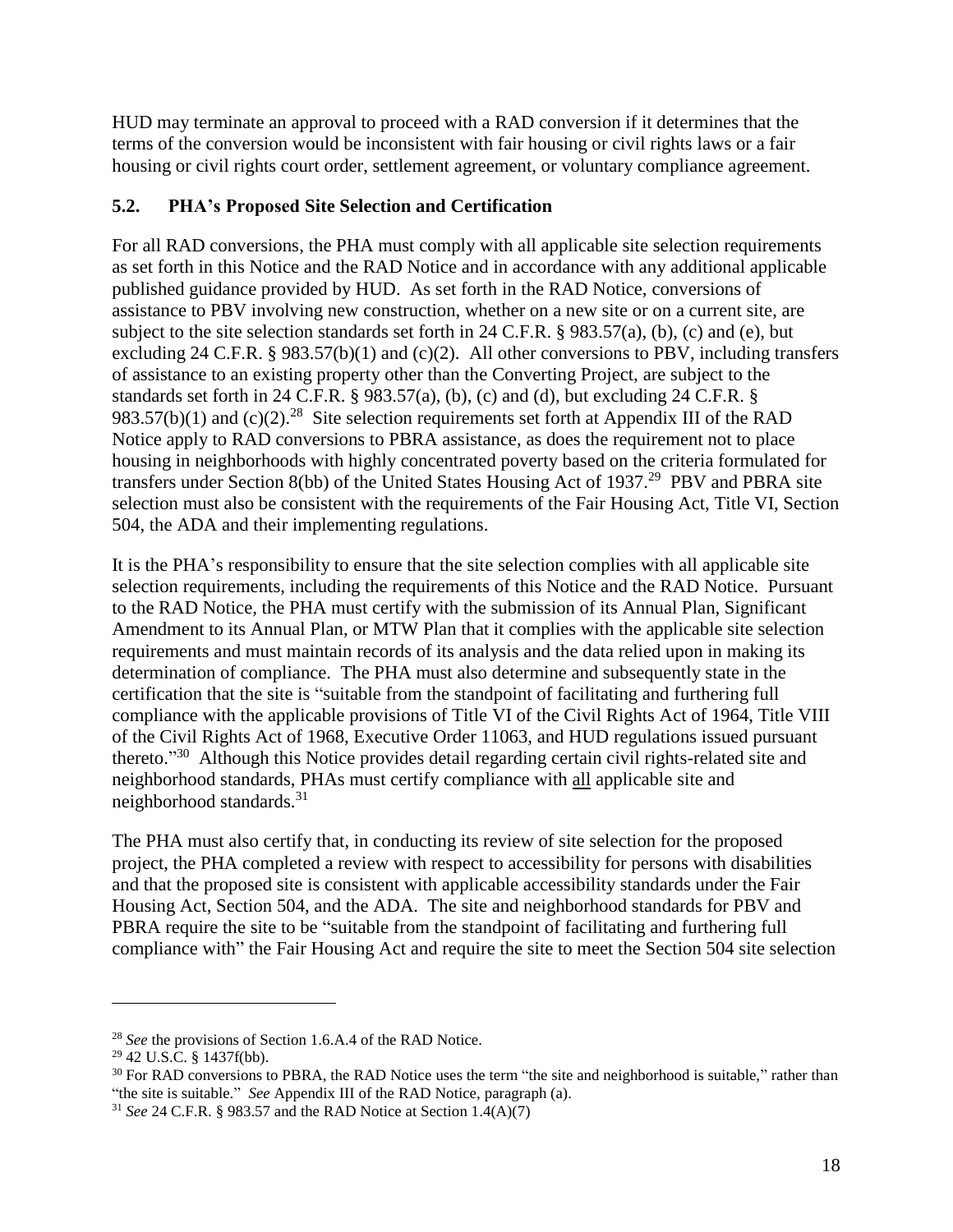requirements described in 24 C.F.R.  $\S$  8.4(b)(5).<sup>32</sup> The Fair Housing Act, as implemented at 24 C.F.R. § 100.205, requires "covered multifamily dwellings" built for first occupancy after March 13, 1991, to contain accessible design features. HUD's Section 504 regulations at 24 C.F.R. § 8.4(b)(5) require that, in determining the site or location of a federally assisted facility, an applicant for assistance or recipient may not make selections the purpose or effect of which would: (i) exclude qualified individuals with disabilities from, deny them the benefits of, or otherwise subject them to discrimination under, any program or activity that receives Federal financial assistance from HUD, or (ii) defeat or substantially impair the accomplishment of the objectives of the program or activity with respect to qualified individuals with disabilities. Title II of the ADA contains a similar requirement that a public entity, such as the PHA, may not, in determining the site or location of a facility, make selections (i) that have the effect of excluding individuals with disabilities from, denying them the benefits of, or otherwise subjecting them to discrimination; or (ii) that have the purpose or effect of defeating or substantially impairing the accomplishment of the objectives of the service, program, or activity with respect to individuals with disabilities.<sup>33</sup> Factors relevant to a site review under these standards may include, among others:

- Site features, such as inaccessible slopes in routes, lack of accessible sidewalks, curb ramps, accessible parking spaces, and placement of dumpsters or other physical features that would impede access to and movement within the site;
- Building features, such as inaccessible building entrances, other methods of ingress and egress, public and common use areas (e.g., the rental office, parking areas, mail areas, trash areas, community rooms, shared use toilet rooms, laundry facilities and walkways inside and outside that connect these public and common use areas to units), and barriers to access by members of the public; and
- Lack of accessible transit or para-transit and accessible public sidewalks and accessible transportation stops.

When such conditions are present at the site and would exclude individuals with disabilities from, deny them the benefits of, or otherwise subject them to discrimination, or would defeat or substantially impair the accomplishment of the objectives of the program or activity with respect to individuals with disabilities, the site must not be selected unless the proposal includes remediation of the barriers to achieve compliance with accessibility requirements (including identification and remediation of any nonconforming design and construction conditions in "covered multifamily dwellings" under the Fair Housing Act). Remediation of the barriers may include, for example, physical accessibility improvements to the site, arrangements for access to accessible supportive services, or reasonable accommodations for current or prospective residents with disabilities, including members of the public. The Financing Plan submitted to HUD must describe and document resources sufficient to pay for the remediation of accessibility barriers.<sup>34</sup>

<sup>32</sup> *See* 24 C.F.R. § 983.57(b)(2) (PBV conversions); *see also,* Appendix III (a) of the RAD Notice (PBRA conversions).

<sup>33</sup> *See* 28 C.F.R. § 35.130(b)(4).

<sup>&</sup>lt;sup>34</sup> In conducting its review prior to certification, and in preparing for the certification, PHAs and Project Owners may find it useful to consult with their local or regional FHEO office, the United States Access Board, local or state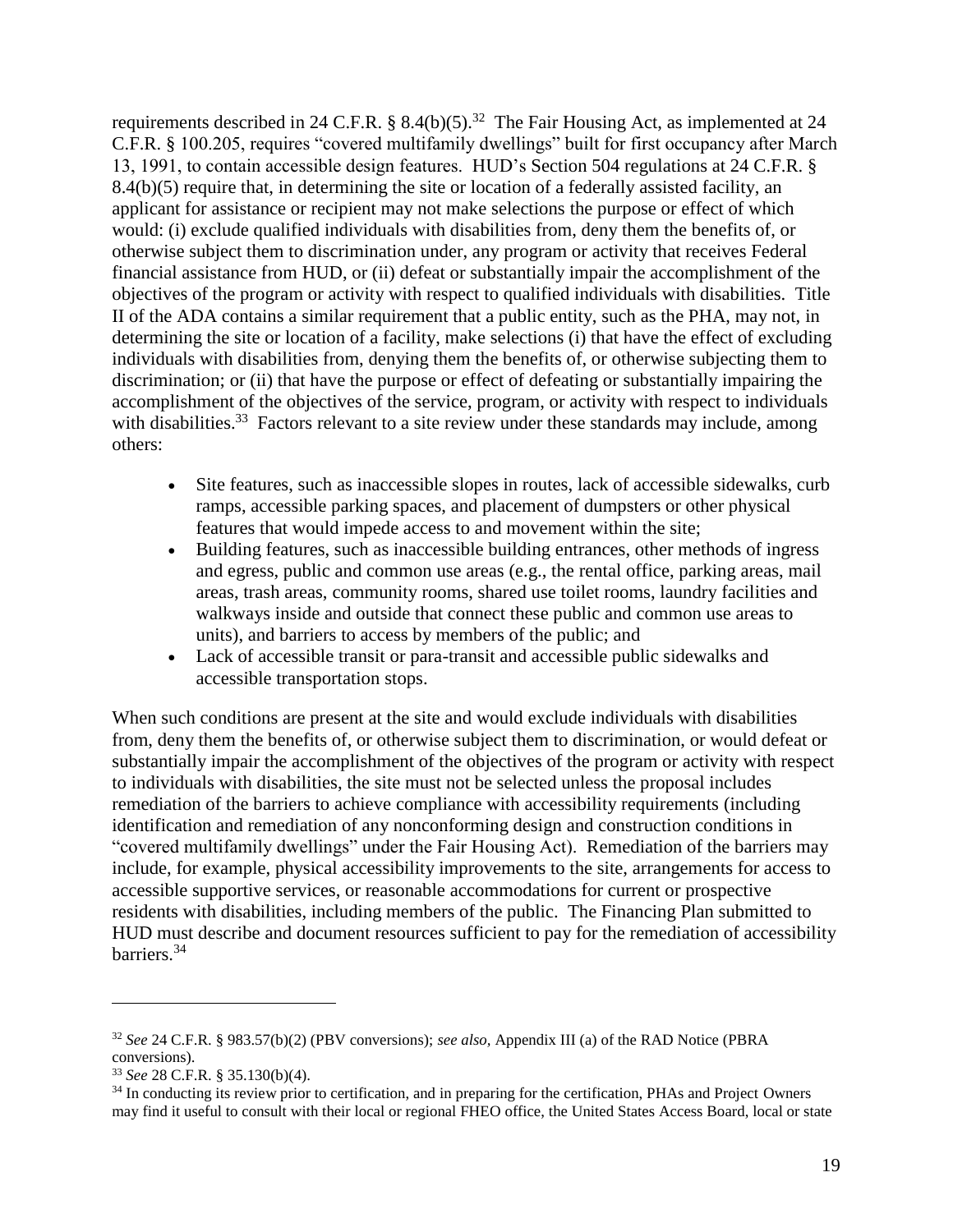While all PHAs must certify their compliance with applicable site selection requirements as described in this Section, some RAD transactions will also be subject to a front-end review of the site selection. For transactions involving activities that present site selection issues of greater complexity, as described in Sections 5.3 through 5.5 below, front-end review will allow HUD's Office of Fair Housing and Equal Opportunity (FHEO) to assist the PHA to consider relevant laws and regulations while completing its site selection review and certification.

## <span id="page-19-0"></span>**5.3. RAD Front-End Civil Rights Transaction Review**

Fair Housing Act and other civil rights issues may arise throughout a RAD transaction. Under the Fair Housing Act, an assessment of site suitability includes an analysis of the impact that the siting of the project would have on patterns of segregation for protected classes. The Fair Housing Act is of particular importance when a RAD proposal concerns site selection for new construction or reconfiguration of housing on the original public housing site – for example, the unit size distribution (e.g., conversion of larger bedroom size units to one-bedroom units, which may have an adverse impact on housing opportunities for families with children) or a reduction in the number or distribution of accessible units (which may have an adverse impact on housing opportunities for persons with disabilities). RAD conversions involving new construction must also comply with the Fair Housing Act's accessibility requirements.

Compliance with all applicable fair housing and civil rights requirements is the responsibility of both the PHA and the Project Owner. However, to assist with compliance, HUD's Office of Fair Housing and Equal Opportunity (FHEO) will conduct a front-end civil rights review of project proposals containing activities identified as particularly at risk of violating applicable fair housing and civil rights laws. The activities that must be submitted for front-end civil rights review are listed in Section 5.3(A), below.

### *A) Activities Subject to Front-End Civil Rights Review*

 $\overline{a}$ 

<span id="page-19-1"></span>All RAD conversions that include one or more of the activities listed below (Sections 5.3(A)(1) through 5.3(A)(9)) are subject to a front-end review for compliance with certain civil rights and fair housing requirements. The specific items that HUD will review in the front-end review will depend on which activities are involved in the specific transaction. A RAD conversion may not include one of the activities below without prior written approval from HUD. All Financing Plans must include evidence that the PHA has secured written approval from HUD for any of the following activities that are included in its RAD conversion:

> (1) Conversions of assistance involving new construction, whether on a new site or on a current site, in an area of minority concentration. Front-end review of this activity shall be pursuant to Section 5.4(B), below and, in addition, the PHA shall

architectural access board or other accessibility authority for information on accessibility standards. Other sources of information on accessibility requirements may include protection and advocacy organizations or independent living centers. In addition, the non-HUD resources may provide advice on how to assess accessibility needs and formulate physical accessibility strategies.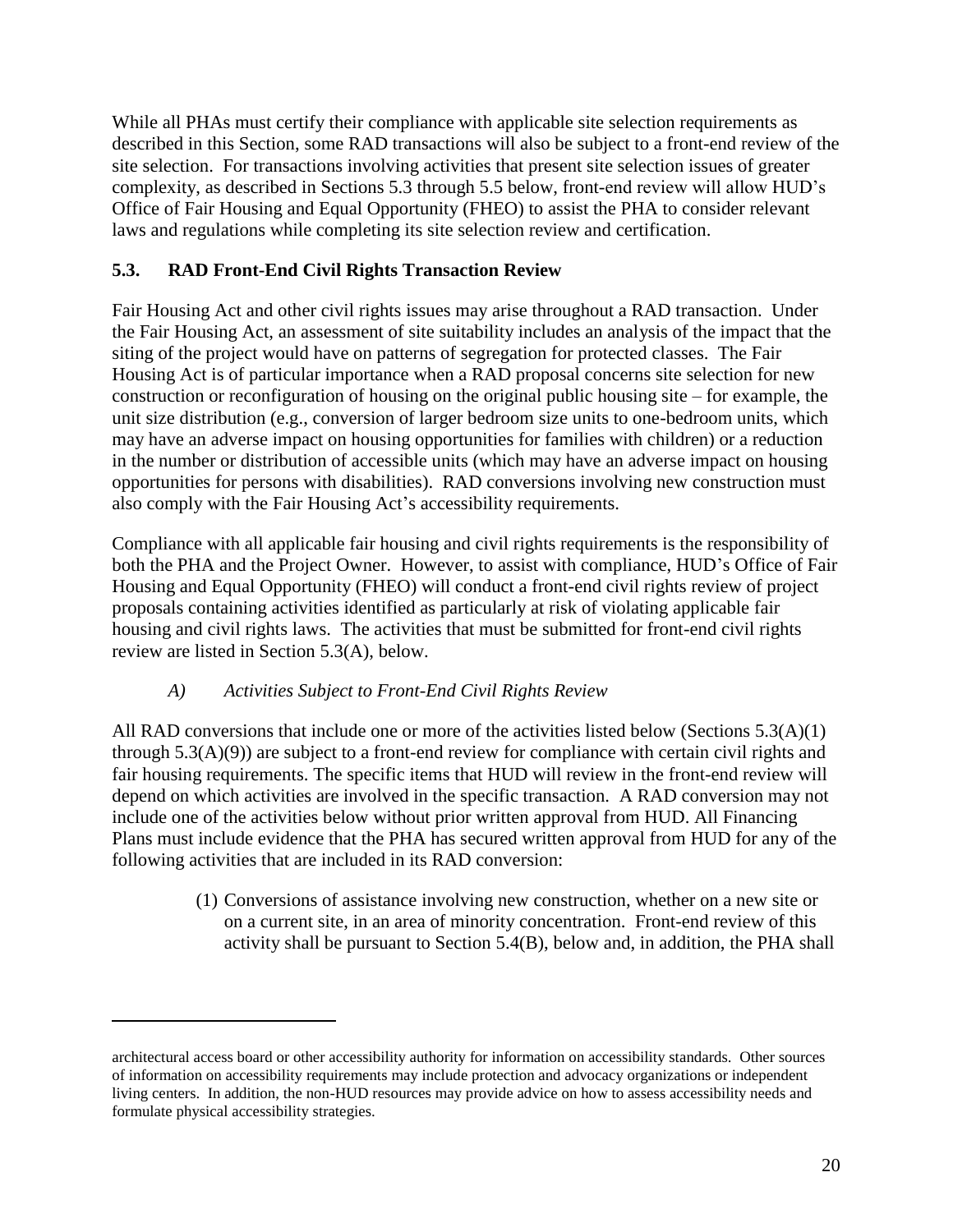certify in its Annual Plan compliance with site and neighborhood standards applicable to new construction as described in Section 5.2.

- (2) Transfers of assistance where all or a portion of the Converting Project's assistance is transferred to a new site(s) (either new construction or to an existing project) as part of the subject transaction. Front-end review of this activity shall be pursuant to Section 5.5(B), below and, in addition, the PHA shall certify in its Annual Plan compliance with site and neighborhood standards applicable to existing housing as described in Section 5.2.
- (3) Conversions of assistance where the total number of units in the Covered Project is less than the original number of units in the Converting Project (this includes de minimis reductions). Front-end review of this activity shall be pursuant to Section 5.6.
- (4) Conversions of assistance where the Covered Project's unit configuration is different from the unit configuration of the Converting Project. Front-end review of this activity shall be pursuant to Section 5.6.
- (5) Conversions involving a change in occupancy, where the Covered Project serves a different population from the one served by the Converting Project (e.g., when a Converting Project serves families but the Covered Project is subject to an elderly preference or introduction of restrictions or preferences based on age or disability that will change the occupancy of the property). Front-end review of this activity shall be pursuant to Section 5.6.
- (6) Conversions of assistance in which the construction schedule indicates that relocation is likely to exceed 12 months. Front-end review of this activity shall be pursuant to Section 5.7(A).
- (7) Conversions of assistance involving new construction or substantial alteration, 35 as those terms are defined in Section 504 of the Rehabilitation Act of 1973. Front-end review of this activity shall be pursuant to Section 5.7(B).
- (8) Conversions of assistance involving a Converting Project subject to a Voluntary Compliance Agreement or Conciliation Agreement with HUD or a Consent Decree or Settlement Agreement with the U.S. Department of Justice or HUD, or where the PHA is subject to such an agreement affecting its entire housing portfolio or otherwise related to the Converting Project. Front-end review of this activity shall be pursuant to Section 5.7(C).

<sup>&</sup>lt;sup>35</sup> Section 504 defines substantial alteration of a housing project as alterations where a housing project has 15 or more units, and the rehabilitation costs will be 75% or more of the replacement cost of the completed facility. *See* 24 C.F.R. § 8.23 (a).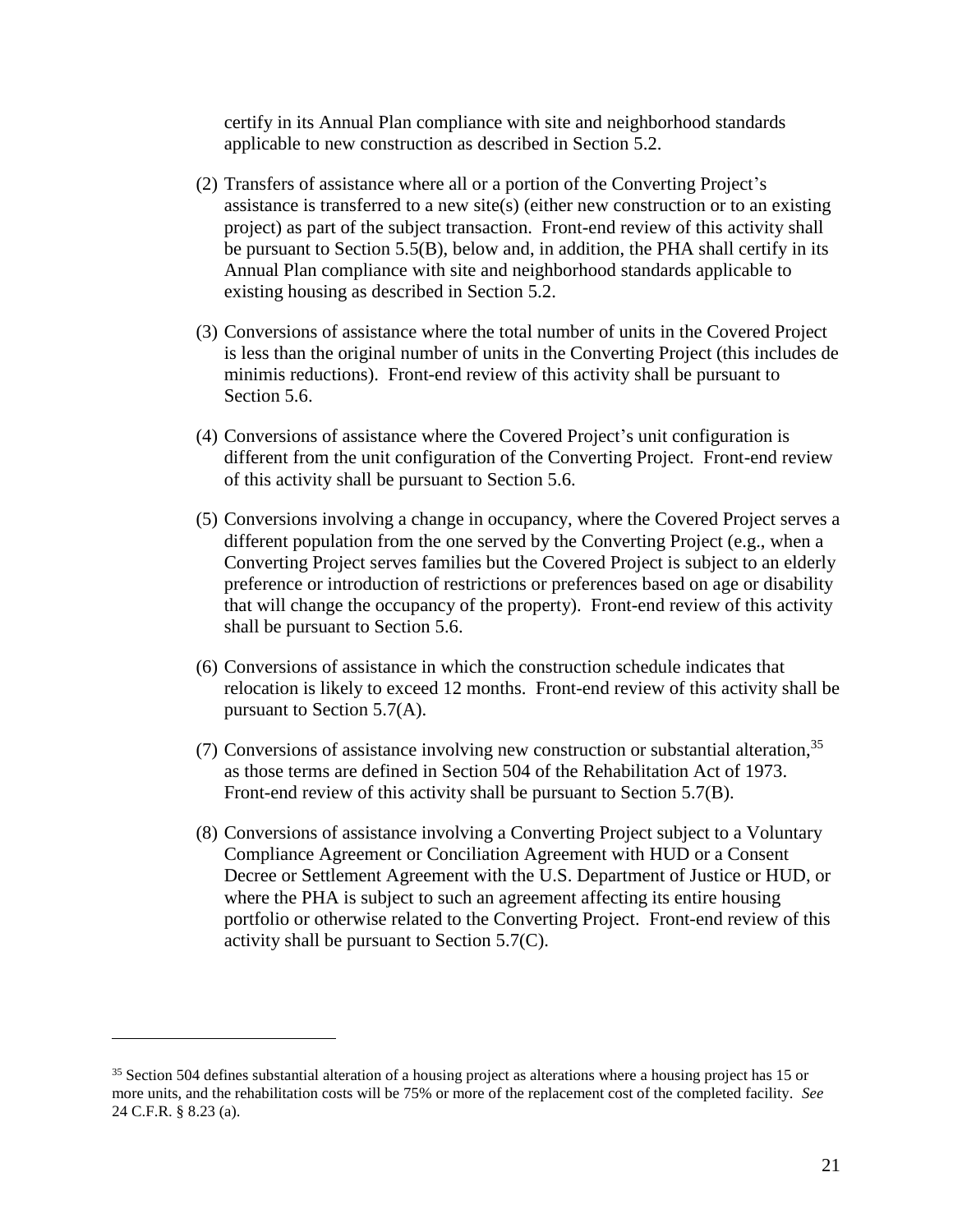(9) Conversions of assistance where HUD has identified potential fair housing and civil rights concerns or a history of such concerns. Front-end review of this activity shall be pursuant to Section 5.7(C).

PHAs should note that a proposed RAD conversion may trigger front-end review regarding more than one of the activities listed in subsections (1) through (9) of this Section. For example, depending on the details of the proposal, a new construction on-site project could require review under subsections  $(1)$ ,  $(3)$ ,  $(4)$ ,  $(5)$ ,  $(6)$ , and  $(7)$ , or could require review under only subsections (1) and (7).

As part of HUD's review of these elements of the RAD conversion plans, HUD may require that PHAs that are carrying out portfolio or multi-phased conversions provide information on their conversion plans for other projects or subsequent phases to ensure that the overall plans for RAD conversion are consistent with civil rights and fair housing.

### *B) Fair Housing, Civil Rights, and Relocation Checklist*

 $\overline{a}$ 

<span id="page-21-0"></span>In connection with HUD's front-end fair housing and civil rights and relocation reviews described in this Section 5 and in Section 6, HUD is requiring submission of a Fair Housing, Civil Rights, and Relocation Checklist (the "Checklist"). The Checklist will facilitate the PHAs' and Project Owners' submission of necessary information to complete these reviews.<sup>36</sup> HUD anticipates that a revised Checklist, when available following Paperwork Reduction Act approval, will be separated into parts which can be submitted incrementally as the PHA and Project Owner develop the RAD transaction plans, with different elements of the Checklist applicable at different stages of the transaction planning process. For example, submissions regarding site selection for a RAD transaction involving new construction may occur well before submissions regarding a proposal to change the unit configuration.

The Checklist will outline the minimum information or documentation which HUD will need in order to review each part of the Checklist. After HUD's initial review of any portion of the Checklist, HUD may determine that the data provided in the Checklist is insufficient for HUD to complete its review, in which case HUD may require the PHA or Project Owner to provide supplemental information. The PHA should submit each part as early as possible once the information covered in the applicable part is known. All information specified in the applicable

<sup>&</sup>lt;sup>36</sup> The Checklist is available at [www.hud.gov/rad.](http://www.hud.gov/rad) As of the publication of this Notice, references to the Checklist refer to the existing FHEO Accessibility and Relocation Plan Checklist under OMB Approval 2577-0276. The PHA shall use the existing Checklist to provide information related to demonstrating compliance with fair housing, other civil rights, and relocation requirements (including accessibility requirements) and, as necessary, may require additional materials for HUD to complete its review, which the PHA may provide in such form as the PHA determines appropriate. Also a[t www.hud.gov/rad,](http://www.hud.gov/rad) HUD has provided a listing of information that, depending on the circumstances, HUD may require to complete different components of its front-end review. The Checklist is being revised to fully capture the submission requirements described in this Notice. The revised Checklist will be subject to Paperwork Reduction Act approval and will be posted at the website listed above when available for use.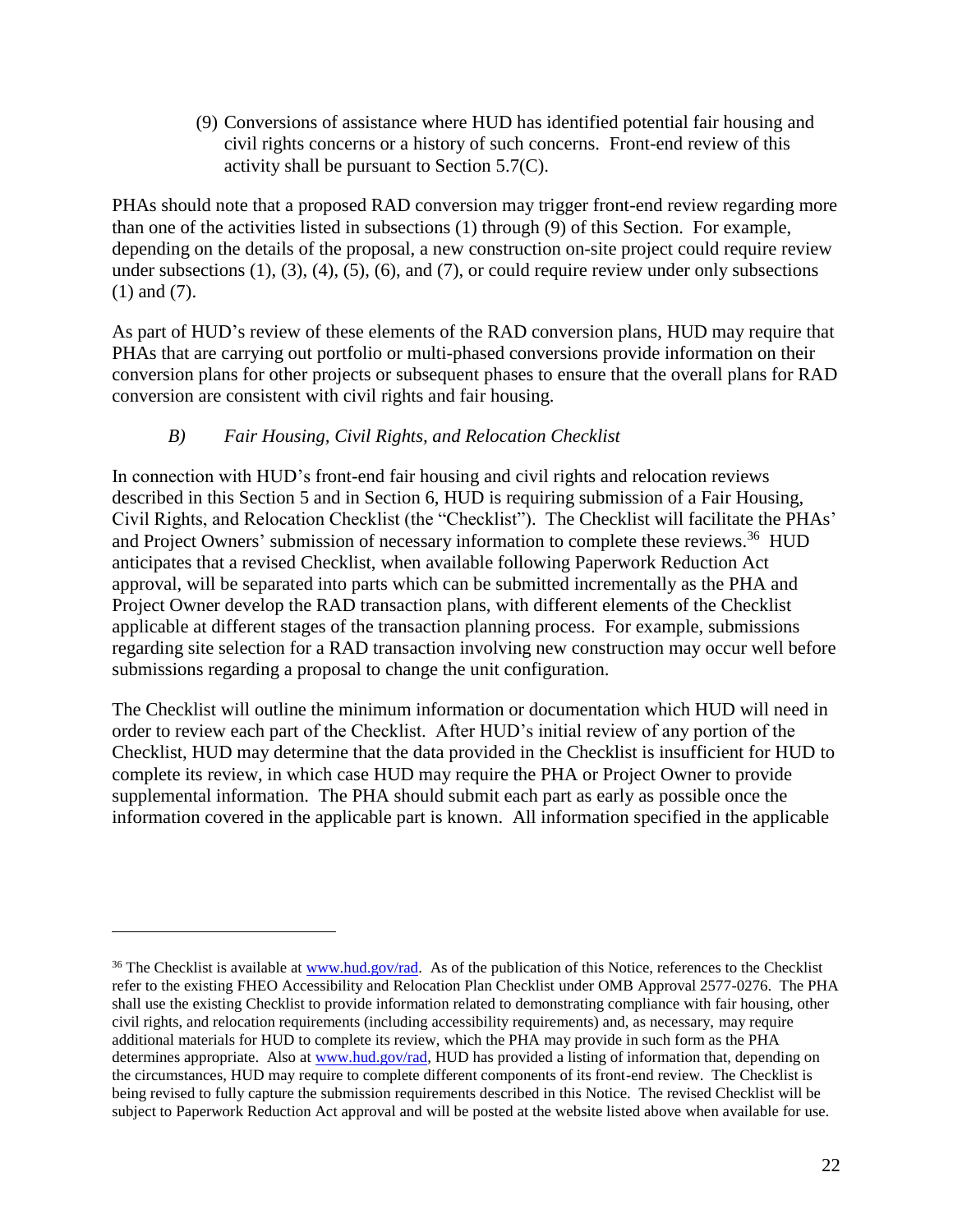part of the Checklist must be submitted to HUD for HUD to begin its civil rights review – partial submissions of any applicable part of the Checklist will not be accepted. $37$ 

# *C) Timing of Front-End Review Submissions*

<span id="page-22-0"></span>PHAs and Project Owners are encouraged to submit applicable portions of the Checklist and information associated with a particular activity subject to front-end review as early as possible in the development of their plans. The PHA must ensure that HUD has approved all applicable parts of the Checklist prior to submission of the Financing Plan. Upon request from the PHA, HUD may, at HUD's sole discretion, permit submission of the Financing Plan prior to receipt of approval of the applicable parts of the Checklist and conditioned upon subsequent receipt of such approvals, in which event the PHA and Project Owner may proceed at their own risk.

Early approval of the site of the Covered Project is critical for RAD transaction proposals subject to front-end civil rights review involving site selection standards, specifically new construction in areas of minority concentration (see Section  $5.3(A)(1)$ ) and transfers of assistance (see Section 5.3(A)(2)). The PHA must conduct its own assessment of the site during the early stages of planning its RAD transaction. The guidance in this Notice and the Checklist are tools intended to assist the PHA in conducting its own assessment of the site.

The PHA must provide HUD with the Checklist and backup information sufficient for HUD to review the site with respect to the applicable standards. The site selection information should be provided to HUD no later than ninety (90) days following the issuance of the CHAP or, if the CHAP has already been issued as of the publication of this Notice, within ninety (90) days following publication of this Notice. In the event of a change in plans for the Converting Project that would require a front-end review of the site selection standards, the PHA must provide the Checklist and backup documentation within sixty (60) days of the change in plans. PHAs are strongly encouraged to provide front-end review submissions and secure HUD approval prior to applying for LIHTCs or taking action the reversal of which (in the event of non-approval of the site) would be detrimental to the PHA or the Project Owner. PHAs are also encouraged to contact FHEO for technical assistance prior to submission of these materials.

All PHAs shall submit a certification consistent with the requirements of Section 5.2, above. This certification may be prepared specifically in connection with the Checklist or as part of the PHA Annual Plan or Significant Amendment. However, HUD will not consider a submission complete for front-end civil rights review without this certification. All RAD conversions must submit the PHA certification described in Section 5.2 no later than at the time of submission of the Financing Plan.

# *D) Completion of HUD's Front-End Review*

 $\overline{a}$ 

<span id="page-22-1"></span>HUD will not approve a RAD conversion if HUD determines that the conversion would operate to discriminate in violation of applicable fair housing and civil rights laws. HUD will not approve proposals that have the purpose, intent, or effect of discriminating on the basis of

<sup>&</sup>lt;sup>37</sup> The Checklist refers to the existing FHEO Accessibility and Relocation Checklist until a revised Checklist is approved for use pursuant to the Paperwork Reduction Act.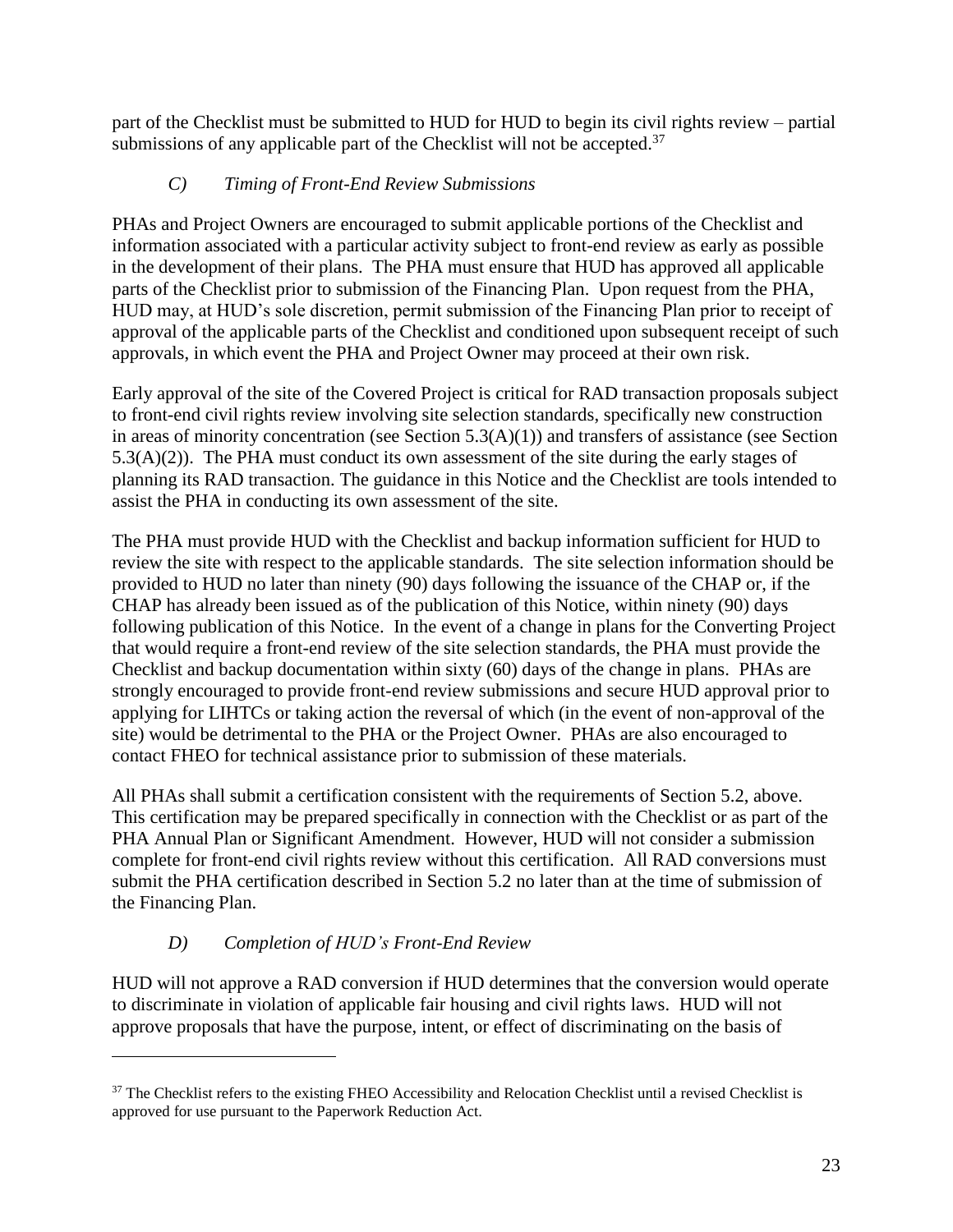protected class (*i.e.*, race, color, national origin, religion, sex, disability, and familial status). If HUD does not approve a proposed activity based on a front-end review, then it will provide a written description of concerns or deficiencies. The PHA may resubmit the front-end review materials with a changed proposal and/or with additional information addressing HUD's concerns and any deficiencies in the proposal or the submission.

In some circumstances, a special condition to the transaction's RCC will be necessary to ensure that a RAD transaction conforms to fair housing and civil rights requirements. Special conditions to the RCC reflect the conditions necessary in order to complete the RAD conversion. For example, if there is an outstanding remedial agreement or order requiring particular development activities or operating policies to correct a violation of a fair housing or other civil rights requirement, the RCC generally will condition participation in RAD upon agreement by the PHA or the Project Owner, as applicable, to comply with the provisions of such agreements or orders after conversion.

## <span id="page-23-0"></span>**5.4. Front-End Civil Rights Review for RAD Transactions Involving New Construction**

## *A) Conditions Triggering Review*

<span id="page-23-1"></span>If the proposed project is located in an area of minority concentration, the new site may be approved only if it falls under a permitted exception and meets the other site selection requirements described in Section 5.2. Under the PBV and PBRA site and neighborhood standards, HUD may approve new construction in an area of minority concentration, consistent with the regulatory requirements cited above, only if:

- a. Sufficient, comparable housing opportunities for minority families in the income range to be served by the proposed project exist outside areas of minority concentration; or
- b. The project is necessary to meet overriding housing needs that cannot be met in that housing market area.<sup>38</sup>

As described in the RAD Notice and in Section 5.3(A) of this Notice, above, HUD will conduct a front-end civil rights review of the PHA's proposed site in certain circumstances. This Notice specifies that for conversions of assistance involving new construction where there are indications that the site may be located in an area of minority concentration per the criteria in subsections (i), (ii), or (iii), below (whether the construction is located on the existing public housing site or on a new site), HUD will conduct a front-end civil rights review of the site to determine whether the site is in an area of minority concentration and, if so, whether it meets one of the exceptions that would allow for new construction in an area of minority concentration.

The PHA shall submit for HUD front-end review the PHA's findings, together with backup documentation, regarding site selection when the site meets any of the following criteria:

i. The PHA self-identifies the area of the site as an area of minority concentration,

 $38$  24 C.F.R. § 983.57(e)(3) and Appendix III of the RAD Notice, paragraph (e).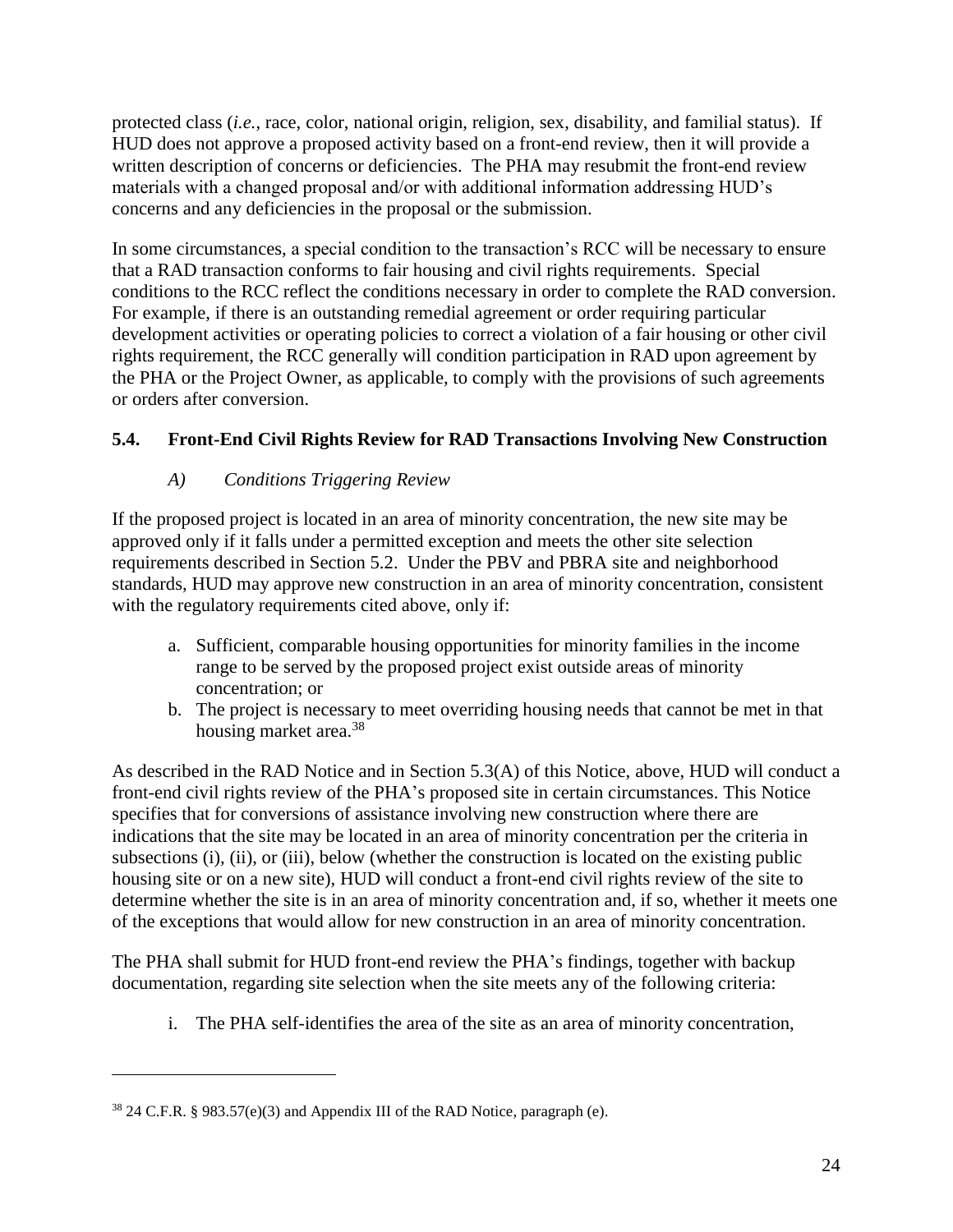- ii. The census tract of the site meets the extent of minority concentration described in Section  $5.4(B)(1)$ , below, or
- iii. An area comprised of the census tract of the site together with all adjacent census tracts, analyzed as a whole, meets the extent of minority concentration described in Section  $5.4(B)(1)$ , below.

If any of these three criteria is applicable, HUD will conduct a review to determine whether the site is in an area of minority concentration and, if applicable, whether the proposed site fits one of the exceptions permitting new construction in an area of minority concentration described in this Section 5.4. A proposed RAD transaction which does not meet one of these triggers must still be evaluated by the PHA and the PHA must certify compliance with the site selection requirements as described in Section 5.2, above.

A PHA seeking to undertake new construction must receive written approval from HUD of any site selection subject to front-end review prior to entering into any construction contract for that new construction.

### *B) Analysis of Areas of Minority Concentration*

 $\overline{a}$ 

<span id="page-24-0"></span>This Section sets forth the methodology that HUD will use in the analysis of the extent of minority concentration, the area of the site, and the housing market area for purposes of the RAD front-end civil rights review. As noted below, this analysis is fact specific and PHAs may submit documentation to inform HUD's analysis in cases where there is strong evidence that an alternative methodology would be more appropriate.

- (1) For purposes of RAD, a site is considered to be in an area of minority concentration when either (i) the percentage of persons of a particular racial or ethnic minority within the area of the site is at least 20 percentage points higher than the percentage of that minority group in the housing market area as a whole or (ii) the total percentage of minority persons within the area of the site is at least 20 points higher than the total percentage of minorities in the housing market area as a whole.<sup>39</sup>
- (2) For purposes of RAD, the analysis of an area of minority concentration will use census tracts to approximate the "area" of the site but the analysis may consider alternate proposed geographies instead of the census tract in instances where there is strong evidence that such geography is more appropriate. Strong evidence that an alternative geography is more appropriate includes: (i) that the site is close to the edge of the census tract, (ii) that the population of the census tract is heavily influenced by the size of the Converting Project, or (iii) that the local community

<sup>&</sup>lt;sup>39</sup> The percentage of minorities shall be calculated by subtracting the percentage of White Non-Hispanic persons in the relevant area from 100%. The analysis shall be based on the most recently available decennial census data found at [http://factfinder.census.gov/faces/tableservices/jsf/pages/productview.xhtml?pid=DEC\\_10\\_DP\\_DPDP1&src=pt.](http://factfinder.census.gov/faces/tableservices/jsf/pages/productview.xhtml?pid=DEC_10_DP_DPDP1&src=pt) However, if such data is more than five years old, and if either the PHA or HUD requests the use of more recent data based on such party's awareness of significant and material shifts in the demographics of the relevant area in the intervening years, the analysis shall be based on the most recent American Communities Survey data.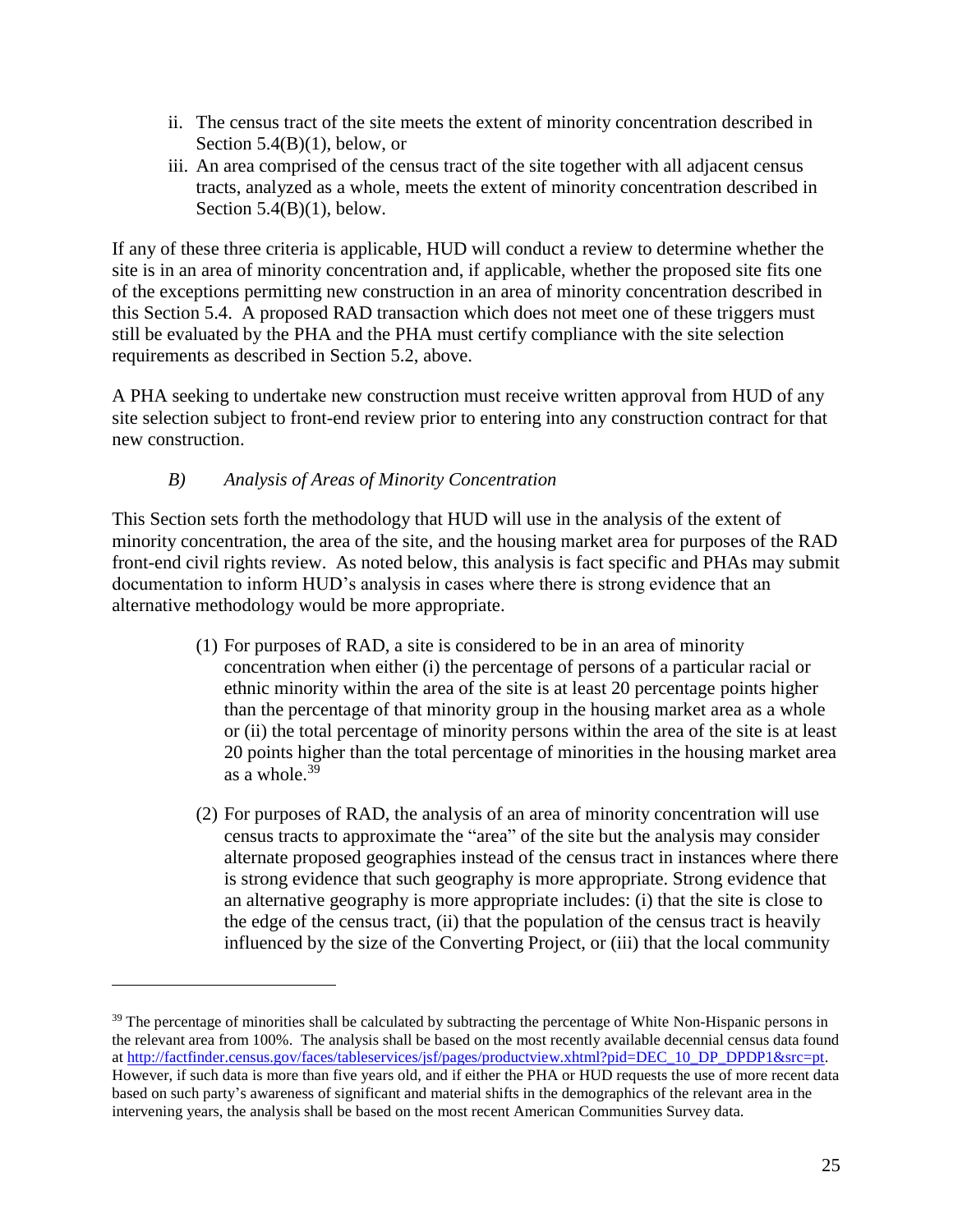understanding of the immediate neighborhood dictates a different boundary. Local community understanding of the immediate neighborhood is often informed by factors such as patterns of housing stock (such as different residential densities in different areas or differential housing prices for similar properties), community facilities and amenities (such as schools and commercial areas) or major geographic barriers (such as rivers or interstate highways), among other factors.<sup>40</sup> HUD will determine the site's "area" using the best available evidence and following the legal standards set forth in applicable case law.

(3) For purposes of the RAD analysis under this Section 5.4, a "housing market area" is the geographic region from which it is likely that residents of housing at the proposed site would be drawn for a given multifamily housing project. A housing market area generally corresponds to, as applicable: (i) the Metropolitan Statistical Area (MetroSA); (ii) the Micropolitan Statistical Area (MicroSA); or (iii) if the site is in neither a MetroSA nor a MicroSA, either (x) the county or statistically equivalent area, or (y) the PHA's service area, whichever is larger. $41$ The analysis may consider a larger or smaller housing market area in instances where there is strong evidence that such housing market area is more appropriate. Strong evidence that an alternative housing market area is more appropriate may include factors such as regional employment centers and commuting patterns serving such employment centers. A PHA seeking to use an alternative housing market area must consult with HUD and establish to HUD's satisfaction that the methodology for identifying and documenting the alternative housing market area is warranted and sound.

#### *C) The Sufficient Comparable Opportunities Exception*

<span id="page-25-0"></span>As required by the RAD Notice and noted in Section 5.4(A), one of the exceptions under which the site and neighborhood standards permit new construction in areas of minority concentration is if sufficient, comparable housing opportunities for low-income minority families exist outside areas of minority concentration. This section clarifies HUD's procedures for assessing comparable housing opportunities and evaluating how the proposed new construction will impact the balance of housing choices within and outside areas of minority concentration. It also includes a list of the information PHAs should submit to inform HUD's assessment of relevant factors, and key considerations guiding HUD's analysis of each factor.

Under the governing PBV and PBRA requirements, units are considered comparable opportunities if they are the same household type (e.g., elderly, disabled, family, large family), tenure type (owner, renter), require approximately the same total tenant payment toward rent,

<sup>40</sup> For further explanation, *see, e.g., King v. Harris*, 464 F.Supp.827, 839-41 (E.D.N.Y. 1979).

<sup>&</sup>lt;sup>41</sup> Items (i) and (ii) are consistent with a Core Based Statistical Area as defined by the Office of Management and Budget. For reference, a Core Based Statistical Area consists of the county or counties or equivalent entities associated with at least one core (urbanized area or urban cluster) of at least 10,000 population, plus adjacent counties having a high degree of social and economic integration with the core as measured through commuting ties with the counties associated with the core.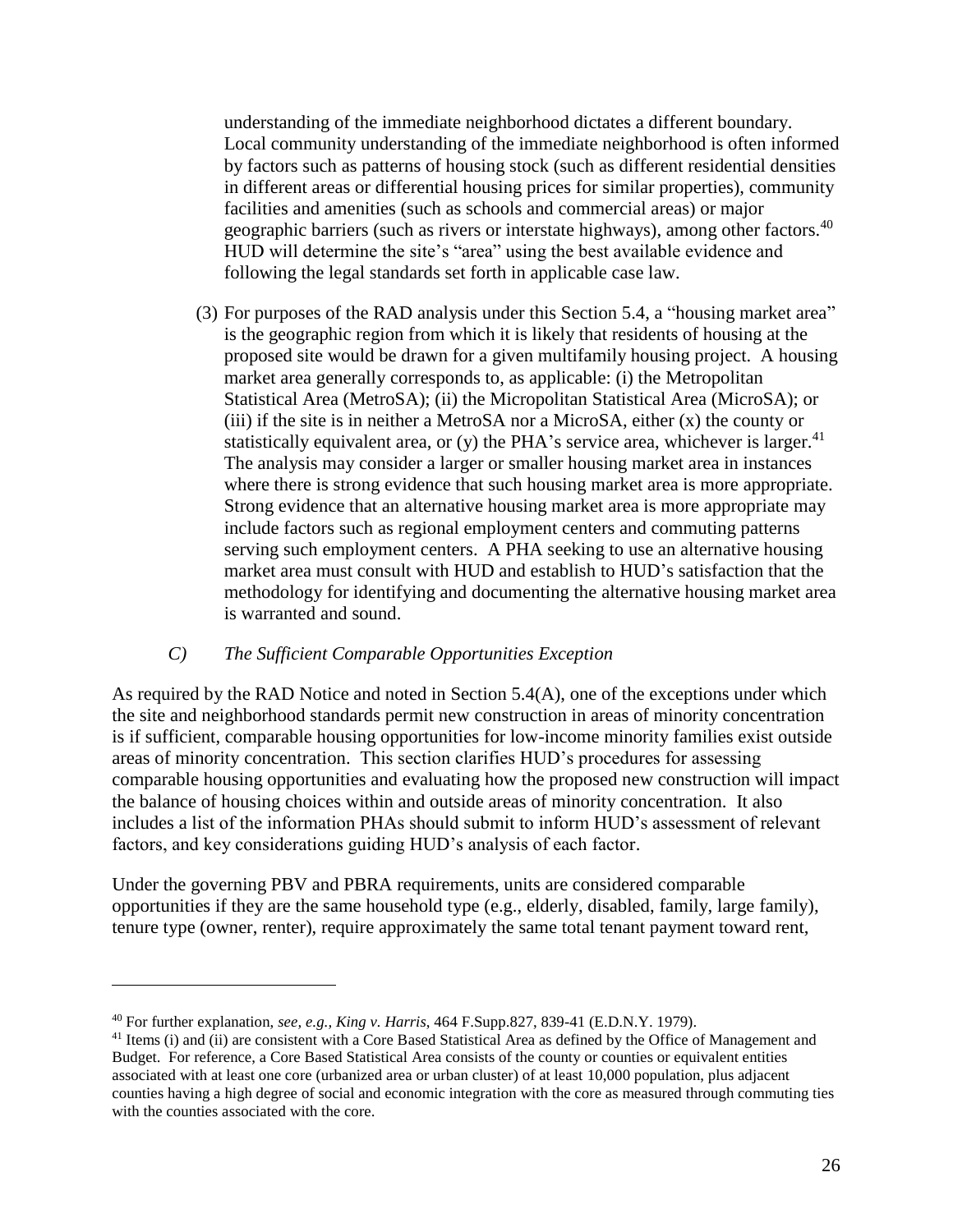serve the same income group, are located in the same housing market area, and are in standard condition.<sup>42</sup>

It is important to note that the sufficient comparable housing opportunities exception "does not require that in every locality there be an equal number of assisted units within and outside of areas of minority concentration. Rather, application of this standard should produce a reasonable distribution of assisted units each year, that, over a period of several years, will approach an appropriate balance of housing choices within and outside areas of minority concentration. An appropriate balance in any jurisdiction must be determined in light of local conditions affecting the range of housing choices available for low-income minority families and in relation to the racial mix of the locality's population."<sup>43</sup>

HUD will assess "the overall impact of HUD-assisted housing on the availability of housing choices for low-income minority families in and outside areas of minority concentration, and must take into account the extent to which the following factors are present, along with other factors relevant to housing choice."<sup>44</sup> Under this exception, it is not sufficient for one factor to be present, nor is it required that all factors be present, as the analysis must consider all relevant facts and evaluate the totality of the circumstances.

- "A significant number of assisted housing units are available outside areas of minority concentration."<sup>45</sup> While HUD must consider all factors relevant to housing choice, 30% or more of deeply subsidized housing units for very low-income persons would be a significant number. To facilitate HUD's consideration of this factor, a PHA should provide the number, occupancy type, and location of all comparable assisted units.<sup>46</sup>
- "There is significant integration of assisted housing projects constructed or rehabilitated in the past 10 years, relative to the racial mix of the eligible population." 47 To facilitate HUD's consideration of this factor, a PHA should provide the name and location of assisted housing projects constructed or rehabilitated in the PHA's jurisdiction in the past 10 years and the demographic characteristics of the residents of each of these projects;
- "There are racially integrated neighborhoods in the locality."<sup>48</sup> To facilitate HUD's consideration of this factor, a PHA should provide the name and census tracts where these racially integrated neighborhoods are located. In general, HUD will consider a neighborhood racially integrated if the neighborhood does not have a high concentration of persons of a particular race or ethnicity when compared to the housing market area in which the neighborhood is located.

<sup>42</sup> *See* 24 C.F.R. § 983.57(e)(3)(iv) and Appendix III of the RAD Notice, paragraph (e)(1)(A).

<sup>43</sup> 24 C.F.R. § 983.57(e)(3)(iii); *see also* Appendix III of the RAD Notice, paragraph (e)(1).

<sup>44</sup> 24 C.F.R. § 983.57(e)(3)(v); *see also* Appendix III of the RAD Notice, paragraph (e)(1)(B).

<sup>&</sup>lt;sup>45</sup> 24 C.F.R. § 983.57(e)(3)(v)(A) and Appendix III of the RAD Notice, paragraph (e)(1)(B)(i).

<sup>&</sup>lt;sup>46</sup> Note that this factor is in reference to comparable assisted units that may or may not be in the PHA's portfolio. The presumption stated at the end of this Section (i.e., that sufficient comparable opportunities exist if at least 50% of the comparable hard units in the PHA's portfolio, including PBV developments using the PHA's subsidy, are outside areas of minority concentration) is focused on units within the PHA's portfolio.

<sup>&</sup>lt;sup>47</sup> 24 C.F.R. § 983.57(e)(3)(v)(B) and Appendix III of the RAD Notice, paragraph (e)(1)(B)(ii).

<sup>&</sup>lt;sup>48</sup> 24 C.F.R. § 983.57(e)(3)(v)(C) and Appendix III of the RAD Notice, paragraph (e)(1)(B)(iii).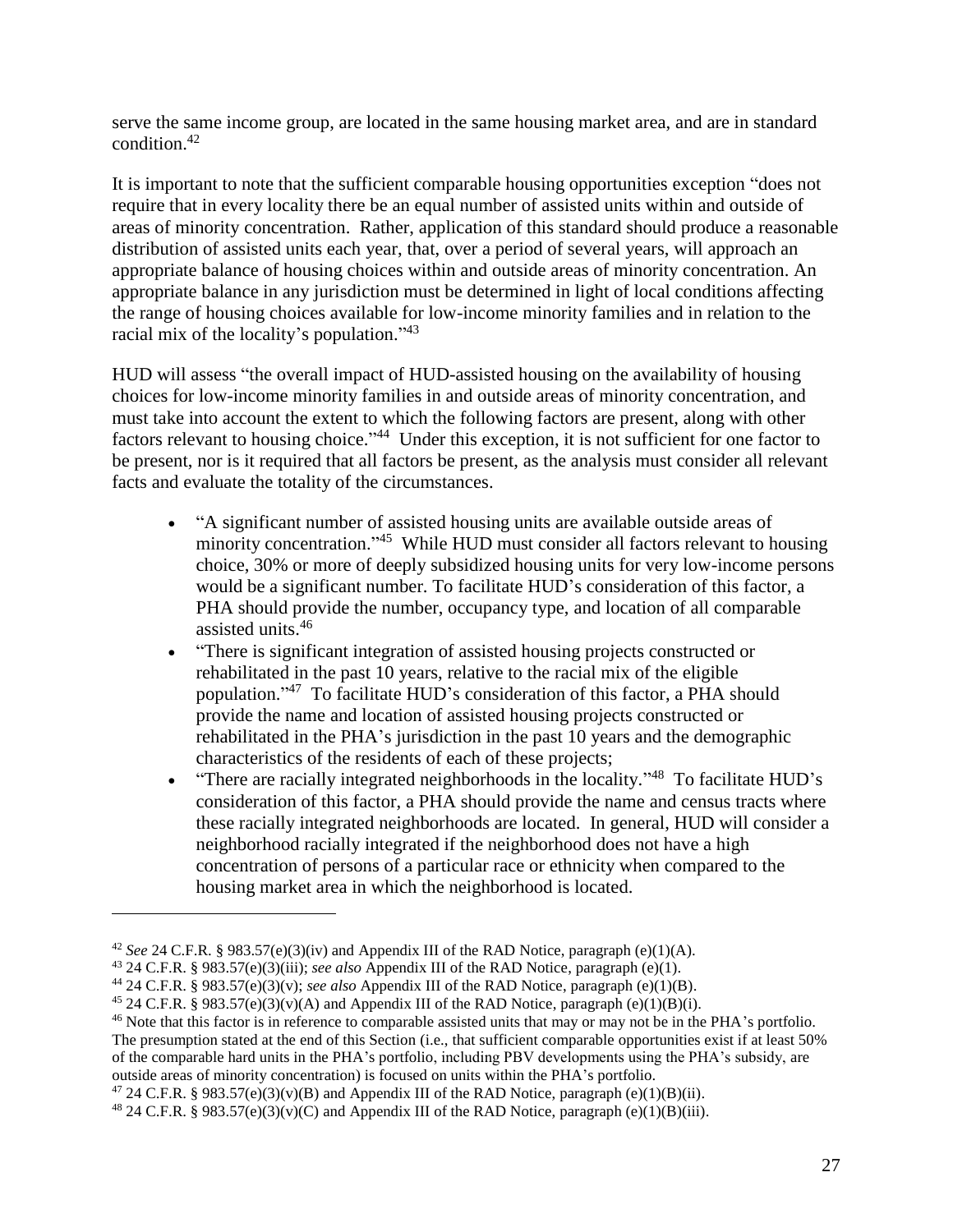- "Programs are operated by the locality to assist minority families that wish to find housing outside areas of minority concentration."<sup>49</sup> Such programs may include measures such as increasing payment standards in excess of 110% of FMR or the use of Small Area FMRs, including in setting exception rents, or reservation of a percentage of HCVs dedicated to support choice mobility selections or implementation of proven mobility counseling and supports for residents, provided the PHA provides sufficient evidence that it will continue such measures. To facilitate HUD's consideration of this factor, a PHA should provide the names of the applicable program(s); the entity responsible for implementing the program(s)  $(e.g.,)$ city, county, state government); and any information demonstrating that the program(s) has been successful or predictably will achieve success in assisting persons who wish to move to non-concentrated areas.
- "Minority families have benefited from local activities (e.g., acquisition and writedown of sites, tax relief programs for homeowners, acquisitions of units for use as assisted housing units) undertaken to expand choice for minority families outside of areas of minority concentration."<sup>50</sup> To facilitate HUD's consideration of this factor, a PHA should provide the names of the applicable activity(s); the entity responsible for implementing the activity(s) (e.g., city, county, state government); and any information demonstrating that the activity(s) has been successful in expanding choice for minority families outside of areas of minority concentration;
- "A significant proportion of minority households has been successful in finding units in non-minority areas under the tenant-based assistance programs" (e.g., the Housing Choice Voucher programs).<sup>51</sup> To facilitate HUD's consideration of this factor, a PHA should provide the number of minority households receiving Housing Choice Vouchers; the number of minority households using HCVs in non-minority areas; and the non-minority census tracts where the HCVs are being used. While each local situation is distinct and HUD must consider all factors relevant to housing choice, 30% or more of new leases signed by minority heads of household using HCVs located in non-minority areas over a period greater than three years prior to the date of HUD's analysis would be a significant proportion.
- "Comparable housing opportunities have been made available outside areas of minority concentration through other programs."<sup>52</sup> To facilitate HUD's consideration of this factor, a PHA should describe the opportunities that have been made available, the location of those opportunities, and the number of minority families that have benefitted from the program in recent years. Such programs could include choice mobility strategies, acquisition strategies to acquire and add to the PHA's portfolio existing apartments in high opportunity areas and transfers of assistance to high opportunity areas.

HUD may consider evidence based on a reliable housing market analysis in evaluating the foregoing factors, along with other factors relevant to housing choice. In the event HUD

<sup>49</sup> 24 C.F.R. § 983.57(e)(3)(v)(D); *see also* Appendix III of the RAD Notice, paragraph (e)(1)(B)(iv).

<sup>50</sup> 24 C.F.R. § 983.57(e)(3)(v)(E); *see also* Appendix III of the RAD Notice, paragraph (e)(1)(B)(v).

<sup>51</sup> 24 C.F.R. § 983.57(e)(3)(v)(F); *see also* Appendix III of the RAD Notice, paragraph (e)(1)(B)(vi).

 $52$  24 C.F.R. § 983.57(e)(3)(v)(G) and Appendix III of the RAD Notice, paragraph (e)(1)(B)(vii).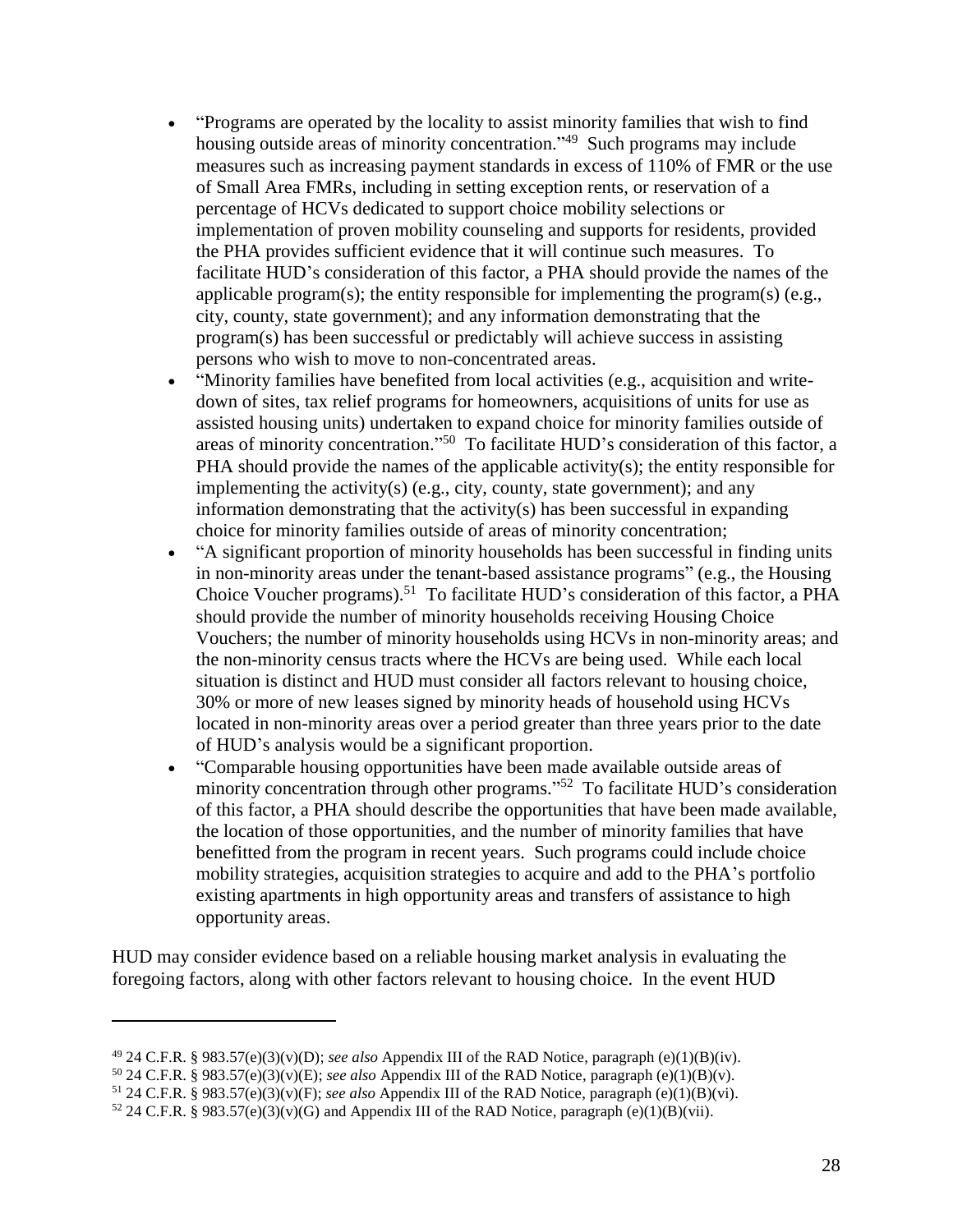determines such an analysis would assist in this evaluation, HUD will consult with appropriate parties to establish or accept an appropriate methodology for such an analysis to address HUD's civil rights concerns and to ensure appropriate independence between the analyst and the PHA or Project Owner commissioning and paying for the study.

Absent information to the contrary, for purposes of HUD's front-end review of the PHA's analysis, HUD will apply a presumption that sufficient comparable opportunities exist if at least 50% of the comparable hard units in the PHA's portfolio, including PBV developments using the PHA's subsidy, are outside areas of minority concentration.<sup>53</sup> The PHA's portfolio includes all public housing, PBV and PBRA hard units (including those developed under HOPE VI or Choice Neighborhoods) controlled by the PHA and its instrumentalities or funded using PHAcontrolled subsidy. Upon adequate documentation of this presumption, the PHA need not provide additional documentation for HUD's front-end review of the sufficient comparable opportunities exception. This presumption may be rebutted by information to the contrary, including information regarding the preceding factors. In assessing whether sufficient comparable opportunities exist when the presumption does not apply, HUD will consider the factors listed above.

Absent information to the contrary, for purposes of HUD's front-end review of the PHA's analysis, HUD will apply a presumption that sufficient comparable opportunities exist if a set of RAD conversions from a single public housing property, individually or in a combination of transactions, will result in the creation of as many similarly-affordable housing units outside areas of minority concentration as are constructed on the original public housing site. To evaluate the creation of similarly-affordable units, HUD will compare (i) the number of affordable units that will be redeveloped on site, to (ii) the number of similarly-affordable housing units that will be created through new construction, imposition of new long-term affordability restrictions or transfer of RAD assistance to one or more sites outside areas of minority concentration.<sup>54</sup> Similarly-affordable shall mean RAD units compared to RAD units and LIHTC/non-RAD units compared to LIHTC/non-RAD units. The newly created similarlyaffordable units must be owned, controlled, sponsored, under common ownership, control or sponsorship, or financially supported by the PHA or by an entity with a managing ownership interest in the Project Owner. When a PHA seeks to claim this exception, HUD prefers that the transaction creating the similarly-affordable units on the site outside areas of minority concentration close (with an immediate or delayed HAP effective date, if applicable) prior to the closing of the RAD conversion in the area of minority concentration. However, if the PHA determines that such a sequence is not reasonably possible, unless otherwise approved by HUD the PHA must provide evidence to HUD that the transfer of assistance to a site outside areas of

<sup>53</sup> When determining the percentage of units outside of areas of minority concentration, the PHA must include the number of units planned at the proposed site in its calculations. While not required, PHAs or Project Owners may assist HUD in consideration of this presumption by submitting to HUD a map produced by the Affirmatively Furthering Fair Housing Data and Mapping Tool ("AFFH-T"), as may be available on the HUD website from time to time, showing the location of publicly assisted housing.

<sup>54</sup> For example, if the PHA proposes to build 25 RAD units, 20 non-RAD LIHTC units and 15 unrestricted units onsite, such a plan could be acceptable if paired with creation of 15 RAD units at one site and 10 RAD units plus 20 non-RAD LIHTC units at a second site. The 15 unrestricted units in the minority concentrated area are not part of the analysis as they are not affordable units.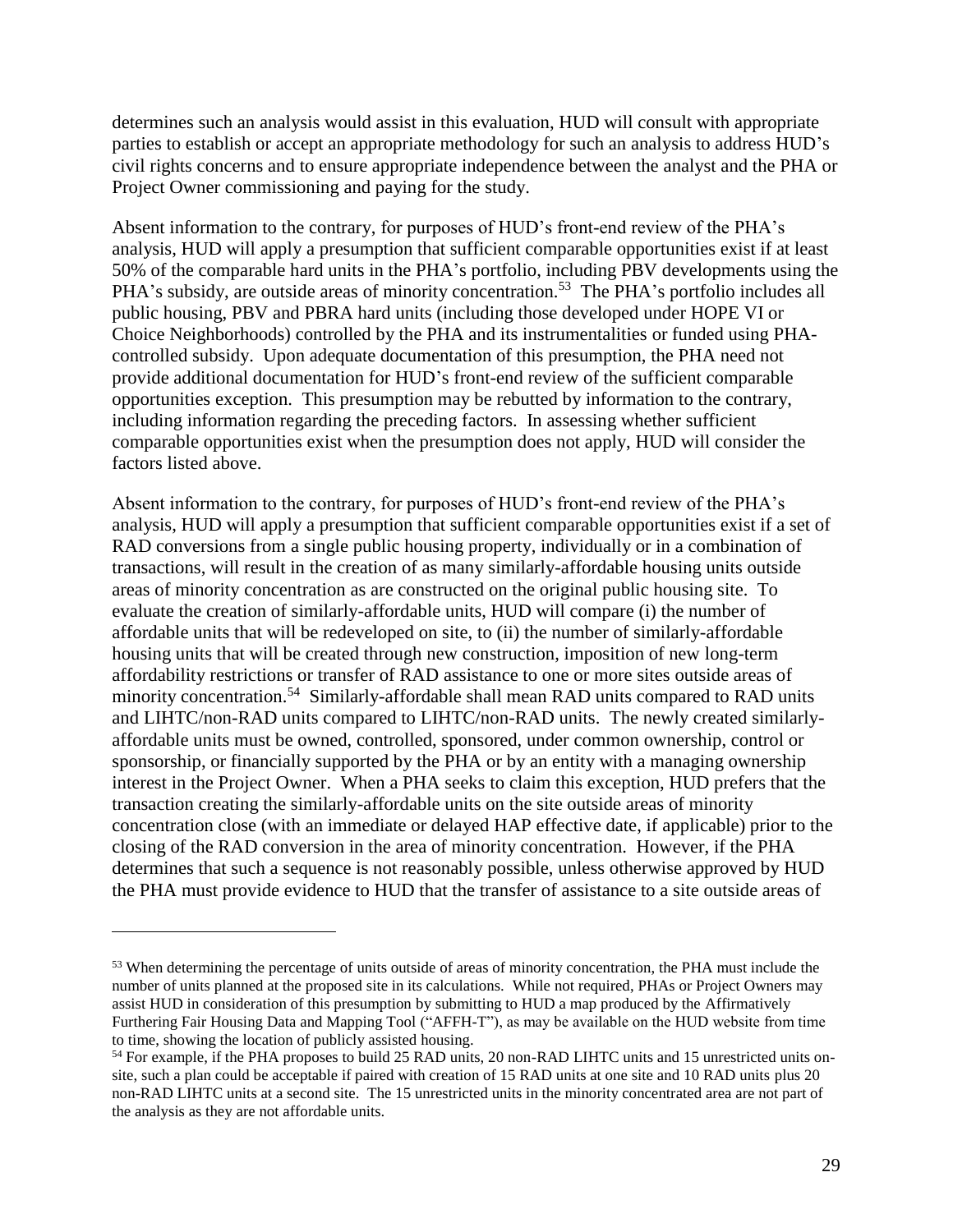minority concentration is highly likely to occur and the PHA must contractually agree with HUD to create such units. Evidence that the transfer is highly likely to occur must include:

- The project name and property address of the site of the similarly-affordable units to be created,
- The census tract and data to confirm that it is not in an area of minority concentration,
- Evidence of site control,

 $\overline{a}$ 

- Evidence of zoning to permit construction of the similarly-affordable units if the affordable units are to be created through new construction,
- A reasonable and feasible sources and uses statement for the transaction, and
- Evidence of financing commitments exceeding 90% of the necessary sources to complete the transaction. Evidence of financing commitments must include an LIHTC allocation if the use of LIHTCs is projected.
- *D) The Overriding Housing Needs Exception*

<span id="page-29-0"></span>As noted in Section 5.4(A), the second exception under which the site and neighborhood standards permit new construction in areas of minority concentration is if the project is necessary to meet overriding housing needs that cannot be met in that housing market area. The new construction site selection standards under RAD<sup>55</sup> outline two examples of circumstances, consistent with fair housing and other civil rights objectives, that would permit the application of the overriding housing needs exception: (1) when the site is "an integral part of an overall local strategy for the preservation or restoration of the immediate neighborhood;" or (2) when the site is "located in a neighborhood experiencing significant private investment that is demonstrably improving the economic character of the area (a "revitalizing area")." 56

> (1) Establishing that a Site is an Integral Part of an Overall Local Strategy for the Preservation or Restoration of the Immediate Neighborhood

To establish that a site is an integral part of an overall local strategy for the preservation or restoration of the immediate neighborhood, a PHA must document that the locality has a demonstrated commitment to revitalization that includes or is in addition to the RAD conversion, as demonstrated by the following:

- i. The site is located in a defined geographic area that is the subject of an official, currently operational and realistically achievable plan for the improvement or revitalization of the immediate neighborhood (which plan may include areas beyond the immediate neighborhood); and
- ii. The Covered Project conforms to, and the site is integral to, the goals, strategies, and objectives of the improvement or revitalization plan.

<sup>55</sup> *See* 24 C.F.R. § 983.57(e)(2) for PBV transactions and paragraph (e) of Appendix III of the RAD Notice for PBRA transactions.

<sup>56</sup> 24 C.F.R. § 983.57(e)(3)(vi); *see also* Appendix III of the RAD Notice, paragraph (e)(1)(B)(viii)(2). In demonstrating an overriding housing need, the "neighborhood" is determined in each situation based on the overall facts and circumstances and cannot be mechanically determined. The "immediate neighborhood" is generally a smaller geographic area than the "neighborhood."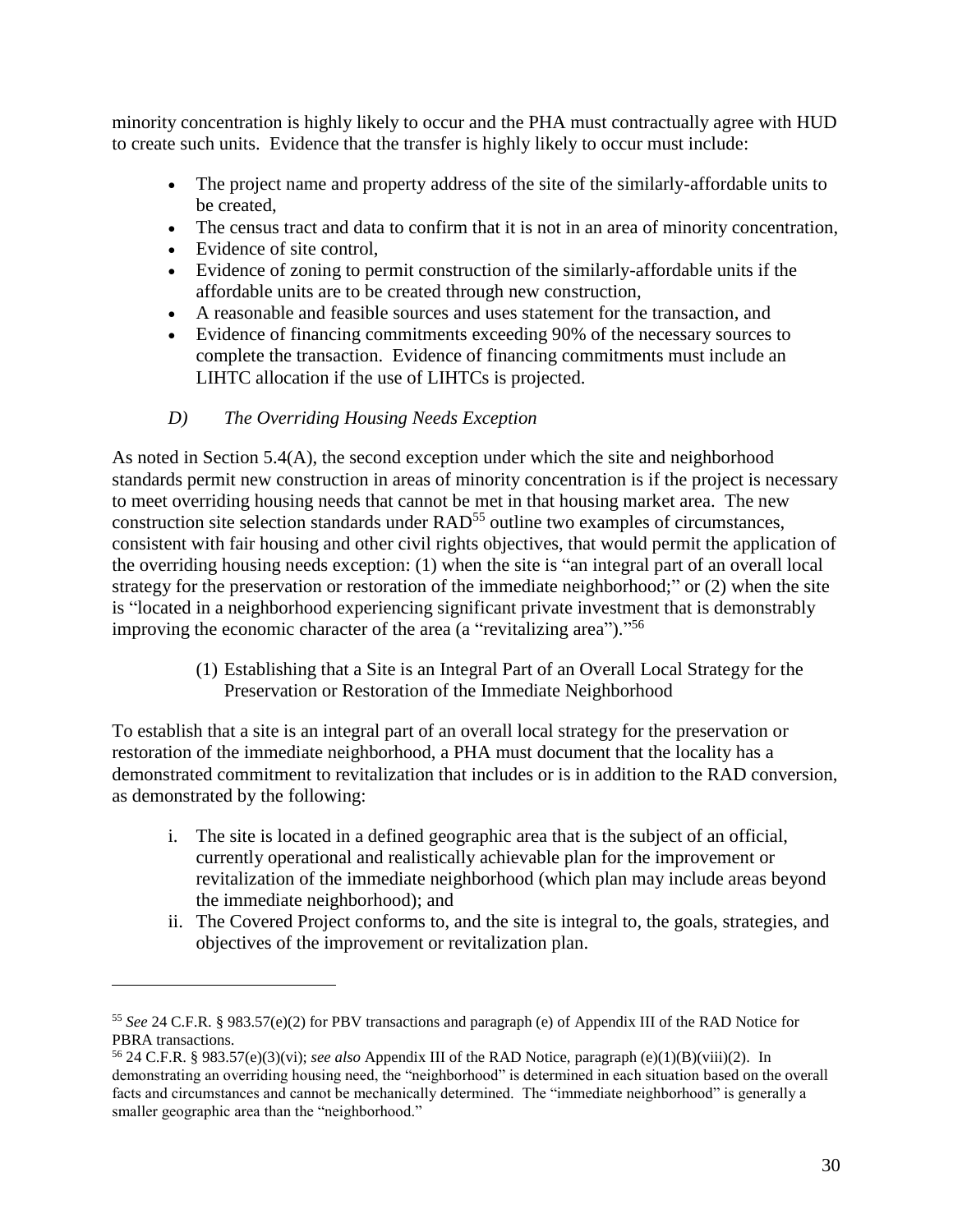In determining whether such an official, currently operational and realistically achievable plan for the improvement or revitalization of the area exists, HUD will consider relevant factors including, for example, whether:

- The strategy itself, or a plan supporting the strategy, has been enacted, adopted, or ratified by a municipal, county, or state legislative body;
- There has been progress to implement the plan, or the strategy as a whole.<sup>57</sup>
- The plan or strategy as a whole, or the elements applicable to the Covered Project, are consistent with the jurisdiction's land use or zoning code, development regulations, or other official body of laws or rules;
- Strategies or activities under the plan are incorporated in current public, quasipublic agency or major institutional work plans;
- The plan, or the strategy as a whole, includes objectives and initiatives related to the preservation or restoration of a geography larger than the Converting Project and any associated public housing site;
- A jurisdiction has published solicitations or incentives for development projects in the improvement or revitalization area;
- The plan is incorporated in the applicable jurisdiction's Consolidated Plan or other comprehensive community development plan;
- A jurisdiction has explicitly designated the geographic area for improvement or revitalization (e.g., Business Improvement District; Enterprise Zone designation; Promise Zone designation; Choice Neighborhoods designation);
- An implementing agency has retained a construction firm to break ground on the improvement or revitalization; and/or
- An implementing agency has secured financing, such as the issuance of bonds or final approval for tax increment financing.

(2) Establishing that the Site is Located in a "Revitalizing Area"

 $\overline{a}$ 

Evidence that the site is located in a revitalizing area experiencing significant private investment that is demonstrably improving the economic character of the area is also an example of a site which meets an overriding housing need. HUD will consider all relevant factors in making a determination that the site is located in a "revitalizing area" but in particular will consider whether:

i. The neighborhood has demonstrated signs of revitalization, through indicators such as low or declining census tract poverty rates, low or declining violent crime rates or evidence of high or increased educational opportunity, high or increasing median

<sup>&</sup>lt;sup>57</sup> Indicators of progress should be appropriate to the amount of time since the plan or strategy was developed and there must be a reasonable, supportable expectation that the plan will continue to be implemented. For example, if a plan was launched 3-4 years prior and the initial steps of the plan required implementation of an initiative (such as real estate development) which has a long pre-development planning period, HUD may consider whether there has been activity to seek land development approvals or to develop construction drawings or to secure funding commitments or other activities providing evidence that one or more material elements of the plan or strategy are actually being implemented.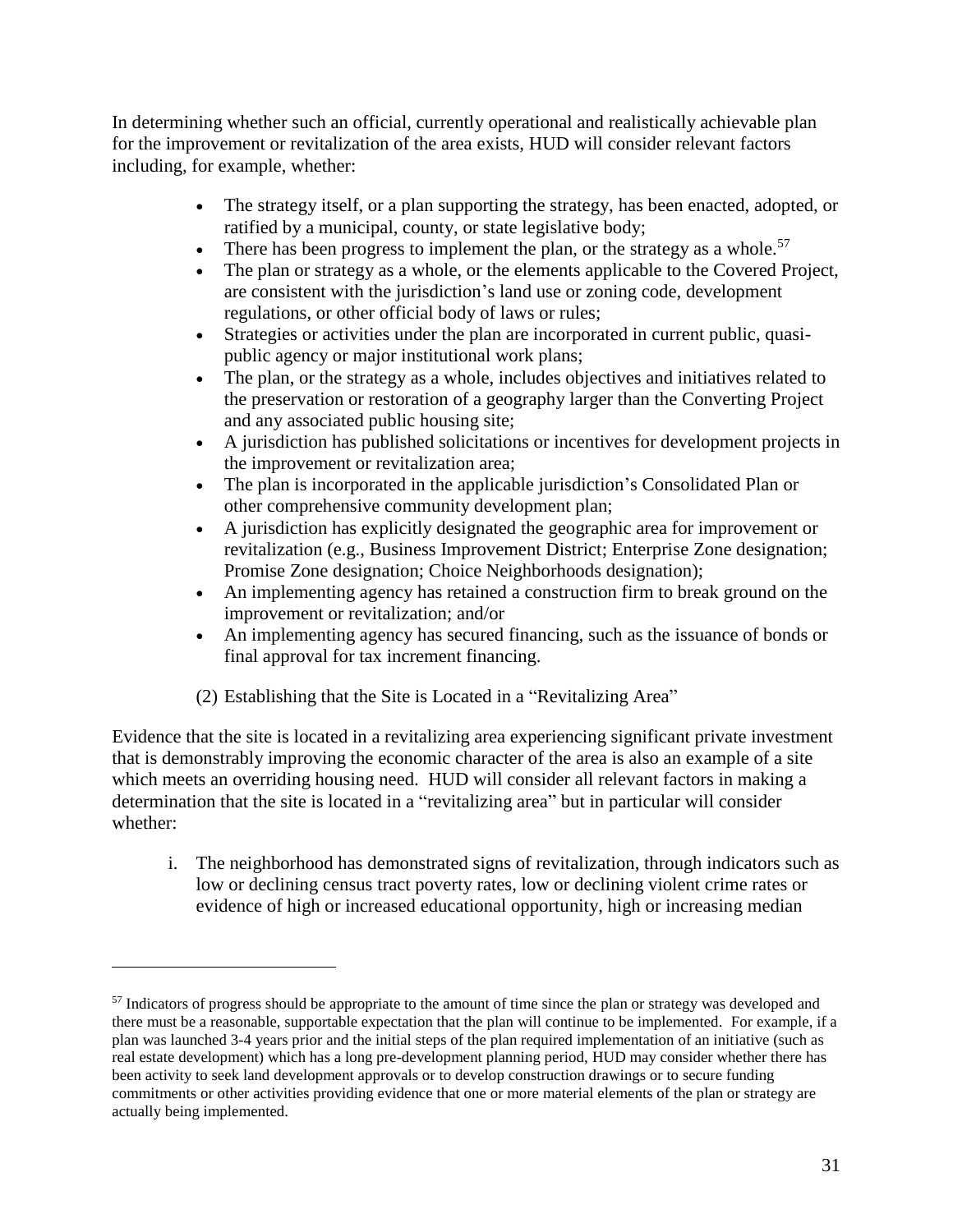household income, high or increasing homeownership rates and/or high or increased employment; and

- ii. There is high private and public investment in retail, commercial, or housing development that has occurred or will imminently occur in the area which may include, among other considerations:
	- Evidence of new or improved retail centers, grocery stores, pharmacies, healthcare facilities, community centers, educational and recreational facilities, municipal services, and transportation serving the neighborhood;
	- Evidence of private and public investment or housing development that has occurred or will imminently occur in the area;
	- Evidence of economic conditions that are impacting the preservation of affordable housing in the neighborhood, including indicators of gentrification such as housing costs rising more sharply in the neighborhood than in the jurisdiction overall, accelerated rates of homeownership in the neighborhood, and disproportionate depletion of larger dwellings for families with children.
	- (3) Circumstances in Which an Overriding Housing Needs Exception Does Not Apply

A PHA cannot establish that a site meets the overriding housing needs exception if the only reason the need cannot otherwise be feasibly met is that discrimination on the basis of race, color, religion, sex, national origin, age, familial status, or disability renders sites outside areas of minority concentration unavailable or if the use of this standard in recent years has had the effect of circumventing the obligation to provide housing choice.<sup>58</sup> For example, the overriding housing needs exception may not be applied if the reason that the project cannot be sited outside of an area of minority concentration is due to community opposition to the project based on the actual or perceived protected characteristics of the residents or prospective residents of the project. In addition, a recipient may not exclusively rely on this exception as a means of siting projects without creating housing opportunities outside of areas of minority concentration or without preserving existing housing outside of areas of minority concentration.

### <span id="page-31-0"></span>**5.5. Front-End Civil Rights Review for RAD Transactions Involving Transfer of Assistance**

### *A) Applicable Standards*

 $\overline{a}$ 

<span id="page-31-1"></span>Transfers of assistance are subject to the site selection standards for existing or rehabilitated housing set forth in 24 C.F.R. § 983.57(a)-(d), with the exception of 24 C.F.R. § 983.57(b)(1) and (c)(2), for PBV conversions and Appendix III of the RAD Notice for PBRA conversions. All transfers of assistance to a new site(s) are subject to front-end review by HUD, as required by the RAD Notice and noted in Section 5.3(A)(2) of this Notice. Conversions involving a transfer of assistance may also involve one or more of the other activities which trigger front-end review as described in Section 5.3(A). In transfers of assistance involving any of these activities, HUD

<sup>58</sup> 24 C.F.R. § 983.57(e)(3)(vi) and Appendix III of the RAD Notice, paragraph (e)(2). The PBRA site and neighborhood standards use the phrase "on the basis of race, color, creed, sex or national origin." See Appendix III of the RAD Notice.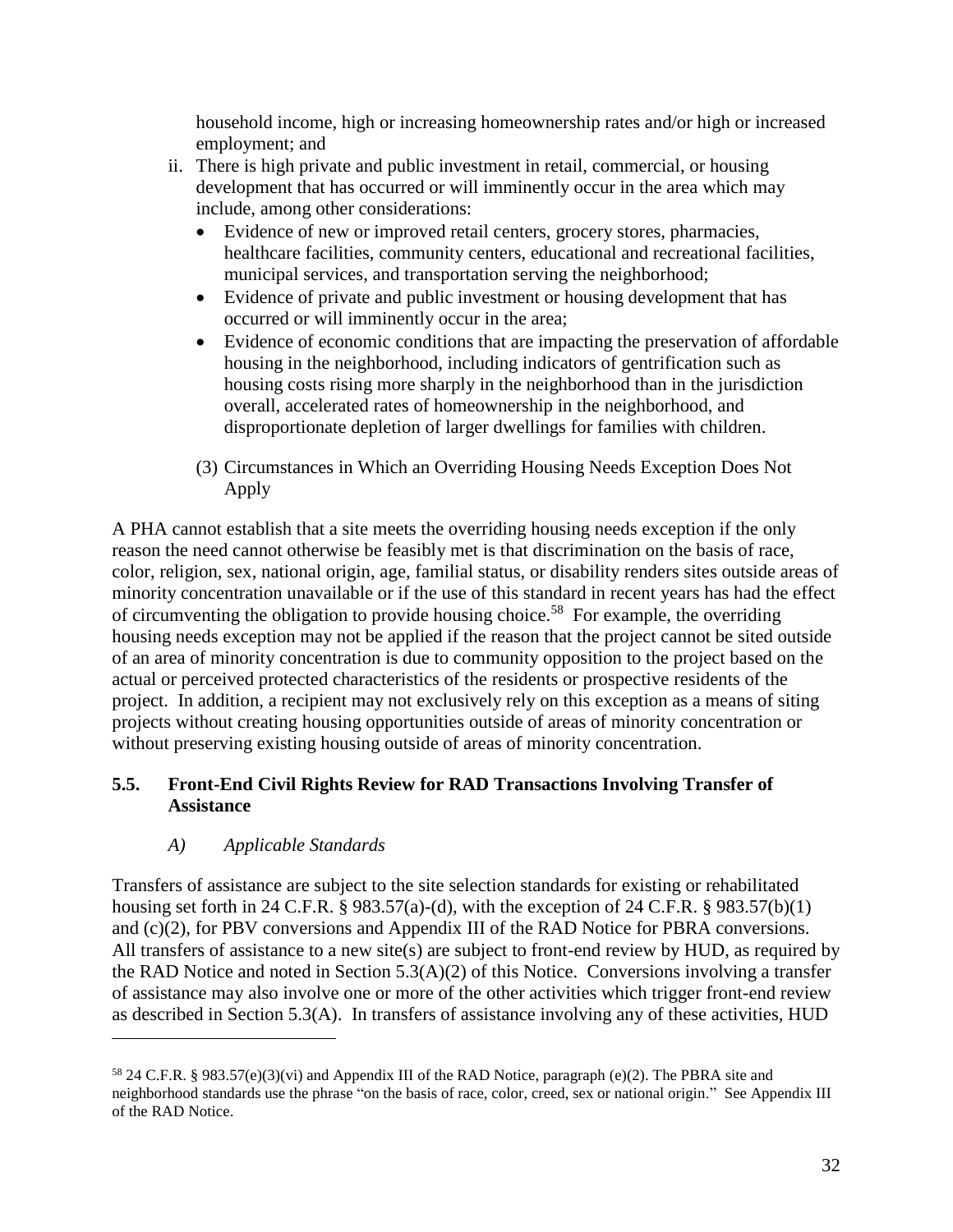will conduct a front-end review based on the requirements applicable to each activity. A PHA must submit documentation for the front-end civil rights review of each specific activity as required by the relevant sections of this Notice.

#### *B) Analysis of Transfers of Assistance*

<span id="page-32-0"></span>Through the front-end review of transfers of assistance by FHEO, HUD seeks to assist the PHA in avoiding discrimination on the basis of race, color, national origin, religion, sex, disability or familial status. The front-end review of transfers of assistance will apply the site selection standards for existing/rehabilitated housing.<sup>59</sup> This review shall consider:

- (1) The accessibility of the proposed site for persons with disabilities;
- (2) The ability of the RAD conversion to remediate accessibility concerns;
- (3) Whether the transfer of assistance would result in assisted units being located in an area where the total percentage of minority persons is significantly higher than the total percentage of minority persons in the area of the original public housing site or in an area where the percentage of persons of a particular racial or ethnic minority is significantly higher than the percentage of that minority group in the area of the original public housing site. $60$  For purposes of this analysis, HUD will examine the minority concentration of:
	- (a) the census tract of the original public housing site compared to the census tract of the proposed site; and
	- (b) an area comprised of the census tract of the original public housing site together with all adjacent census tracts compared to an area comprised of the census tract of the proposed site together with all adjacent census tracts.
- (4) Whether the site selection has the purpose or effect of:

- (a) Excluding individuals from, denying them the benefits of, or subjecting them to discrimination under the RAD program or the applicable rental assistance program;
- (b) Excluding qualified individuals with disabilities from or denying them the benefit of the RAD program or the applicable rental assistance program, or otherwise subjecting them to discrimination;
- (c) Defeating or substantially impairing the accomplishment of the objectives of the RAD program or the applicable rental assistance program with respect to qualified individuals with disabilities; and

<sup>59</sup> 24 C.F.R. § 983.57(d) and Appendix III of the RAD Notice, paragraphs (a) through (d). The site selection standards for existing/rehabilitated housing do not apply the minority concentration test used for new construction found at 24 C.F.R. § 983.57(e)(3) and Appendix III of the RAD Notice, paragraph (e).

<sup>&</sup>lt;sup>60</sup> While this review is not explicitly called out in 24 C.F.R. § 983.57(d) and Appendix III of the RAD Notice, it is derived from HUD's and the PHA's obligations to comply with civil rights laws and regulations, including those referenced in 24 C.F.R. § 983.57(b)(2) and Appendix III of the RAD Notice.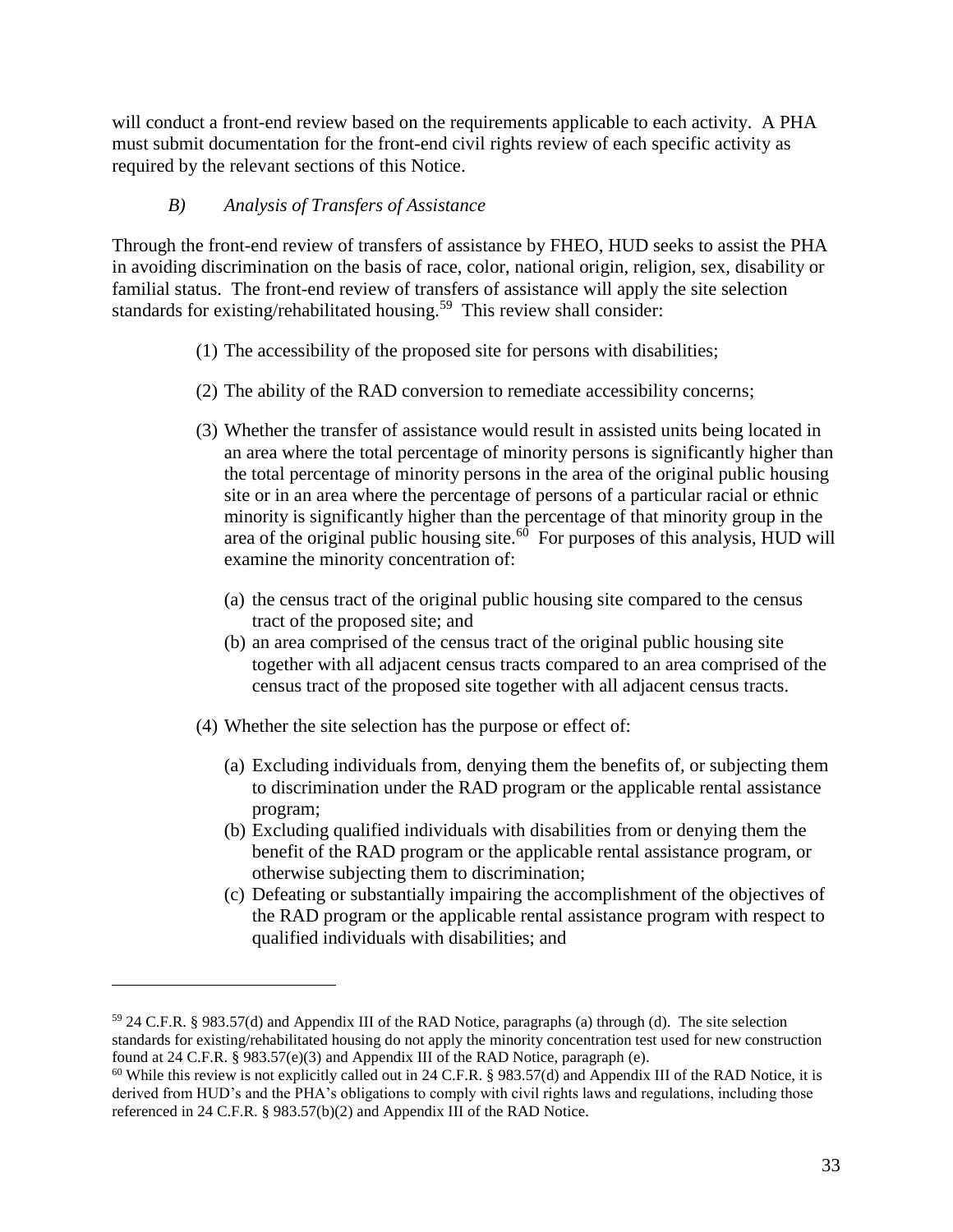(d) Excluding individuals with disabilities (including members of the public with disabilities), denying them benefits or subjecting them to discrimination.

Under the RAD Notice, there are other standards for review of a transfer of assistance which are not examined as part of the front-end civil rights review but are examined as part of the RAD Financing Plan review (e.g., criteria formulated for transfers under Section 8(bb) of the United States Housing Act of 1937 regarding neighborhoods with highly concentrated poverty). Identification of considerations for the front-end review do not preclude review by HUD of all standards referenced in the RAD Notice.

### <span id="page-33-0"></span>**5.6. Front-End Civil Rights Review for RAD Transactions Involving Reduction in Number of Units, Changes in Bedroom Distribution of Units and Changes in Occupancy Requirements**

The RAD Notice allows PHAs to reduce the number of units, change the bedroom distribution of units, or change the occupancy of projects as part of their RAD conversion.<sup>61</sup> However, the RAD Notice also provides that such changes (including de minimis changes) must undergo a front-end civil rights review and receive approval from HUD prior to submission of the Financing Plan. The Checklist will require data for review along with an explanation, backed by sufficient evidence, of how the PHA determined that that the proposed change will not result in discrimination on the basis of race, color, national origin, religion, sex, disability, familial status, actual or perceived sexual orientation, gender identity or marital status.<sup>62</sup>

#### <span id="page-33-1"></span>*A) Review of Reductions in the Number of Units, Reductions or Increases in the Number of UFAS Accessible Units or Changes in Bedroom Distribution*

This Section describes the considerations relevant to a front-end review of reductions in units, changes in the number of UFAS accessible units or changes in bedroom distribution. Such changes must not be the result of an intentional effort to discriminate against members of a protected class. For example, reductions or changes, including reductions in UFAS accessible units or which would impede residents with disabilities from having live-in aides, that intended to exclude persons with disabilities would be unlawful discrimination because of a disability.

<sup>61</sup> *See* Sections 1.4.A.4 and 1.4.A.10 of the RAD Notice.

 $62$  Reductions in the number of units, changes in the bedroom distribution of units, or changes in occupancy violate the Fair Housing Act (the Act) if they have a discriminatory effect on the basis of race, color, national origin, religion, sex, disability, or familial status. Unlawful housing discrimination may be established by a policy's or practice's discriminatory intent or by its discriminatory effect, even if not motivated by discriminatory intent, consistent with the standards outlined in 24 C.F.R. § 100.500. A policy or practice can have an unjustified discriminatory effect, even when the provider had no intent to discriminate. Under this standard, a facially-neutral policy or practice that has a discriminatory effect violates the Act if it is not supported by a legally sufficient justification. In addition, the policy or practice violates the Act if the housing developer or provider intentionally discriminates, including for example, by reducing the number of bedrooms with the intent of limiting families with children. Furthermore, the policy or practice may also violate the Act where it creates, increases, reinforces, or perpetuates segregated housing patterns because of race, color, religion, sex, handicap, familial status, or national origin. In addition, any changes must conform with the Equal Access rule requirement that determinations of eligibility for housing that is assisted by HUD or subject to a mortgage insured by the FHA shall be made in accordance with program eligibility requirements, and the housing must be made available, without regard to actual or perceived sexual orientation, gender identity or marital status. 24 C.F.R.  $\S$  5.105(a)(2).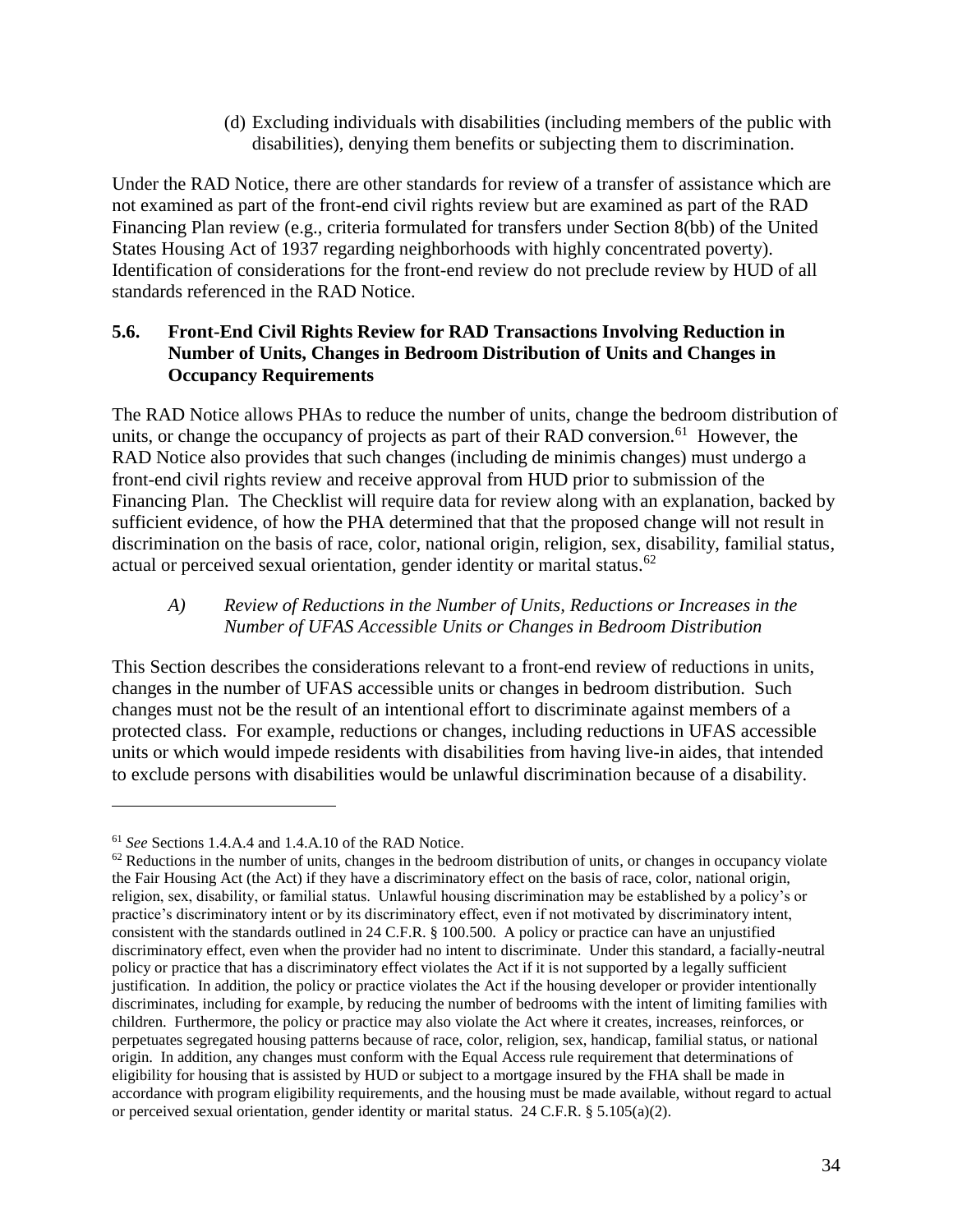Similarly, replacing larger units with smaller units so as to exclude families with children would be unlawful discrimination because of familial status.

Additionally, reductions in units or changes in bedroom distribution must not have an unjustified discriminatory effect on members of a protected class. For example, a reduction in units could have a discriminatory impact if it excludes members of a particular race or religion. Reductions or changes that have a disparate impact on a protected class are unlawful under the Fair Housing Act if they are not necessary to achieve a substantial, legitimate, nondiscriminatory interest of the developer or housing provider, or if such interest could be served by another practice that has a less discriminatory effect.

The RAD Notice allows for a de minimis reduction in units at Converting Projects, which includes both a small number of units as well as the reduction of certain units that have been vacant for 24 months prior to application, that are being or will be used for social service delivery, or efficiencies that will be reconfigured to one-bedroom units.<sup>63</sup> In addition, a PHA converting multiple properties can consolidate the de minimis reductions derived from multiple properties at a small number of sites. The RAD Notice also allows for changes in bedroom distribution. Such de minimis reductions are still subject to front end civil rights review and applicable fair housing and civil rights laws.

HUD shall conduct a front-end civil rights review if the plan for a Converting Project results in:

- A reduction in the number of dwelling units in any of the following categories: (i) units with two bedrooms, (ii) units with three bedrooms or (iii) units with four or more bedrooms.
- A reduction in the number of UFAS accessible units;
- An increase in the number of UFAS accessible units for persons with mobility impairments beyond 10% of the units in the Covered Project or 1 unit, whichever is greater.
- An increase in the number of UFAS accessible units for persons with vision and hearing impairments beyond 4% of the units in the Covered Project or 1 unit, whichever is greater.

When a Converting Project is subject to a front-end civil rights review under this subsection, the PHA shall submit to HUD the relevant part of the Checklist together with a justification which must demonstrate that the changes are not the result of discriminatory intent and will not have a discriminatory effect on members of protected classes, particularly families with children and individuals with disabilities. Relevant data for this analysis of the proposed change at the project may include the PHA's overall affordable housing stock, the demand for affordable housing in the market as evidenced by information such as the overall jurisdiction and regional demographic data available from the AFFH Data and Mapping Tool (e.g., both basic demographic and disproportionate housing needs data), the PHA's waiting list or a reliable market study of households seeking assisted housing, compared to the relative proportions of

<sup>63</sup> *See* Section 1.4.A.4 of the RAD Notice.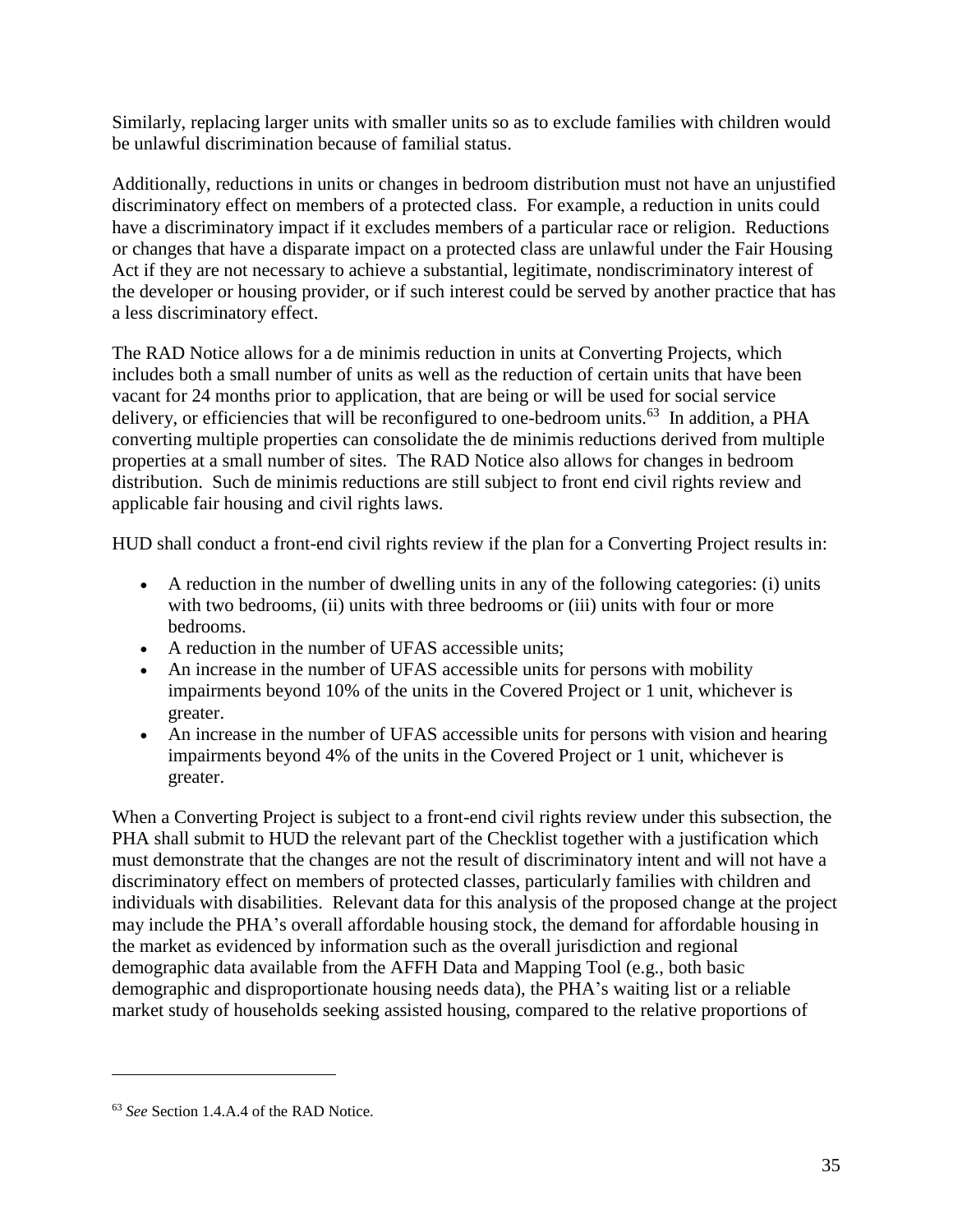units serving any particular household type in the proposed project, the PHA's total housing stock or all assisted housing in the area.

For any increase in UFAS units subject to front-end review, HUD will assess indicators of local need (see Section 5.7(B), below) and whether the change would operate to concentrate individuals with disabilities in a particular property or to exclude individuals with certain types of disabilities from a particular property.

# *B) Review of Changes in Occupancy Type*

<span id="page-35-0"></span>RAD conversions that result in the implementation of an admissions preference (e.g., residency preferences or restrictions) at the Covered Project that would alter the occupancy of the property (e.g., family units converting to elderly units, elderly/disabled units converting to elderly only units) are subject to a front-end civil rights review by HUD pursuant to the RAD Notice and Section 5.3(A). A PHA must demonstrate that the proposed change in occupancy type is consistent with the demand for affordable housing in its jurisdiction as demonstrated by factors such as the demographics of its current occupancy, the demographics of its waiting list or a market study. Such preferences, restrictions, or geographic residency preferences must be reflected in a PBRA project's Affirmative Fair Housing Marketing Plan (AFHMP) or, for a PBV project, the PHA's Administrative Plan.

# <span id="page-35-2"></span><span id="page-35-1"></span>**5.7. Other Front-End Civil Rights Review for RAD Transactions**

*A) Conversions of Assistance in Which the Construction Schedule Indicates that Relocation is Likely to Exceed 12 Months*.

The front end civil rights review shall focus on whether the relocation will result in discrimination on the basis of race, color, national origin, religion, sex, disability, and familial status, based primarily, but not exclusively, on the data required in the Checklist.

<span id="page-35-3"></span>*B) Conversions of Assistance Involving New Construction or Substantial Alteration, as those terms are defined by Section 504*.

While the PHA is responsible for compliance with all requirements described in Section 4, above and in this subsection, the front-end review will be conducted based on a review of the Checklist and shall include confirming the provision of any required accessible units and confirming the PHA is applying the appropriate accessibility standards. HUD will require the PHA to provide information regarding the provision of at least the minimum number of units accessible for persons with mobility impairments and units accessible for persons with hearing and vision impairments as required by applicable law (generally 5% of units accessible for persons with mobility impairments and an additional 2% of units accessible for persons with hearing and vision impairments). For purposes of establishing an upper threshold of accessible units below which RAD front-end review will not be required, HUD will accept that up to 10% of units accessible for persons with mobility impairments and up to 4% of units accessible for persons with hearing and vision impairments is consistent with local need, without further review, absent information to the contrary. HUD will consider a PHA's request for higher percentages based, to HUD's satisfaction, on reliable indicators of local need, such as census data or other available current data. HUD is available to assist PHAs in determining appropriate indicators of local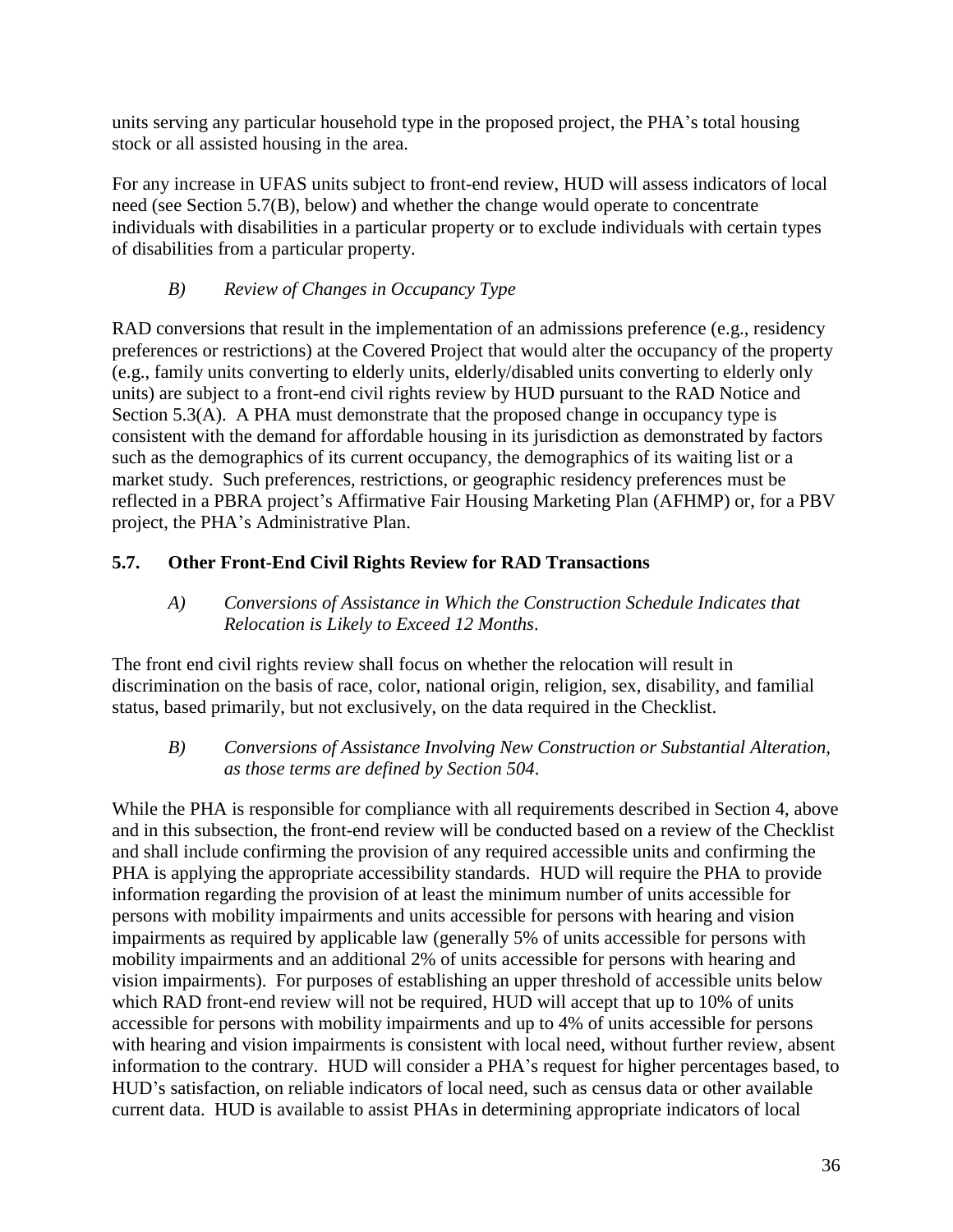need for units with accessible features. The RAD conversion scope of work submitted with the Financing Plan must reflect the construction or retrofitting of residential units and public and common use areas to comply with all applicable accessibility requirements.

### *C) Remedial Agreements and Orders*.

Front-end review in situations where the Converting Project or PHA is subject to enforcement actions or binding voluntary compliance agreements, settlement agreements, conciliation agreements, or consent decrees or orders of the nature described in Sections 5.3(A)(8) and 5.3(A)(9) shall be conducted on a case-by-case basis as appropriate to the specific situation.

### **5.8. Affirmative Fair Housing Marketing Plan (AFHMP) Requirements for Projects Converting to PBRA Assistance**

For all projects converting to PBRA assistance, a PHA or Project Owner must complete form HUD-935.2A, the Affirmative Fair Housing Marketing Plan (AFHMP) - Multifamily Housing, and submit it to HUD for approval with the RAD Financing Plan.<sup>64</sup> Affirmative Fair Housing Marketing requirements are designed to achieve a condition in which individuals of similar income levels in the same housing market area have similar housing choices available to them regardless of their race, color, national origin, religion, sex, disability, or familial status.<sup>65</sup> They are also a means to carry out the mandate of Section 808(e)(5) of the Fair Housing Act that HUD administer its programs and activities in a manner to affirmatively further fair housing. These requirements mandate that PHAs or Project Owners identify groups that are least likely to apply for upcoming housing opportunities and to implement special marketing and outreach activities to ensure that these groups are aware of these opportunities.

The AFHMP must be submitted to HUD with the Financing Plan. A separate AFHMP is required for each distinct PBRA HAP contract. The PHA must submit an AFHMP even if the project has an existing waiting list and is not accepting new applicants. The PHA or Project Owner should consult the instructions in the form HUD 935.2A and HUD's Implementing Affirmative Fair Housing Marketing Requirements Handbook (HUD Handbook 8025.1) for guidance on completing the AFHMP and carrying out an affirmative marketing program. The Handbook provides a detailed resource on the content of the AFHMP, which includes marketing activities, residency preferences, and staff training.

When submitting an AFHMP for HUD approval, the PHA or Project Owner must ensure that the occupancy designation and any residency preferences are consistent with the PHA Plan or Significant Amendment to the PHA Plan, that such designation and preferences are consistent with the Checklist submitted to HUD and that the AFHMP includes affirmative marketing

<sup>64</sup> The most recent version of the AFHMP is HUD Form 935.2A, OMB Approval Number 2529-0013. *See* 24 C.F.R. § 880.601(a)(2) and 24 C.F.R. § 200.615; *see also* Section 10.8 of the Multifamily Accelerated Processing (MAP) Guide. The PHA or its management agent should consult the instructions in the form HUD 935.2A and HUD's Implementing Affirmative Fair Housing Marketing Requirements Handbook (HUD Handbook 8025.1) for guidance on completing the AFHMP and carrying out an affirmative marketing program. The Handbook provides a detailed resource on the content of the AFHMP, which includes marketing activities, residency preferences, and staff training.

<sup>65</sup> *See* 24 C.F.R. § 200.610.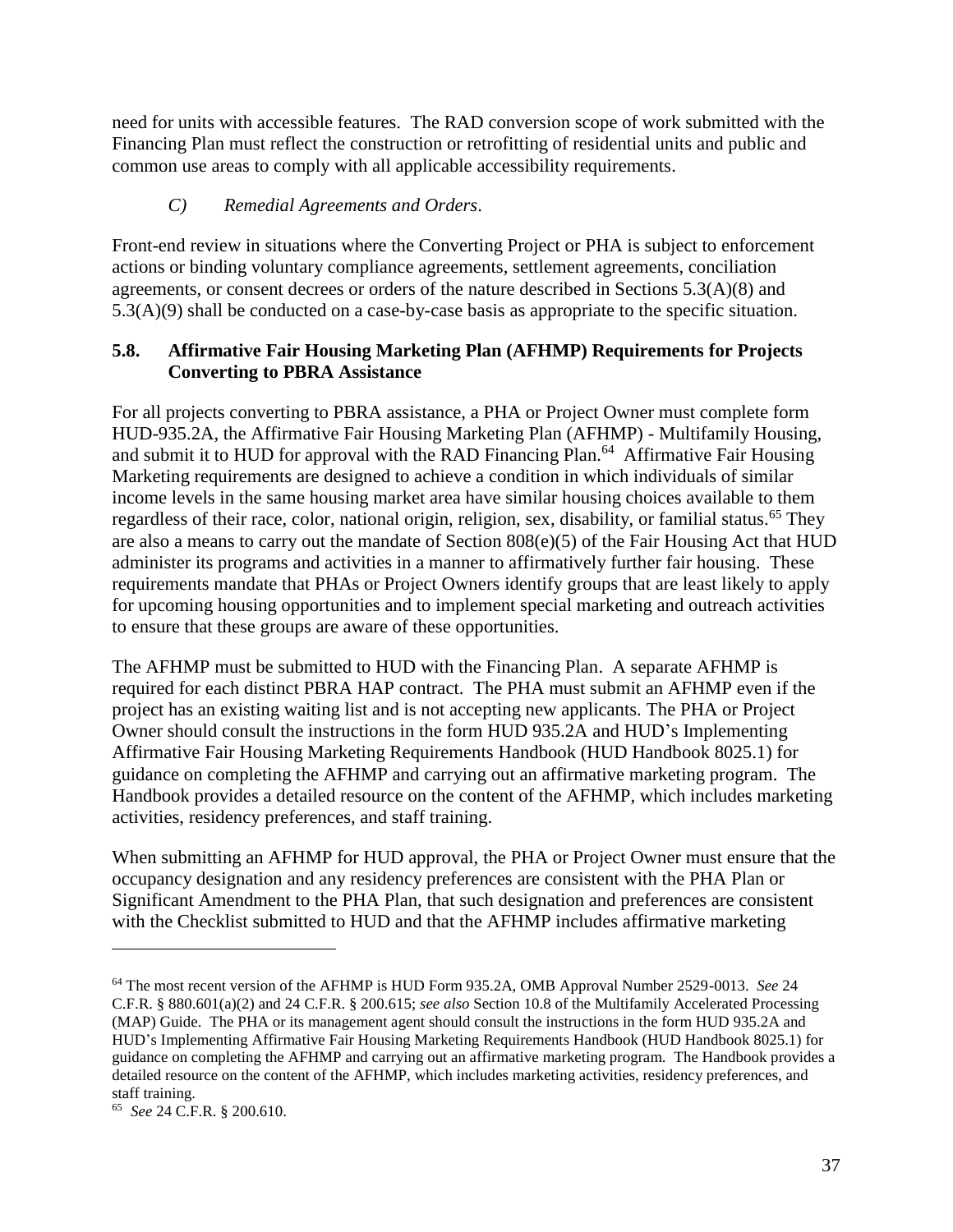activities that are consistent with its occupancy designation and the populations identified as least likely to apply. Any subsequent changes to occupancy designation or residency preferences shall be proposed, submitted and reviewed in accordance with standard PBRA requirements. If a PHA or Project Owner plans to adopt any local or residency preferences, the Project Owner must submit its Tenant Selection Plan along with the AFHMP (see HUD Handbook 4350.3, page 4-4).

The Multifamily Housing Office of Asset Management and Portfolio Oversight and the Office of Fair Housing and Equal Opportunity ("FHEO") review the AFHMP. FHEO issues HUD's official letter of approval or disapproval. Disapproval letters will specify the reason a plan was rejected and the revisions required. The PHA or Project Owner must make the required changes and resubmit a corrected plan to HUD for approval.

The PBRA contract becomes effective on the first day of a month, following closing. Approval of the AFHMP is not a condition to closing of the RAD conversion. When the project is preparing to accept applications, it must follow its approved AFHMP to ensure that groups least likely to apply are aware of the housing opportunities. The Project Owner is responsible for ensuring that the AFHMP is in place throughout the life of any FHA mortgage or PBRA contract. The Project Owner may not market or lease any unit not occupied by a household exercising its right to remain in or return to the Covered Project prior to approval of the AFHMP. Marketing or leasing includes the solicitation, distribution or acceptance of applications or development of a waiting list.

## **SECTION 6. RELOCATION REQUIREMENTS**

 $\overline{a}$ 

In some cases, as explained in this Section, the activities associated with the RAD transaction may require the relocation of residents. In the event of acquisition, demolition, construction or rehabilitation activities performed in connection with a RAD conversion, the PHA and/or Project Owner<sup>66</sup> should plan such activities to reasonably minimize any disruption to residents' lives, to ensure that residents are not exposed to unsafe living conditions and to comply with applicable relocation, fair housing and civil rights requirements. As discussed in Section 6.1, below, a written relocation plan is required in some circumstances and strongly encouraged for any conversion resulting in resident moves or relocation. Further, the obligations due to relocating residents under RAD are broader than URA relocation assistance and payments and RAD specifies requirements which are more protective of residents than standard URA requirements, including additional notices (see Section 6.6) and a right to return (see Section 6.2). This Notice requires that certain information be provided to all households, beginning prior to submission of the RAD application.

Any resident who moves as a direct result of acquisition, rehabilitation or demolition for an activity or series of activities associated with a RAD conversion may, depending on the circumstances and length of time of the relocation, be eligible for relocation assistance and payments under the URA. Additionally, Section 104(d) relocation and one-for-one replacement

<sup>&</sup>lt;sup>66</sup> Under the URA, the term "displacing agency" refers to the agency or person that carries out a program or project which will cause a resident to become a displaced person. Projects vary and, for any specific task described in this Notice, the displacing agency may be either the PHA or the Project Owner, as determined by the allocation of roles and responsibilities between the PHA and Project Owner.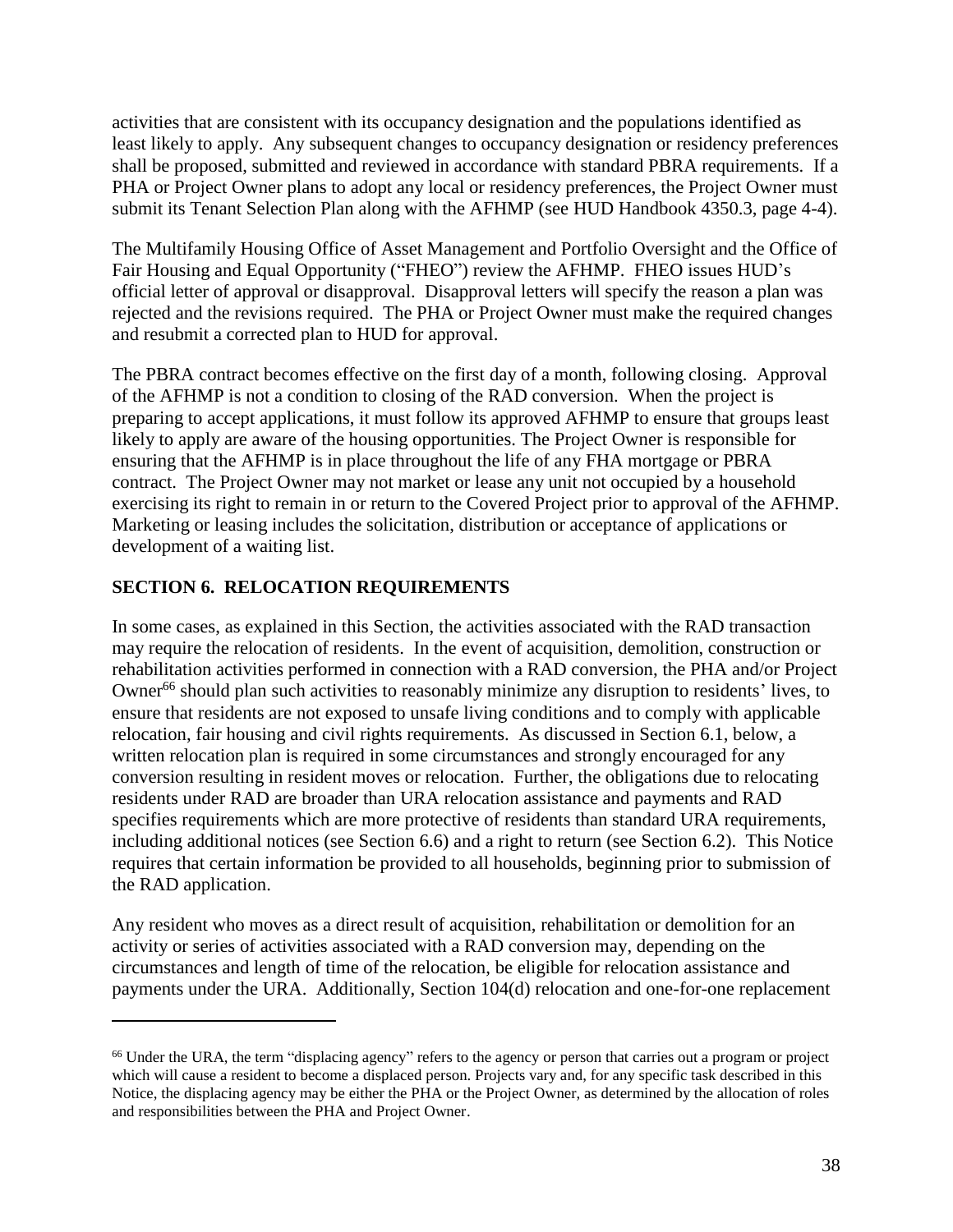housing requirements may also apply when CDBG- or HOME-funds are used in connection with a RAD conversion. The applicability of the URA or Section 104(d) to RAD conversions is factspecific, which must be determined in accordance with the applicable URA and Section 104(d) regulations. 67

Eligibility for specific protections under this Notice applies to any person residing in a Converting Project who is legally on the public housing lease, has submitted an application to be added to an existing lease, or is otherwise in lawful occupancy at the time of the issuance of the CHAP and at any time thereafter until conversion of assistance under RAD. All such residents of a Converting Project have a right to return and are eligible for relocation protections and assistance as provided by this Notice. The eligibility criteria set forth in this paragraph apply to the protections under this Notice regardless of whether residents or household members meet the statutory and regulatory requirements for eligibility under URA.<sup>68</sup>

## **6.1. Planning**

 $\overline{a}$ 

If there is a possibility that residents will be relocated as a result of acquisition, demolition, or rehabilitation for a Converting Project, PHAs must undertake a planning process in conformance with the URA statutory and regulatory requirements in order to minimize the adverse impact of relocation (*see* 49 § C.F.R. 24.205). PHAs must also ensure that their relocation planning is conducted in compliance with applicable fair housing and civil rights requirements.

The PHA shall prepare a written relocation plan if the RAD conversion involves permanent relocation (including, without limitation, a move in connection with a transfer of assistance) or temporary relocation anticipated to last longer than one year. While a written relocation plan is not required for temporary relocation lasting one year or less, HUD strongly encourages PHAs, in consultation with any applicable Project Owners, to prepare a written relocation plan for all RAD conversions to establish their relocation process clearly and in sufficient detail to permit consistent implementation of the relocation process and accurate communication to the residents. Appendix II contains recommended elements of a relocation plan.

During the planning stages of a RAD transaction and based on the results of this planning process, a PHA must submit applicable portions of the Checklist described in Section 5.3(B) to HUD, together with any required backup documentation, as early as possible once the information covered in the applicable part is known. 69 All parts of the Checklist must be submitted to HUD prior to submission of the Financing Plan. The Checklist will allow HUD to assist the PHA to comply, and to evaluate the PHA's compliance, with relocation requirements, including civil rights requirements related to relocation.

<sup>67</sup> 42 U.S.C. § 4601 *et seq*., 42 U.S.C. § 5304(d), and their implementing regulations at 49 C.F.R Part 24 and 24 C.F.R. Part 42 subpart C.

<sup>68</sup> A nonexclusive listing of persons who do not qualify as displaced persons under URA is at 49 C.F.R. 24.2(a)(9)(ii). See also, Paragraph 1-4(J) of HUD Handbook 1378. See Section 6.5 of this Notice for discussion of the date of "initiation of negotiations."

 $69$  The Checklist refers to the existing FHEO Accessibility and Relocation Checklist until a revised Checklist is approved for use pursuant to the Paperwork Reduction Act.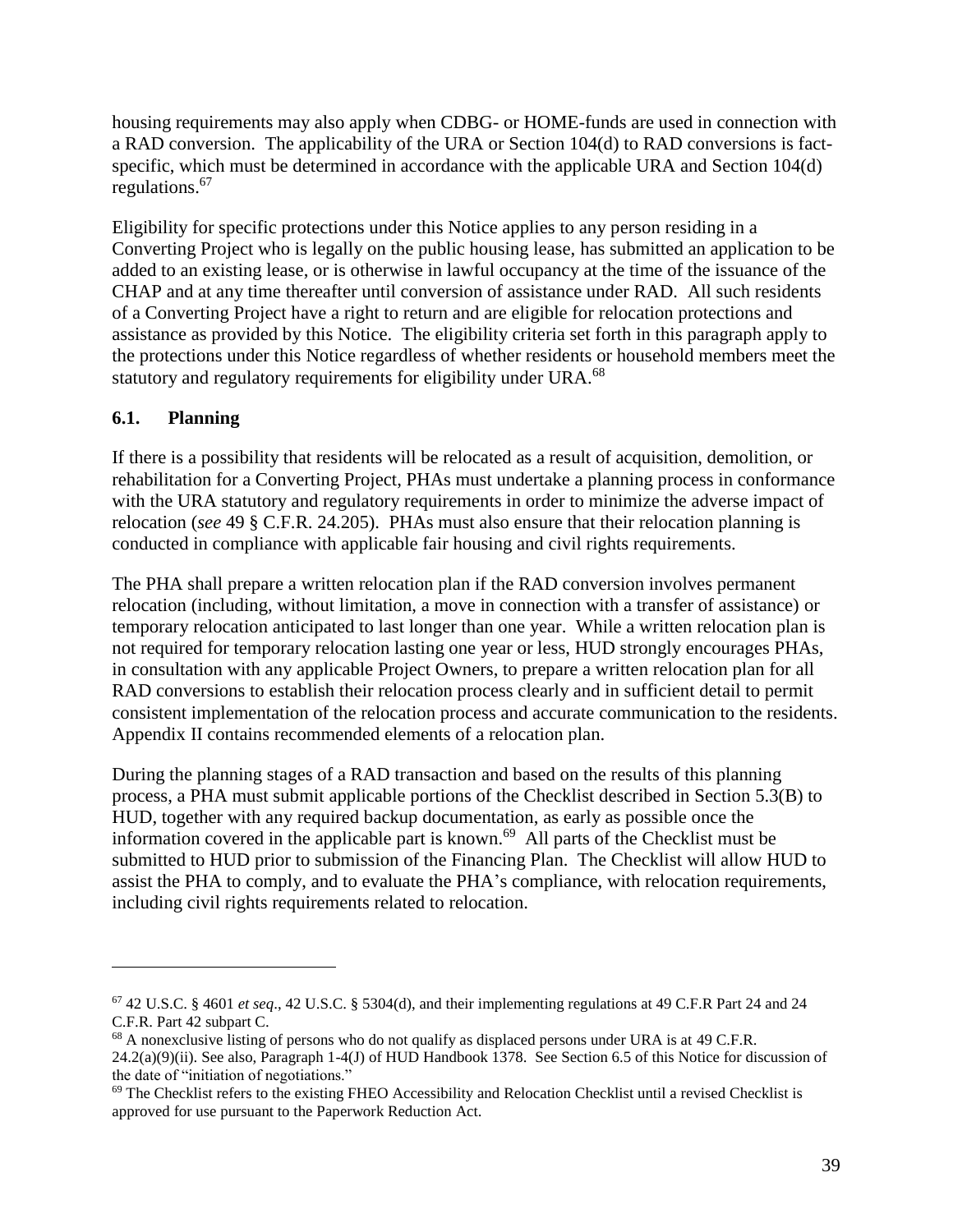The following presents a general sequencing of relocation planning activities within the RAD conversion process for informational and planning purposes only. Specific requirements are set forth in the provisions of this Notice.

| <b>Stage</b> |                                                                  | <b>Activities</b>                                                                                                                                                                                                                                                                                                                                                                                                                                                                                                                                                                                                                                                                                                                                                                                                                                 |
|--------------|------------------------------------------------------------------|---------------------------------------------------------------------------------------------------------------------------------------------------------------------------------------------------------------------------------------------------------------------------------------------------------------------------------------------------------------------------------------------------------------------------------------------------------------------------------------------------------------------------------------------------------------------------------------------------------------------------------------------------------------------------------------------------------------------------------------------------------------------------------------------------------------------------------------------------|
|              | 1. Prior to submission of<br><b>RAD</b> application              | Determine potential need for relocation in connection with<br>$\bullet$<br>proposed conversion plans.<br>Meet with residents to discuss proposed conversion plans,<br>$\bullet$<br>communicate right to return, and solicit feedback.<br>Provide the RAD Information Notice (RIN) to residents as<br>$\bullet$<br>described in Section $6.6(A)$ of this Notice.                                                                                                                                                                                                                                                                                                                                                                                                                                                                                   |
|              | 2. After submission of<br><b>RAD</b> application                 | Assess the need for relocation planning in connection with<br>$\bullet$<br>proposed conversion plans. Determine if technical<br>assistance would be beneficial to ensuring compliance with<br>relocation requirements.<br>Survey residents to inform relocation planning and<br>$\bullet$<br>relocation process.<br>Develop a relocation plan (see Appendix II for<br>$\bullet$<br>recommended content).<br>Prepare Significant Amendment to PHA Plan and engage<br>$\bullet$<br>with the Resident Advisory Board, residents and the public<br>regarding Plan amendment. <sup>70</sup>                                                                                                                                                                                                                                                            |
|              | 3. Following issuance of<br>the CHAP, or earlier if<br>warranted | Provide the General Information Notice (GIN) to residents<br>$\bullet$<br>when the project involves acquisition, rehabilitation, or<br>demolition as described in Section 6.6(B) of this Notice and<br>relocation may be required.                                                                                                                                                                                                                                                                                                                                                                                                                                                                                                                                                                                                                |
|              | 4. While preparing<br><b>Financing Plan</b>                      | Discuss the outlines of the conversion plans and their<br>$\bullet$<br>impact on relocation with the HUD transaction manager.<br>Refine the plan for relocation and integrate the construction<br>$\bullet$<br>schedule into the relocation strategy; seek to minimize off-<br>site or disruptive relocation activities.<br>Identify relocation housing options.<br>$\bullet$<br>Budget for relocation expenses and for compliance with<br>$\bullet$<br>accessibility requirements.<br>Submit the Checklist and, where applicable, the relocation<br>$\bullet$<br>plan.<br>If the conversion involves acquisition, at the discretion of<br>$\bullet$<br>the Project Owner issue Notice of Intent to Acquire<br>(NOIA).<br>If a NOIA is issued, at the discretion of the Project Owner<br>provide residents with appropriate relocation notices as |

<sup>70</sup> Alternatively, the PHA may submit a new PHA Five-Year or Annual Plan, especially if it is on schedule to do so. Under any scenario, the PHA must consult with the Resident Advisory Board and undertake the community participation process.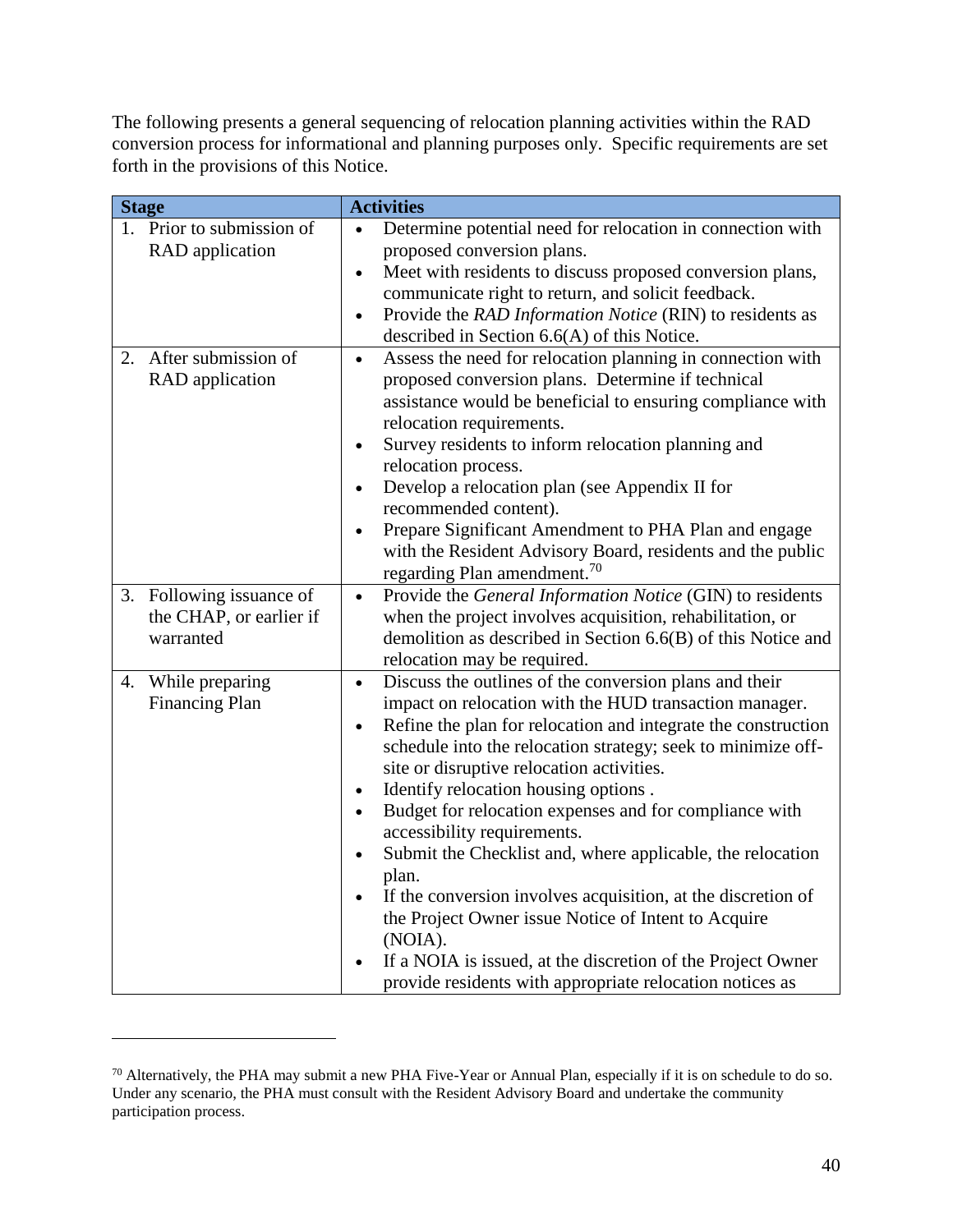| <b>Stage</b>           | <b>Activities</b>                                                         |
|------------------------|---------------------------------------------------------------------------|
|                        | described in Section $6.6(C)$ through $6.6(E)$ of this Notice at          |
|                        | this time.                                                                |
| 5. From RAD Conversion | Meet with residents to describe approved conversion plans<br>$\bullet$    |
| Commitment (RCC) to    | and discuss required relocation.                                          |
| Closing                | The effective date of the RCC marks the date of "Initiation"<br>$\bullet$ |
|                        | of Negotiations" (ION), as defined in the URA $(49 \S$ C.F.R.             |
|                        | $24.2(a)(15)$ ).                                                          |
|                        | If no NOIA was provided while preparing the Financing<br>$\bullet$        |
|                        | Plan, provide residents with appropriate relocation notices               |
|                        | as described in Section 6.6(C) through 6.6(E) of this                     |
|                        | Notice.                                                                   |
|                        | Resident relocation may begin following the effective date<br>$\bullet$   |
|                        | of the RCC, subject to applicable notice requirements.                    |
| 6. Post-Closing        | Ongoing implementation of relocation<br>٠                                 |
|                        | Notify the residents regarding return to the Covered Project<br>$\bullet$ |
|                        | as described in Section $6.6(F)$ of this Notice                           |
|                        | Implementation of the residents' right to return<br>$\bullet$             |

### **6.2. Resident Right to Return**

 $\overline{a}$ 

Any public housing or Section 8 assisted resident that may need to be relocated temporarily to facilitate rehabilitation or construction has a right to return to an assisted unit at the Covered Project once rehabilitation or construction is complete.<sup>71</sup> Permanent involuntary displacement of public housing or Section 8 assisted residents may not occur as a result of a project's conversion of assistance. The Project Owner satisfies the RAD right to return to a Covered Project if the Project Owner offers the resident household either: a) a unit in the Covered Project in which the household is not under-housed; or b) a unit in the Covered Project which provides the same major features as the resident's unit in the Converting Project prior to the implementation of the RAD conversion. In the case of a transfer of assistance to a new site, residents of the Converting Project have the right to reside in an assisted unit meeting the requirements set forth in this paragraph at the Covered Project (the new site) once the Covered Project is ready for occupancy in accordance with applicable PBV or PBRA requirements.

If proposed plans for a Converting Project would preclude a resident from returning to the Covered Project, the resident must be given an opportunity to comment and/or object to such plans. Examples of project plans that may preclude a resident from returning to the Covered Project include, but are not limited to:

 Changes in bedroom distribution which decrease the size of units such that the resident would be under-housed;<sup>72</sup>

 $71$  The right to return is not a right to any specific unit in the Covered Project. Tenancies other than public housing or Section 8 assisted residents (such as commercial tenants) do not hold a right to return and are subject to standard relocation requirements applicable to such tenants under the URA.

 $72$  See the RAD Notice for a description of the procedures that must be undertaken if a resident is over-housed.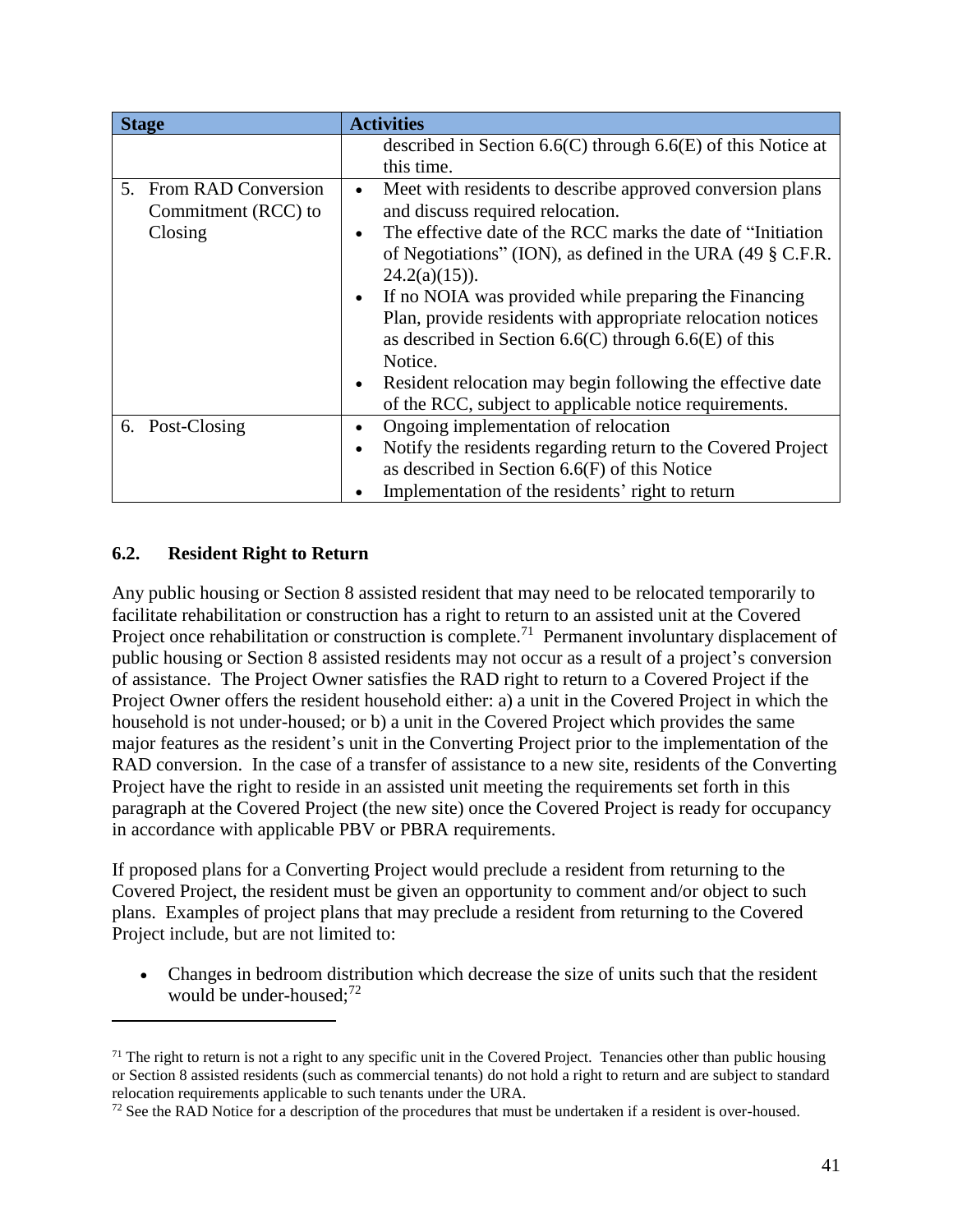- Where a) the PHA is reducing the number of assisted units at a property (if authorized to do so under Section 1.5.B of the RAD Notice) and b) the resident cannot be accommodated in the remaining assisted units;
- The imposition of income eligibility requirements, such as those associated with LIHTC or other program financing, under which the current resident may not be eligible;<sup>73</sup> and
- Failure to provide reasonable accommodation to an individual with disabilities, in violation of applicable law, which reasonable accommodation may include installation of accessibility features that are needed by the individual with disabilities.<sup>74</sup>

If the resident who would be precluded from returning to the Covered Project objects to such plans, the PHA must alter the project plans to accommodate the resident's right to return to the Covered Project.

If the resident who would be precluded from returning to the Covered Project prefers to voluntarily and permanently relocate rather than object to the project plans, the PHA must secure informed, written consent to a voluntary permanent relocation in lieu of returning to the Covered Project and must otherwise comply with all the provisions of Section 6.10, below, regarding alternative housing options. The PHA cannot employ any tactics to pressure residents into relinquishing their right to return or accepting alternative housing options. A PHA may not terminate a resident's lease if the PHA fails to obtain the resident's consent and the resident seeks to exercise the right to return.

In the case of a multi-phase transaction, the resident has a right to return to the Covered Project or to other converted phases of the property which have converted and are available for occupancy at the time the resident is eligible to exercise the right to return. A relocated resident should get the benefit of improvements facilitated by the resident's relocation and conversion and completion of future phases cannot be assured. In most cases, this means that the resident's right to return must be accommodated within the Covered Project associated with resident's original unit. However, in those cases where improvements to multiple phases of a site are occurring simultaneously, the PHA or Project Owner may treat multiple Covered Projects on the same site as one for purposes of the right to return. If the PHA or Project Owner seeks to have the resident exercise the right of return at a future phase, the PHA or Project Owner would need to secure the resident's consent to such plan as an alternative housing option pursuant to Section 6.10, below.

In implementing the right of return, the Project Owner shall comply with all applicable fair housing laws and implementing regulations, including, but not limited to, the Fair Housing Act,

 $\overline{a}$ 

<sup>74</sup> Refer to the Joint Statement of the Department of Housing and Urban Development and the Department of Justice, Reasonable Modifications Under the Fair Housing Act (March 5, 2008), at

<sup>&</sup>lt;sup>73</sup> In these cases, a PHA may elect to exclude some units from the applicable financing program, for example, claiming LIHTC for a subset of the units and not claiming tax credits in connection with the units occupied by households over the LIHTC maximum eligibility of 60% of AMI.

[http://www.hud.gov/offices/fheo/disabilities/reasonable\\_modifications\\_mar08.pdf](http://www.hud.gov/offices/fheo/disabilities/reasonable_modifications_mar08.pdf) for additional detail regarding applicable standards for reasonable accommodations and accessibility features which must be provided. If the resident has paid for installation of accessibility features in the resident's prior unit, the PHA or Project Owner shall pay for the installation of comparable features in the new unit. Violations of law may also result in other sanctions.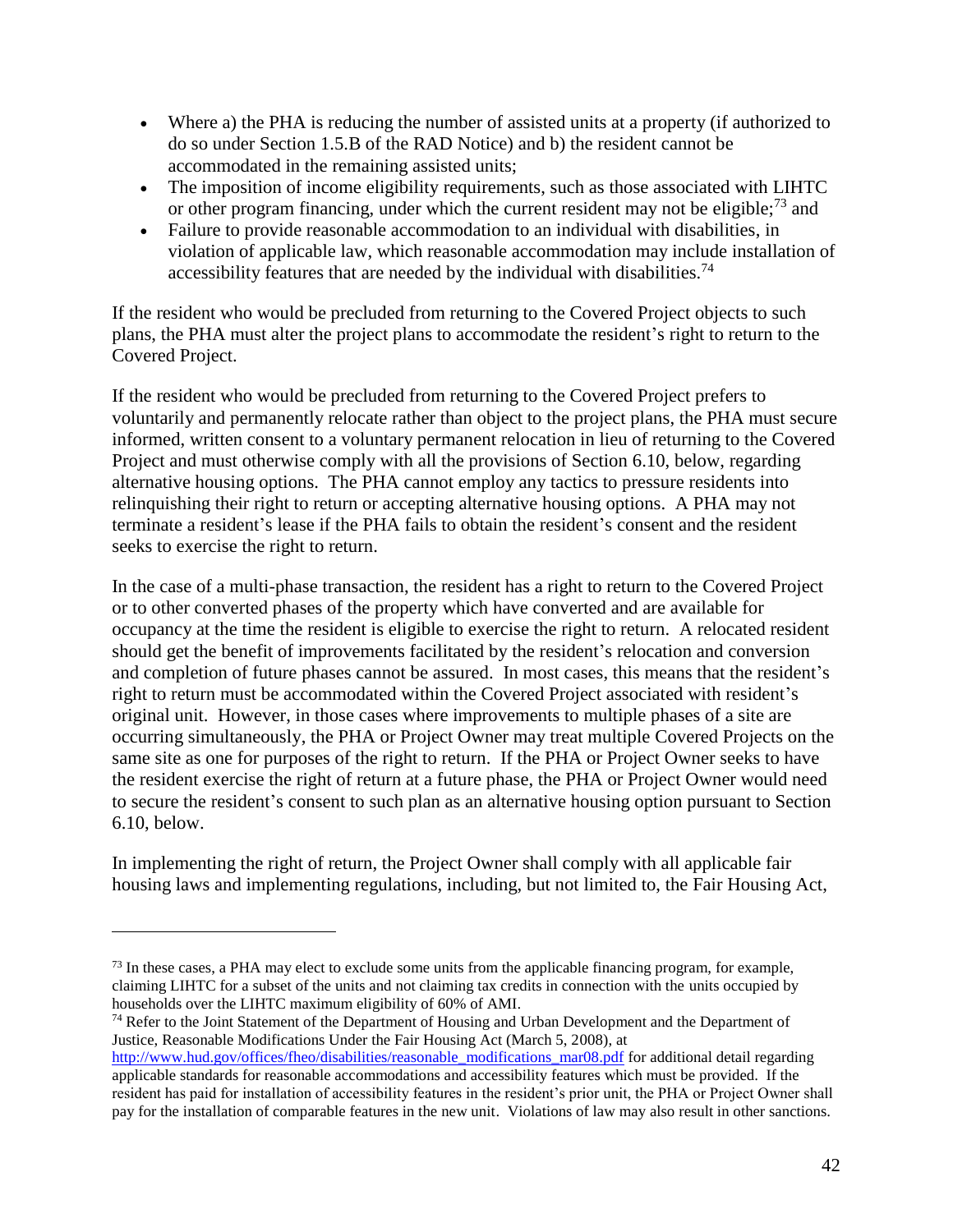Title VI of the Civil Rights Act, Section 504 of the Rehabilitation Act, and Titles II and III of the Americans with Disabilities Act.

# **6.3. Admissions and Continued Occupancy Requirements**

Resident households may not be denied relocation housing or the right to return based on rescreening, income eligibility, or income targeting. PHAs may only offer housing options with screening, income eligibility or income targeting requirements if the impacted residents meet the admission and occupancy policies applicable to such housing. However, whether or not in a temporary relocation situation, the household remains subject to the applicable program policies regarding continued occupancy of an assisted unit by an incumbent resident of the unit.

# **6.4. Types of Moves and Relocation**

 $\overline{a}$ 

Any time project plans require a resident to move from their current unit, the resident is eligible for assistance as described in this Notice. Assistance may vary depending on the options provided to residents, whether the relocation is temporary or permanent and, if applicable, the length of time the resident is in temporary accommodations.<sup>75</sup> In all circumstances, the move or relocation must be in compliance with applicable requirements of this Notice and consistent with applicable fair housing and civil rights requirements. Each type of move is discussed below.

# *A) Moves within the same building or complex of buildings<sup>76</sup>*

Temporary or permanent moves within the same building or complex of buildings may be appropriate given the extent of work to be completed to permit phasing of rehabilitation or construction. Moves within the same building or complex of buildings are not considered relocation under RAD and a tenant generally does not become displaced under the URA. Whether permanent (i.e., the tenant will move to and remain in an alternative unit) or temporary (i.e., the tenant will move to another unit and return to their original unit), the PHA or Project Owner must reimburse residents for all reasonable out-of-pocket expenses incurred in connection with any move and all other terms and conditions of the move(s) must be reasonable.<sup>77</sup> The final move must be to a unit which satisfies the right to return requirements specified in Section 6.2 of this Notice.

<sup>&</sup>lt;sup>75</sup> PHAs should note that the definitions of "permanent" vary between the URA and RAD. For example, "permanent displacement" under the URA includes moves from the original building or complex of buildings lasting more than one year. The RAD Notice, meanwhile, considers "permanent relocation" to be separation from the RAD-assisted unit upon completion of the conversion and any associated rehabilitation and construction. The duration of a temporary move may exceed one year. In the case of a transfer of assistance, it is not permanent relocation under RAD when the resident must move from the original complex of buildings to the destination site in order to retain occupancy of the RAD-assisted unit.

 $76$  An example of relocation within the same building or complex of buildings would be if one floor of a multi-story building is vacant, and the PHA is moving residents from another floor to the vacant units.

<sup>&</sup>lt;sup>77</sup> Failure to reimburse residents for moving or other out-of-pocket expenses and any other terms and conditions of the move which may be unreasonable may result in the resident becoming a displaced person under the URA if the resident subsequently moves from the property.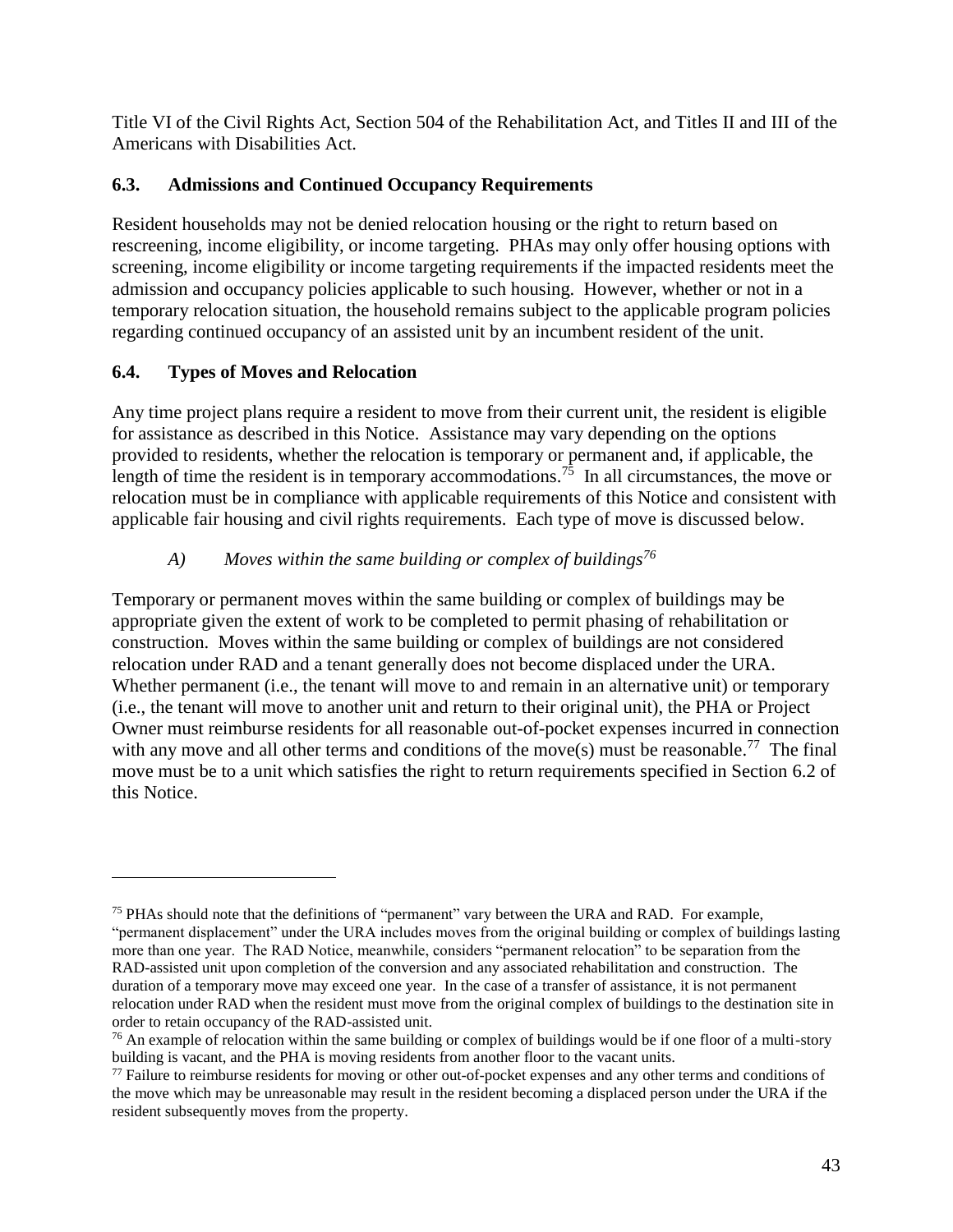### *B) Temporary relocation lasting one year or less*

If a resident is required to relocate temporarily, to a unit not in the same building or complex of buildings, for a period not expected to exceed one year in connection with the RAD conversion, the resident's temporarily occupied housing must be decent, safe, and sanitary and the resident must be reimbursed for all reasonable out-of-pocket expenses incurred in connection with the temporary relocation. These expenses include, but are not limited to, moving expenses, increased housing costs (e.g., rent and utilities), meals if the temporary housing lacks cooking facilities (e.g., during a short hotel stay, whether or not on an emergency basis) and other applicable expenses.<sup>78</sup>

### *C) Temporary relocation initially expected to last one year or less, but which extends beyond one year*

In the event that a resident has been temporarily relocated, to a unit not in the same building or complex of buildings, for a period which was anticipated to last one year or less but the temporary relocation in fact exceeds one year, the resident qualifies as a "displaced person" under the URA and as a result immediately becomes eligible for all permanent relocation assistance and payments as a "displaced person" under the URA, including notice pursuant to Section 6.6(E). This assistance would be in addition to any assistance the person has already received for temporary relocation, and may not be reduced by the amount of any temporary relocation assistance.

In such event, the PHA or Project Owner shall offer the resident the opportunity to choose to voluntarily permanently relocate with the offered URA assistance or to choose to remain temporarily relocated based on updated information from the PHA or Project Owner about when they can return to the completed RAD unit. The PHA or Project Owner must present this opportunity to the resident when the temporary relocation extends beyond one year and each time thereafter that the temporary relocation extends beyond the previously anticipated duration. In presenting such opportunity, the PHA or Project Owner must inform the resident in writing that his or her acceptance of voluntary permanent relocation, with the associated assistance, would terminate the resident's right to return to the Covered Project. The PHA or Project Owner must provide the resident with at least 30 days to decide whether to remain in temporary relocation status or to voluntarily relocate permanently.

## *D) Temporary relocation anticipated to last more than one year*

 $\overline{a}$ 

When the PHA anticipates that the temporary relocation, to a unit not in the same building or complex of buildings, will last more than one year, but the resident is retaining the resident's right to return to the Covered Project, the resident is considered temporarily relocated under RAD and is eligible to receive applicable temporary relocation assistance and payments. Under the URA, the resident becomes eligible to receive applicable relocation assistance and payments as a "displaced person" when the temporary relocation period exceeds one year and each time thereafter that the temporary relocation extends beyond the previously anticipated duration, at

<sup>78</sup> HUD Handbook 1378, Chapter 2, Section 2-7 governs activities subject to URA requirements and informs, but is not binding upon, any RAD activities not governed by the URA. PHAs may also refer to HUD Form 40030.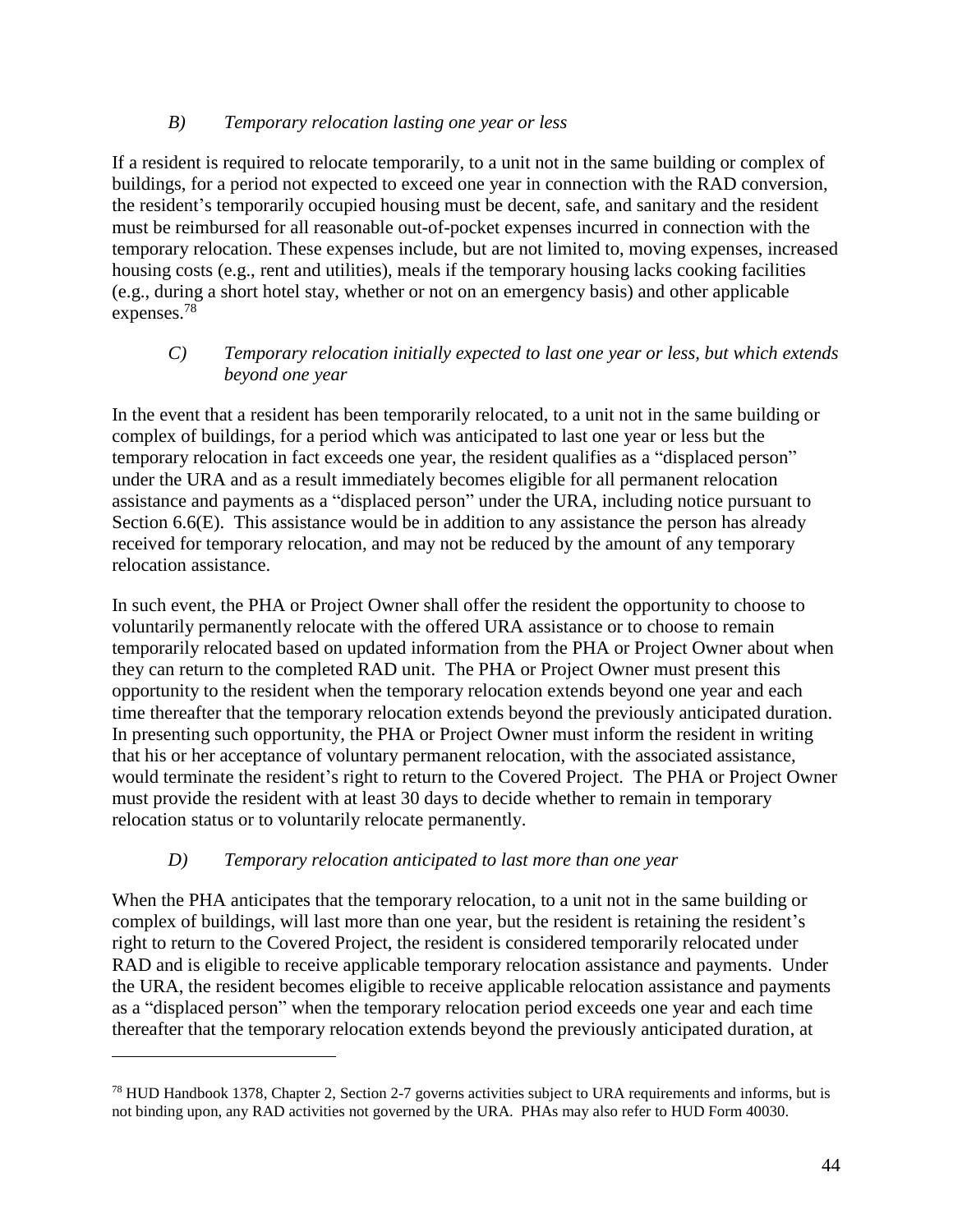which time the PHA or Project Owner shall offer the resident the opportunity to choose to voluntarily permanently relocate or to remain temporarily relocated, as described in Section 6.4(C), above.

In order to allow residents to make the election earlier than required under the URA (thereby avoiding a year in temporary relocation housing prior to electing voluntary permanent relocation), if the PHA or Project Owner anticipates that temporary relocation will last more than one year, the PHA or Project Owner shall provide the resident with an initial option to (a) be temporarily relocated, retain the right to return to the Covered Project when a unit becomes available and receive assistance, including temporary housing and reimbursement for all reasonable out-of-pocket expenses associated with the temporary relocation, or (b) accept RAD voluntary permanent relocation assistance and payments equivalent to what a "displaced person" would receive under the URA. The PHA or Project Owner must inform the resident in writing that his or her acceptance of voluntary permanent relocation, with the associated assistance, would terminate the resident's right to return to the Covered Project. The PHA or Project Owner must provide the resident with at least 30 days to decide whether to remain in temporary relocation status or to voluntarily relocate permanently.

### *E) Permanent moves in connection with a transfer of assistance*

In cases solely involving a transfer of assistance to a new site, resident relocation from the Converting Project to the Covered Project is not, by itself, generally considered involuntary permanent relocation under RAD. However, the URA and/or Section 104(d) is likely to apply in most cases. In cases of a transfer of assistance to a new site where it has also been determined that the URA and/or Section 104(d) apply to the transfer of assistance, residents may be eligible for all permanent relocation assistance and payments for eligible displaced persons under the URA and/or Section 104(d). If the URA applies to a move of this type, the PHA or Project Owner must make available at least one, and when possible, three or more comparable replacement dwellings pursuant to 49 C.F.R. § 24.204(a). However, provided the transfer of assistance unit meets the URA definition of a comparable replacement dwelling pursuant to 49 C.F.R. § 24.2(a)(6), that unit could in fact represent the most comparable replacement dwelling as determined by the agency for purposes of calculating a replacement housing payment, if any, under 49 C.F.R. § 24.402.

Whether or not the URA and/or Section 104(d) apply, under RAD the residents are entitled to relocation assistance and payments, including counseling in preparation for the relocation, written notices of the relocation (including a 90-day RAD Notice of Relocation), and reimbursement for all reasonable out-of-pocket expenses, including moving expenses, incurred in connection with the move. It should be noted that the RAD relocation assistance and payments provided to transferring residents in this paragraph differ from those required under the URA and/or Section 104(d) as described above. Where both frameworks apply, the residents must receive the more extensive protections offered under either framework.

If HUD determines that the distance from the Converting Project to the site of the Covered Project is significant and the resident could not reasonably be required to move to the new site, then HUD will require the PHA to adjust project plans to accommodate the resident in an assisted unit (e.g., a public housing unit, some other project-based Section 8 unit or a market unit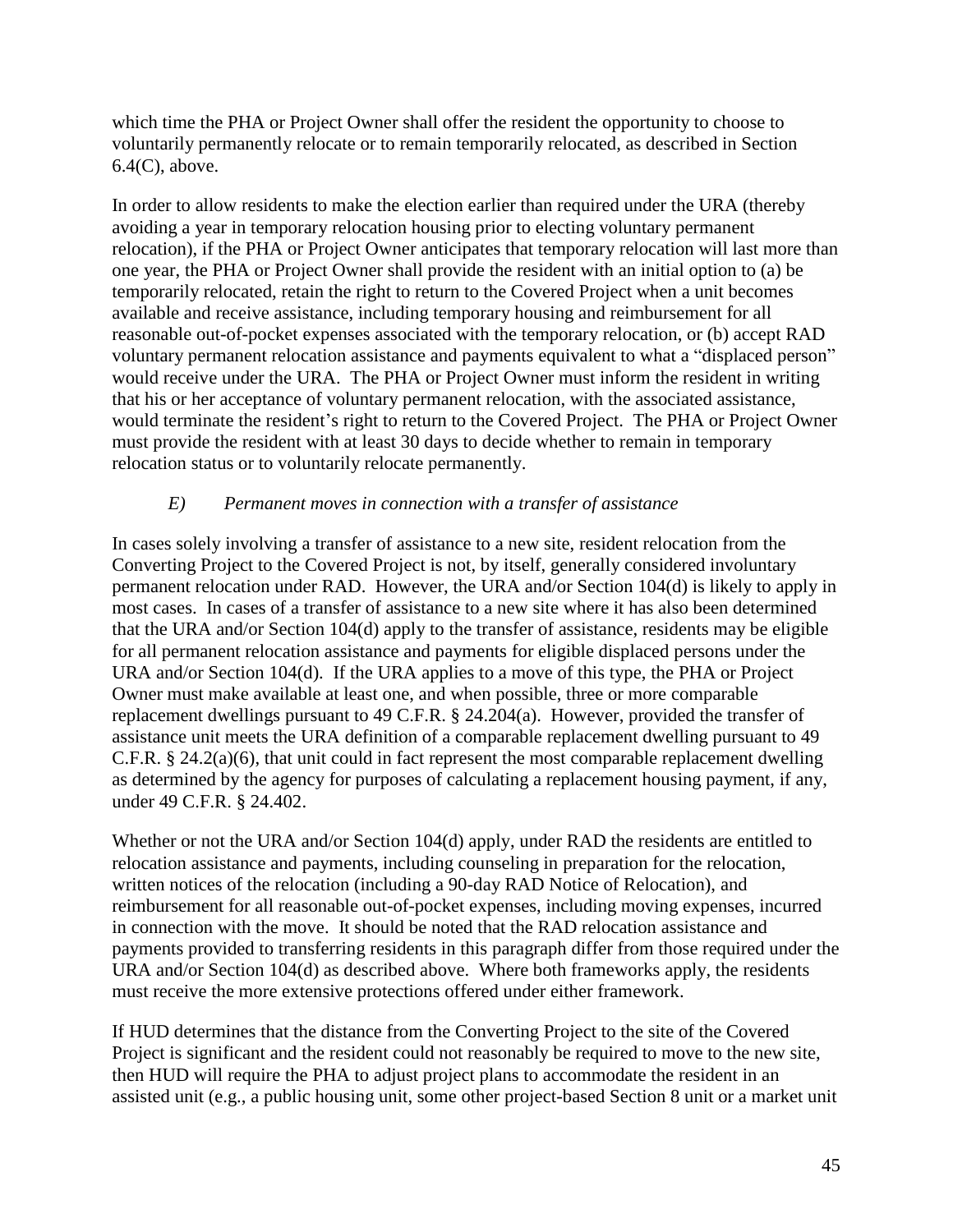with a housing choice voucher) within a reasonable distance of the site of the Converting Project. HUD will evaluate whether this requirement applies on a case by case basis, considering whether the distance would impose a significant burden on residents' access to existing employment, transportation options, schooling or other critical services. Accommodating the resident may also be satisfied by the resident's consent to an alternative housing option pursuant to Section 6.10. The requirement set forth in this paragraph is in addition to all protections, including, for example, the offer of comparable replacement dwellings, which are required in all instances where a transfer of assistance is subject to the URA and/or Section 104(d).

### *F) Voluntary permanent relocation*

A resident may elect to relinquish their right of return and consent to voluntary permanent relocation pursuant to an alternative housing option offered and accepted according to the procedures described in Section 6.10, which Section specifies protections to ensure the resident's decision is fully informed. By selecting voluntary permanent relocation, the resident is electing to receive RAD permanent relocation assistance and payments which are equivalent to the relocation payments and assistance required to be provided to a "displaced person" pursuant to the regulations implementing the URA.

### **6.5. Initiation of Negotiations (ION) Date**

Eligibility for URA relocation assistance is effective on the date of initiation of negotiations (ION) (49 C.F.R. § 24.2(a)(15)). For Converting Projects, the ION date is the effective date of the RCC. The ION date is also typically the date when PHAs can begin to issue RAD Notices of Relocation (except in the case of acquisitions when the PHA can issue a Notice of Intent to Acquire and RAD Notices of Relocation prior to the ION date). Any person who is in lawful occupancy on the ION date is presumed to be entitled to relocation payments and other assistance.

PHAs and Project Owners should note that prior to the ION date, a resident may be eligible as a displaced person for permanent relocation assistance and payments under the URA if HUD determines, after analyzing the facts, that the resident's move was a direct result of the project. However, resident moves taken contrary to specific instructions from the PHA or Project Owner (for example, contrary to instructions not to move if contained in a General Information Notice) are generally not eligible as a displaced person under the URA.

### **6.6. Resident Relocation Notification (Notices)**

 $\overline{a}$ 

PHAs and Project Owners are encouraged to communicate regularly with the residents regarding project plans and, if applicable, the resulting plans for relocation. When residents may be relocated for any time period (including, without limitation, a move in connection with a transfer of assistance), written notice must be provided to the resident heads of households, including the notices listed below as applicable.<sup>79</sup> PHAs and Project Owners are also encouraged to provide

<sup>&</sup>lt;sup>79</sup> The notices required under Sections  $6.6(B)$  through  $6.6(E)$  must be delivered in accordance with URA resident notification requirements, including the requirement that the notice be personally served or delivered by certified or registered first class mail return receipt requested. All notices must be delivered to each household (i.e., posting in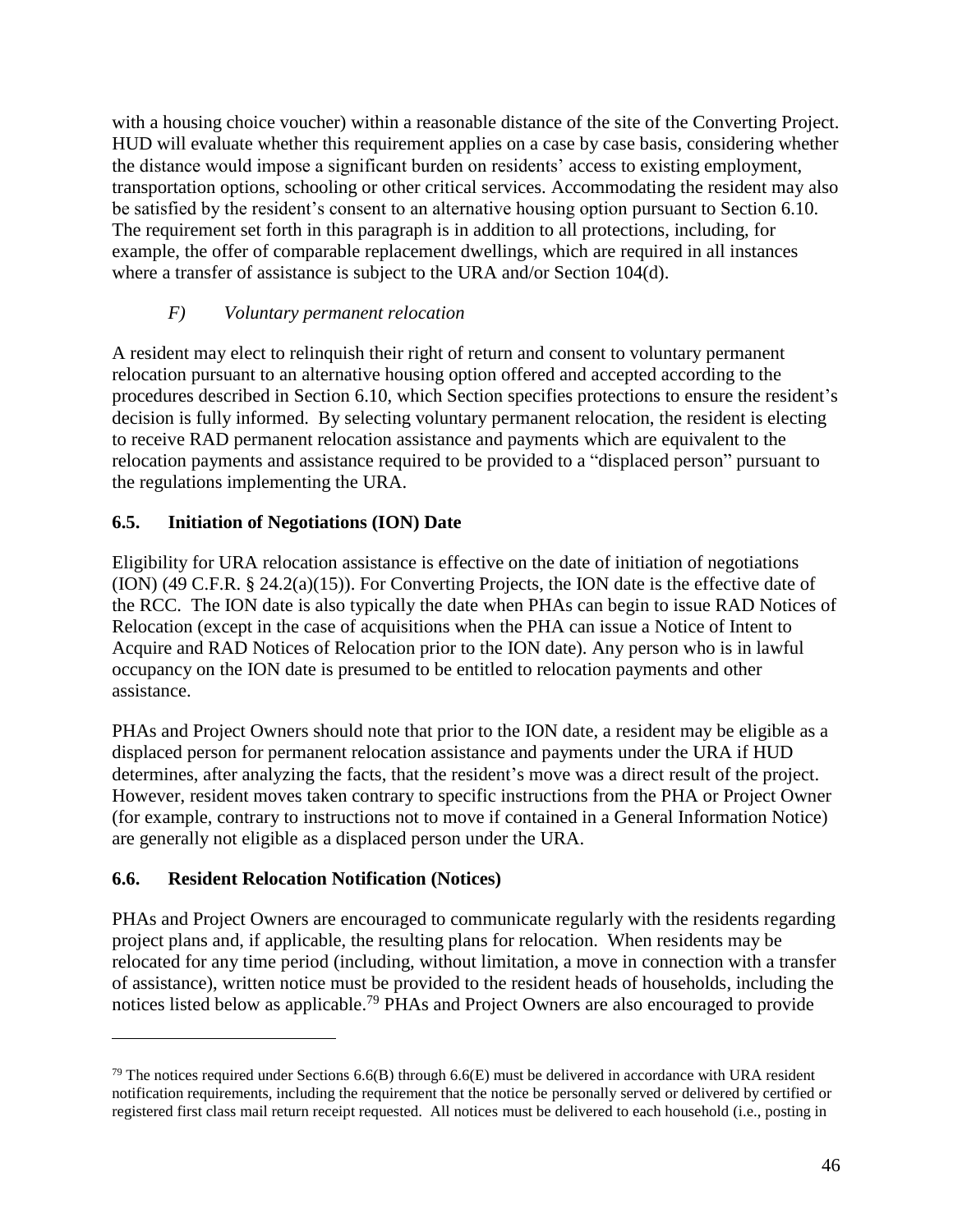additional relocation notices and updates for the residents' benefit as appropriate for the specific situation.

To ensure that all residents understand their rights and responsibilities and the assistance available to them, consistent with URA requirements at 49 C.F.R. § 24.5 and civil rights requirements, PHAs and Project Owners must ensure effective communication with individuals with disabilities, including through the provision of appropriate auxiliary aids and services, such as interpreters and alternative format materials. Similarly, PHAs and Project Owners are required to take reasonable steps to ensure meaningful access for LEP persons in written and oral materials. Each notice shall indicate the name and telephone number of a person to contact with questions or for other needed help and shall include the number for the telecommunication device for the deaf (TDD) or other appropriate communication device, if applicable, pursuant to 24 C.F.R. §8.6(a)(2).

The purpose of these notifications is to ensure that residents are informed of their potential rights and, if they are to be relocated, of the relocation assistance available to them. Two initial notices launch this effort and provide critical information regarding residents' rights. The first, the RAD Information Notice, is to be provided at the very beginning of the RAD conversion planning process in order to ensure residents understand their rights, to provide basic program information and to facilitate residents' engagement with the PHA regarding project plans. The GIN, meanwhile, provides information specifically related to protections the URA provides to impacted residents. Subsequent notices provide more detailed information regarding relocation activities specific to the household, including tailored information regarding eligibility and timelines for relocation.

PHAs should note that a resident move undertaken as a direct result of the project may be eligible to receive relocation assistance and payments under the URA even though the PHA has not yet issued notices to them. Sample notices which may be used as-is or modified to fit the peculiarities of each situation are provided on the RAD website at [www.hud.gov/rad.](http://www.hud.gov/rad)

## *A) RAD Information Notice*

 $\overline{a}$ 

The RAD Information Notice is to be provided to residents at the very beginning of the RAD conversion planning process in order to convey general written information on potential project plans and residents' basic rights under RAD, and to facilitate residents' engagement with the PHA regarding the proposed RAD conversion. The PHA shall provide a RAD Information Notice to all residents of a Converting Project prior to the first of the two meetings with residents required by the RAD Notice, Section 1.8.2, and before submitting a RAD Application. This RAD Information Notice shall be provided without regard to whether the PHA anticipates any relocation of residents in connection with the RAD conversion. The RAD Information Notice must do the following:

common areas is insufficient) and methods of delivery (e.g., certified mail, U.S. mail, or hand delivery) must be documented in the PHA's or Project Owner's files.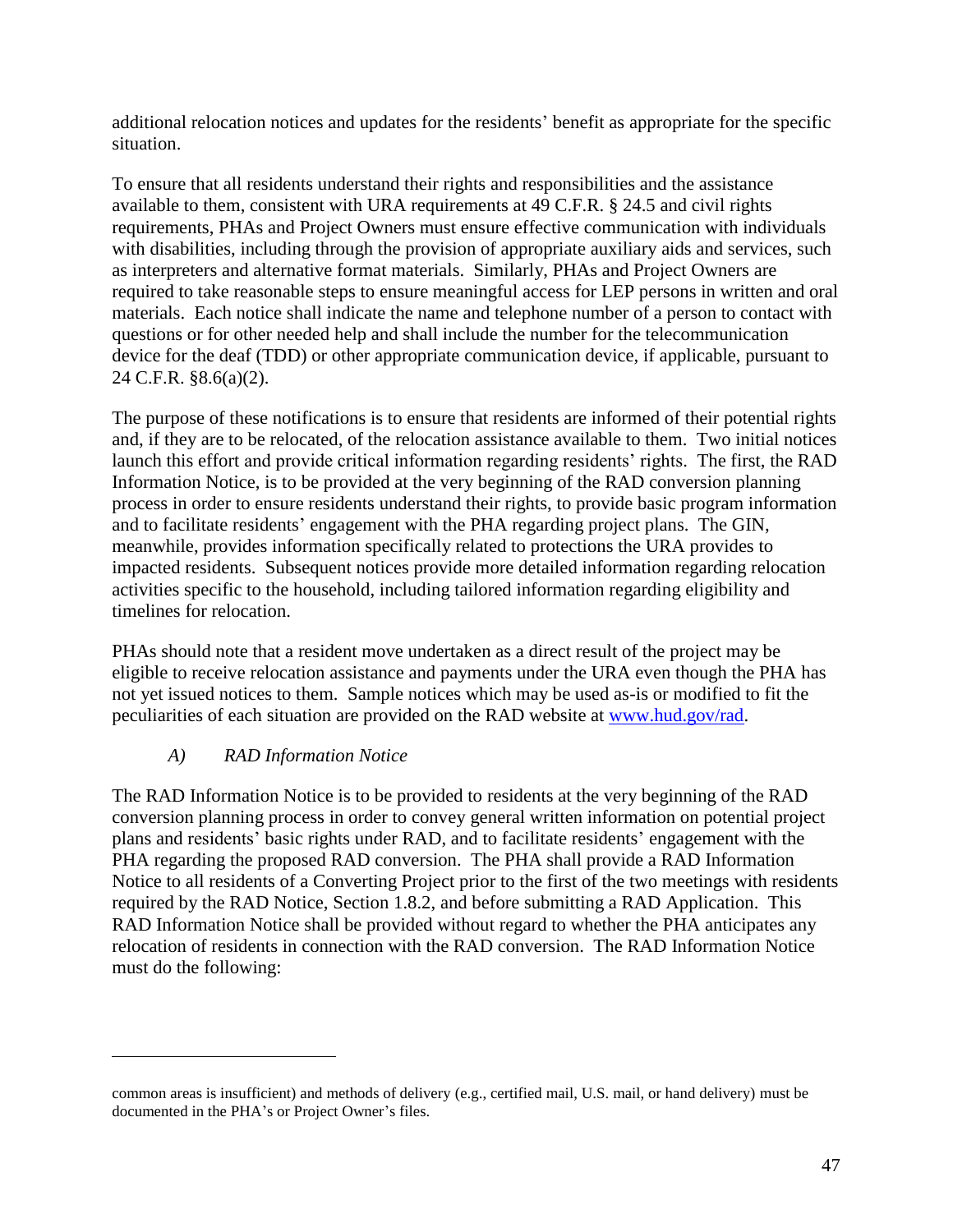- Provide a general description of the conversion transaction (e.g., the Converting Project, whether the PHA anticipates any new construction or transfer of assistance, whether the PHA anticipates partnering with a developer or other entity to implement the transaction);
- Inform the resident that the early conceptual plans are likely to change as the PHA gathers more information, including, among other items, resident opinions, analysis of the capital needs of the property and financing options;
- Inform the resident that the household has a right to remain in the unit or, if any relocation is required, a right to return to an assisted unit in the Covered Project (which may be at the new site in the case of a transfer of assistance);
- Inform the resident that they will not be subject to any rescreening as a result of the conversion;
- Inform the resident that the household cannot be required to move permanently without the resident's consent, except in the case of a transfer of assistance when the resident may be required to move a reasonable distance, as determined by HUD, in order to follow the assisted unit;
- Inform the resident that if any relocation is involved in the transaction, the resident is entitled to relocation protections under the requirements of the RAD program and, in some circumstances, the requirements of the URA, which protections may include advance written notice of any move, advisory services, payment(s) and other assistance as applicable to the situation;
- Inform the resident that any resident-initiated move from the Converting Project could put any future relocation payment(s) and assistance at risk and instruct the resident not to move from the Converting Project; and
- Inform the resident that the RAD transaction will be completed consistent with fair housing and civil rights requirements, and provide contact information to process reasonable accommodation requests for residents with disabilities during the relocation.

## *B) General Information Notice (49 C.F.R. § 24.203(a))*

The purpose of the General Information Notice (GIN) is to provide information about URA protections to individuals who may be displaced as a result of federally-assisted projects involving acquisition, rehabilitation or demolition. A GIN provides a general description of the project, the activities planned, and the relocation assistance that may become available.

A GIN shall be provided to any person scheduled to be displaced *as soon as feasible* based on the facts of the situation. In certain instances, such as when the PHA knows that a project will involve acquisition, rehabilitation or demolition, "as soon as feasible" may be simultaneous with issuance of the RAD Information Notice. For any RAD conversion involving acquisition, rehabilitation or demolition, "as soon as feasible" shall be no later than 30 days following the issuance of the CHAP. In instances where acquisition, rehabilitation or demolition is not anticipated at the time of the CHAP but project plans change to include such activities, pursuant to this Notice the PHA shall provide the GIN as soon as feasible following the change in project plans.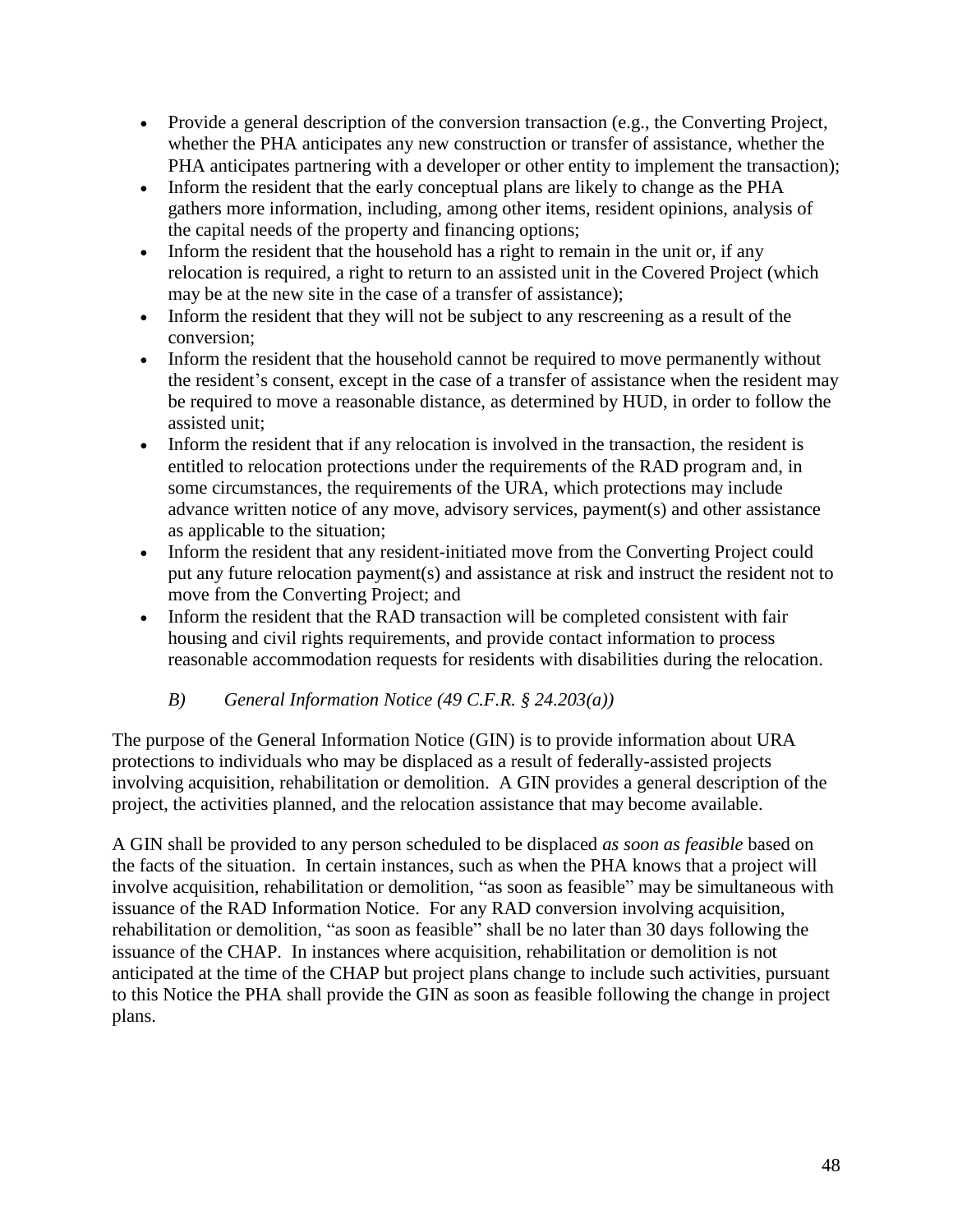For RAD, the GIN must do at least the following:

- Inform the resident that he or she may be displaced for the project and generally describe the relocation payment(s) for which the resident may be eligible, the basic conditions of eligibility, and the procedures for obtaining the payment(s);
- Inform the resident that, if he or she qualifies for relocation assistance as a displaced person under the URA, he or she will be given reasonable relocation advisory services, including referrals to replacement properties, help in filing payment claims, and other necessary assistance to help the displaced resident successfully relocate;
- Inform the resident that, if he or she qualifies for relocation assistance as a displaced person under the URA, he or she will not be required to move without 90 days advance written notice;
- Inform the resident that, if he or she qualifies for relocation assistance as a displaced person under the URA, he or she cannot be required to move permanently unless at least one comparable replacement dwelling has been made available;
- Inform the resident that any person who is an alien not lawfully present in the United States is ineligible for relocation advisory services and relocation payments, unless such ineligibility would result in exceptional and extremely unusual hardship to a qualifying spouse, parent, or child (see 49 C.F.R. § 24.208(h) for additional information);
- Describe the resident's right to appeal the PHA's determination as to a resident's eligibility for URA assistance; and
- Inform the resident that the RAD transaction will be completed consistent with fair housing and civil rights requirements, and provide contact information to process reasonable accommodation requests for residents with disabilities during the relocation.

Because of the potential confusion caused by evolving policy directions in the RAD program regarding delivery of the GIN, for actions taken prior to the issuance of this Notice, HUD will consider the facts and circumstances of each conversion, with emphasis on the underlying URA requirements, in monitoring and enforcing a PHA's compliance with this requirement.

# *C) Notice of Intent to Acquire (49 C.F.R. § 24.203(d))*

For conversions involving acquisition, the Project Owner (the "acquiring agency") may provide to residents of the Converting Project a Notice of Intent to Acquire (NOIA).<sup>80</sup> The NOIA may be provided no earlier than 90 days prior to the PHA's reasonable estimate of the date of submission of a complete Financing Plan. While eligibility for URA relocation assistance is generally effective on the effective date of the RCC (the ION date), a prior issuance of a NOIA establishes a resident's eligibility for relocation assistance and payments on the date of issuance of the NOIA and prior to the ION date.

## *D) RAD Notice of Relocation*

 $\overline{a}$ 

If a resident will be relocated to facilitate the RAD conversion, the PHA shall provide written notice of such relocation by means of a RAD Notice of Relocation. The RAD Notice of

<sup>&</sup>lt;sup>80</sup> Acquisition includes a new ownership entity's purchase of the Covered Project from the PHA, such as a purchase by a single purpose entity, an affiliate or a low-income housing tax credit ownership entity.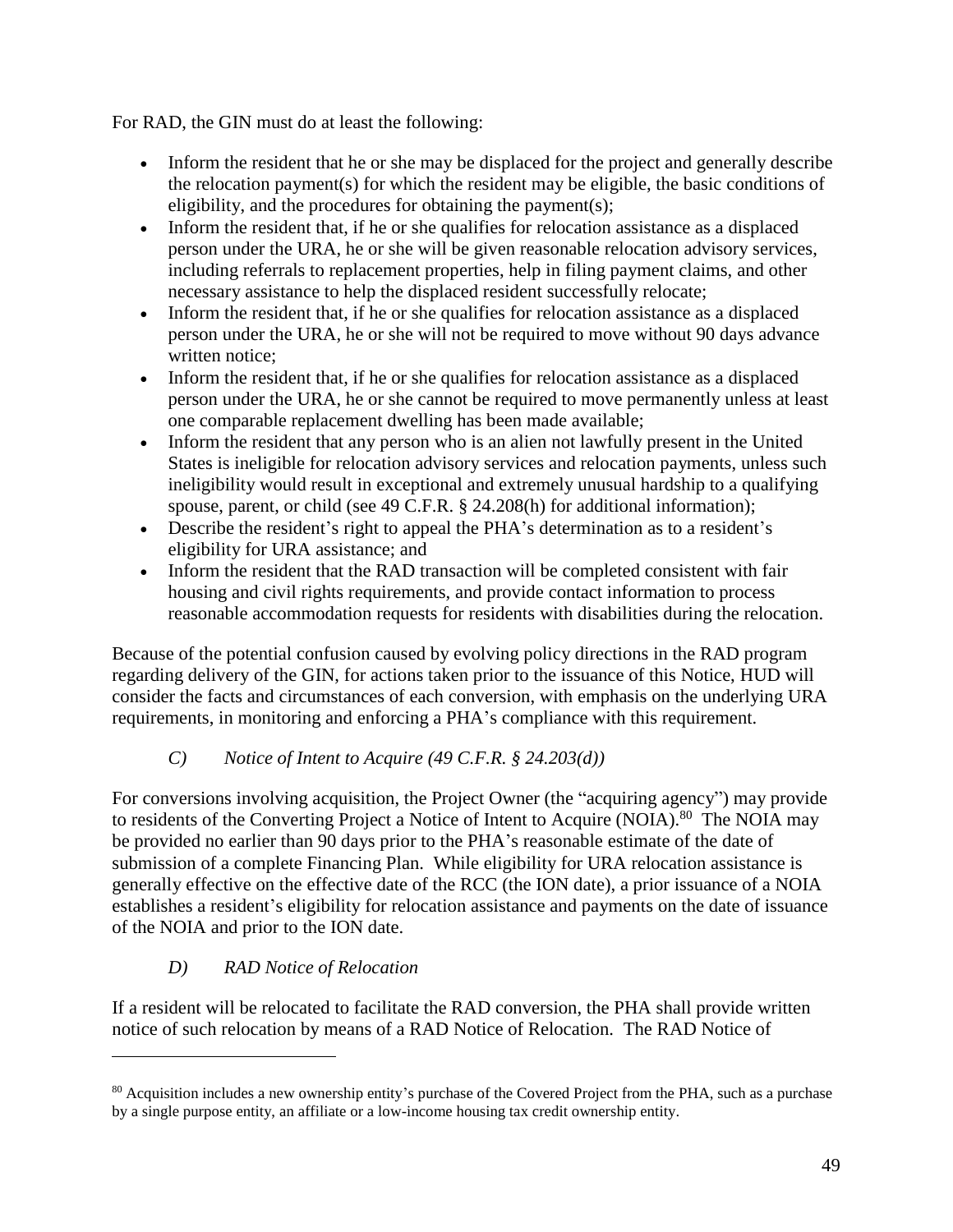Relocation may not be issued until: 1) the effective date of the RCC (the ION date) if the conversion does not involve acquisition; or 2) the earlier of the issuance of the Notice of Intent to Acquire (see Section  $6.6(C)$ ) or the effective date of the RCC (the ION date) if the conversion involves acquisition. Prior to issuance of the RAD Notice of Relocation, PHAs and Project Owners should meet with each resident household to provide preliminary relocation advisory services and to determine their needs and preferences.<sup>81</sup>

A RAD Notice of Relocation is not required for residents who will not be relocated. As a best practice, PHAs or Project Owners should notify residents that they are not being relocated once that determination has been made if they were previously informed by the GIN and/or by other methods that relocation was a possibility.<sup>82</sup>

A RAD Notice of Relocation shall provide either: 1) 30-days' notice to residents who will be relocated for twelve months or less; or 2) 90-days' notice to residents who will be relocated for more than twelve months.<sup>83</sup> The RAD Notice of Relocation must conform to the following requirements:

- (1) The notice must state the anticipated duration of the resident's relocation.
- (2) The notice must specify which entity (the PHA or the Project Owner) is primarily responsible for management of the resident's relocation and for compliance with the relocation obligations during different periods of time (i.e., before vs. after Closing).
- (3) For residents who will be relocated for twelve months or less:

 $\overline{a}$ 

• The PHA or Project Owner must provide this notice a minimum of 30 days prior to relocation.<sup>84</sup> PHAs or Project Owners may deem it appropriate to provide longer notice periods for persons who will be temporarily relocated

<sup>&</sup>lt;sup>81</sup> PHAs and Project Owners should note the URA relocation advisory services requirement for personal interviews. *See* Section 6.7 of this Notice. In sequencing the RAD Notice of Relocation, PHAs and Project Owners wishing to offer alternative housing options pursuant to Section 6.10 should also note the additional complexity in the timeline of notices. Pursuant to Section 6.10(D), the resident can consent to an alternative housing option only after issuance of the NOIA or the effective date of the RCC and 30 days after presentation of the alternative housing options. In some cases, for example, when the resident would not otherwise be relocated for over twelve months, the RAD Notice of Relocation must include both the information described in Section 6.6(D)(3) and the information in Section 6.6(D)(4). The PHA or Project Owner should consider discussing the alternative housing options prior to issuing the RAD Notice of Relocation so that the RAD Notice of Relocation can be tailored to the resident's situation.

<sup>&</sup>lt;sup>82</sup> The RAD program does not require a "notice of non-displacement," which HUD relocation policy generally uses for this purpose.

<sup>&</sup>lt;sup>83</sup> The 90-day notice is required for residents relocated for more than twelve months, whether or not they intend to return to the Covered Project and whether or not they are eligible for assistance and payments as a displaced person under URA. Recipients of the 90-day notice would include those residents who have voluntarily accepted a permanent relocation option as well as those residents who are relocated within the same building or complex of buildings.

<sup>&</sup>lt;sup>84</sup> Note that residents may elect to move to the relocation housing before the 30 days have elapsed. However, a PHA may not require a resident to move prior to this time.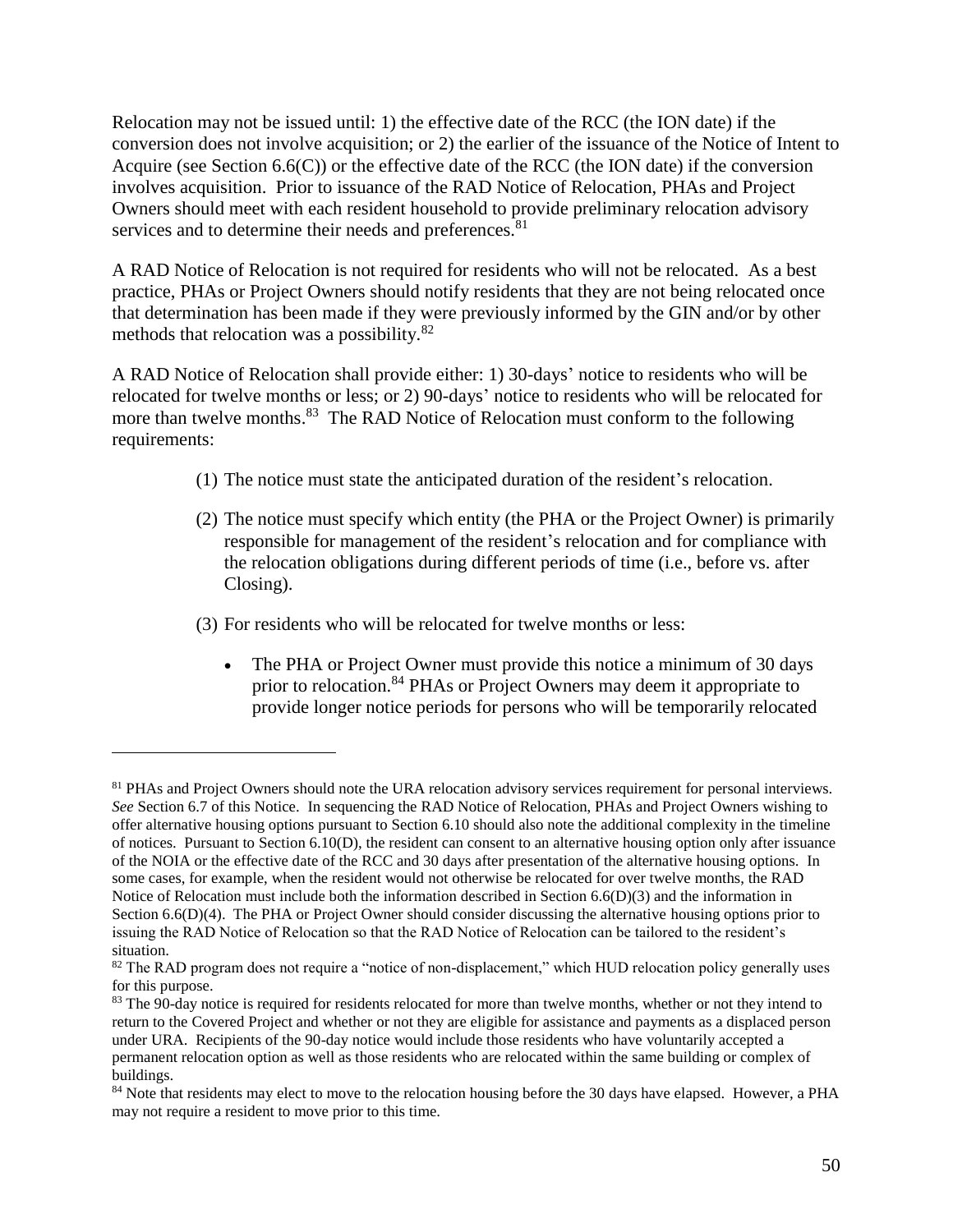for an extended period of time (over 6 months), or if necessary due to personal needs or circumstances.

- The notice must explain that the PHA or Project Owner will reimburse the resident for all reasonable out-of-pocket expenses incurred in connection with any temporary move (including, but not limited to, increased housing costs and moving costs).
- The notice must explain the reasonable terms and conditions under which the resident may exercise the right to return to lease and occupy a unit in the Covered Project.
- (4) For residents who will be relocated for more than twelve months, including for residents who may wish to voluntarily accept a permanent relocation option:
	- The PHA or Project Owner must provide this notice a minimum of 90 days prior to relocation of residents.<sup>85</sup>
	- The notice must offer the choice to be temporarily relocated, thereby preserving the resident's right to return, or the choice to be voluntarily permanently relocated pursuant to the procedures set forth in Section 6.10, together with guidance that the resident has at least thirty (30) days to consider the choice.
	- For residents who voluntarily elect to be permanently relocated, the 90-day notice period may only begin once the PHA or Project Owner has made available at least one comparable replacement dwelling consistent with 49 C.F.R. § 24.204(a).<sup>86</sup>
	- The notice must describe the available relocation assistance, the estimated amount of assistance based on the individual circumstances and needs, and the procedures for obtaining the assistance. The notice must be specific to the resident and his or her situation so that the resident will have a clear understanding of the type and amount of payments and/or other assistance the resident household may be entitled to claim.
	- The notice must comply with all requirements for a URA Notice of Relocation Eligibility as described in 49 C.F.R. § 24.203(b).
- (5) The notice must inform the resident that the relocation will be completed consistent with fair housing and civil rights requirements, and it must provide contact information to process reasonable accommodation requests for residents with disabilities during the relocation.

For short-term relocations, the RAD Notice of Relocation may also contain the information required in the Notice of Return to the Covered Project (see Section 6.6(F)).

<sup>&</sup>lt;sup>85</sup> Note that residents may elect to move to the relocation housing before the 90 days have elapsed. However, a PHA may not compel a resident to move prior to this time.

<sup>&</sup>lt;sup>86</sup> PHAs should note that URA regulations also require, where possible, that three or more comparable replacement dwellings be made available before a resident is required to move from his or her unit.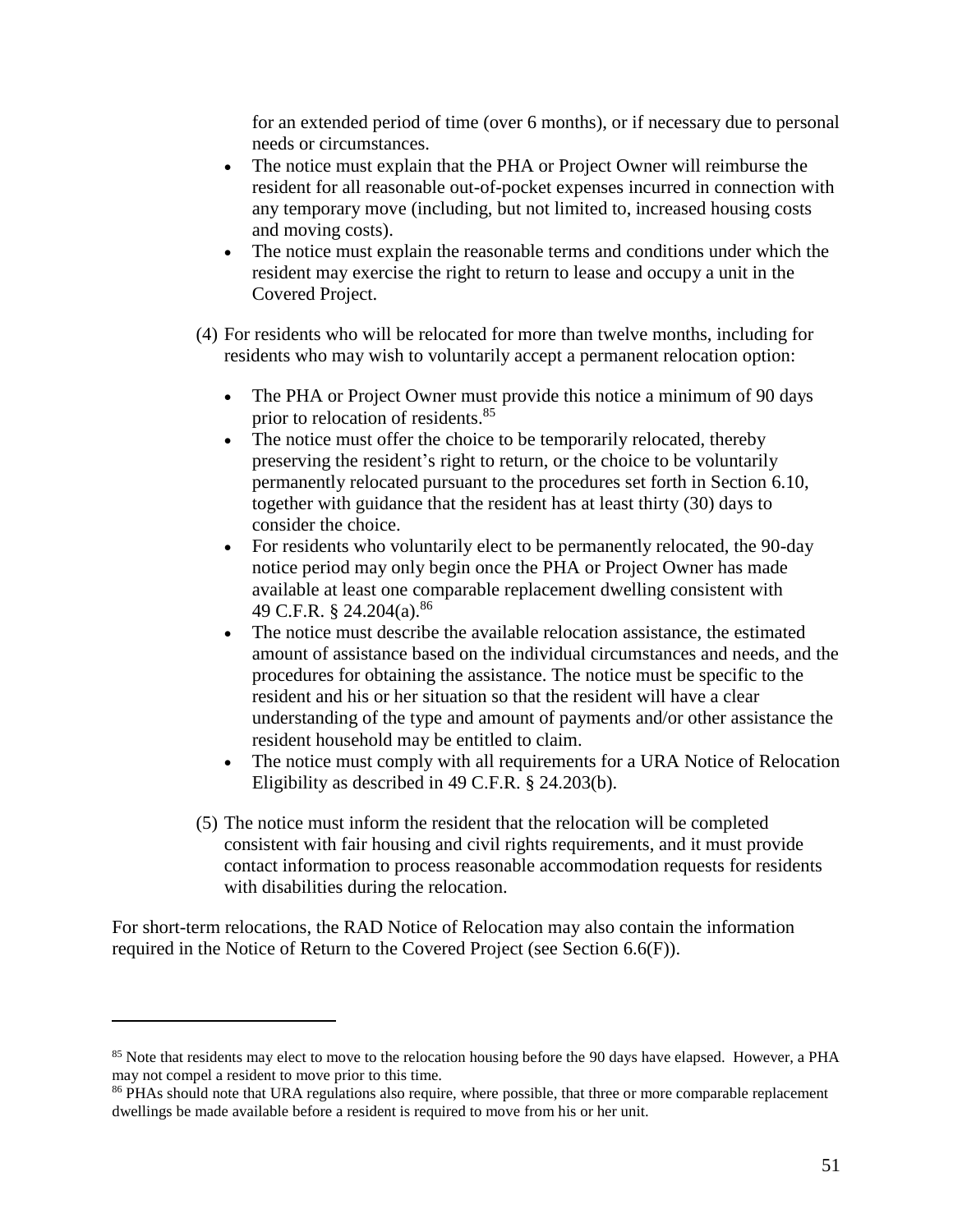### *E) URA Notice of Relocation Eligibility – for residents whose temporary relocation exceeds one year (49 C.F.R. § 24.203(b))*

After a resident has been temporarily relocated for one year, notwithstanding a prior issuance of a RAD Notice of Relocation, the PHA or Project Owner must provide an additional notice: the notice of relocation eligibility in accordance with URA requirements ("URA Notice of Relocation Eligibility"). The URA Notice of Relocation Eligibility is not required if the resident has already accepted permanent relocation assistance.<sup>87</sup>

The URA Notice of Relocation Eligibility must conform to URA requirements as set forth in 49 C.F.R. part 24 and shall:

- Provide current information as to when it is anticipated that the resident will be able to return to the Covered Project.
- Give the resident the choice to remain temporarily relocated based upon the updated information or to accept permanent URA relocation assistance at that time instead of exercising the right to return at a later time.

If the resident chooses to accept permanent URA relocation assistance and this choice requires the resident to move out of their temporary relocation housing, the URA requires that the PHA or Project Owner make available at least one, and when possible, three or more comparable replacement dwellings pursuant to 49 C.F.R. § 24.204(a), which comparability analysis is in reference to the resident's original unit. The URA further requires that the resident receive 90 days' advance written notice of the earliest date they will be required to move pursuant to 49 C.F.R. § 24.203(c).

<sup>87</sup> To illustrate, consider the following examples.

Example 1: The household is expected to be relocated for 11 months. The resident would receive a RAD Notice of Relocation offering only temporary relocation. Construction delays result in the extension of the relocation such that, in fact, it exceeds 12 months. When the temporary relocation exceeds 12 months, the resident must receive a URA Notice of Relocation Eligibility offering a choice between continuation in temporary relocation status and permanent relocation.

Example 2: The household is expected to be relocated for 14 months. The resident would receive a RAD Notice of Relocation offering a choice between temporary relocation status and permanent relocation. If the household elects temporary relocation, the URA Notice of Relocation Eligibility is required as an additional notice following twelve months in temporary relocation status.

Example 3: The household is expected to be relocated for 14 months. The resident would receive a RAD Notice of Relocation offering a choice between temporary relocation status and permanent relocation. If the household elects permanent relocation, the URA Notice of Relocation Eligibility is not required.

Example 4: The household can be accommodated with temporary relocation of 3 months, but has been offered and seeks to accept permanent relocation pursuant to an alternative housing option. This resident would receive a RAD Notice of Relocation under Section 6.6(D)(4) offering a choice between temporary relocation status (the default option) and permanent relocation (the alternative housing option), instead of the RAD Notice of Relocation under Section  $6.6(D)(3)$  which would be expected absent a permanent relocation option. The URA Notice of Relocation Eligibility is not required in either case because a temporary relocation exceeding 12 months was never anticipated nor experienced.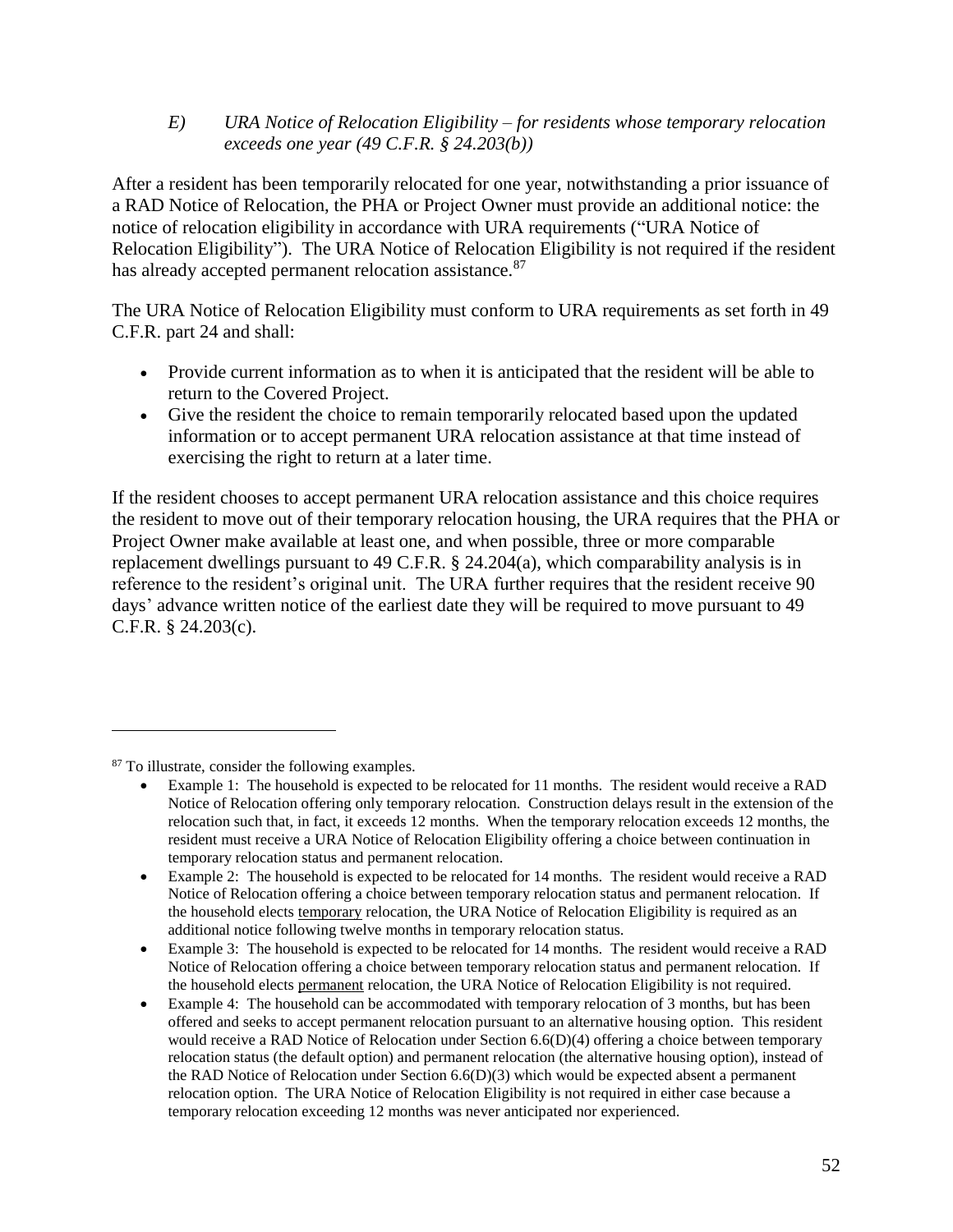### *F) Notification of Return to the Covered Project*

With respect to all temporary relocations, the PHA or Project Owner must notify the resident in writing reasonably in advance of the resident's expected return to the Covered Project, informing the resident of:

- The entity (the PHA or the Project Owner) with primary responsibility for managing the resident's relocation;
- The address of the resident's assigned unit in the Covered Project and, if different from the resident's original unit, information regarding the size and amenities of the unit;
- The date of the resident's return to the Covered Project or, if the precise date is not available, a reasonable estimate of the date which shall be supplemented with reasonable additional notice providing the precise date;
- That the PHA or Project Owner will reimburse the resident for all reasonable out-ofpocket expenses incurred in connection with the return relocation; and
- The resident's options and the implications of those options if the resident determines that he or she does not want to return to the Covered Project and wants to decline the right of return.<sup>88</sup>

Reasonable advance notice shall be 15% of the duration of the resident's temporary relocation or 90 days, whichever is less. For short-term relocations, the PHA or Project Owner may include this information within the RAD Notice of Relocation.

### **6.7. Relocation Advisory Services**

 $\overline{a}$ 

Throughout the relocation planning process, the PHA and Project Owner should be in communication with the residents regarding the evolving plans for relocation. Notwithstanding this best practice, certain relocation advisory services, described below, are required by the URA.

The URA regulations require the PHA or Project Owner to carry out a relocation assistance advisory program that includes specific services determined to be appropriate to residential or nonresidential displacements. The specific advisory services to be provided, as determined to be appropriate, are outlined at 49 C.F.R. § 24.205(c). For residential displacement under the URA, a personal interview is required for each displaced resident household to determine the relocation needs and preferences of each resident to be displaced. The resident household shall be provided an explanation of the relocation payments and other assistance for which the resident may be eligible, the related eligibility requirements, and the procedures for obtaining such assistance. Advisory counseling must also inform residents of their fair housing rights and be carried out in

<sup>&</sup>lt;sup>88</sup> If the resident declines to return to the Covered Project upon completion of the period of temporary relocation, the resident shall be considered to have voluntarily moved out of the property, without the benefit of further relocation assistance. For example, a PHA or Project Owner may have rented a market-rate apartment as a temporary relocation resource for a six-month period. In such a situation, the resident may decline to return to the Covered Project and choose to remain in the market-rate apartment at the expiration of the six-month period, but shall not be eligible for any further relocation assistance and payments (including rent differential payments) under this Notice, the URA or Section 104(d), if applicable, in connection with the resident's decision to remain in the temporary housing and not return to the Covered Project.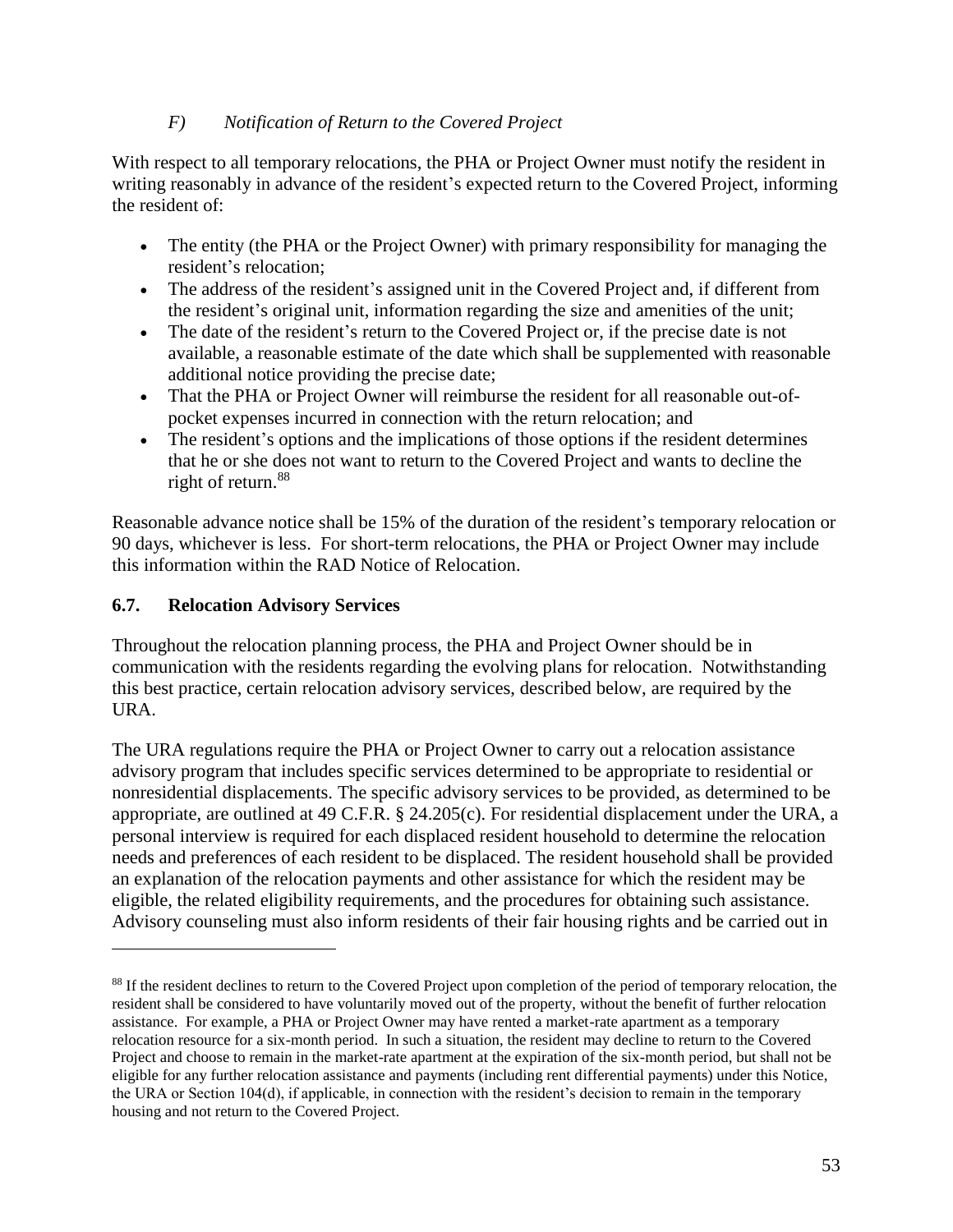a manner that satisfies the requirements of Title VI of the Civil Rights Act of 1964, the Fair Housing Act, and Executive Order 11063 (49 C.F.R.  $\S$  24.205(c)(1)).<sup>89</sup> Such advisory services under the URA may include counseling to ensure that residents affected by the project understand their rights and responsibilities and the assistance available to them (49 C.F.R. § 24.205(c)). In addition, the PHA or Project Owner should inform residents that if they believe they have experienced unlawful discrimination, they may contact HUD at 1-800-669-9777 (Voice) or 1-800-927-9275 (TDD) or at [http://www.hud.gov.](http://www.hud.gov/)

### **6.8. Initiation of Relocation**

PHAs and Project Owners **may not initiate any involuntary physical relocation until both the RCC is in effect and the applicable RAD Notice of Relocation period has expired** (i.e., after either 30 or 90 days' notice as applicable depending on nature of the relocation, as described above). This prohibition applies to all types of RAD transactions, regardless of whether the RAD Notice of Relocation is provided after issuance of a NOIA (for conversions involving acquisition) or following the effective date of the RCC (for all other conversions). PHAs are advised to account for the required 30-day or 90-day written notice periods in their planning process, to ensure that notices which satisfy all applicable requirements are issued prior to taking any action to initiate relocation.

**Neither involuntary nor voluntary relocation for the project shall take place prior to the effective date of the RCC**, unless moves are authorized under Section 7, below ("Applicability of HCV and Public Housing Requirements") or unless HUD provides explicit approval which will only be provided in extraordinary circumstances. The PHA must wait until the RAD Notice of Relocation period has expired before it may initiate any involuntary relocation. However, a resident may request to move voluntarily, and the PHA may honor a resident's request to move, before the applicable 30-day or 90-day period has elapsed, provided that the PHA may not take any action to encourage or coerce a resident to make such a request. If a resident has elected an alternative housing option, PHAs are advised to ensure that any consent to voluntary permanent relocation does not expire prior to the date of the relocation, as described in Section 6.10.

HUD may use administrative data to identify and investigate projects where relocation may be occurring prior to RCC.

## **6.9. Records and Documentation; Resident Log**

 $\overline{a}$ 

HUD may request from the PHA or Project Owner written records and documentation in order to evidence the PHA's and/or Project Owner's compliance, as applicable, with this Notice and the  $URA.<sup>90</sup> HUD$  may request to review some or all of such records in the event of compliance

<sup>89</sup> For example, under fair housing and civil rights laws, the PHA and Project Owner may be required to inform residents about and provide reasonable accommodations for individuals with disabilities, such as search assistance; take appropriate steps to ensure effective communication with individuals with disabilities, such as through the provision of auxiliary aids and services, such as interpreters and alternate format documents; provide advisory counseling services in accessible locations and in an accessible manner for individuals with disabilities; and take reasonable steps to ensure meaningful access for LEP persons. See Section 4 of this Notice for more information on these requirements.

<sup>&</sup>lt;sup>90</sup> Chapter 6 of HUD Handbook 1378 includes guidance on URA recordkeeping requirements.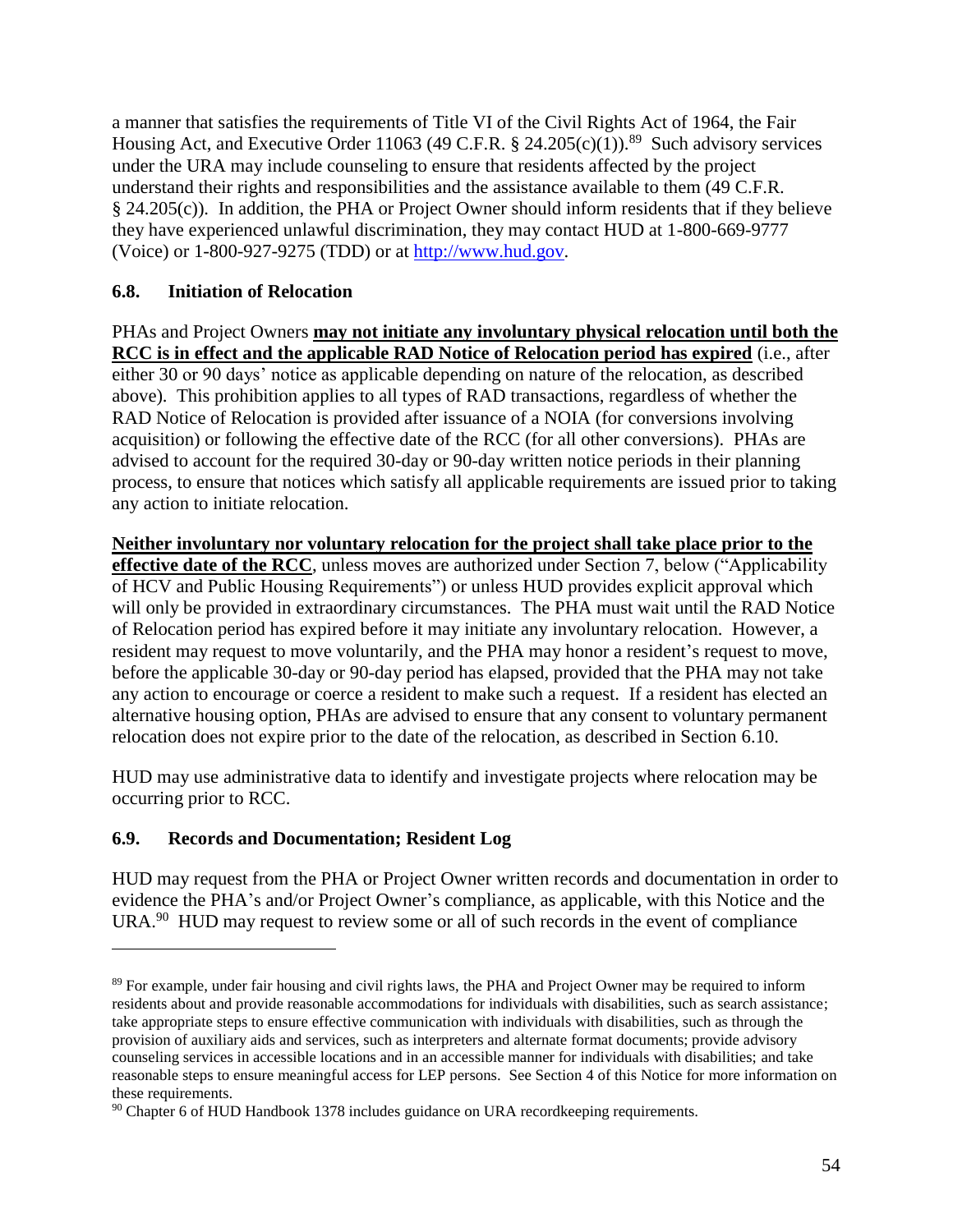concerns, in the event a project is identified for additional review based on administrative data, in the event of audits for purposes of monitoring the RAD program as a whole, upon selection of a random sample of projects and/or at other times at HUD's sole discretion. The records shall include resident files for all households relocated in connection with RAD and a resident log as described in this Section.

As part of such written record, the PHA or Project Owner must maintain data sufficient to deliver to HUD a resident log of every household that resides at the Converting Project at the time of the first required resident meeting on the proposed conversion pursuant to Section 1.8 of the RAD Notice (the "First Resident Meeting") and of every household that moves into the Converting Project after the First Resident Meeting and before the conversion of assistance under RAD. If any relocation is required, the log shall track resident status through completion of rehabilitation and construction, including re-occupancy after relocation. The resident log must include, but need not be limited to, the following information:

- Name of head of household
- PHA's resident identification number and/or the last four digits of the head-ofhousehold's Social Security Number
- The head of household's race and ethnicity as reported on the HUD Form 50058 or the HUD Form 50058 MTW (the "Form 50058"). For purposes of the resident log, all references to the Form 50058 shall be to the form most recently prepared at the time of the First Resident Meeting or, for residents who moved in after the First Resident Meeting, the form most prepared at the time of the resident's initial occupancy.
- A Yes/No indication if there is any household member reported as having a disability on the Form 50058.
- A Yes/No indication if there is any household member reported as under the age of 18 on the effective date of action of the Form 50058;
- The household's relevant unit address, unit size and household size at the following times:
	- o The time of the First Resident Meeting or the time of a resident's initial occupancy if after the First Resident Meeting
	- o The time of the issuance of the CHAP or the time of a resident's initial occupancy if after the issuance of the CHAP
	- o Proximate and prior to the PHA or Project Owner having authority to initiate involuntary relocation activities (i.e., at the time of issuance of the RCC unless otherwise approved by HUD upon extraordinary circumstances)
	- o Completion of the relocation process following construction or rehabilitation and with return of all households exercising the right of return
- The household's residence status at the time of issuance of the RCC (e.g., in residence at the Converting Project, transferred to other public housing, moved out, evicted or other with explanation)
- The household's residence status upon completion of re-occupancy (e.g., in residence at the Covered Project/never relocated, in residence at the Covered Project/temporarily relocated and returned, transferred to other public housing, moved out, evicted, permanently relocated or other with explanation)
- The following dates for each resident household, as applicable:
	- o Date of the RAD Information Notice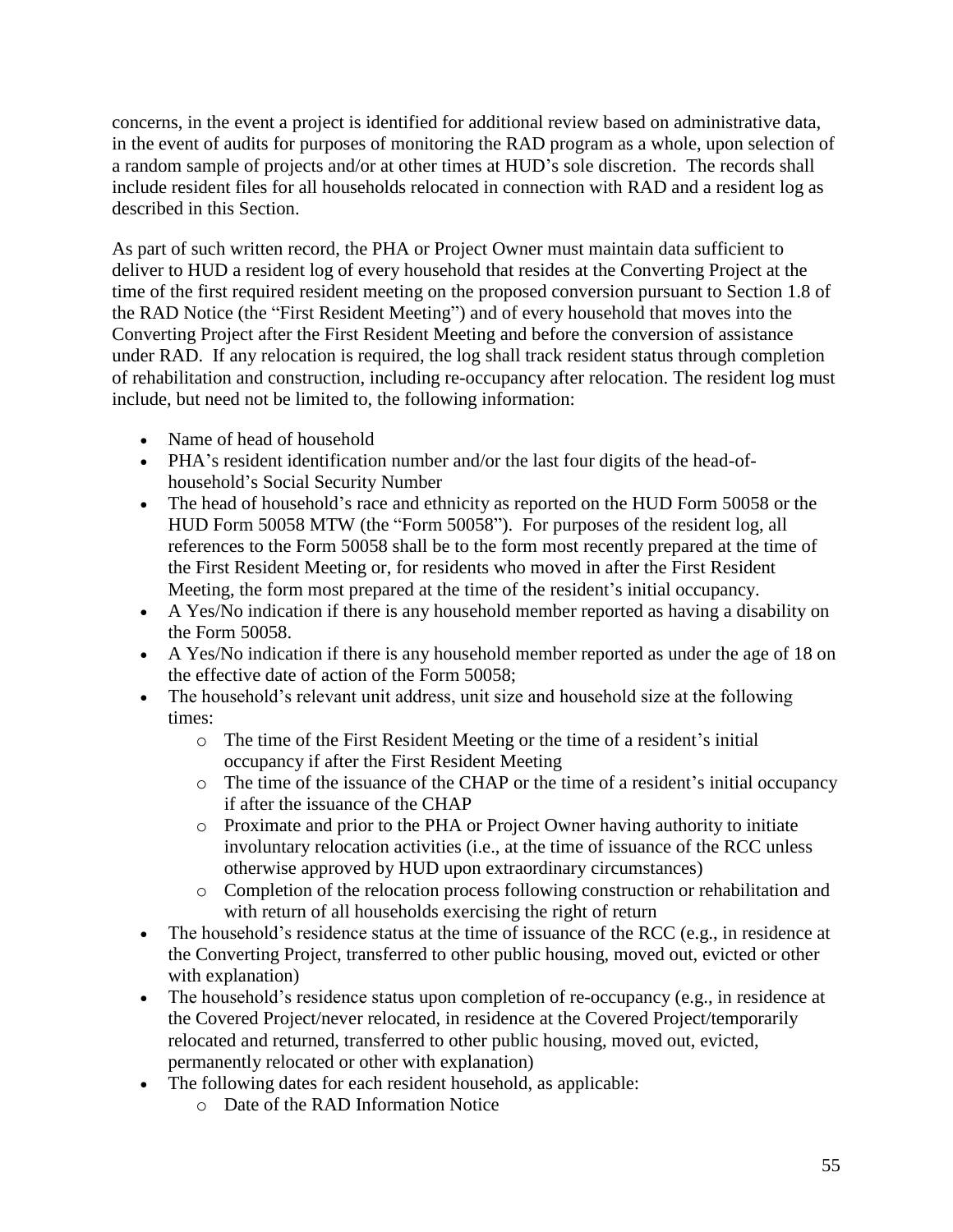- o Date of the GIN
- o Date of the CHAP
- o Date of NOIA
- o Date of RAD Notice of Relocation
- o Date of URA Notice of Relocation Eligibility
- $\circ$  Date of most recent consent to voluntary permanent relocation<sup>91</sup>
- o Date of relocation away from the Converting Project or Covered Project
- o Dates of any intermediate relocation moves
- o Date of return to the Covered Project or to the household's post-closing permanent address. 92
- The following information for each resident household, as applicable:
	- o The type of move (e.g., the types identified in Section 6.4, above)
	- $\circ$  The form of any temporary relocation housing (e.g., hotel, assisted housing, market-rate housing)
	- o The address and unit size of any temporary relocation housing
	- o Whether alternative housing options were offered consistent with Section 6.10, below
	- o Any material terms of any selected alternative housing options
	- o The type and amount of any payments for
		- **Moving expenses to residents and to third parties**
		- Residents' out-of-pocket expenses
		- Rent differential payments or other payments for temporary or permanent rental assistance, together with the rent and utilities (if applicable) that were the basis for the calculations
		- Any other relocation-related compensation or assistance

## **6.10. Alternative Housing Options**

 $\overline{a}$ 

Under the RAD Notice, "involuntary permanent relocation" is prohibited and each resident must be able to exercise his or her right of return to the Covered Project. A PHA or Project Owner is permitted to offer a resident alternative housing options when a resident is considering his or her future housing plans, provided that at all times prior to the resident's decision, the PHA and Project Owner preserve the resident's ability to exercise his or her right of return to the Covered Project.

## *A) Requirements for Any Offer of Alternative Housing Options*

All residents who are similarly situated must be given the same offer of alternative housing options. If the PHA or Project Owner seeks to limit the number of households that accept the

 $91$  The most recent consent must be within 180 days of the actual relocation date, as discussed in Section 6.10(D).  $92$  In the case of voluntary permanent relocation, the date of "return" may be the same as the date of relocation away from the Converting Project.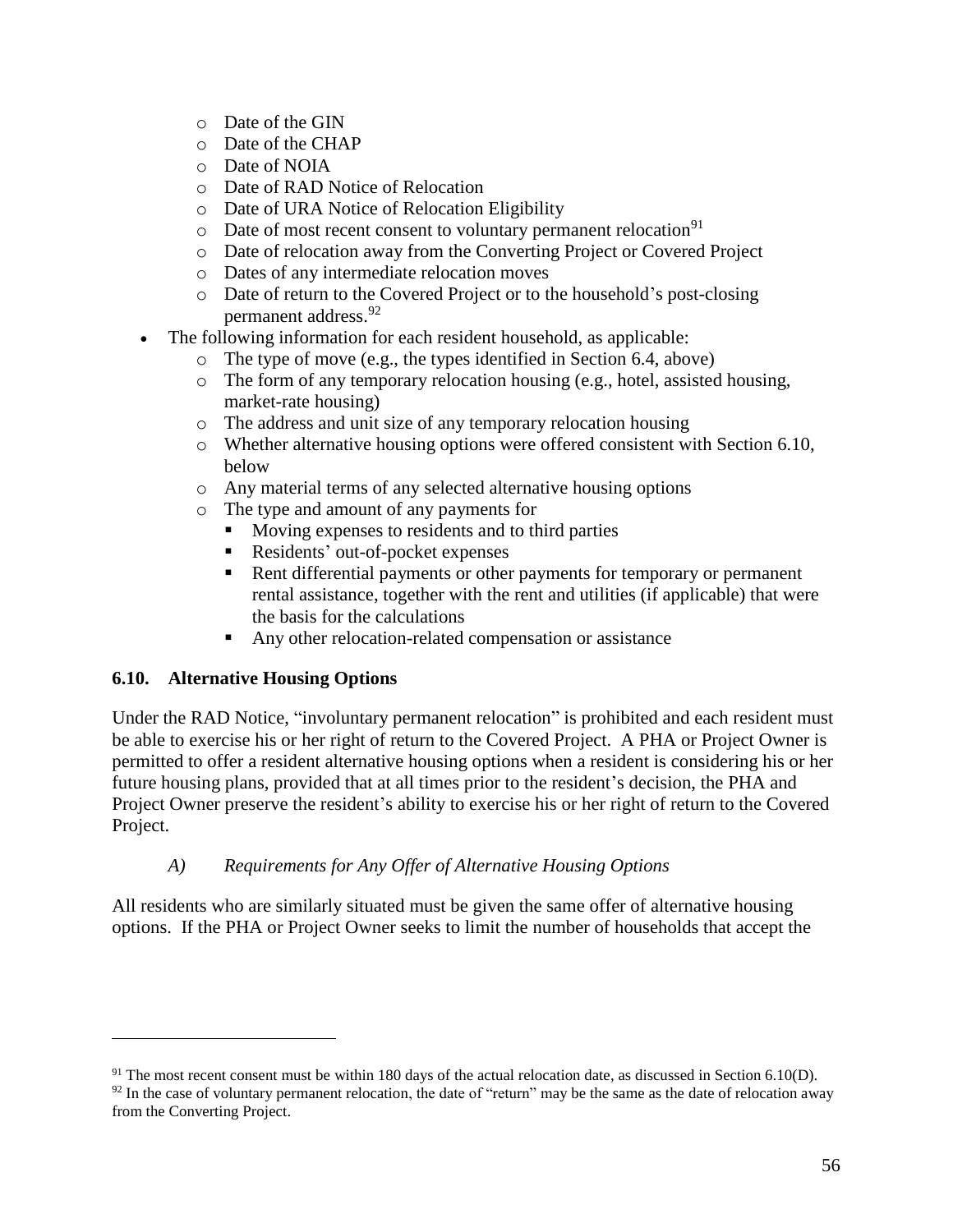offer of alternative housing options, the PHA or Project Owner shall determine a fair and reasonable method for selection among similarly situated residents.<sup>93</sup>

In connection with any offer and acceptance of alternative housing options, the PHA or Project Owner must ensure that the residents' decisions are: 1) fully informed; 2) voluntary; and 3) carefully documented. Any alternative housing option must include, at a minimum, all relocation assistance and payments required under this Notice, the URA and Section 104(d), as applicable, and may include other elements. Funds administered by HUD may not be used to pay any monetary elements not required under this Notice, the URA or Section 104(d).

Acceptance of an alternative housing option is considered voluntary permanent relocation and the accompanying RAD relocation assistance and payments for which the resident may be eligible must be administered in accordance with all requirements for an eligible displaced person under the URA and its implementing regulations and, where applicable, Section 104(d) and its implementing regulations.

PHAs may not propose or request that a displaced person waive rights or entitlements to relocation assistance under the URA or Section 104(d). The PHA must provide a written notice of URA or Section 104(d) relocation assistance and payments for which the resident may be eligible so that the resident may make an informed housing choice. The resident must be provided at least thirty (30) days to consider the offer of voluntary permanent relocation and the resident's acceptance of the PHA's offer of voluntary permanent relocation must be in writing signed by the head of the household for that unit.

## *B) Assisted Housing Options as Alternatives*

Alternative housing option packages may include a variety of housing options and PHAs and Project Owners shall take particular care to ensure program compliance with the regulations applicable to the alternative housing options. Examples of alternative housing options may include:

• Transfers to public housing

- Admission to other affordable housing properties subject to the program rules applicable to such properties
- Housing Choice Vouchers (HCVs) subject to standard HCV program administration requirements. PHAs must operate their HCV programs, including any HCVs offered as an alternative housing option, in accordance with their approved policies as documented in their Section 8 Administrative Plan and HUD regulations at 24 C.F.R. part 982. Any offer of an HCV as an alternative housing option must be made consistent with the

<sup>&</sup>lt;sup>93</sup> For example, if the RAD conversion is financed by LIHTC and a few residents would not meet LIHTC program requirements, the PHA and Project Owner may want to offer these household alternative voluntary permanent relocation options. However, they must offer the same alternative housing options to all such households. As a second example, if the PHA and Project Owner seek to create two on-site vacancies of a particular unit size in order to facilitate temporary relocation on-site, the PHA may offer an alternative housing option of a housing choice voucher to all residents of applicably sized units (assuming that to do so is consistent with the PHA's voucher administration policies), and conduct a lottery to select the two households which will receive the vouchers.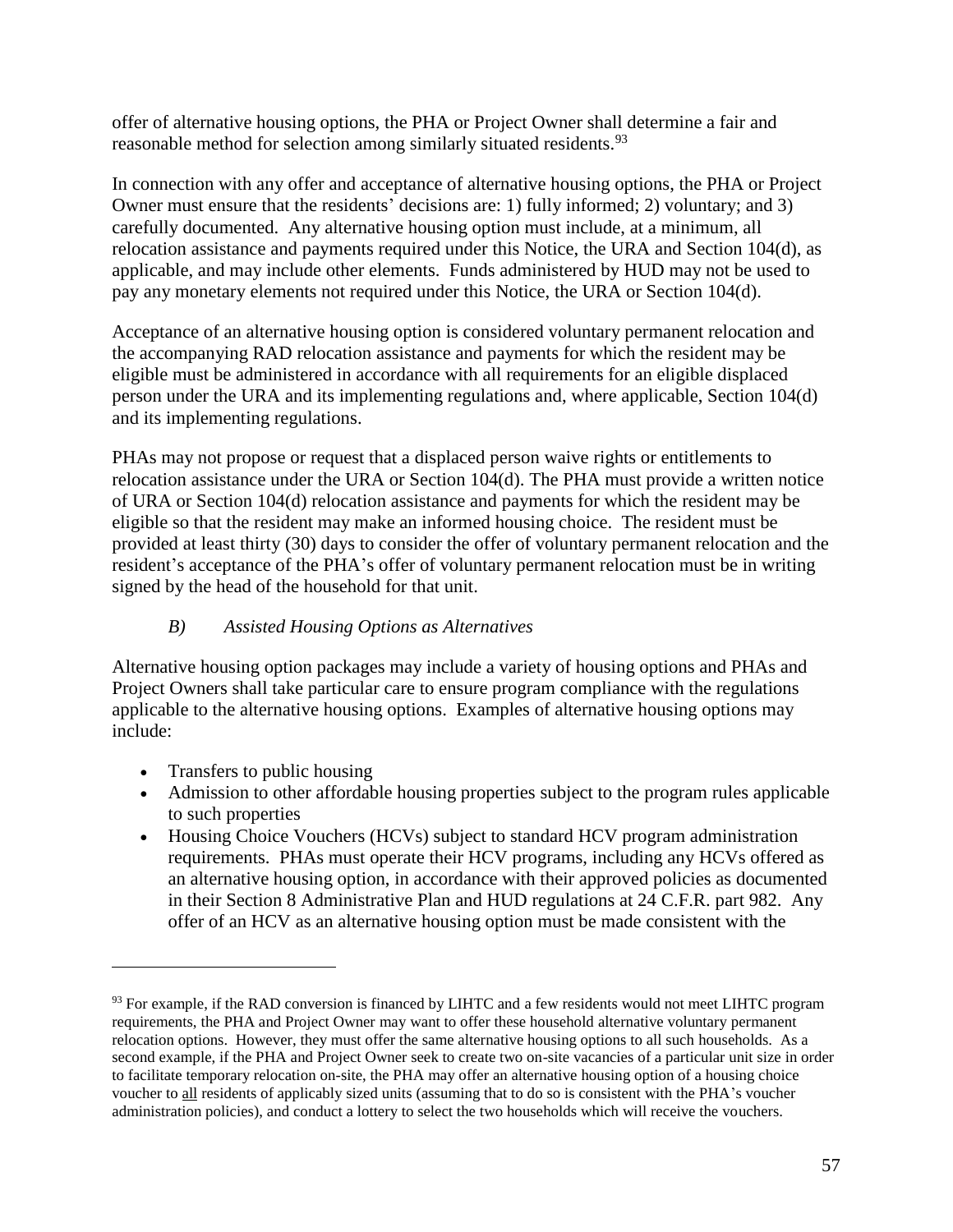PHA's admission preferences and other applicable policies and procedures set forth in the Section 8 Administrative Plan.

- Homeownership programs subject to the applicable program rules
- Other options as may be identified by the PHA and/or Project Owner

### *C) Monetary Elements Associated With Alternative Housing Options*

A PHA or a Project Owner may include a monetary element in an alternative housing option package, provided that:

- Any monetary element associated with the alternative housing option shall be completely distinct from and in addition to any required RAD, URA or Section 104(d) relocation payments and benefits for which the resident is eligible ("Required Relocation Payments").
- No funds administered by HUD may be used to pay for any monetary element associated with the alternative housing option other than Required Relocation Payments.
- Any monetary element associated with the alternative housing option other than Required Relocation Payments must be the same amount offered to all similarly situated households.<sup>94</sup>
- Any alternative housing option package must comply fully with the disclosure and agreement provisions of this Notice.

### *D) Disclosure and Agreement to Alternative Housing Options*

 $\overline{a}$ 

In providing an offer of alternative housing options to a resident, the PHA or Project Owner must inform the resident in writing of: a) his or her right to return;<sup>95</sup> b) his or her right to comment on and/or object to plans which would preclude the resident from returning to the Covered Project; c) the requirement that if the resident objects to such plans, the PHA or Project Owner must alter the project plans to accommodate the resident in the Covered Project; and d) a description of both the housing option(s) and benefits associated with the right of return and the alternative housing options and benefits being offered. In the description of the available housing options and benefits, the PHA or Project Owner shall include a description of any temporary housing options associated exercising the right of return and a description of any permanent alternative housing options as well as a reasonable estimate of the financial implications of all temporary and permanent options on the resident long-term.

<sup>94</sup> Monetary payments other than Required Relocation Payments are considered "temporary, nonrecurring or sporadic income" pursuant to 24 C.F.R. § 5.609(c)(9) and consequently are excluded from income for purposes of eligibility and assistance calculations under certain HUD programs. Residents should be reminded that monetary payments other than URA relocation payments may be taxable under the Internal Revenue Code, that monetary payments, including required relocation payments, may affect residents' eligibility for other assistance programs and that the resident should seek knowledgeable guidance on these matters, including guidance on the taxation of monetary payments under state law.

<sup>&</sup>lt;sup>95</sup> In the case of a transfer of assistance to a new site a significant distance from the Converting Project as described in Section 6.4(E), the resident shall be informed of the resident's right to return to the Covered Project at the new site and of the resident's right to an assisted unit within a reasonable distance of the site of the Converting Project, as described in Section 6.4(E).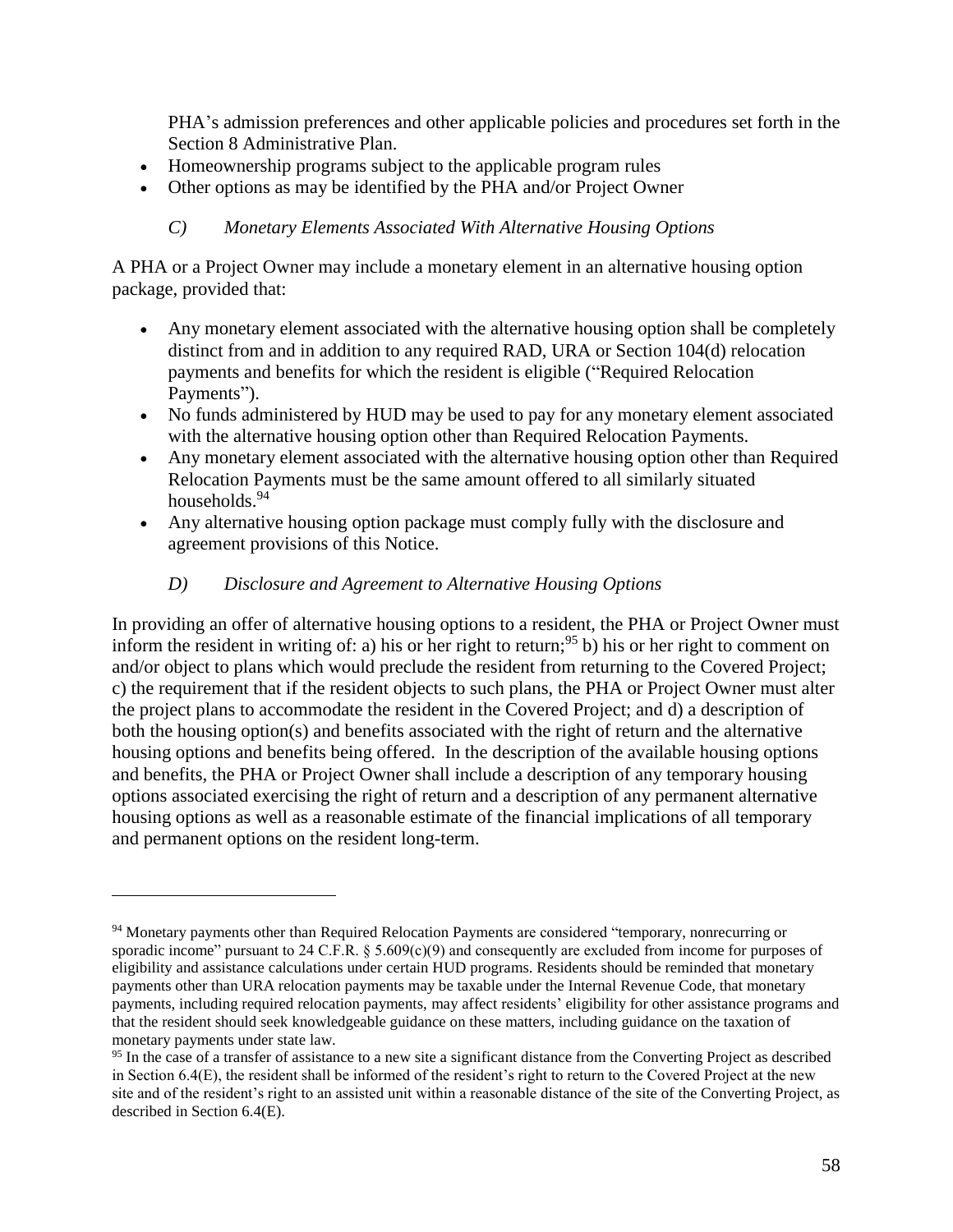The written notification may request written consent from the resident to exercise the alternative housing option and receive permanent relocation assistance and payments pursuant to RAD, the URA and/or Section 104(d), as applicable, in addition to any benefits associated with the alternative housing option. As part of any voluntary consent, the resident head of household must acknowledge in writing that acceptance of such assistance terminates the resident's right to return to the Covered Project. In order to ensure that the resident has sufficient time to seek advice and consider the alternative housing options, any consent to an alternative housing option executed within 30 days of the written presentation of the options shall be invalid.

Any offer of alternative housing options must be made in writing and the acceptance of the alternative must be voluntary and in writing. The offer of an alternative housing option must contain the following elements:

- The resident is informed of his or her right to return to the Covered Project and that neither the PHA nor the Project Owner can compel the resident to relinquish his or her right to return. The offer of alternative housing options must clearly state that acceptance of any alternative would relinquish the resident's right to return to the Covered Project.
- The offer of an alternative housing option must be accompanied by identification of comparable housing units which the resident may use to understand the nature of housing options available to them and the rent and estimated utility costs associated with such housing options. This information must also be accompanied by a reasonable estimate of any replacement housing payment or "gap payment" for which the resident may be eligible.
- The offer of an alternative housing option must be accompanied by information regarding moving payments and assistance that would be available if the resident exercises the right of return and if the resident accepts the alternative housing option.
- Residents must be offered advisory assistance to consider their options.
- To be fully informed, the offer must outline the implications and benefits of each alternative housing option being made available (i.e., of accepting each alternative housing option as compared to exercising his or her right to return) as well as a reasonable estimate of when the resident's relocation might occur. Implications and benefits include payment amounts, differences in rent calculations, differences in program rules, housing location, and potential long-term implications such as household housing expenses multiple years in the future.
- To be fully voluntary, the resident must have at least thirty (30) days following delivery of the written offer to consider their options. LEP persons must be provided a written translation of the offer and oral interpretation of any meetings or counseling in the appropriate language. In addition, PHAs must comply with their obligation to ensure effective communication with persons with disabilities.
- The resident cannot be asked to make a decision which will be implemented at a distant future time. Consequently, the resident may not provide written consent to an alternative housing option (and consequently, consent to voluntary permanent relocation) until after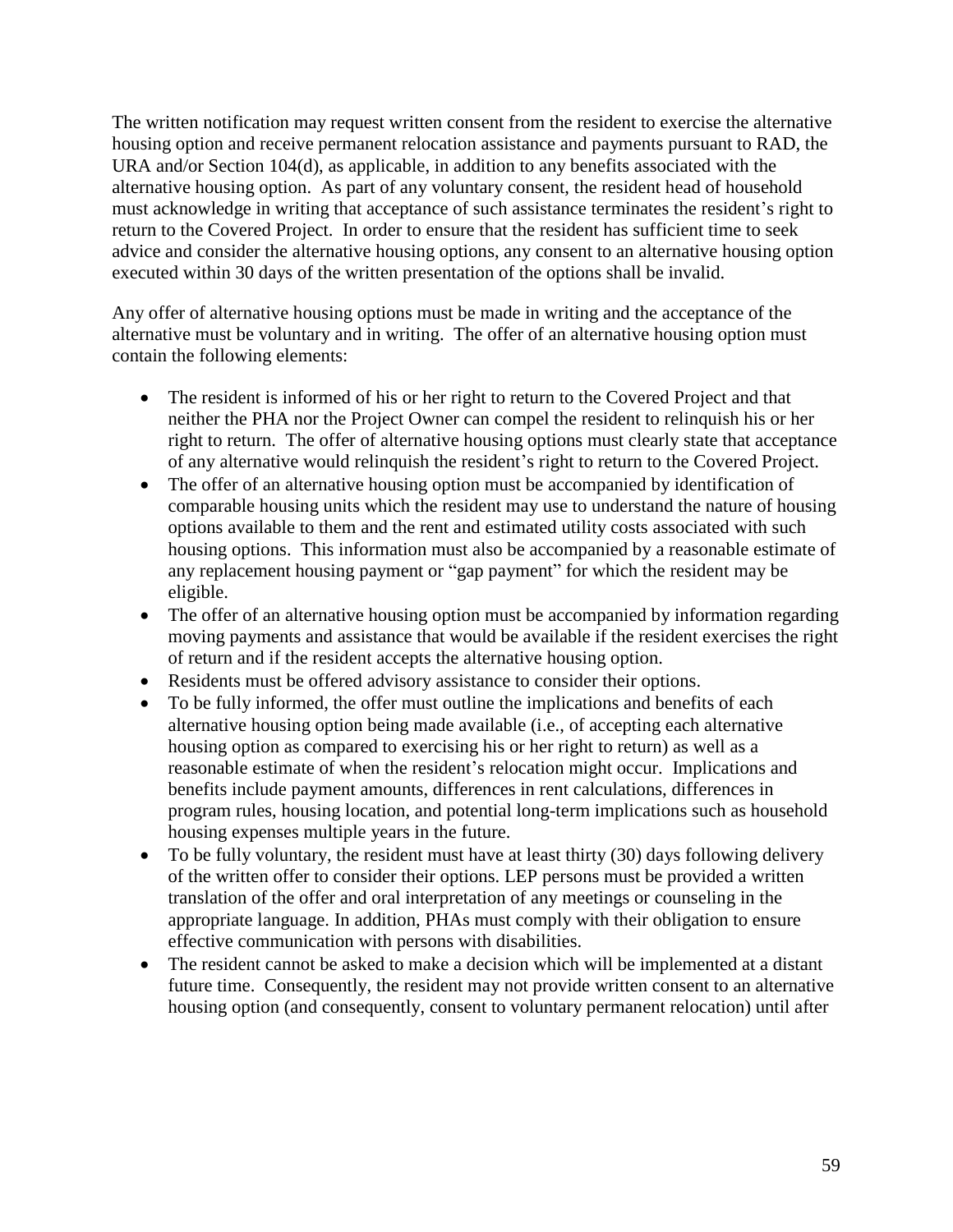the earlier of issuance of the NOIA or the effective date of the RCC.<sup>96</sup> If a resident signs a written consent to accept an alternative housing option, that written consent is valid for 180 days. If relocation (after the applicable notice periods) has not occurred within this 180 day period, then the PHA or Project Owner must secure a new consent to accept an alternative housing option. New relocation notices are generally not required.

- The acceptance must be in writing signed by the resident head of household, including a certification of facts to document that the household is relinquishing its right to return and that the decision and the acceptance of the alternative housing option was fully informed and voluntary.
- Residents accepting alternative housing options to relinquish their right to return will be considered to have voluntarily and permanently relocated. Such residents are to be provided applicable RAD, URA and/or Section 104(d) relocation assistance and payments.

The information included with the offer of alternative housing options is to aid the resident in making decisions regarding the desirability of the alternative housing options and neither satisfies nor replaces the relocation notices and information required to be provided to residents pursuant to this Notice, the URA or Section 104(d).

While HUD does not require PHAs to submit documentation of alternative housing options offered to residents or the residents' elections, PHAs must keep auditable written records of such consultation and decisions. HUD may request this documentation at any time, including as part of a review of the Checklist or if relocation concerns arise.

## **6.11. Lump Sum Payments**

 $\overline{a}$ 

PHAs and Project Owners should note that certain relocation payments to displaced residential tenants may be subject to 42 USC § 3537c ("Prohibition of Lump-Sum Payments") and must be disbursed in installments. The PHA or Project Owner may determine the frequency of the disbursements which must be made in installments. Handbook 1378, Chapter 3-7(D) provides guidance on the manner and frequency of disbursing payments subject to this requirement.

Any monetary element beyond Required Relocation Payments which may be associated with an alternative housing option described in Section 6.10, above, is not relocation assistance and is therefore not subject to the requirements regarding lump sum payments.

# **SECTION 7. APPLICABILITY OF HCV AND PUBLIC HOUSING REQUIREMENTS**

### **7.1. HCV Waiting List Administration Unrelated to the RAD Transaction**

From time to time, a resident of a Converting Project may place themselves on the PHA's waiting list for HCVs independent of any planned RAD transaction. With respect to residents of a Converting Project prior to the effective date of the HAP contract, PHAs should continue to

<sup>&</sup>lt;sup>96</sup> The PHA and Project Owner should note that securing resident consent to an alternative housing option may delay the issuance of the RAD Notice of Relocation. The RAD Notice of Relocation must be specific to whether the resident will be temporarily or permanently relocated.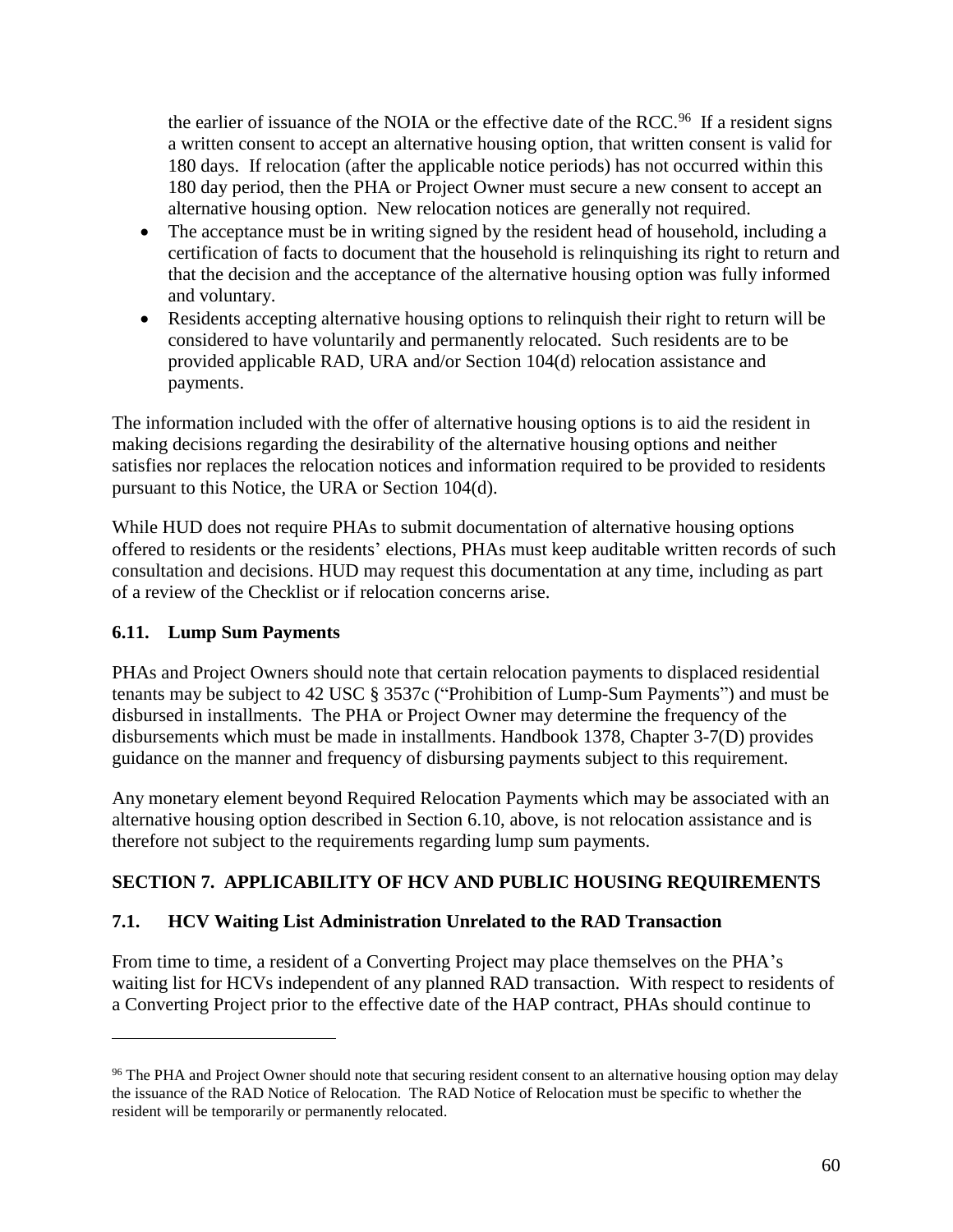administer their HCV waiting list in accordance with their Section 8 Administrative Plans. Residents who rise to the top of the HCV waiting list independent of any preference for relocating RAD residents or other RAD provisions and accept an HCV are not considered to be relocated as a result of the RAD conversion. Standard administration of the PHA's HCV waiting list is not considered relocation.

### **7.2. HCV Waiting List Administration Related to the RAD Transaction**

From time to time, a PHA may wish to use HCV resources as a relocation option in connection with a RAD transaction. In order to do so, a PHA must modify its Section 8 Administrative Plan to provide a preference for relocating RAD residents and the PHA is subject to Section 6.8 of this Notice relating to initiation of relocation. Further, if a PHA provides a preference for relocating RAD residents, the PHA must be explicit regarding the nature of the HCV as a relocation resource. If the PHA anticipates using the HCV as a temporary relocation resource, the PHA must recognize that it cannot rescind an HCV once issued to the resident (i.e., the family would have to voluntarily relinquish their voucher and may choose to remain in the HCV program indefinitely). The PHA must also provide a preference for admission to the Covered Project in order to satisfy the right to return. Alternatively, if the PHA anticipates using the HCV as a voluntary permanent relocation resources, the PHA must comply with the alternative housing options provisions of Section 6.10.<sup>97</sup>

### **7.3. Public Housing Transfers Unrelated to the RAD Transaction**

From time to time, a resident of a Converting Project may request a transfer to another public housing property independent of any planned RAD transaction. With respect to residents of a Converting Project prior to the effective date of the HAP contract, PHAs must continue to administer their admissions and occupancy procedures as adopted. Any prohibitions in this Notice on implementing relocation do not apply to residents requesting public housing transfers, moves pursuant to the Violence Against Women Act (VAWA)<sup>98</sup> or reasonable accommodation moves. Standard administration of the PHA's admissions and occupancy policy is not considered relocation.<sup>99</sup> Transfers not undertaken for the RAD project are not subject to URA. However, it is recommended that the PHA document the transfer carefully, including an acknowledgement by the resident that the transfer is not undertaken for the RAD project, is not

<sup>&</sup>lt;sup>97</sup> PHAs and Project Owners should note that while in most cases, there is no rent differential between the tenant paid rent in a public housing unit and in an HCV, there are some situations (such as flat rent households) where a difference does exist. Rental assistance payments under the URA are required if there is a difference between these two amounts.

<sup>98</sup> Title IV, section 40001-40703.

<sup>&</sup>lt;sup>99</sup> Standard administration of the PHA's admissions and occupancy policy is permitted. However, HUD is sensitive to concerns that discussion of the planned RAD conversion and construction activities may cause residents to perceive a pressure to transfer without the counseling and moving assistance which would be available were the household to wait until relocation. If relocation at the Converting Project is planned, PHAs are strongly advised to document any such transfers carefully and to provide any households moving under standard admissions and occupancy policies with additional notices referencing the assistance and payments which would be available if the household were to remain in place until the relocation plan is implemented.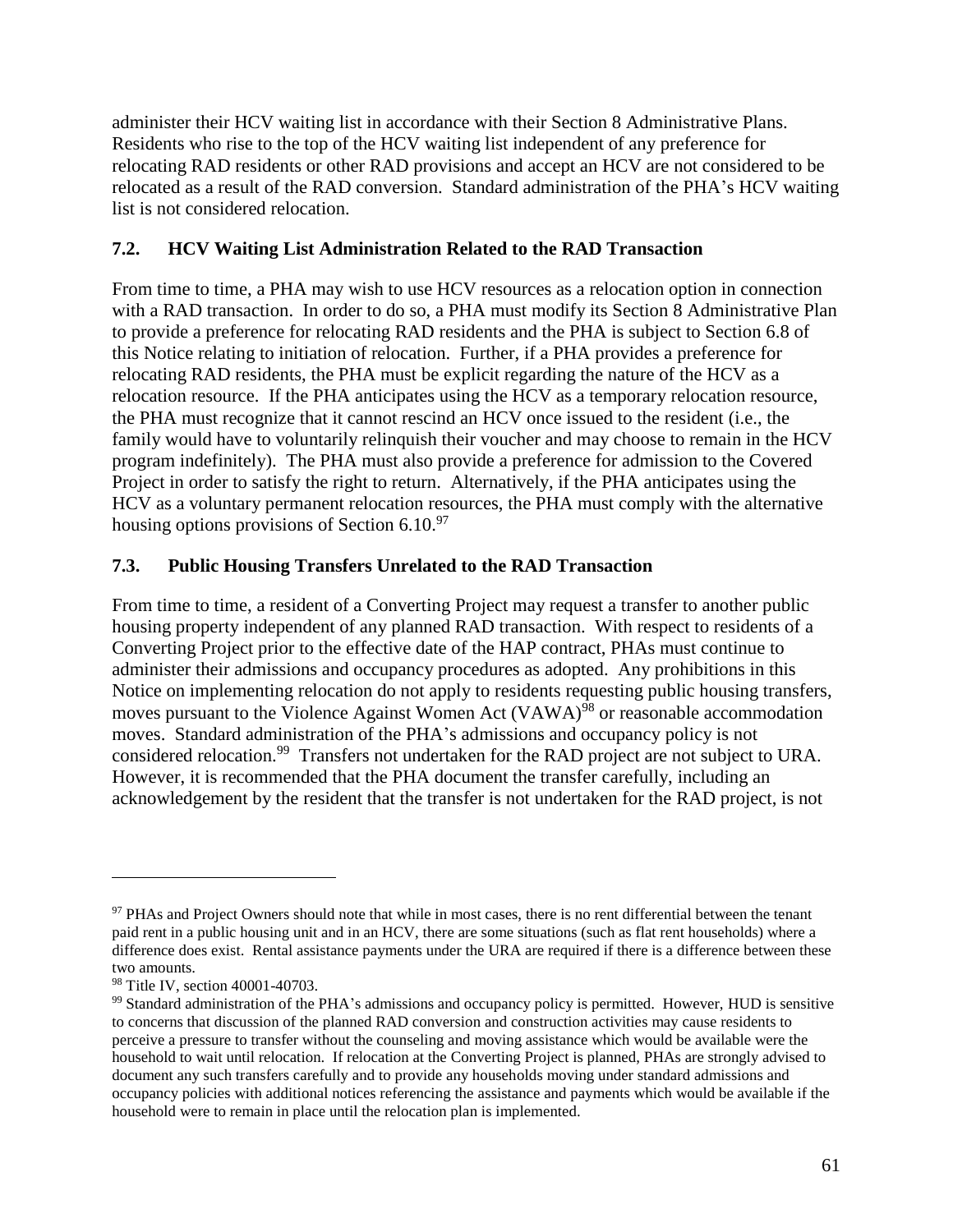subject to URA requirements and that the resident is moving notwithstanding the guidance in the GIN or other relocation guidance from the PHA.

## **7.4. Resident Initiated Public Housing Transfers Related to the RAD Transaction**

Pursuant to Section 1.8 of the RAD Notice, households in the Converting Project who do not want to transition to the Section 8 program may be offered, if available, the opportunity to move to other public housing owned by the PHA. Such move shall be implemented as a transfer and shall be prioritized equivalent to a "demolition, disposition, revitalization or rehabilitation transfer" as described in Section 11.2 of the applicable Public Housing Occupancy Guidebook. Transfers for this purpose do not require any modification to the PHA's admissions and occupancy policy and may occur at any time pursuant to the PHA's admissions and occupancy policy. Transfers for this purpose, while initiated by the resident, are the result of the PHAinitiated RAD transaction and the PHA must bear the reasonable costs of transfer. The reasonable cost of the transfer includes not just the cost of packing, moving, and unloading, but also the cost of disconnecting and reconnecting any existing resident-paid services such as telephone and cable television. The PHA must also document that the resident's transfer request is fully informed and fully voluntary, which documentation must include an acknowledgement by the resident that the transfer is not undertaken at the request of the PHA or under pressure from the PHA, that the resident is moving notwithstanding the guidance in the GIN or other relocation guidance from the PHA and that the resident is withdrawing from participation in the RAD program and consequently losing rights, including the right to return, which accrue to residents participating in the RAD program. A public housing resident who voluntarily seeks a public housing transfer is generally not considered to be displaced under the URA or Section 104(d), where applicable.

## **7.5. Public Housing as a Temporary Relocation Resource**

PHAs and Project Owners may wish to mitigate the relocation budget associated with the RAD conversion by using units within the PHA's portfolio as relocation resources. In light of its mission to serve as many low-income households as possible, including its need to accommodate emergency transfers (such as moves pursuant to VAWA), the PHA should minimize the use of the public housing units not converting under RAD for temporary relocation of RAD impacted residents. HUD has a strong preference that the PHA use the units within the PHA's Converting Projects as a temporary relocation resource prior to using units in the remainder of the PHA's public housing portfolio. PHAs may elect not to lease units within the Converting Projects or, if necessary, the remainder of its portfolio, for this purpose only to the extent reasonably necessary to facilitate construction or rehabilitation.

Upon the effective date of the HAP contract (usually also the effective date of the RAD conversion), each resident of a Covered Project becomes a participant in the Section 8 program and is no longer part of the public housing program. A PHA may use public housing as a temporary relocation resource if approved by HUD, which approval shall depend on the proposed structure. PHAs wishing to use public housing units as a temporary relocation resource must consult with HUD's Office of Public and Indian Housing (PIH) prior to the formal request for HUD approval. It is unlikely that HUD would approve a request to use public housing units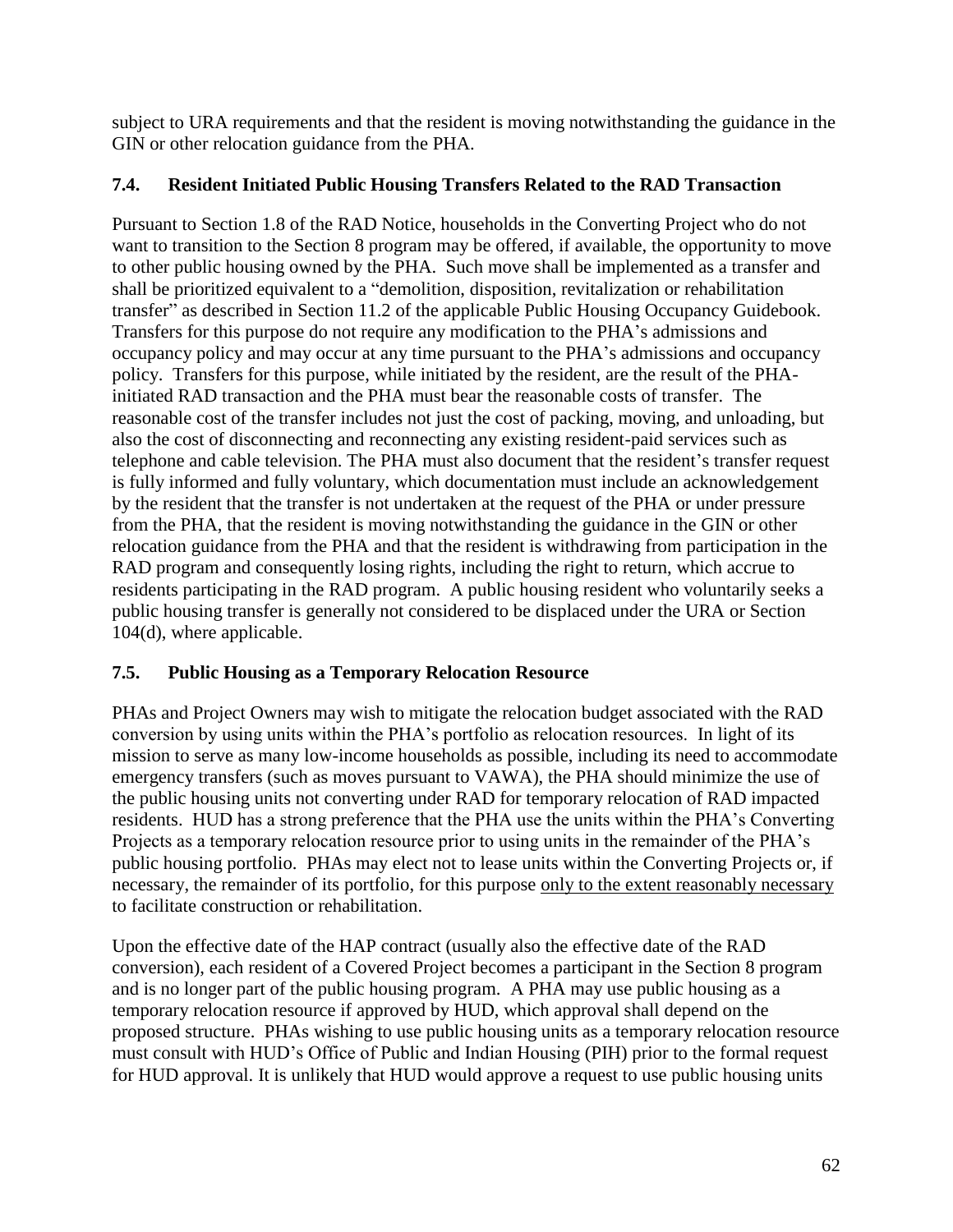as a relocation resource for a period exceeding one year after the effective date of the HAP contract.

If HUD grants approval, HUD shall provide alternative requirements regarding PIH Information Center (PIC) documentation of the occupancy of these temporary relocation resources. PHAs must follow any guidance or instructions regarding treatment of the public housing units in HUD's data systems as may be provided from time to time.

PHAs and Project Owners should note that, absent written approval, if a resident seeks to occupy a public housing unit after the effective date of the HAP contract, the resident would need to be readmitted to public housing in a manner consistent with the waitlist and admissions policies and must exit the Section 8 program.

### **7.6. Terminations (Including Evictions) and End of Participation Unrelated to the RAD Transaction**

Public housing program requirements related to continued occupancy and termination, including rules on grievances and related hearings, remain in effect until the effective date of a new PBV or PBRA HAP contract. If a resident is evicted in accordance with applicable state and local law and the eviction is not undertaken for the purpose of evading the obligation to make available RAD relocation and URA payments and other assistance, the resident is generally not entitled to relocation assistance and payments under this Notice or the URA (49 C.F.R. § 24.206). If a resident voluntarily ends his or her participation in the public housing program, in the absence of evidence that the end of participation was induced by the PHA for the purpose of evading the obligation to make available RAD relocation and URA payments and other assistance, the resident is generally not entitled to relocation assistance and payments under this Notice or the URA.

## **7.7. Right-Sizing**

Public housing, PBV and PBRA requirements mandate that, upon the availability of a unit which is appropriate for the household size, the PHA or Project Owner must transfer a household that is under- or over-housed into the unit appropriate to the household's size. However, accommodating all residents pursuant to the right of return has primacy over right-sizing requirements and may, in some cases, require temporarily over-housing households. In such circumstances, the PHA or Project Owner shall subsequently transfer the household to an appropriate size unit when available, as is required by the applicable program regulation. Such actions shall be governed by the applicable program regulation and shall not be considered relocation under this Notice.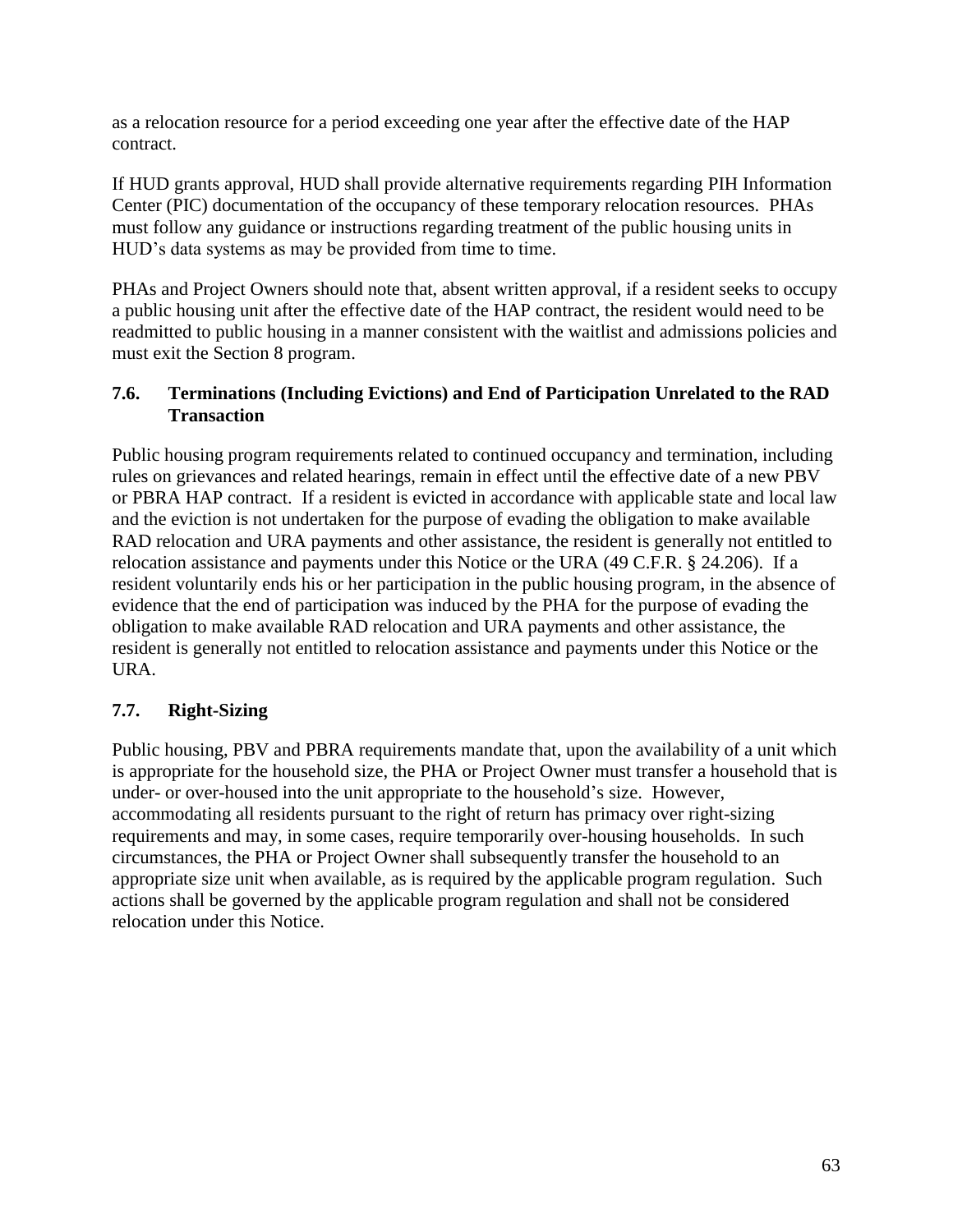Lourdes Castro-Ramirez Principal Deputy Assistant Secretary for Public and Indian Housing

Edward L. Golding Principal Deputy Assistant Secretary for Housing

**APPENDIX I: Applicable Legal Authorities**

**APPENDIX II: Recommended Relocation Plan Contents**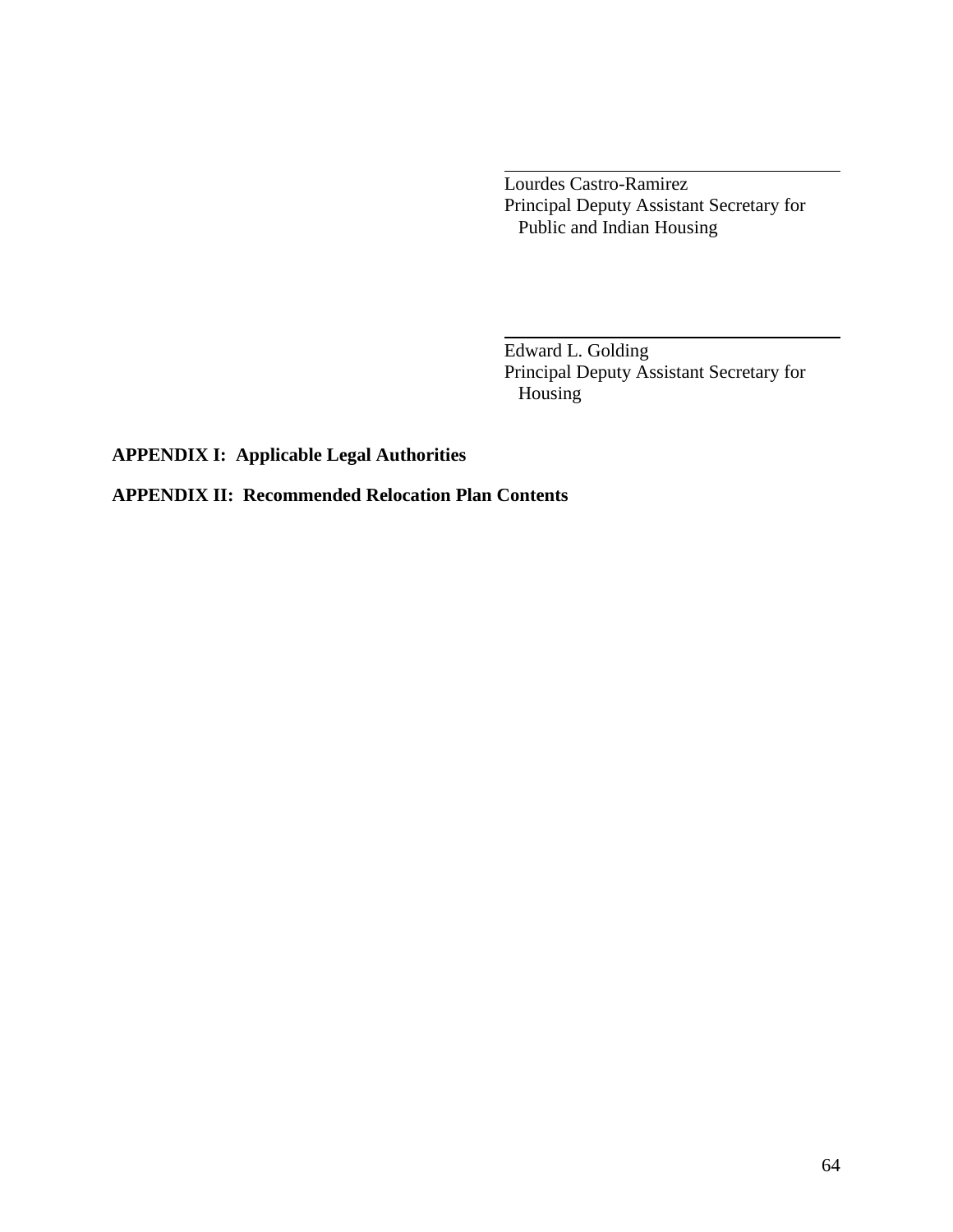### **Part 1**

This Appendix to the Notice identifies key legal authorities with respect to fair housing, civil rights, and resident relocation. This Appendix is not exhaustive of applicable legal authorities, which authorities may also include other Federal statutes, regulations and Executive Orders, and civil rights provisions related to other programs (including funding programs) associated with the RAD transaction.

### Fair Housing Act (Title VIII of the Civil Rights Act of 1968, as amended)

The Fair Housing Act, 42 U.S.C. § 3601 et seq., and its implementing regulations, 24 C.F.R. part 100, prohibit discrimination in the sale, rental, and financing of dwellings, and in other housingrelated transactions, based on race, color, national origin, religion, sex, disability, or familial status. The Fair Housing Act applies to for-sale and rental housing, whether the housing is privately or publicly funded, including housing supported by tax credits. Single family homes, condominiums, apartment buildings, time-shares, dormitories, transitional housing, homeless shelters that are used as a residence, student housing, assisted living housing, and other types of housing are all covered by the Fair Housing Act.

Among its substantive provisions, the Fair Housing Act requires "covered multifamily dwellings," designed and constructed for first occupancy after March 13, 1991, to be readily accessible to and usable by persons with disabilities. In buildings with four or more dwelling units and at least one elevator, all dwelling units and all public and common use areas are subject to the Act's design and construction requirements. In buildings with four or more dwelling units and no elevator, all ground floor units and public and common use areas are subject to the Act's design and construction requirements.<sup>100</sup> In addition, the Fair Housing Act requires that housing providers make reasonable accommodations in rules, policies, and services, when such accommodations may be necessary to afford a person with a disability equal opportunity to use and enjoy a dwelling unit, including public and common use areas, and that housing providers permit reasonable modifications of existing premises for persons with disabilities.

The Fair Housing Act also requires HUD to administer HUD programs and activities in a manner that affirmatively furthers fair housing (42 U.S.C. § 3608(e)(5). HUD's affirmatively furthering fair housing ("AFFH") rule in 24 C.F.R. §§ 5.150-5.180 will apply to PHAs (except for qualified PHAs) for the PHA's fiscal year that begins on or after January 1, 2018 for which a new 5-year plan is due, as provided in 24 C.F.R. § 903.5. The affirmatively furthering fair housing regulations will apply to qualified PHAs, for the PHA's fiscal year that begins on or after January 1, 2019 for which a new 5-year plan is due, as provided in 24 C.F.R. § 903.5.<sup>101</sup>

<sup>100</sup> *See* 42 U.S.C. § 3604(f)(3)(c) and 24 C.F.R. § 100.205.

<sup>&</sup>lt;sup>101</sup> For purposes of the AFFH rule, "[a]ffirmatively furthering fair housing means taking meaningful actions, in addition to combating discrimination, that overcome patterns of segregation and foster inclusive communities free from barriers that restrict access to opportunity based on protected characteristics. Specifically, affirmatively furthering fair housing under the AFFH rule means taking meaningful actions that, taken together, address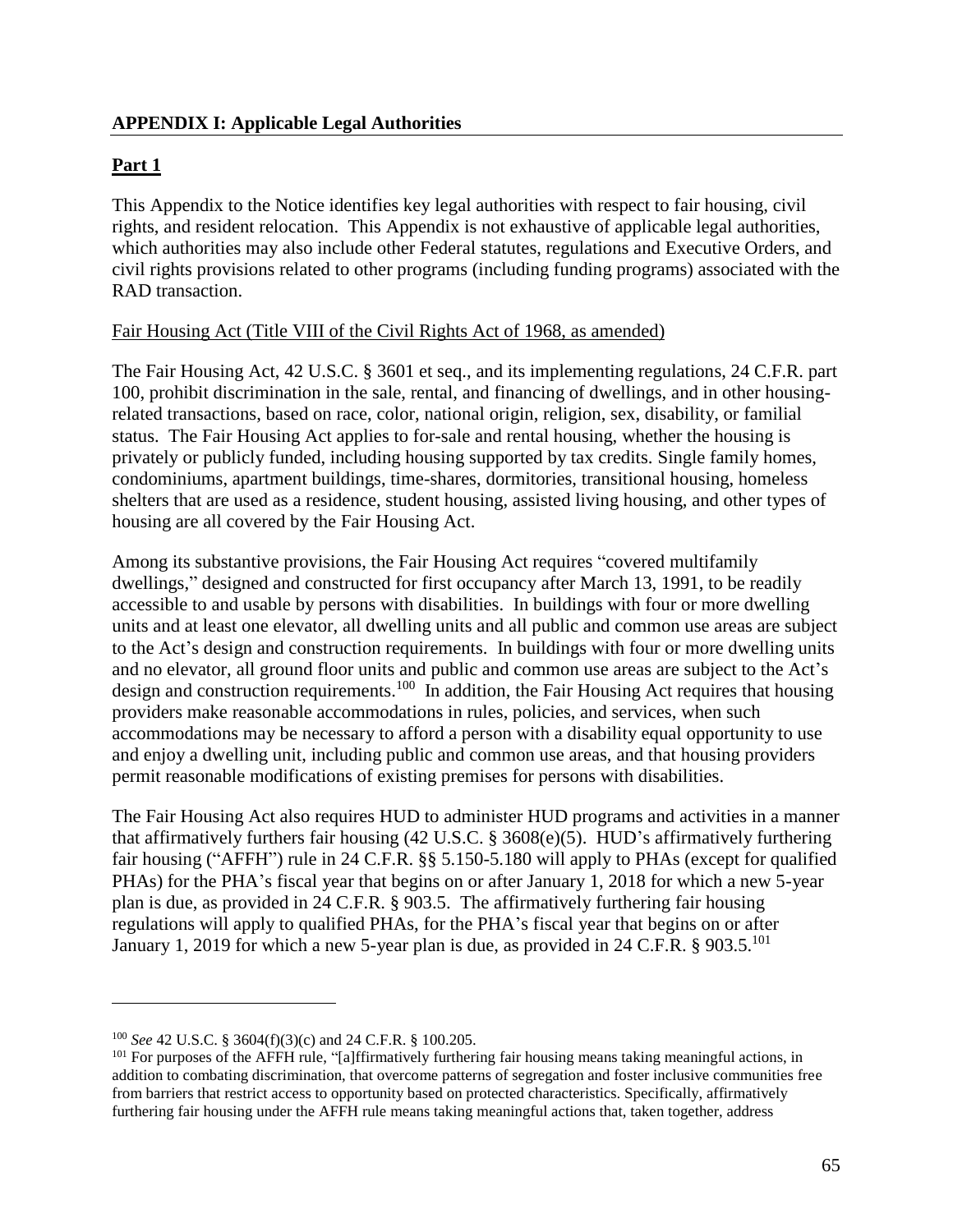Additional detail and discussion of the interplay between the Fair Housing Act, Section 504, and Titles II or III of the Americans with Disabilities Act as these authorities relate to accessibility requirements is described in Part 2 of this Appendix.

#### United States Housing Act of 1937 (1937 Act)

The United States Housing Act of 1937 (1937 Act) (42 U.S.C. § 1437c-1(d)(15)) requires PHAs to submit a 5-year plan and an Annual Plan. Pursuant to HUD regulations, the Annual Plan includes a certification by the PHA that the PHA will affirmatively further fair housing.

#### Title VI of the Civil Rights Act of 1964

 $\overline{a}$ 

Title VI of the Civil Rights Act of 1964 (42 U.S.C. § 2000d *et seq.*) and HUD's implementing regulation (24 C.F.R. part 1) prohibit recipients of Federal financial assistance from discriminating, excluding from participation, or denying benefits to, any person on the basis of race, color, or national origin. In addition, Title VI regulations prohibit HUD recipients of Federal financial assistance from utilizing criteria or methods of administration which have the effect of subjecting individuals to discrimination because of their race, color, or national origin  $(24 \text{ C.F.R. § } 1.4(b)(2)(i))$ . When determining the site or location of housing, recipients may not make selections with the purpose or effect of excluding individuals from, denying them the benefits of, or subjecting them to discrimination on the ground of race, color, or national origin  $(24 \text{ C.F.R. } § 1.4(b)(3))$ . An applicant or recipient of HUD financial assistance also has an obligation to take reasonable action to remove or overcome the consequences of prior discriminatory practices regardless of whether the recipient engaged in discriminatory conduct  $(24 \text{ C.F.R. } § 1.4(b)(6)).$ 

Recipients of Federal financial assistance are required to take reasonable steps to ensure meaningful access to their programs and activities for persons who have limited ability to read, speak, or understand English – i.e., individuals who have limited English proficiency (LEP). This includes oral and written communications during relocation and throughout a RAD transaction. Such language assistance may include, but is not limited to, providing written translation of notices regarding the plans for the project and relocation and oral interpretation at meetings. Otherwise, LEP persons may be denied participation in, and the benefit of, the recipients' program or activity. On January 22, 2007, HUD issued "Final Guidance to Federal Financial Assistance Recipients Regarding Title VI Prohibition Against National Origin Discrimination Affecting Limited English Proficient Persons**"** (LEP Guidance), available at: [http://www.lep.gov/guidance/HUD\\_guidance\\_Jan07.pdf.](http://www.lep.gov/guidance/HUD_guidance_Jan07.pdf)<sup>102</sup>

significant disparities in housing needs and in access to opportunity, replacing segregated living patterns with truly integrated and balanced living patterns, transforming racially and ethnically concentrated areas of poverty into areas of opportunity, and fostering and maintaining compliance with civil rights and fair housing laws." 24 C.F.R. § 5.150. Meaningful actions means significant actions that are designed and can be reasonably expected to achieve a material positive change that affirmatively furthers fair housing by, for example, increasing fair housing choice or decreasing disparities in access to opportunity. See 24 C.F.R. § 5.152.

<sup>102</sup> *See also* Executive Order 13166, Improving Access to Services for Persons with Limited English Proficiency, which requires recipients of Federal financial assistance to take reasonable steps to provide meaningful access to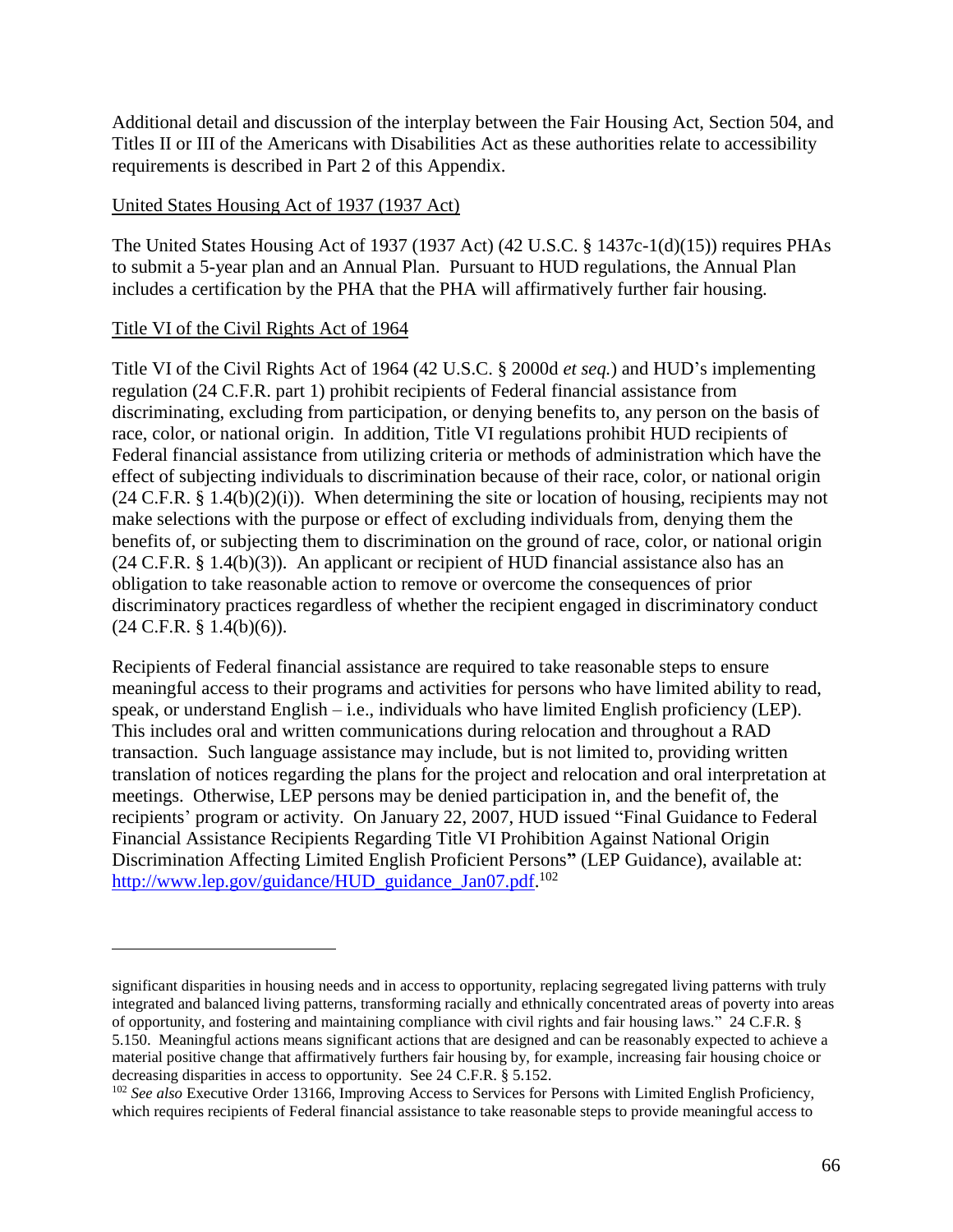#### Section 504 of the Rehabilitation Act of 1973

Section 504 of the Rehabilitation Act of 1973 provides: "No otherwise qualified individual with a disability in the United States … shall, solely by reason of her or his disability, be excluded from participation in, be denied the benefits of, or be subjected to discrimination under any program, service or activity receiving Federal financial assistance."<sup>103</sup>

Among other things, HUD's regulations implementing Section 504 (in 24 C.F.R. part 8) prohibit recipients of Federal financial assistance, in determining the site or location of a facility receiving such assistance, from making site selections the purpose or effect of which would (1) exclude qualified individuals with disabilities from or deny them the benefits of a program or activity, or otherwise subject them to discrimination; or (2) defeat or substantially impair the accomplishment of the objectives of the program or activity with respect to qualified individuals with disabilities.<sup>104</sup> These prohibitions apply to both determining the site of permanent facilities and a site for relocation of residents.

Furthermore, HUD's implementing regulations prohibit discrimination, the denial of benefits, or the exclusion of participation of individuals with disabilities from the programs or activities of recipients of federal financial assistance because a recipient's facilities are inaccessible. Such recipients must provide qualified individuals with disabilities with program access, which may require modification of architectural features of facilities in RAD transactions for individuals with disabilities to have access to the program. Certain architectural specifications apply to facilities that are altered or newly constructed with HUD financial assistance, such as facilities where assistance is transferred and facilities used as temporary or permanent relocation sites for residents of a project undergoing a RAD conversion. If alterations are made to a housing facility, the alterations to dwelling units in the facility are required, to the maximum extent feasible (i.e., if doing so would not impose undue financial and administrative burdens on the operation of the project), to be made readily accessible to and usable by individuals with disabilities. If alterations taken to a development that has 15 or more units and the cost of the alterations is 75% or more of the replacement cost of the completed facility (except when it requires removal of structural load-bearing members), or if the facility is newly constructed, then a minimum of 5% of the total dwelling units, or at least one unit in a development, whichever is greater, must be made accessible for persons with mobility impairments. An additional 2% of the units, but not less than one unit, in a development must be accessible for persons with hearing and vision impairments.

In addition, regulations implementing Section 504 require recipients to make reasonable accommodations for persons with disabilities. A reasonable accommodation is a change, adaptation, or modification to a policy, program, service, or workplace which will allow a qualified person with a disability to participate fully in a program, take advantage of a service, or perform a job. Section 504 also includes effective communication requirements, such as

their programs and activities for LEP persons. E.O. 13166 directs all Federal agencies, including HUD, to issue guidance to help recipients of Federal financial assistance in providing such meaningful access to their programs. <sup>103</sup> 29 U.S.C. § 794. HUD's Section 504 regulation that applies to recipients of Federal financial assistance, including PHAs and Project Owners, is located at 24 C.F.R. part 8.

 $104$  24 C.F.R. § 8.4(b)(5).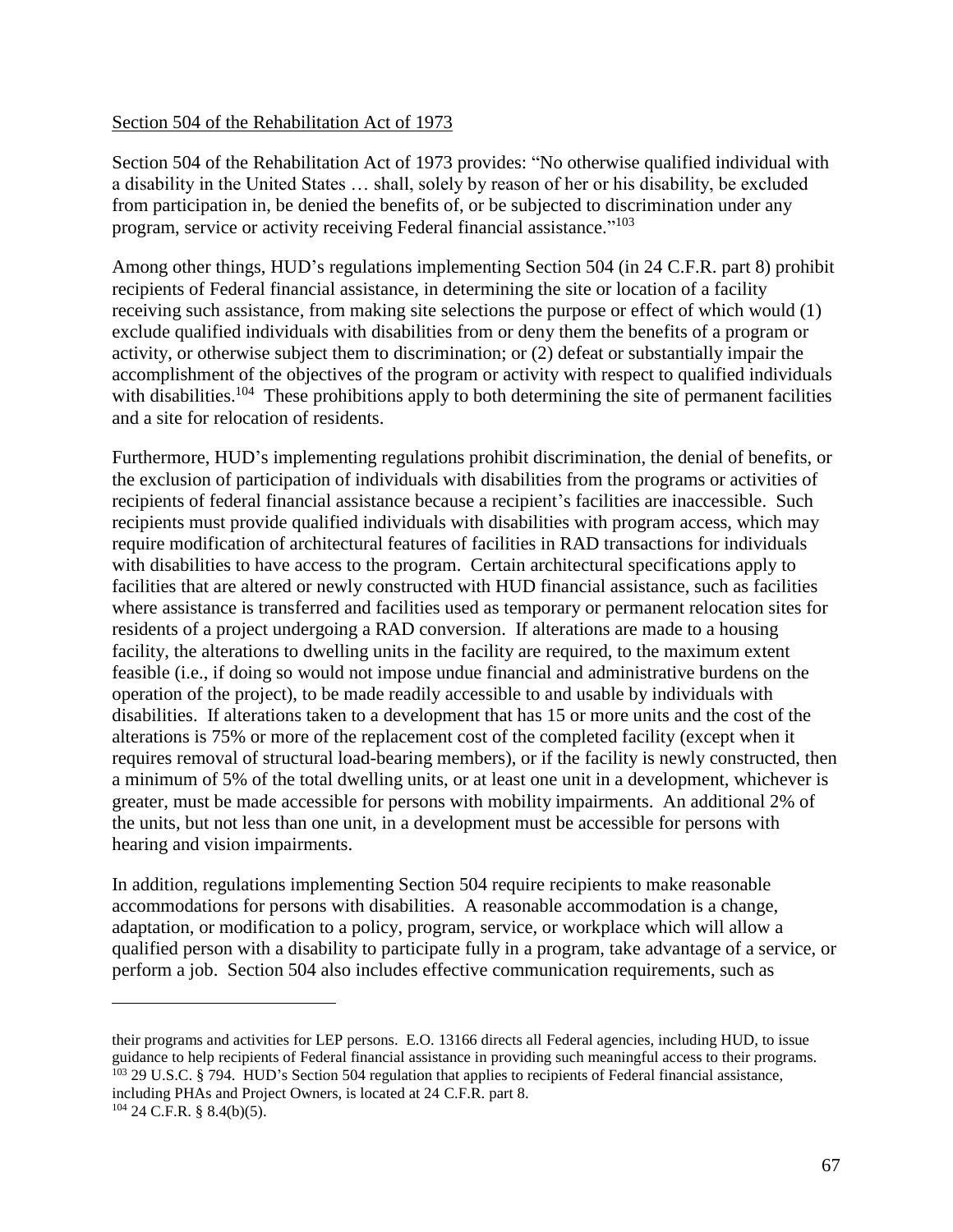providing interpreters and alternate format documents (e.g., Braille, large print, accessible electronic communications) for persons with disabilities.

Additional detail and discussion of the interplay between Section 504, the Fair Housing Act, and Titles II or III of the Americans with Disabilities Act as these authorities relate to accessibility requirements is described in Part 2 of this Appendix.

#### Titles II and III of the Americans with Disabilities Act

Title II of the Americans with Disabilities Act (ADA) prohibits discrimination on the basis of disability in all services, programs, and activities provided or made available by public entities. Title II of the ADA applies to housing developed or operated by state and local governments, which includes a PHA. Title III of the ADA prohibits discrimination on the basis of disability by public accommodations and requires places of public accommodation and commercial facilities to be designed, constructed, and altered in compliance with established accessibility standards. For example, Title III applies to rental offices, sales offices, homeless shelters, hotels and motels, and commercial spaces associated with housing, such as daycare centers, social service offices, and sales and retail establishments. Titles II or III also will generally apply to community spaces and facilities, such as neighborhood networks, to computer centers (including the computers in the centers), and to transportation services and conveyances provided by PHAs and Project Owners.

Additional detail and discussion of the interplay between Titles II and III of the Americans with Disabilities Act, the Fair Housing Act, and Section 504 of the Rehabilitation Act as these authorities relate to accessibility requirements is described in Part 2 of this Appendix.

### Section 109

Section 109 of the Housing and Community Development Act of 1974 (HCDA of 1974), Title I, prohibits discrimination on the basis of race, color, national origin, disability, age, religion, and sex in Community Development Block Grant (CDBG) programs and activities. Section 109 applies to RAD projects that receive CDBG or other assistance under Title I of the HCDA of 1974.

In addition to its responsibility for enforcing other Federal statutes prohibiting discrimination in housing, HUD has a statutory obligation under Section 109 to ensure that individuals are not subjected to discrimination on the basis of race, color, national origin, disability, age, religion, or sex by recipients of CDBG funds. Section 109 charges HUD with enforcing the right of individuals to live in CDBG-funded housing and participate covered programs and activities free from such discrimination. However, this additional statutory authority only applies to programs authorized under Title I of the HCDA of 1974, such as CDBG and programs, such as Section 108 loan guarantees and the Historically Black Colleges and Universities program.

### Equal Access to HUD-assisted or HUD-insured Housing

HUD requires its housing programs to be open to all eligible individuals and families regardless of sexual orientation, gender identity or marital status. HUD recipients and subrecipients must comply with 24 C.F.R. § 5.105(a)(2) when determining eligibility for housing assisted with HUD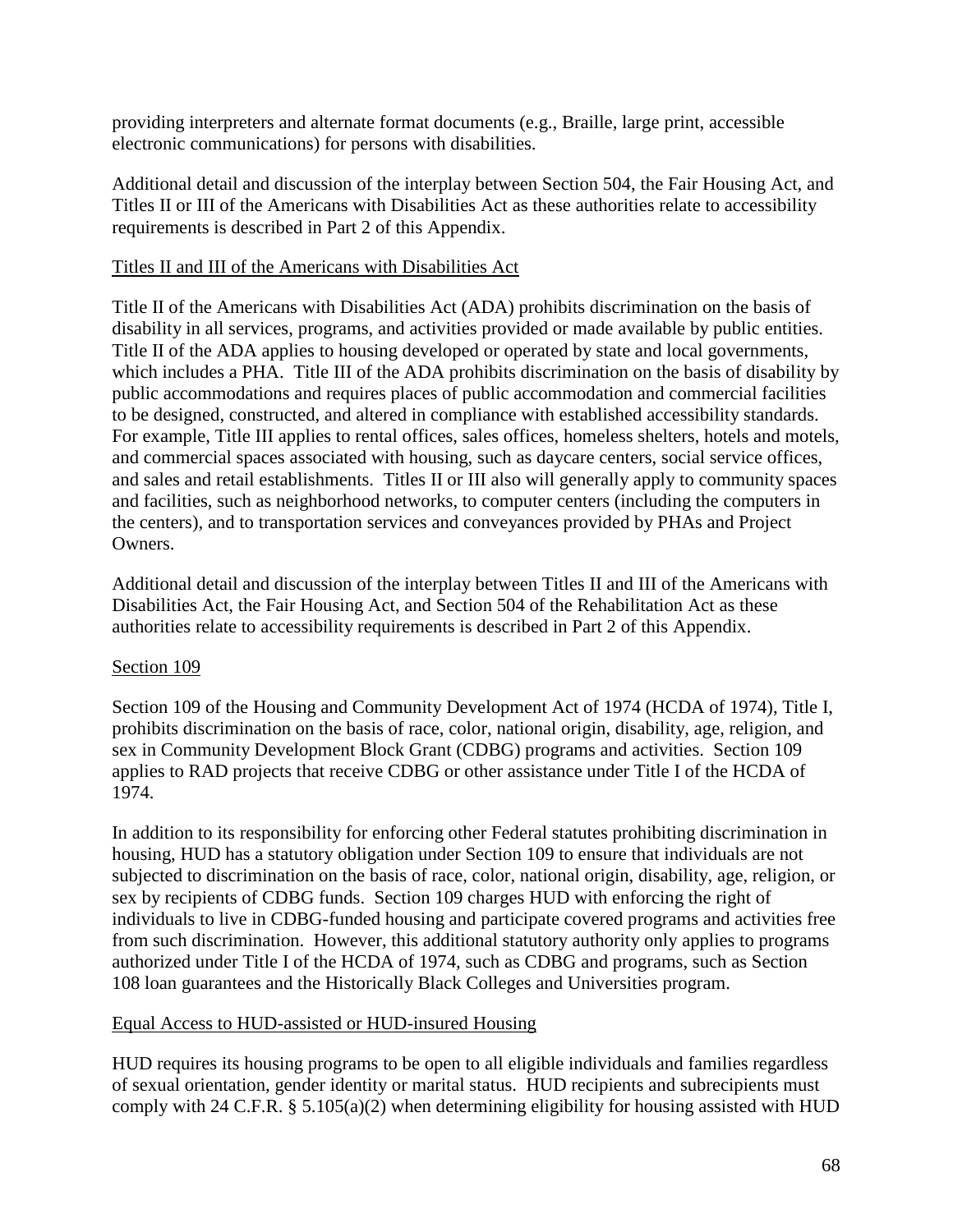funds or subject to an FHA-insured mortgage, and when making such housing available. This includes making eligibility determinations and making housing available regardless of actual or perceived sexual orientation, gender identity, or marital status, and prohibiting inquiries about sexual orientation or gender identity for the purpose of making eligibility determinations or making housing available. Applicants are encouraged to become familiar with these requirements, HUD's definitions of sexual orientation and gender identity at 24 C.F.R. § 5.100, clarifications to HUD's definition of family at 24 C.F.R. § 5.403, and other regulatory changes made through HUD's Equal Access Rule, published in the Federal Register at 77 FR 5662 (Feb. 3, 2012).

### Section 3: Economic Opportunities for Low- and Very Low-income Persons.

Certain HUD programs require recipients of assistance to comply with Section 3 of the Housing and Urban Development Act of 1968 (Section 3), 12 U.S.C. § 1701u (Economic Opportunities for Low- and Very Low-Income Persons in Connection with Assisted Projects), and the HUD regulations at 24 C.F.R. part 135. The regulations at 24 C.F.R. part 135 implementing Section 3 ensure, to the greatest extent feasible, that training, employment, contracting and other economic opportunities be directed to low- and very low-income persons, especially recipients of government assistance for housing, and to businesses that provide economic opportunities to low-and very low-income persons where proposed project is located. Recipients of funds covered by Section 3 must comply with 24 C.F.R. part 135, particularly subpart B-Economic Opportunities for Section 3 residents and Section 3 Business Concerns, and Subpart E-Reporting and Recordkeeping. HUD encourages recipients to search the national Section 3 Business Registry to find local businesses that prioritize hiring Section 3 residents.

#### Uniform Relocation Assistance and Real Property Acquisition Policies Act of 1970

The Uniform Relocation Assistance and Real Property Acquisition Policies Act of 1970, as amended, 42 USC § 4601 *et seq.* (URA) is a Federal law that establishes minimum standards for programs or projects receiving Federal financial assistance that include the acquisition of real property (real estate) and/or displace persons from their homes, businesses, or farms as a result of acquisition, rehabilitation, or demolition.<sup>105</sup> The URA implementing Federal regulations can be found at 49 C.F.R. part 24. Project-Based Voucher (PBV) and Project-Based Rental Assistance (PBRA) are considered Federal financial assistance for purposes of the URA. As a result, the URA will apply to acquisitions of real property and relocation of persons from real property that occur as a direct result of acquisition, rehabilitation or demolition for a project that involves conversion of assistance to PBV or PBRA programs under RAD.

<sup>105</sup> For additional guidance, see HUD Handbook 1378 Tenant Assistance, Relocation, and Real Property Acquisition), available at:

[http://portal.hud.gov/hudportal/HUD?src=/program\\_offices/comm\\_planning/library/relocation/policyandguidance/h](http://portal.hud.gov/hudportal/HUD?src=/program_offices/comm_planning/library/relocation/policyandguidance/handbook1378) [andbook1378.](http://portal.hud.gov/hudportal/HUD?src=/program_offices/comm_planning/library/relocation/policyandguidance/handbook1378)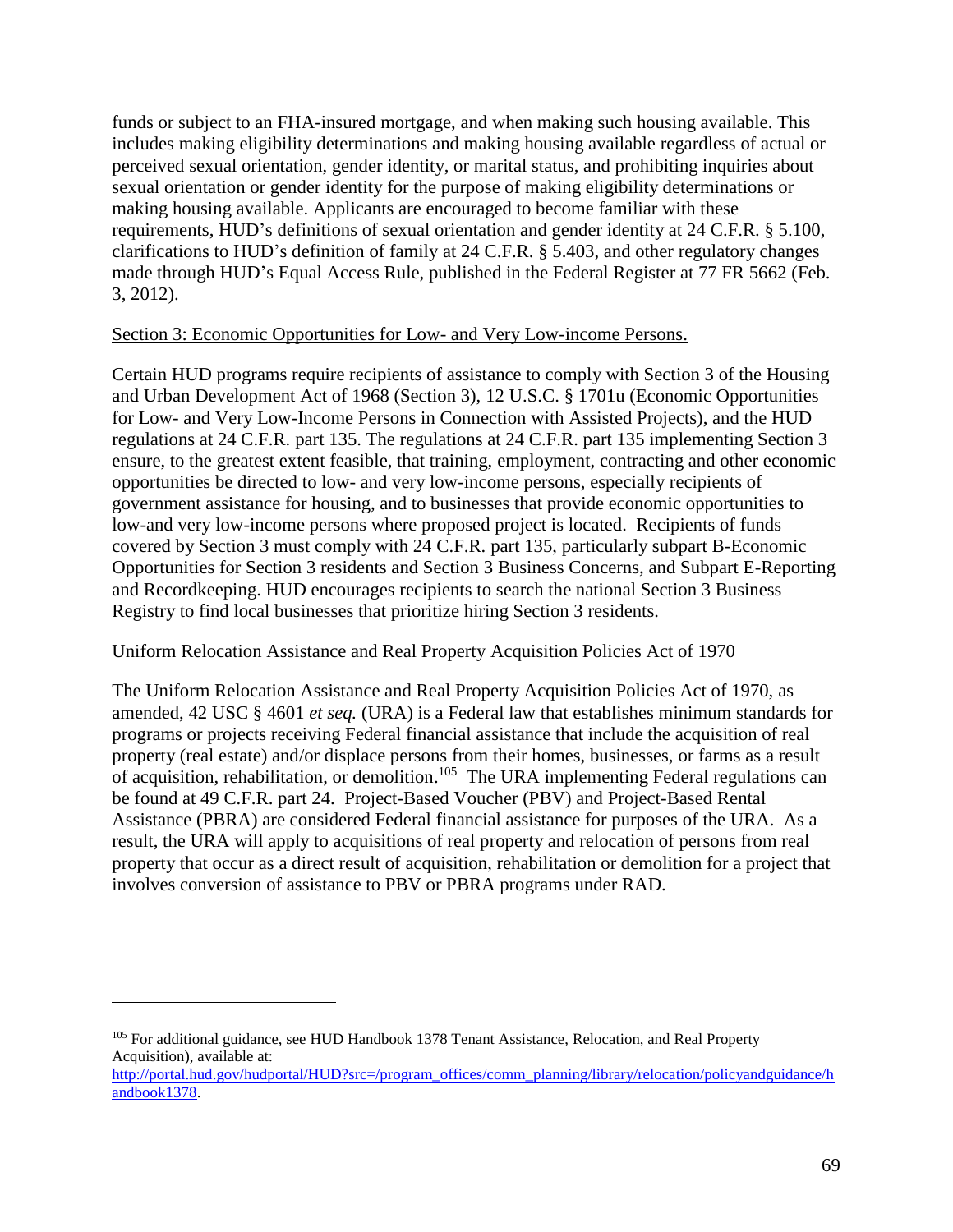#### Section 104(d) of the Housing and Community Development Act of 1974

Section 104(d) of the Housing and Community Development Act of 1974, as amended, 42 USC § 5304(d), (Section 104(d)), is a Federal law that applies when a lower-income dwelling is demolished or converted (as conversion is defined in accordance with 24 C.F.R. § 42.305) to a use other than lower-income housing in connection with a Community Development Block Grant Program (CDBG) or HOME Investment Partnerships Program (HOME) funded activity. Under Section 104(d), a lower-income person is considered displaced and, therefore eligible for Section 104(d) relocation assistance if the person permanently moves from real property or permanently moves personal property from real property as a direct result of the demolition or conversion of a lower-income dwelling to a use other than lower-income dwelling unit in connection with a CDBG or HOME funded activity. The Section 104(d) one-for-one replacement housing requirements may apply with respect to occupied and vacant occupiable lower-income dwelling units that are demolished or converted to a use other than lower-income dwelling units in connection with CDBG or HOME funded activity. Section 104(d) implementing regulations can be found at 24 C.F.R. part 42, Subpart C. Additional HUD policy and guidance for Section 104(d) is available in HUD Handbook 1378, Chapter 7.

### **Part 2 – Accessibility Requirements**

Federal accessibility requirements apply to all RAD projects – whether they include new construction, alterations, or existing facilities. Applicable laws include, but are not limited to, the Fair Housing Act, Section 504 of the Rehabilitation Act, and Titles II or III of the Americans with Disabilities Act (ADA). A PHA or Project Owner must comply with each law that applies to its project and with the requirement that provides the most accessibility when two or more laws apply. All three laws include new construction requirements. Substantial alterations, additions, rehabilitation and existing facilities must be in compliance with applicable requirements of Section 504 and the ADA.<sup>106</sup> All three laws may also require reasonable accommodations or modifications.

#### Accessibility Requirements for New Construction

 $\overline{a}$ 

The Fair Housing Act requires all "covered multifamily dwellings" designed and constructed for first occupancy after March 13, 1991, to be readily accessible to and usable by persons with disabilities. In buildings with four or more dwelling units and at least one elevator, all dwelling units and all public and common use areas must meet the Fair Housing Act's design and construction requirements. In buildings with four or more dwelling units and no elevator, all ground floor units and public and common use areas must meet the Fair Housing Act's design and construction requirements. The Fair Housing Act requires that all covered multifamily dwellings be designed and constructed so that public and common use areas are readily accessible to and usable by persons with disabilities; all doors are sufficiently wide to allow passage by persons using wheelchairs; all units contain accessible routes into and through the dwelling unit; light switches, electrical outlets, thermostats, and other environmental controls are in accessible locations; reinforcements are installed in bathroom walls to allow later installation

<sup>106</sup>*See* 24 C.F.R. § 100.205 (Fair Housing Act) and 24 C.F.R. §§ 8.22 and 8.23 (Section 504). *See also* 28 C.F.R. § 35.151(b) and 28 C.F.R. part 36 (ADA Titles II and III regulations, respectively).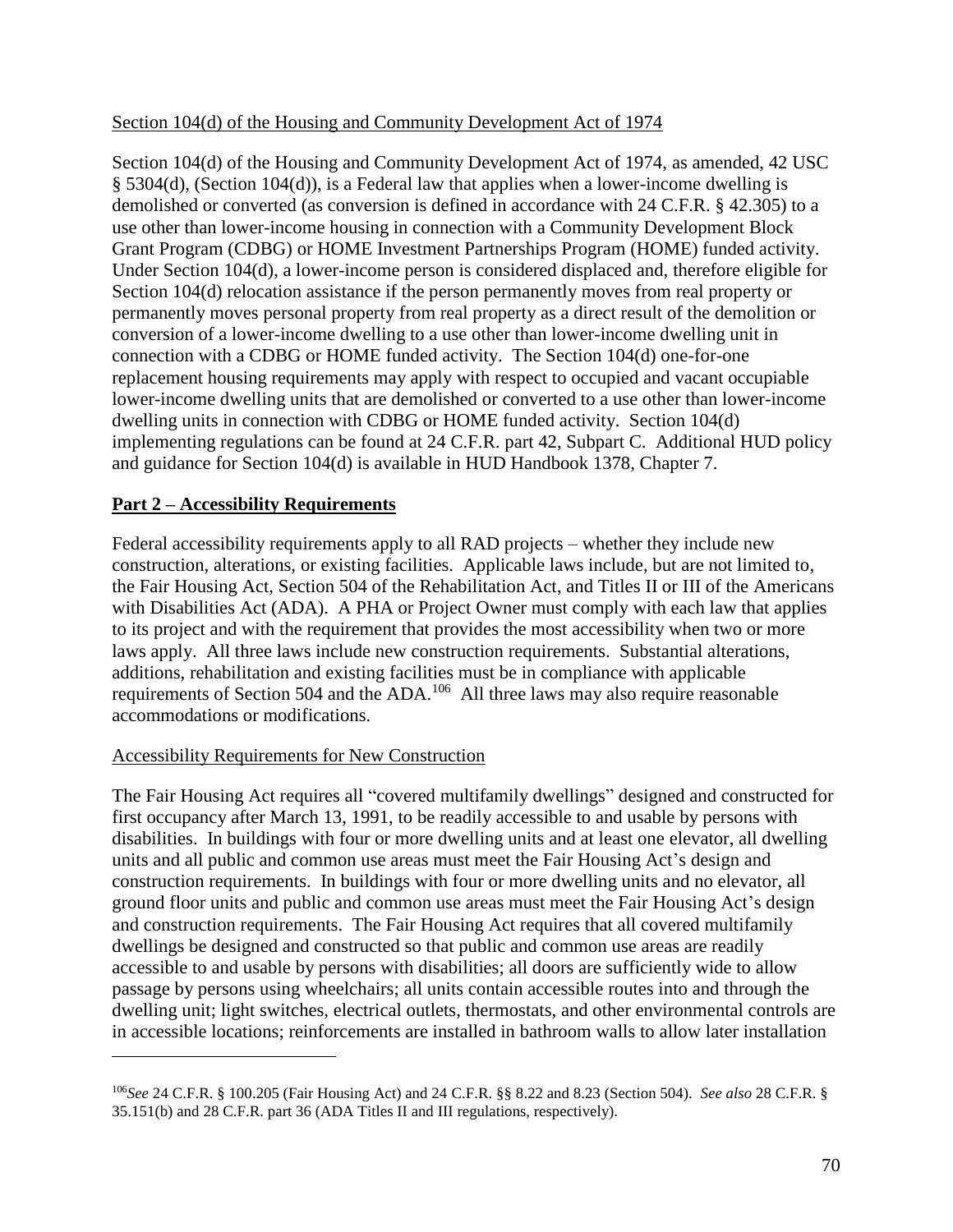of grab bars; and kitchens and bathrooms are usable such that a person in a wheelchair can maneuver about the space.<sup>107</sup> These design and construction requirements apply whether the housing is privately or publicly funded, including housing supported by tax credits.<sup>108</sup>

New construction of a multifamily housing project containing five or more dwelling units is also subject to physical accessibility requirements under Section 504. Under Section 504, a "project" includes all residential and appurtenant structures, equipment, roads, walks, and parking lots which are covered by a single contract or application for Federal financial assistance, or are treated as a whole for processing purposes, whether or not they are located on a single site.<sup>109</sup> The accessibility standards for new construction under Section 504 are the Uniform Federal Accessibility Standards (UFAS).<sup>110</sup> HUD recipients may also use the 2010 ADA Standards for Accessible Design under title II of the ADA, except for certain specific identified provisions, as detailed in HUD's Notice on "Instructions for use of alternative accessibility standard," published in the Federal Register on May 23, 2014 ("Deeming Notice"). This option exists until HUD formally revises its Section 504 regulation to adopt an updated accessibility standard. Refer to HUD's Deeming Notice for more information.

Section 504 also requires that a minimum of 5% of the total dwelling units or at least one unit, whichever is greater, is required to be accessible for persons with mobility impairments. An additional 2% of the total dwelling units or at least one unit, whichever is greater, is required to be accessible for persons with vision and hearing impairments.<sup>111</sup> HUD may prescribe a higher percentage or number of units upon request by any affected recipient or by any State or local government or agency based upon demonstration to the reasonable satisfaction of HUD of a need for a higher percentage or number, based on census data or other available current data, or in response to evidence of a need for a higher percentage or number received in any other manner. In reviewing such request or otherwise assessing the existence of such needs, HUD shall take into account the expected needs of eligible persons with and without disabilities.<sup>112</sup>

Title II of the ADA prohibits discrimination on the basis of disability in all services, programs, and activities provided or made available by public entities. Title II of the ADA applies to housing programs, including housing developed or operated by state and local governments, which includes PHAs. Title III of the ADA prohibits discrimination on the basis of disability by public accommodations, including rental offices, and requires places of public accommodation and commercial facilities to be designed, constructed, and altered in compliance with established accessibility standards. All newly constructed or altered facilities, including facilities altered to

<sup>107</sup> *See* 24 C.F.R. § 100.205.

<sup>&</sup>lt;sup>108</sup> For more information about the design and construction provisions of the Fair Housing Act, see [www.fairhousingfirst.org.](http://www.fairhousingfirst.org/) See also the Joint Statement of the Department of Housing and Urban Development and the Department of Justice, Accessibility (Design and Construction) Requirements for Covered Multifamily Dwellings Under the Fair Housing Act (April 30, 2013), available at:

[www.hud.gov/offices/fheo/library/hudjointstatement.pdf.](http://www.hud.gov/offices/fheo/library/hudjointstatement.pdf)

<sup>109</sup> *See* 24 C.F.R. § 8.3.

<sup>&</sup>lt;sup>110</sup> The UFAS are available at [https://www.access-board.gov/guidelines-and-standards/buildings-and-sites/about-the](https://www.access-board.gov/guidelines-and-standards/buildings-and-sites/about-the-aba-standards/ufas)[aba-standards/ufas\)](https://www.access-board.gov/guidelines-and-standards/buildings-and-sites/about-the-aba-standards/ufas). *See also* 24 C.F.R. § 8.32.

<sup>111</sup> *See* 24 C.F.R. § 8.22.

<sup>112</sup> *See* HUD regulation at 24 C.F.R. § 8.22(c).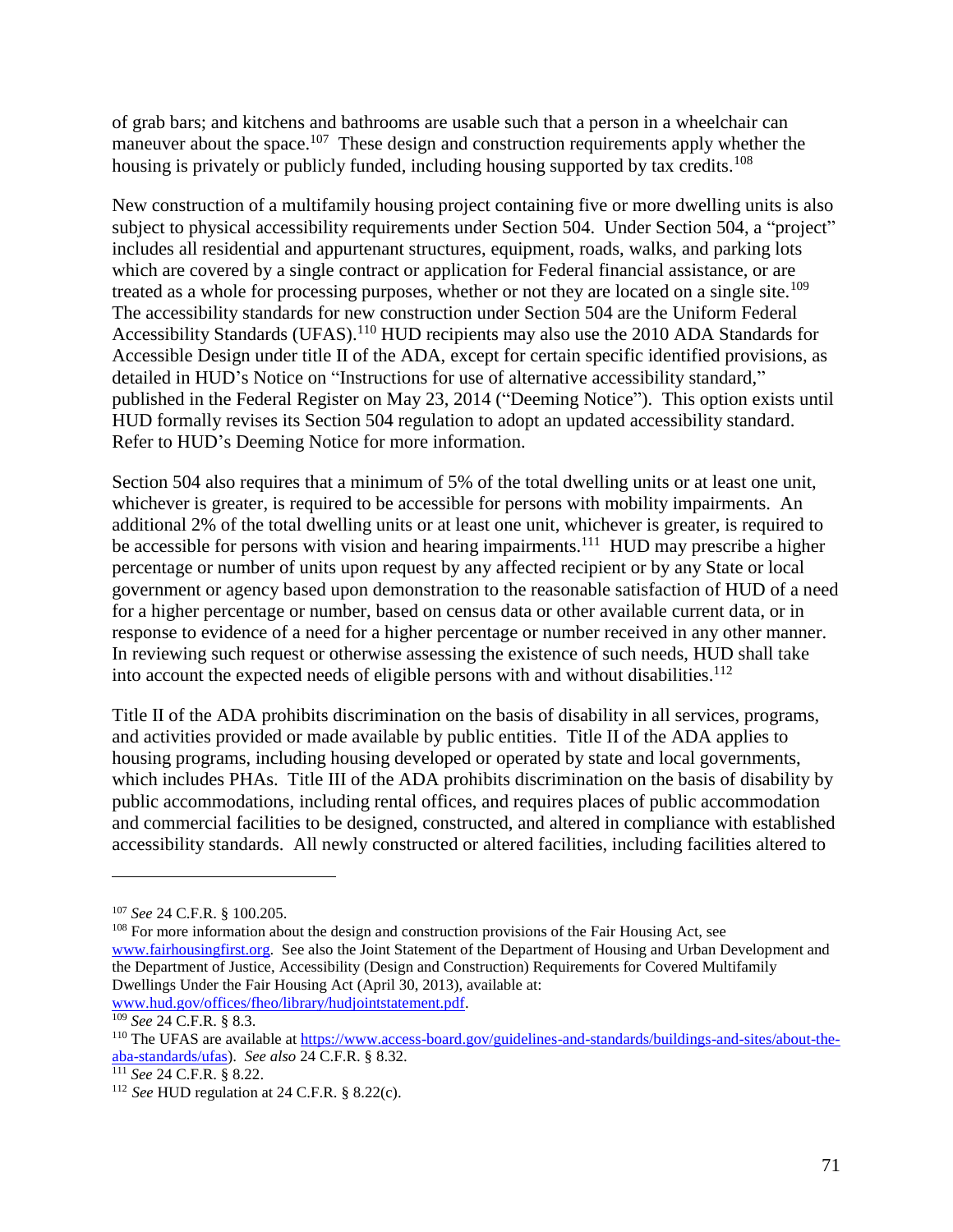comply with program access and readily achievable barrier removal obligations that exist under Titles II or III of the ADA, must comply with the U.S. Department of Justice's ADA architectural accessibility standards as described in the following U.S. Department of Justice Technical Assistance document ADA Requirements, Effective Date/Compliance Date (Feb. 2011), [http://www.ada.gov/revised\\_effective\\_dates-2010.htm.](http://www.ada.gov/revised_effective_dates-2010.htm)

#### Accessibility Requirements for Alterations

If a building was constructed for first occupancy after March 13, 1991, the building must be in compliance with, and all alterations must maintain the building's accessible features so that the building continues to meet, the Fair Housing Act's accessibility requirements. In addition, without regard to the date of construction for first occupancy, certain alterations may be required under the Fair Housing Act if requested by a resident as a reasonable accommodation or modification or otherwise required to remediate accessibility deficiencies in the design and construction of the building.

Under HUD's Section 504 regulation, alterations include any structural change in a facility or a change to its permanent fixtures or equipment. If alterations are undertaken to a project that has fifteen or more units and the cost of the alterations is 75% or more of the replacement cost of the completed facility, this qualifies as "substantial alterations," in which the new construction provisions of 24 C.F.R.  $\S$  8.22 apply.<sup>113</sup>

When alterations are made that do not qualify as substantial alterations, alterations to dwelling units in a multifamily housing project shall, to the maximum extent feasible, be made to be readily accessible to and usable by individuals with disabilities.<sup>114</sup> If alterations of single elements or spaces of a dwelling unit, when considered together, amount to an alteration of a dwelling unit, the entire dwelling unit shall be made accessible. Once 5% of the dwelling units in a housing project are readily accessible to and usable by individuals with mobility impairments, no additional elements of dwelling units or entire dwelling units are required to be accessible under this provision. However, alterations to meet ongoing accessibility needs are always required, for example, in response to a reasonable accommodation request. Alterations to common areas or parts of facilities that affect accessibility of existing housing facilities shall, to the maximum extent feasible, be made to be accessible to and usable by individuals with disabilities. For purposes of this paragraph, the phrase "to the maximum extent feasible" shall not be interpreted as requiring that a recipient (including a PHA) make a dwelling unit, common area, facility or element thereof accessible if doing so would impose undue financial and administrative burdens on the operation of the multifamily housing project.<sup>115</sup>

All altered facilities covered by Titles II or III of the ADA must be altered in accordance with the U.S. Department of Justice's 2010 ADA Standards for Accessible Design and applicable ADA

<sup>113</sup> *See* 24 C.F.R. § 8.23(a). The sole exception is that load bearing structural members are not required to be removed or altered.

<sup>114</sup> HUD may require a higher number or percentage of accessible units pursuant to 24 C.F.R. § 8.22(c) and 24 C.F.R. § 8.23(b)(2).

<sup>115</sup> 24 C.F.R. § 8.23(b).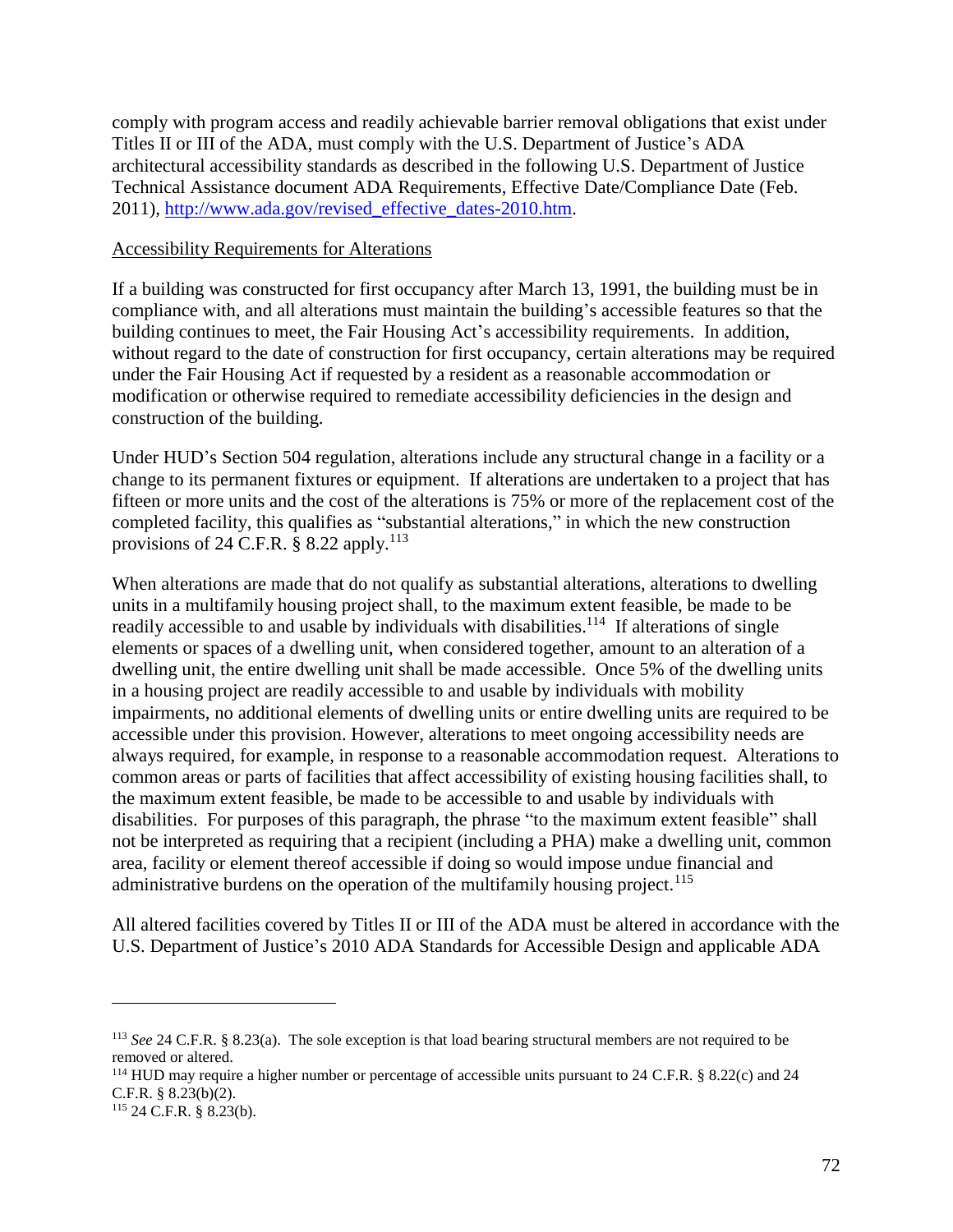regulations, unless subject to certain safe harbors identified in the 2010 ADA revised regulations for Titles II and III, as applicable.<sup>116</sup>

HUD will consider on a case-by-case basis a PHA's request to undertake limited new construction on the site of a Covered Project undergoing rehabilitation to comply with accessibility requirements on the site.

#### Additional Accessibility Requirements for Both New Construction and Alterations

Accessible units must be distributed throughout projects and sites and be available in a sufficient range of sizes and amenities so that a qualified individual with disabilities' choice of living arrangements is, as a whole, comparable to that of other persons eligible under the same program.<sup>117</sup> This provision shall not be construed to require provision of an elevator in any multifamily housing project solely for the purpose of permitting location of accessible units above or below the accessible grade.

PHAs are encouraged to use universal design principles, visitability principles and active design guidelines in planning new construction or retrofit work, wherever feasible. However, adherence to universal design principles does not replace compliance with the accessibility requirements of Section 504, the ADA and the Fair Housing Act.

#### Program Accessibility Requirements

Under Section 504, recipients must operate each existing housing program or activity receiving Federal financial assistance so that the program or activity, when viewed in its entirety, is accessible to and usable by individuals with disabilities. Title II of the ADA also includes a program access requirement, while Title III of the ADA requires readily achievable barrier removal.<sup>118</sup> Further, Section 504, the Fair Housing Act, and the ADA require that reasonable accommodations/modifications be granted to address disability-related needs of individuals with disabilities.<sup>119</sup>

 $\overline{a}$ 

<sup>116</sup> *See* [http://www.ada.gov/regs2010/2010ADAStandards/2010ADAstandards.htm.](http://www.ada.gov/regs2010/2010ADAStandards/2010ADAstandards.htm)

<sup>117</sup> *See* 24 C.F.R. §§ 8.26 and 8.27.

<sup>118</sup> *See* 28 C.F.R. § 35.150; 28 C.F.R. § 36.304.

<sup>&</sup>lt;sup>119</sup> For more information on reasonable accommodations, see the HUD/DOJ Joint Statement on Reasonable Accommodations Under the Fair Housing Act at

[http://portal.hud.gov/hudportal/documents/huddoc?id=JOINTSTATEMENT.PDF.](http://portal.hud.gov/hudportal/documents/huddoc?id=JOINTSTATEMENT.PDF) While this joint statement focuses on the Fair Housing Act, the principles discussed in the statement generally apply to requests for reasonable accommodation under Section 504, except, for purposes of Section 504, HUD recipients are required to provide and pay for structural modifications as a reasonable accommodation.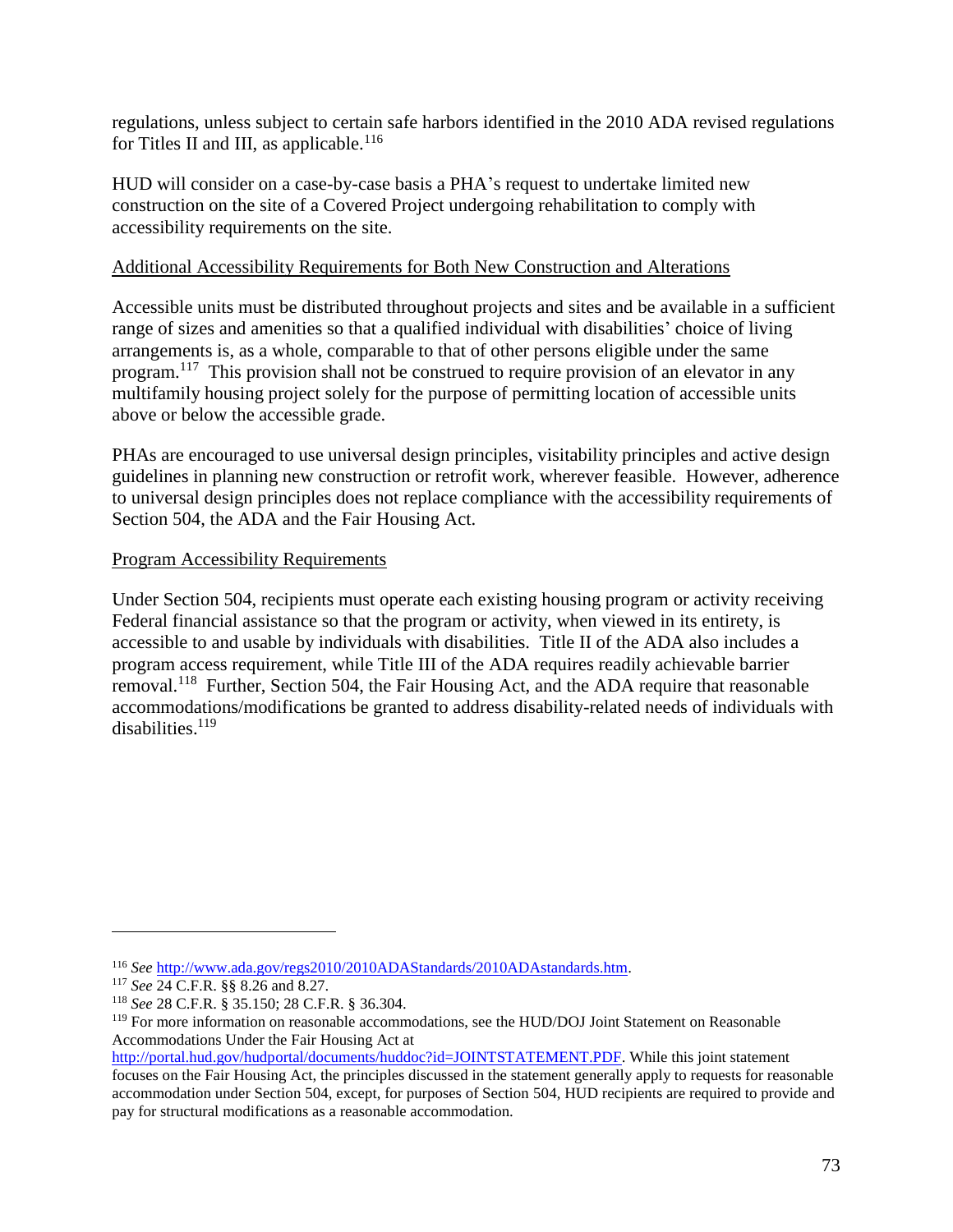#### **APPENDIX II: Recommended Relocation Plan Contents**

While RAD mandates written relocation plans only for projects which involve permanent relocation (including, without limitation, a move in connection with a transfer of assistance) or temporary relocation anticipated to last longer than one year, HUD strongly encourages PHAs to document their relocation planning process and procedures in a written relocation plan. The following provides suggested content for required and recommended relocation plans. In the case of any discrepancy between this description of the recommended relocation plan contents and the provisions of the Notice to which this Appendix is attached or any applicable laws or regulations with respect to the URA or Section 104(d), the provisions of the Notice or applicable laws and regulations shall govern.

The basic elements of the relocation plan include:

- A general description of the project and project elements that may create relocation needs;
- Information on residents of the project and eligibility for relocation assistance and payments;
- Information regarding how the project will address the RAD right to return requirements and the project's re-occupancy policies;
- A detailed discussion of plans for temporary relocation assistance;
- A detailed discussion of any transfer of assistance;
- A detailed discussion of any offers of alternative housing options and plans for voluntary permanent relocation assistance;
- A detailed discussion of compliance with fair housing and civil rights requirements, including accessibility requirements;
- The relocation budget; and
- The appeals process.

The plan as a whole should discuss the specific steps to be taken to minimize the adverse impacts of relocation on the residents.

# **I. Project Summary**

The Relocation Plan should provide a general description of the property (e.g., year built, location, number of units, configuration, resident population served). The project summary should also identify the nature of the activities to be undertaken, including acquisition, demolition, rehabilitation, and construction activities and additional detail regarding the project scope (e.g., gut rehab, systems replacement, modest in-unit renovations, transfer of assistance). The project summary should also discuss how any construction activities are to be implemented (i.e., vacate the property entirely, vacate specific floors or buildings, rehabilitation with residents in place). The summary should also discuss the overall theory of relocation, for example, whether a few households will be relocated off-site and the vacant units will be used as temporary housing before other households move back to their original units (a "hoteling" approach), or whether the vacant units will be permanently occupied, with the residents vacating other units to be renovated (a "domino" approach).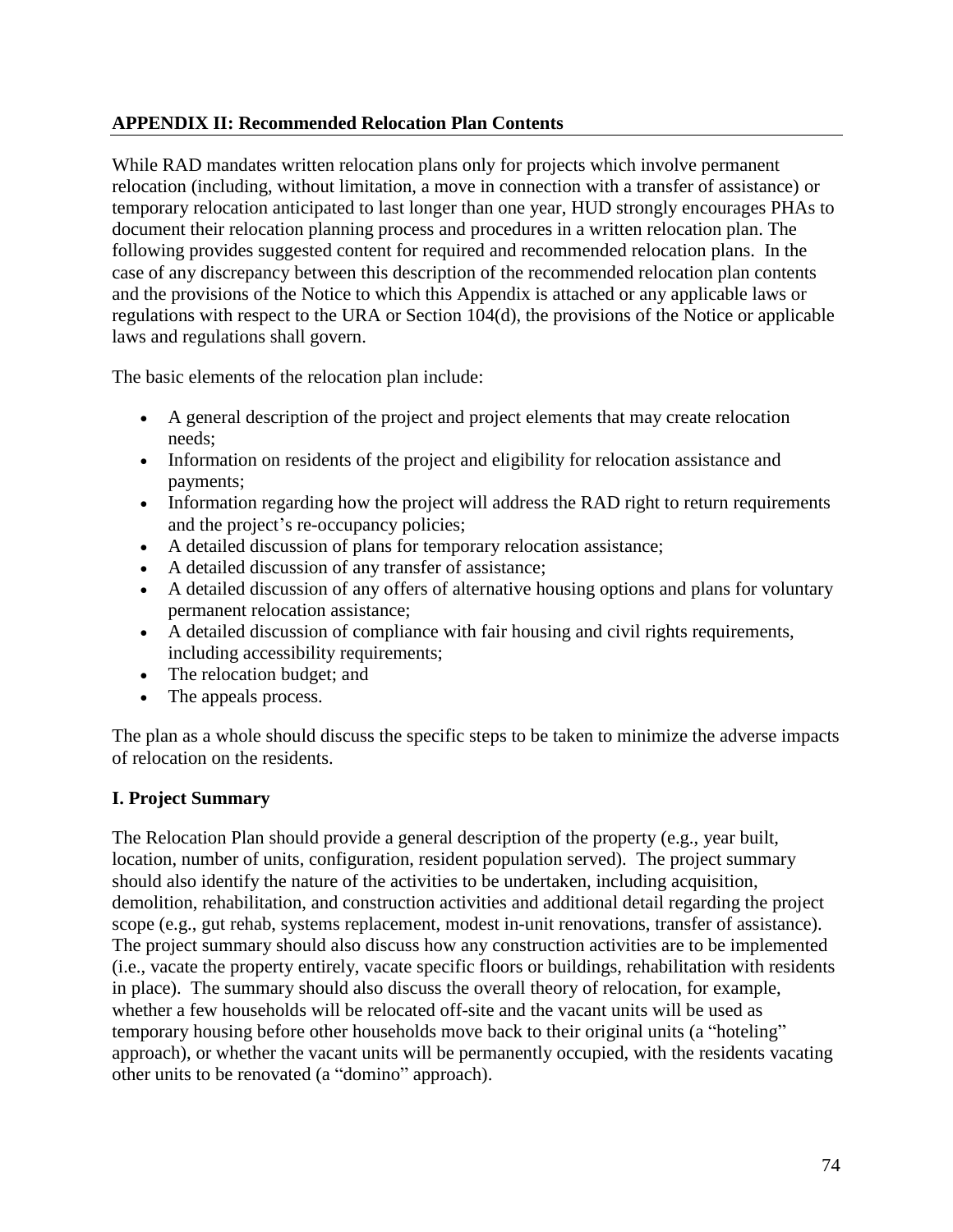The relocation plan should also identify the funding sources which may trigger relocation requirements, with particular attention to the potential presence of HOME or CDBG funds which may trigger Section 104(d) requirements.

# **II. Project Occupancy**

The Relocation Plan should provide information on occupancy of the property including the number of residents, their household type (family, elderly), any non-residential (commercial) occupants, and should identify how any routine needs (such as continuation of utilities such as telephone service) and civil rights compliance issues (for example, limited English proficiency, disabilities, reasonable accommodations and unit modifications that have been or may be necessary) shall be identified and addressed. The Relocation Plan may specify the community meetings, interviews and/or other processes that will be undertaken to assess the residents' needs.

The Relocation Plan should also address eligibility for relocation assistance and payments, applying the rules of the Notice to the particularities of the project.

# **III. Resident Return and Re-occupancy Policies**

The Plan should address how the project will honor the RAD right to return requirements and the "no re-screening upon conversion" policy. With respect to residents who will be temporarily relocated, the Plan should include the methodology that will be used to determine the sequence in which residents will re-occupy units at the project after rehabilitation, demolition, and/or construction is completed, and to determine how residents are matched with units if the residents are not able to return to their original unit. For example, if units will come online in stages, the plan should outline how the PHA or Project Owner will determine when each resident will return to the property.

# **IV. Temporary Relocation Assistance**

The plan should detail the temporary housing resources to be used, the anticipated duration of temporary relocations, notices to be provided and the temporary relocation assistance the PHA or Project Owner will provide for residents (Paragraph 2-7 of HUD Handbook 1378). Topics to be addressed in the Plan include:

- Temporary Housing Resources. The Plan should identify the nature and availability of the temporary housing resources the PHA or Project Owner anticipates using. On-site resources are generally preferred. However, in some cases, PHAs or Project Owners may need to use hotel rooms for short-term relocations, or market-rate apartments. If the PHA or Project Owner anticipates using other assisted housing resources (such as HCVs, public housing or other properties with regulatory restrictions), the PHA or Project Owner should take particular care to address regulatory issues.
- Allocation of Temporary Relocation Resources. The Plan should describe a fair and reasonable methodology for allocating temporary relocation housing to residents on a nondiscriminatory basis.
- Duration of Temporary Relocation. In the event that the Plan includes relocation which is anticipated to exceed one year, it should detail the requirements which apply to those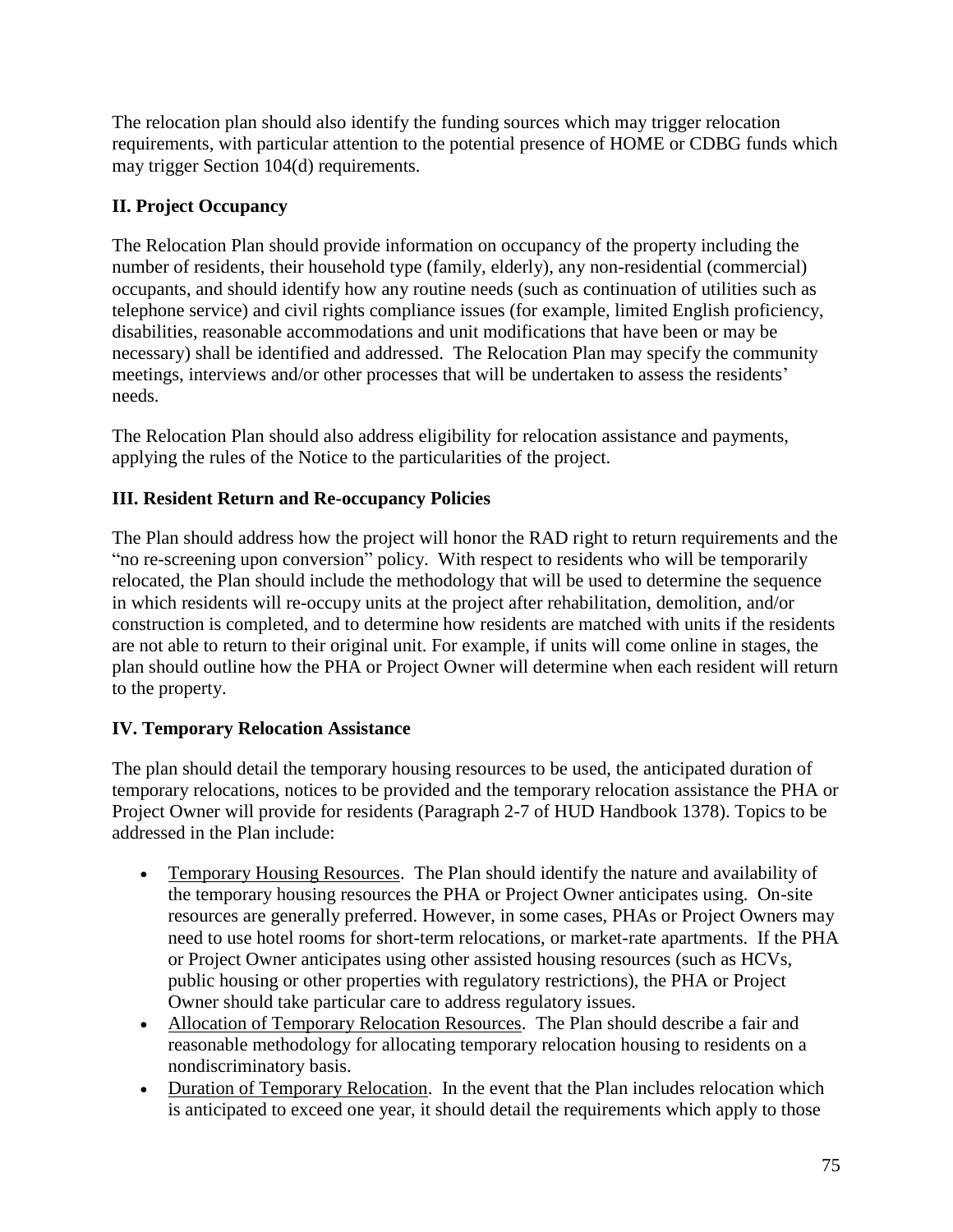residents (such as the issuance of a *Notice of Relocation* to the resident covering eligibility for URA relocation assistance, the offer of permanent relocation assistance and payments at URA levels and, if conditions warrant, the subsequent issuance of a *Notice of Eligibility*) as distinct from requirements that apply to residents who are not relocated for more than one year.

- Packing and Moving Assistance. The Plan should address how the PHA or Project Owner intends to provide or reimburse for packing and moving services and expenses. Considerations the Plan may want to address include:
	- o Instructions and supplies (e.g., boxes, markers, tape) to be provided if residents prefer to pack their own personal possessions and items of value;
	- o Assistance in packing to be provided if residents need assistance or prefer not to pack their personal possessions;
	- o Guidance on how residents request to pack their own possessions or to receive packing assistance; and
	- o How the PHA or Project Owner intends to provide or reimburse for moving services and expenses. The PHA or Project Owner can choose to do one or more of the following:
		- Undertake the moves itself, using employees of the PHA or Project Owner or "force account labor" 120
		- Use a contractor or moving company
		- Reimburse residents for all actual, reasonable and necessary moving expenses.
- Storage. The Plan should address whether storage of the resident's personal property is necessary and the arrangements for such storage.
- Damage or Loss. The Plan should address Insurance for the replacement value of the property in connection with the move and necessary storage and/or the replacement value of property lost, stolen, or damaged in the process of moving (not through the fault or negligence of the displaced person, his or her agent, or employee) where insurance covering such loss, theft, or damage is not reasonably available.
- Out-of-Pocket Expenses. The nature of out of pocket expenses vary based on the nature of the temporary relocation moves. For example, hotel stays or in-place renovation may trigger the need for reimbursement of meals while a kitchen is unavailable. The Plan should outline the anticipated out-of-pocket expenses and the PHA's or Project Owner's plans and budget with respect to these expenses.
- Leasing Arrangements. The Plan should address whether the resident will have a direct lease or other contractual relationship with the owner of the temporary relocation resource or whether the PHA or Project Owner will hold the lease and the resident will maintain a contractual relationship with the PHA or Project Owner.
- Utility Costs. The Plan should address whether residents will need to disconnect and reconnect necessary utilities and, if so, how the PHA or Project Owner anticipates managing this process and any associated expenses. Necessary utilities may include telephone, cable service, Internet access or other items. The Plan should address payment of utility deposits, if required at the temporary relocation housing (HUD Handbook 1378, paragraph  $2-7(A)(3)$ ).

 $\overline{a}$ 

<sup>120</sup> Defined at 24 C.F.R. 905.108.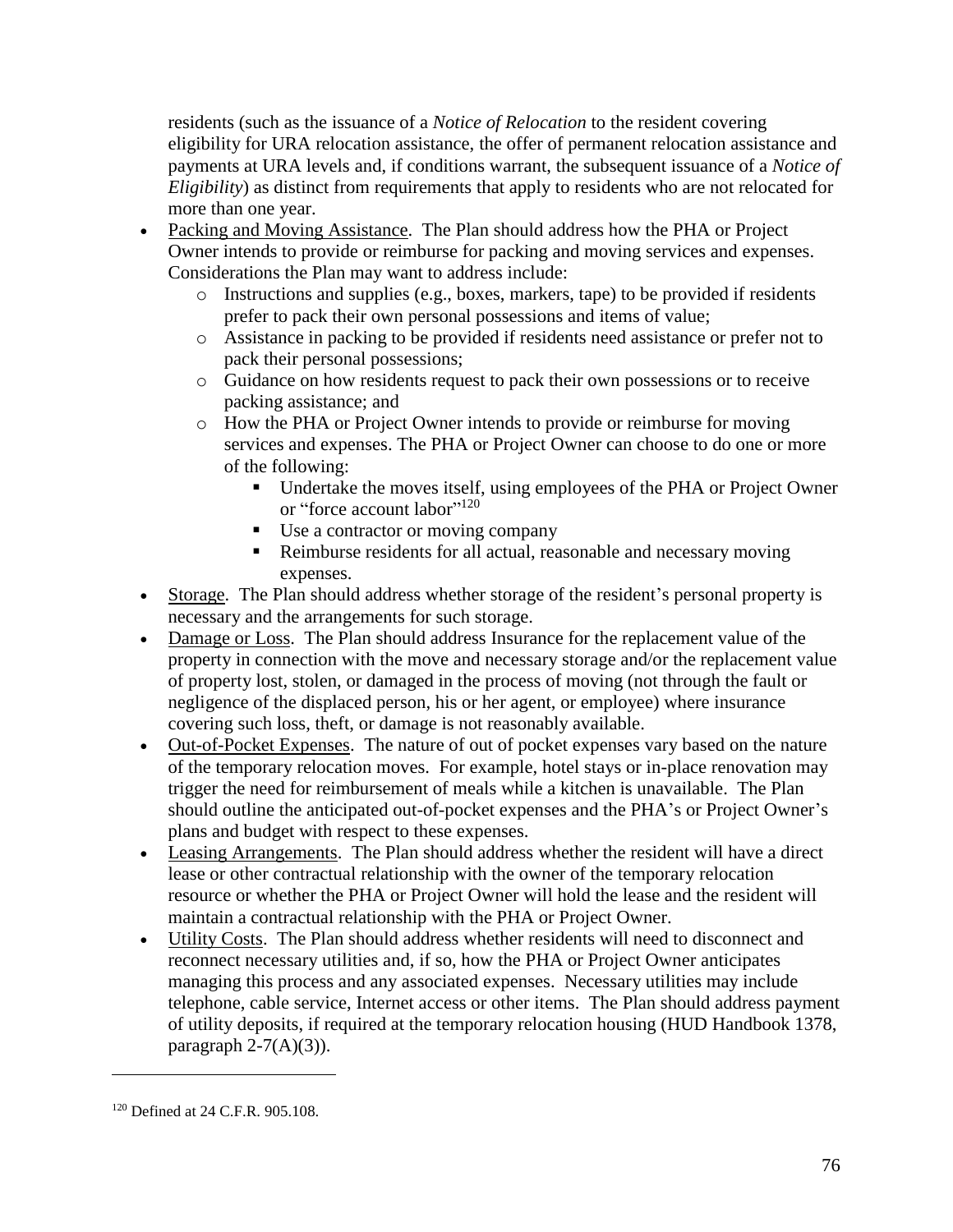Reasonable Accommodations. The plan should address whether residents with disabilities will require reasonable accommodations during temporary relocation and, if so, how the PHA or Project Owner anticipates ensuring the provision of reasonable accommodations and any associated expenses. Reasonable accommodations may include, among other items, the provision of transportation assistance, relocation to locations which are physically accessible and located near public transportation, and modifications to policies to allow individuals with disabilities to reside with a live-in aide.

### **V. Transfer of Assistance**

Relocation planning in the context of transfer of assistance is particularly complex. The PHA should address how RAD, URA and Section 104(d) requirements each apply, as the same activity may be treated differently under each regulatory framework. The Plan should specifically outline the PHA's procedures to ensure that the applicable requirements are applied to each situation appropriately. The Plan should also address whether relocation is required for any businesses or residents at the destination site. Finally, the Plan should address whether two moves – from the public housing site to an intermediate site and then to the transfer of assistance site – are necessary while the Covered Project is being constructed or rehabilitated.

#### **VI. Alternative Housing Options and Voluntary Permanent Relocation Assistance**

If the PHA or Project Owner seeks to offer alternative housing options, the Plan should identify those options and the manner in which they are presented to residents for decision. The plan should also outline the counseling the PHA or Project Owner will provide to assist the residents in determining what options may be available and the financial implications of those options, for example,

- 1. Discussion of whether units available in the market (either in the affordable market or the unrestricted market) will meet the financial and dwelling requirements of relocated residents;
- 2. The general area or location of unit(s);
- 3. Where applicable, the accessibility of such units for individuals with disabilities;
- 4. Criteria for receiving relocation assistance; and
- 5. Any other information that might benefit residents in their consideration of housing choices.

The Plan should identify how the PHA or Project Owner will work with any residents who have elected voluntary permanent relocation. The Plan should further include a description of the permanent relocation assistance the PHA or Project Owner will provide to such residents. Topics to be addressed in the Plan include:

• Replacement Housing. The Plan should address the availability of comparable replacement housing, the notices to be provided and the provisions to ensure that appropriate accessibility features are available in compliance with applicable laws and regulations.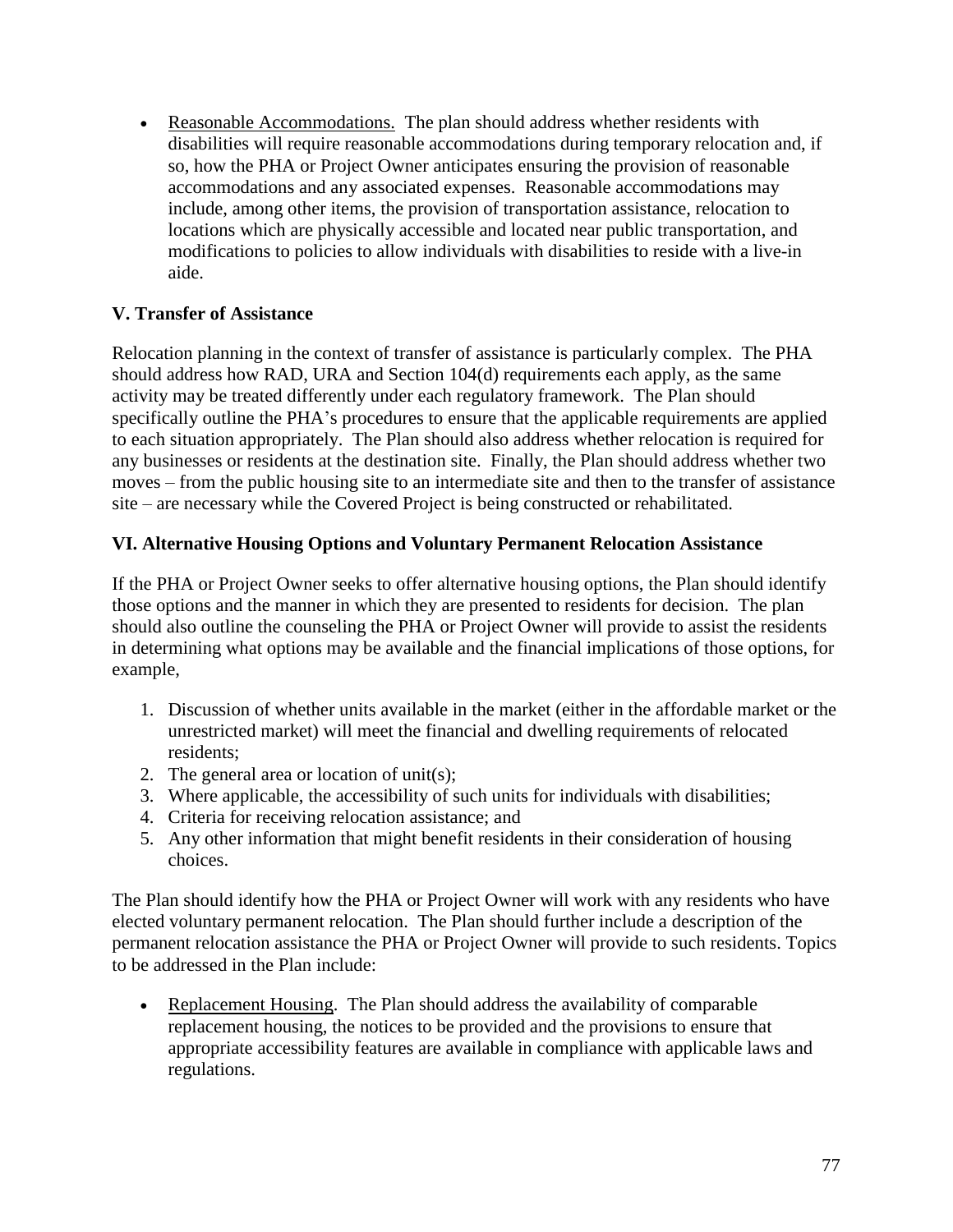- Fair housing considerations. The Plan should address referrals to housing not located in areas of minority concentration and compliance with requirements regarding accessible housing for persons with disabilities. The Plan should address how the PHA or Project Owner will determine if residents have paid for the acquisition and/or installation of accessible features in the housing from which they are being relocated and how the PHA or Project Owner will ensure that the replacement housing contains required and comparable accessible features or that the resident is appropriately compensated for the cost of acquiring and/or installing required and comparable accessible features.
- Packing and Moving Assistance. The Plan should address how the PHA or Project Owner intends to provide or reimburse for packing and moving services and expenses. Considerations the Plan may want to address include:
	- o Instructions and supplies (e.g., boxes, markers, tape) to be provided if residents prefer to pack their own personal possessions and items of value;
	- o Assistance in packing to be provided if residents need assistance or prefer not to pack their personal possessions;
	- o Guidance on how residents request to pack their own possessions or to receive packing assistance; and
	- o How the PHA or Project Owner intends to provide or reimburse for moving services and expenses consistent with 49 C.F.R. § 24.301 or, at the resident's option, 49 C.F.R. § 24.302.
- Storage. The Plan should address whether storage of the resident's personal property is necessary and the arrangements for such storage. See 49 C.F.R. § 24.301(g)(4).
- Damage or Loss. The Plan should address Insurance for the replacement value of the property in connection with the move and necessary storage and/or the replacement value of property lost, stolen, or damaged in the process of moving (not through the fault or negligence of the displaced person, his or her agent, or employee) where insurance covering such loss, theft, or damage is not reasonably available.
- Dislocation Allowance. The Plan should address when the resident is entitled to a dislocation allowance and the amount of such dislocation allowance, consistent with the URA Fixed Residential Moving Cost Schedule available at: [www.fhwa.dot.gov/real\\_estate/uniform\\_act/relocation/moving\\_cost\\_schedule.cfm.](http://www.fhwa.dot.gov/real_estate/uniform_act/relocation/moving_cost_schedule.cfm)
- Appliances. The Plan should address disconnecting, dismantling, removing, reassembling, and reinstalling relocated household appliances and other personal property.
- Security Deposits and Utility Costs. The Plan should address how the PHA or Project Owner anticipates managing transfer of utility arrangements, security deposits and any associated expenses. Utilities may include telephone, cable service, Internet access or other items that may have been in place in the resident's original home. See 49 C.F.R.  $§$  24.301(h)(12).
- Replacement Housing Payment. The Plan should address the circumstances in which displaced residents may be entitled to a replacement housing payment (RHP) to cover the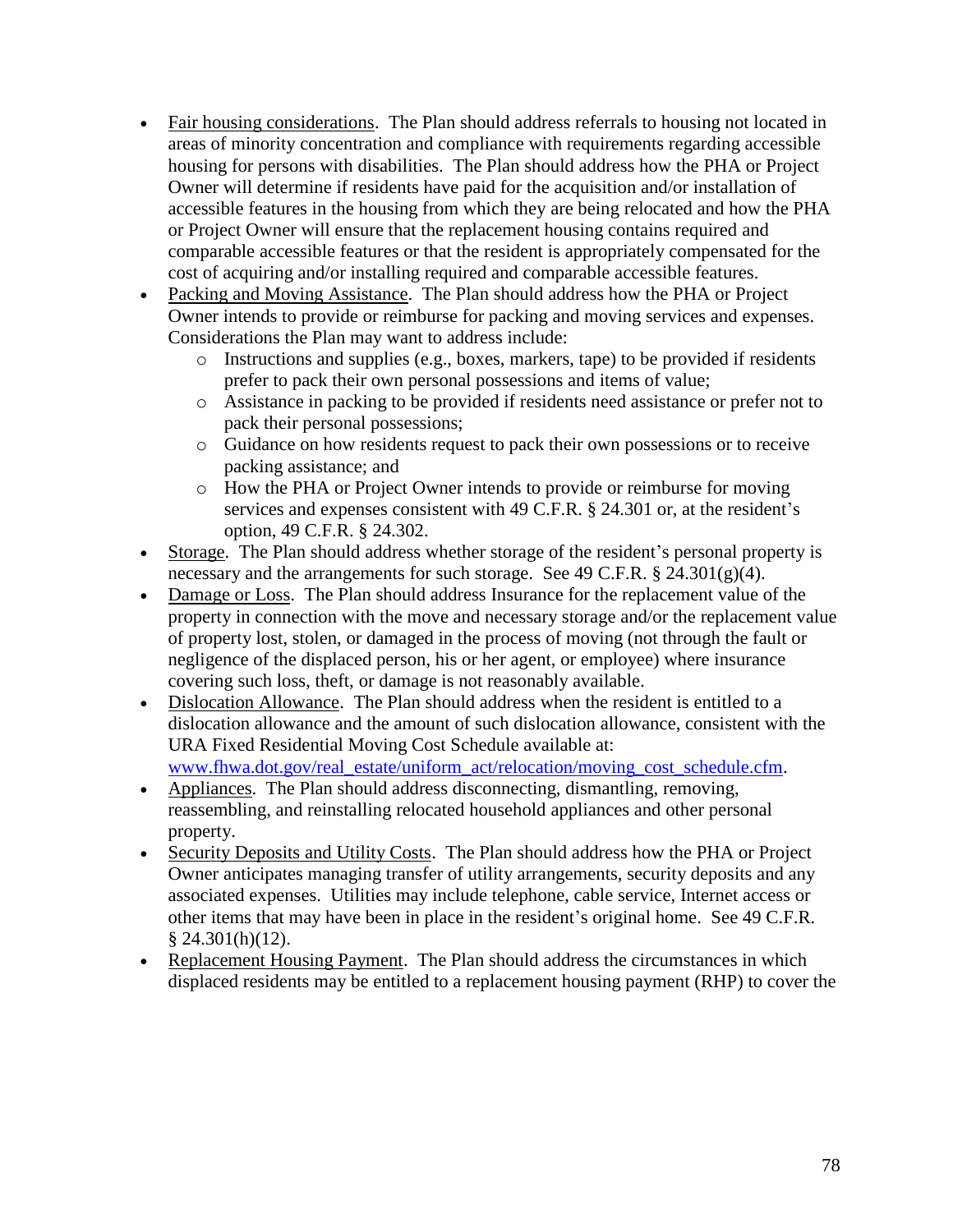increase, if any, in monthly housing costs for a 42-month period pursuant to URA requirements or a 60-month period pursuant to Section  $104(d)$ <sup>121</sup>

### **VII. Relocation Budget**

Based on the results of the planning process, the PHA or Project Owner should create a relocation budget that includes the following six components:

- 1) The cost of administering the plan and providing assistance and counseling.
- 2) Reasonable moving expenses for a person with disabilities, which may include the cost of moving assistive equipment that is the personal property of the residents, the furnishings and personal belonging of a live-in aide, and/or other reasonable accommodations (HUD Handbook 1378, Paragraph 3-2).
- 3) The cost of the physical move of the residents' belongings. (It is suggested that the move costs be broken down by average cost per move type multiplied by the number of moves.) This physical move cost total should be based on the move scenarios anticipated or projected by the resident survey. The move costs should consider:

For temporary relocation moves:

- Number and cost of two-way moves (i.e., a move to another unit and then a return move) within the same building/complex.
- Number and cost of two-way moves to a unit not in the same building/complex

For permanent moves:

 $\overline{a}$ 

- Number and cost of one-time moves into another unit in the same building/complex.
- Number and cost of one permanent move to a unit not within the same building/complex
- Any required dislocation allowance
- 4) The estimated cost of projected increases in monthly housing costs and other expenses for temporary relocation (if applicable).
- 5) The estimated cost of projected replacement housing payments (RHP) (42-month period for URA or 60-month period if Section 104(d) applies).
- 6) Contingency costs estimated for carrying out the relocation process necessary to complete the proposed project.

<sup>&</sup>lt;sup>121</sup> *See also,* CPD Notice 2014-09 "Effective Date of Moving Ahead for Progress in the 21<sup>st</sup> Century Act (MAP-21) Changes to Uniform Relocation Assistance and Real Property Acquisition Policies Act of 1970, as amended (URA) Payment Limits and Replacement Housing Payment Eligibility Criteria."